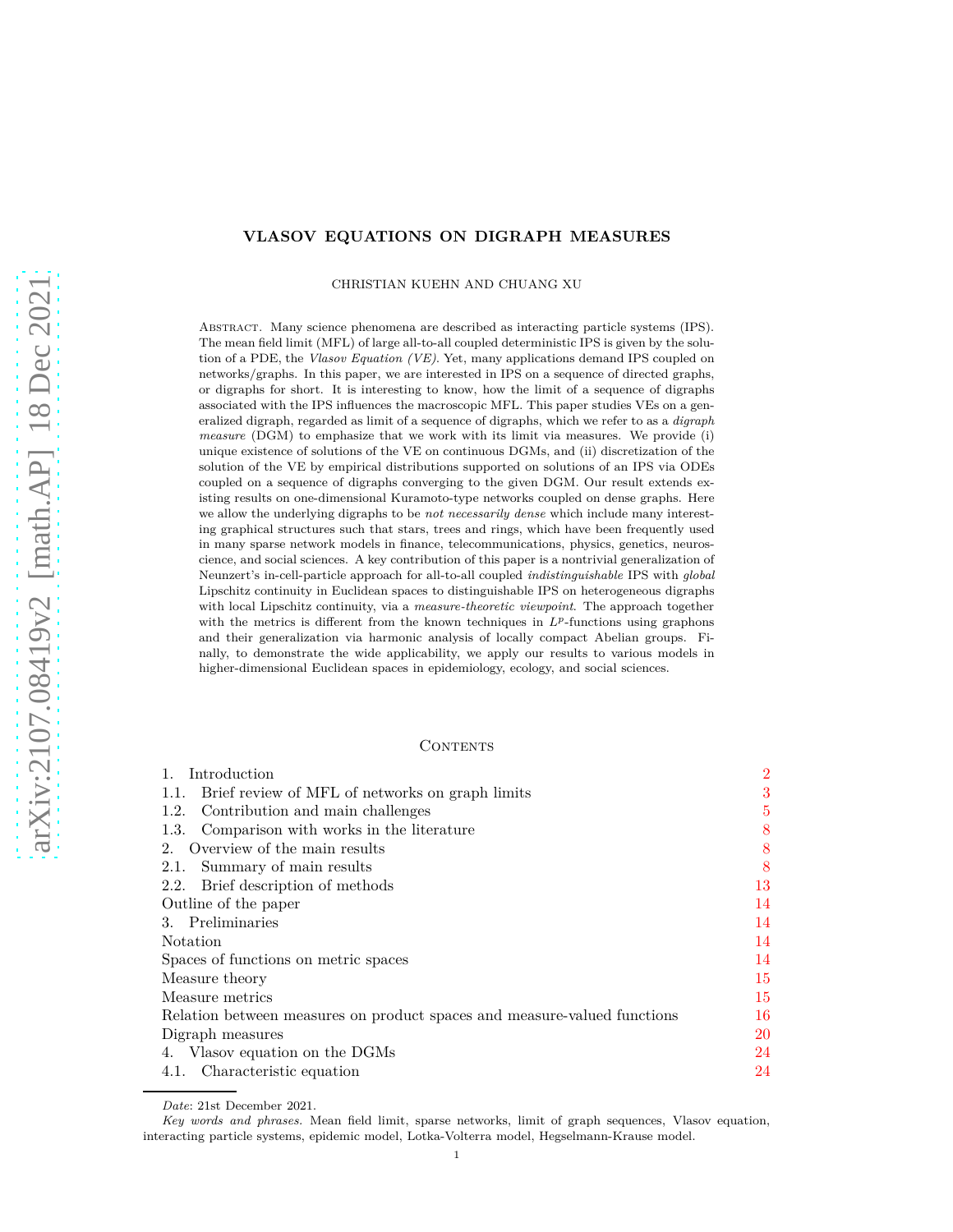| 4.2. VE                                                 | 26 |
|---------------------------------------------------------|----|
| Approximation of time-dependent solutions of VE<br>5.   | 27 |
| Applications<br>6.                                      | 31 |
| 6.1.<br>A multi-group epidemic model without demography | 32 |
| 6.2.<br>A multi-group epidemic model with demography    | 34 |
| 6.3.<br>Lotka-Volterra multi-patch model                | 37 |
| Hegselmann-Krause opinion dynamics model<br>6.4.        | 40 |
| Discussion and outlooks<br>7.                           | 42 |
| Proofs of main results<br>8.                            | 42 |
| Proof of Theorem 4.3<br>8.1.                            | 42 |
| Proof of Theorem 4.8<br>8.2.                            | 43 |
| Proof of Theorem 5.11<br>8.3.                           | 45 |
| Acknowledgement                                         | 47 |
| References                                              | 47 |
| Appendix A. Proof of Proposition 4.1                    | 48 |
| Appendix B. Proof of Proposition 4.4                    | 53 |
| Appendix C. Proof of Proposition 4.5                    | 60 |
| Appendix D. Proof of Lemma 5.4                          | 65 |
| Proof of Lemma $5.5\,$<br>Appendix E.                   | 65 |
| Proof of Lemma 5.6<br>Appendix F.                       | 67 |
| Appendix G. Proof of Lemma 5.9                          | 67 |
| Appendix H. Proof of Proposition 5.10                   | 68 |
| A quadratic Gronwall inequality<br>Appendix I.          | 68 |

## 1. INTRODUCTION

<span id="page-1-0"></span>Dynamical systems on networks are ubiquitous with wide applications in epidemiology, ecology, physics, social sciences, engineering, computer science, economics, neuroscience, etc. [\[36\]](#page-47-1). Networks can be dense or sparse. Almost all real world networks are *sparse* [\[31\]](#page-47-2). For instance, social networks like friendship/collaboration network are sparse [\[2\]](#page-46-2), since each person is connected to a finite number *m* of other persons on the network of the entire population, and such *m* is reasonably independent of the total population size on the earth. Generally, these social networks are locally dense while globally sparse [\[38\]](#page-47-3). Particle systems with short range interactions also form a sparse network [\[1\]](#page-46-3).

Some network models are coupled on graphs which are *undirected*, since the bidirectional interaction of two nodes is symmetric, e.g., the oscillator network [\[46\]](#page-47-4), where these particles can be *indistinguishable*. Other models admit directed network structure, e.g., the epidemic network, where the functional response of healthy individual and unhealthy individual may be different [\[36\]](#page-47-1). More importantly, these networks usually have a huge number of nodes, and it can be intractable to study these networks analytically or numerically. Both, the heterogeneity and density/sparsity of the network, may have a non-trivial impact on the dynamics on/of it. Let us illustrate this point by a simple Kuramoto oscillator network [\[36,](#page-47-1) [43,](#page-47-5) [46\]](#page-47-4):

<span id="page-1-2"></span>(1.1) 
$$
\dot{\phi}_i(t) = \omega_i + \frac{1}{N} \sum_{j=1}^N a_{i,j}^N \sin(\phi_j(t) - \phi_i(t)),
$$

where  $\omega_i$  is the natural frequency of the *i*-th oscillator, and  $A^N = (a_{i,j}^N)$  is the adjacency matrix associated with a *non-dense* network  $G^N$  of the following four types: ring, star, tree, and ring of *cliques*<sup>[1](#page-1-1)</sup> (see Figure [1\)](#page-3-0). These networks are widely used in modelling real-world

<span id="page-1-1"></span><sup>&</sup>lt;sup>1</sup>A clique of a graph  $G$  is an induced subgraph of  $G$  that is complete.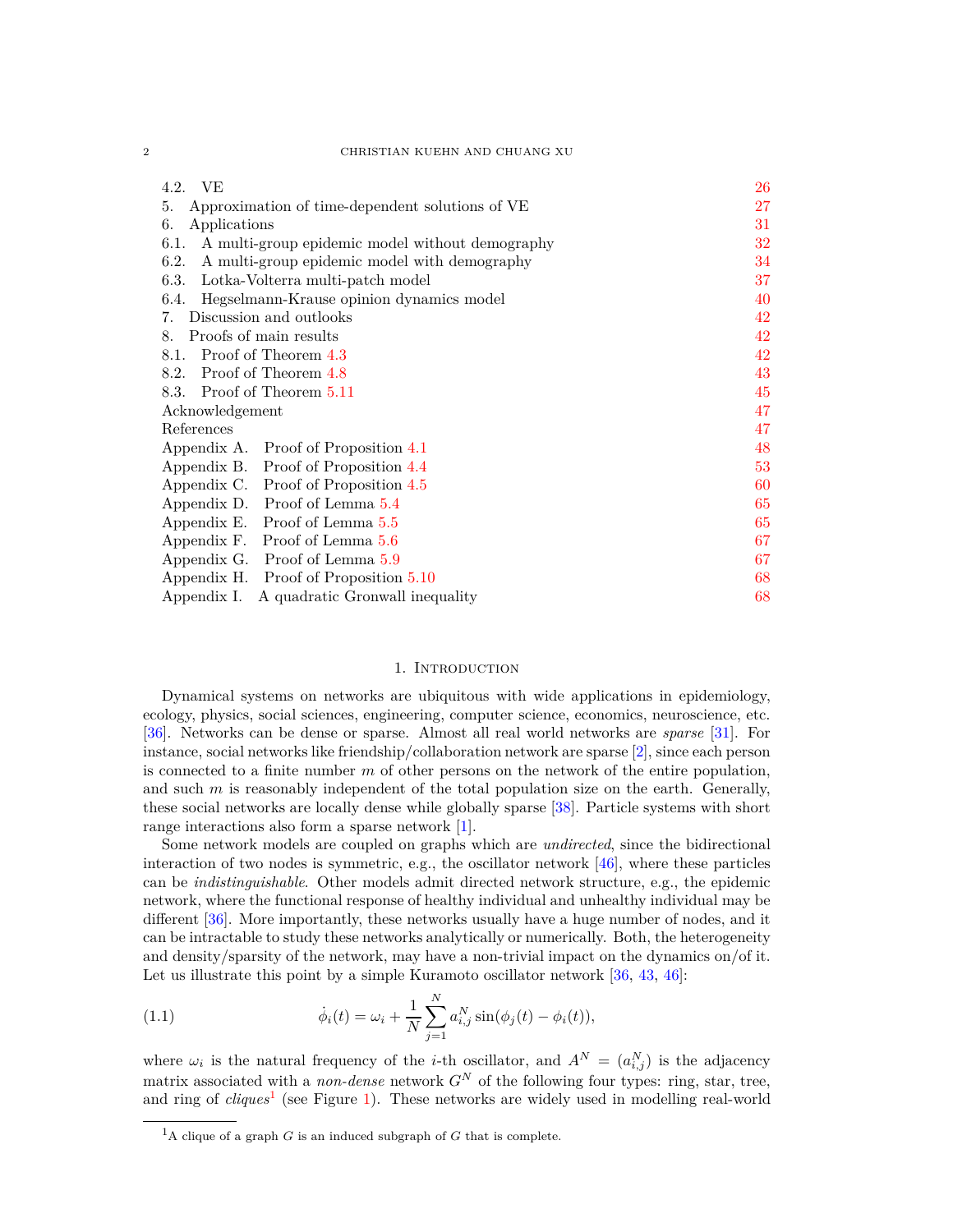### VES ON DGMS 3

phenomena (electrical network, interbank networks, television/computer networks, genetic network, social network) in finance, telecommunications, physics, genetics, neuroscience and social sciences [\[24,](#page-46-4) [43,](#page-47-5) [38,](#page-47-3) [4\]](#page-46-5). It is noteworthy that the star network is neither sparse nor dense while a tree network, a ring network or a ring network of cliques is sparse (all nodes have uniformly bounded neighbors), c.f. [\[31\]](#page-47-2) (see also Definition [3.16](#page-20-0) and the comment that follows in Section [3\)](#page-13-1). An interesting yet natural question is: As the number *N* of oscillators coupled on a graph *G<sup>N</sup>* tends to infinity, what is the dynamics of a *typical* oscillator? It is known that the empirical distribution

$$
\mu_N(t) = \frac{1}{N} \sum_{i=1}^N \delta_{\phi_i(t)},
$$

is used to capture the dynamics of such a typical oscillator, where  $\delta_{\phi_i(t)}$  is the Dirac measure at  $\phi_i(t)$ . The weak limit of  $\mu_N(t)$  is the so-called *mean field limit* (MFL). Furthermore, it is interesting to know how the typical dynamics of the network depends on the network structure. In order to have some understanding of this question, it seems fundamental to characterize the MFL of  $(1.1)$ .

More generally, when the number of nodes of a sequence of graphs increases to infinity, a dynamical system coupled on a sequence of graphs may also approach a *limit* system. If the convergence is pointwise, then such a limit is the so-called *continuum limit* of the particle system [\[33\]](#page-47-6). If the convergence is weak, then this limit is the MFL.

In the paper, we will try to address the arguably most fundamental topic regarding MFL of networks: Well-posedness and approximation of the MFL of finite dimensional dynamical systems on networks with heterogeneity ranging from dense to sparse. In subsequent works that follow, we will address the question how the heterogeneity and density/sparsity have an impact on the fine dynamics (e.g., synchronization, non-synchronization, bifurcation) of the network, in more specific contexts (e.g., for Kuramoto oscillators).

Next, we will briefly review some of the relevant results on MFL of dynamical systems on networks.

<span id="page-2-0"></span>1.1. **Brief review of MFL of networks on graph limits.** Classical mathematical results on mean field theory of interacting particle systems (IPS) can be traced back at least to the 1970s [\[12,](#page-46-6) [22,](#page-46-7) [35\]](#page-47-7), where the MFL of dynamical systems coming from particle physics is studied. The relevant limit differential equation describing the MFL of the (all-to-all) coupled particle systems is the so-called *Vlasov Equation* (VE) (on the complete graphs) [\[22,](#page-46-7) [35\]](#page-47-7). It is worth mentioning that despite [\[22\]](#page-46-7) and [\[35\]](#page-47-7) addressed the same problem independently with similar ideas, the metrics used in [\[22\]](#page-46-7) and [\[35\]](#page-47-7) are different: the Wasserstein metric is used in [\[22\]](#page-46-7) while the bounded Lipschitz metric is used in [\[35\]](#page-47-7). Systematic rigorous analysis of MFL of dynamical systems coupled on heterogeneous graphs seems to appear rather late, until the emergence of studies on *limits of graph sequences* [\[31,](#page-47-2) [29,](#page-47-8) [3\]](#page-46-8). In order to fully understand the impact of a sequence of discrete objects (graphs) on the dynamical behavior of the systems, one may need to find a way to represent these discrete objects in terms of analytical forms, which has only been developed recently, e.g., by Lovász  $[31]$ , Szegedy  $[44]$ , and Backhausz [\[3\]](#page-46-8). Most of these works focus on representing finite graphs and limit of a sequence of dense graphs as a function, so-called *graphons* [\[44,](#page-47-9) [31\]](#page-47-2). With this analytical representation of the discrete object, more works on MFL of dynamical systems (deterministic or stochastic) on graphons (deterministic or random) started to appear, see e.g. [\[28,](#page-47-10) [5\]](#page-46-9). With the most recent development of *graphops* (for precise definitions, see [\[3\]](#page-46-8) or Section [3](#page-13-1) below), operator representation of graph limits which may include sparse graphs, dense graphs, and those of intermediate density/sparsity, [\[25\]](#page-47-11) investigated MFLs of Kuramoto networks. We point out that thus far there have been several studies on MFLs of systems on graphons with wide applications, in control theory [\[14\]](#page-46-10), neural networks and machine learning [\[41\]](#page-47-12), etc. It is worth pointing out that [\[28\]](#page-47-10) seems the first addressing the graphon MFL of dynamical systems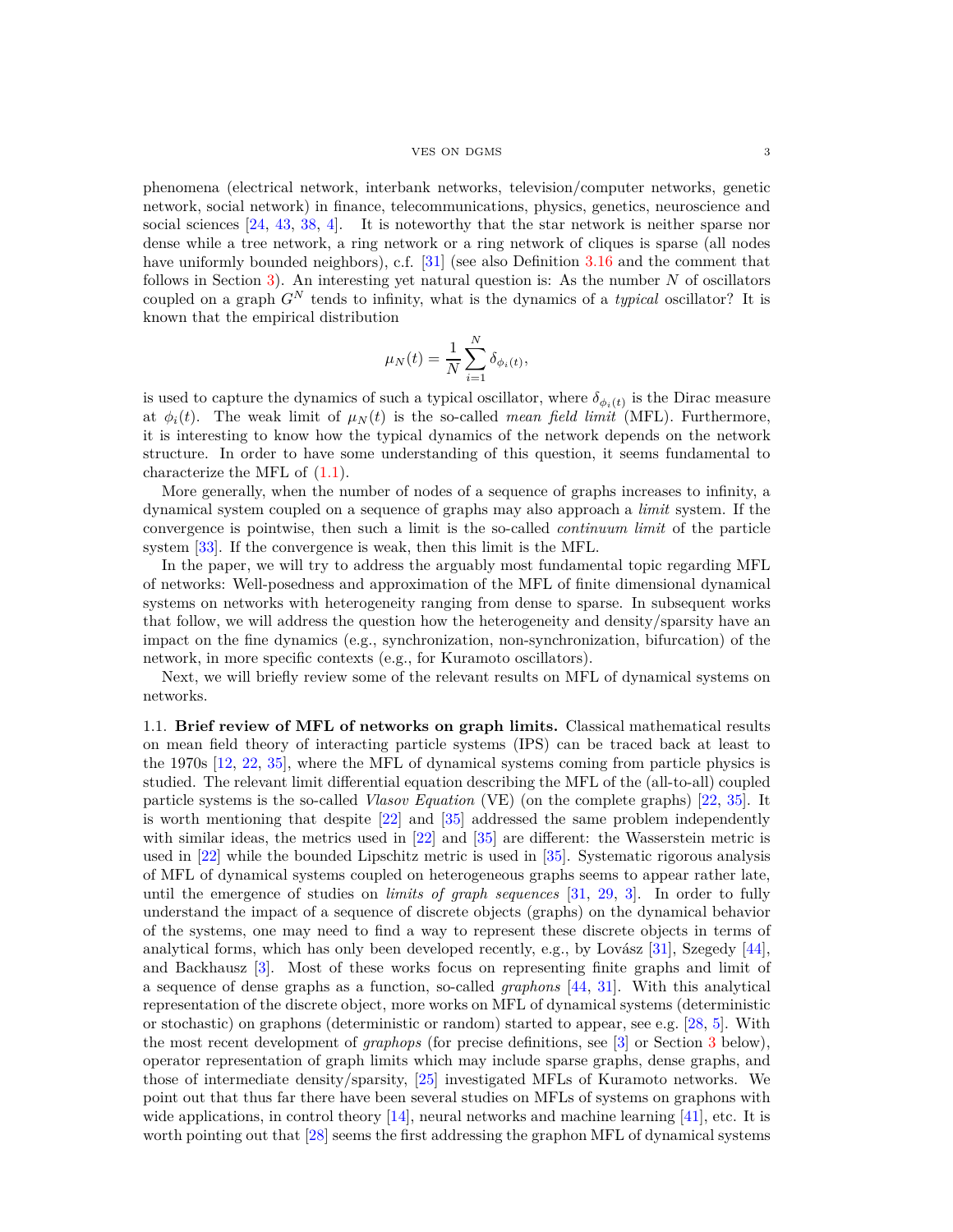<span id="page-3-0"></span>

FIGURE 1. Types of non-dense networks/graphs  $G^N$  with  $N$  labelled nodes. Top Left: Ring network. Top Right: Star network. Middle: Hierarchical tree network. Bottom: Ring network of cliques of size 3. Every node of a ring network has exactly two neighbors (degree 2). Every node except the red central node of a star network has exactly one neighbor while the central node has *N* − 1 neighbors. For the binary tree network, every node at all levels except the first and the last has 3 neighbors while the red root node has 2 neighbors and the blue nodes at the last level has 1 neighbor. For the ring of cliques network, red nodes on the ring have 4 neighbors while nodes off the ring have 2 neighbors.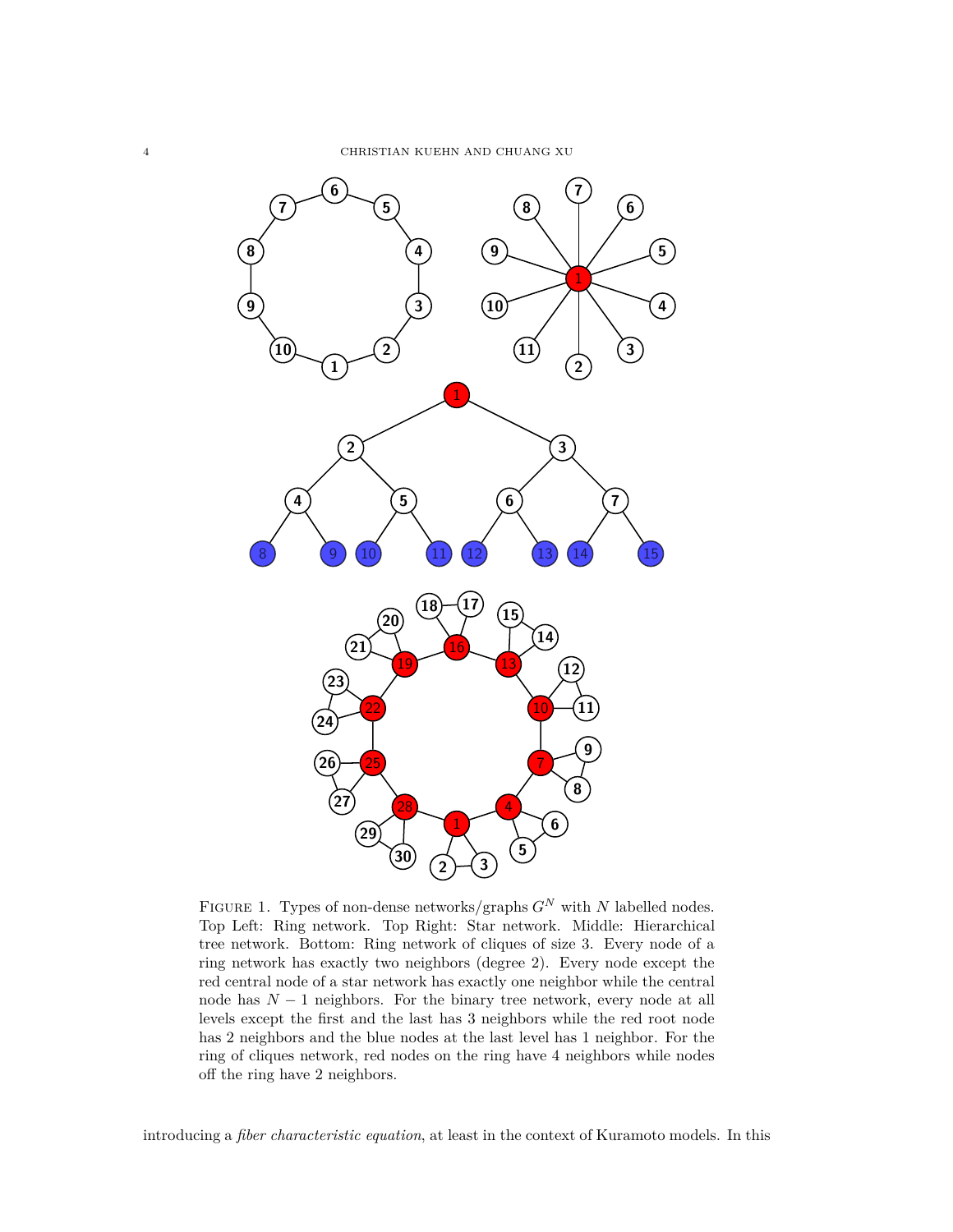### $V$  VES ON DGMS  $$\rm 5$

paper, we will try to address the MFL problem from the viewpoint of measure theory, i.e., by treating the digraph limits as a measure-valued function (*digraph measures* as we name below), which naturally includes limits of classes of sparse graphs. Note that it is not new to regard limit of sparse graphs as measures [\[29,](#page-47-8) [3\]](#page-46-8). Nevertheless, it seems our paper is the first to address MFL problem taking the measure analytic representation of graphs, *by finding a proper complete metric space to work with*. To find a suitable complete metric space with a good metric seems the arguably most crucial part in successfully addressing the MFL problem with heterogeneity [\[28,](#page-47-10) [25\]](#page-47-11).

Next, let us review two relevant papers [\[28,](#page-47-10) [25\]](#page-47-11) in a bit more detail. In [\[28\]](#page-47-10), by extending Neunzert's idea [\[35\]](#page-47-7) and introducing a fiber characteristic equation, the aforementioned two topics were investigated for a particular model (the Kuramoto oscillator model) coupled on graphons with a one-dimensional circular phase space; in [\[25\]](#page-47-11), the results of [\[28\]](#page-47-10) were further extended to graphops, where harmonic analysis on locally compact Abelian groups was used to address the discretization of the graphops by graphons with kernels [\[25\]](#page-47-11), under certain assumptions. This paper is motivated by [\[35,](#page-47-7) [28,](#page-47-10) [25\]](#page-47-11). We would like to stress that the metric for the analytical representation of graphs we use is different from [\[28,](#page-47-10) [25\]](#page-47-11).

<span id="page-4-0"></span>1.2. **Contribution and main challenges.** In this paper, we aim to generalize Neunzert's approach to study well-posedness and discretization of particle systems on arbitrary finitedimensional Euclidean space with a *compact positively invariant subset* coupled on generalized digraphs. Despite the framework proposed in this paper is in the Euclidean space and the underlying digraph measures are assumed to be continuous in the vertex variable, it can be extended to IPS on *Riemannian manifolds* such as sphere or torus coupled on digraph measures *with finite discontinuity points* (see comments following the assumptions in Section [2.1](#page-7-3) below), in a straightforward way with standard technicalities. Hence results in our paper apply potentially to e.g., Kuramoto models of higher-order interactions  $[6]$ , or the opinion dynamics model on the sphere [\[15\]](#page-46-12).

To provide some more intuitive understanding of digraph measures, let us revisit the graph sequences with the above four heterogeneity types in Figure [1](#page-3-0) and describe their weak limits as a measure-valued function. For graphs  $G^N$  with a heterogeneous structure given in one of the four types in Figure [1,](#page-3-0) we assign uniform weight *N* whenever two nodes are connected (i.e.,  $a_{ij}^N = 0$  or  $a_{ij}^N = N$ ). These graphs can be represented either as graphons, or measurevalued functions as proposed in this paper, both depending on the choice of the underlying vertex space *X* as well as the reference measure  $\mu_X$  assigned. To make a comparison, we list two representations of *G<sup>N</sup>* in Table [1](#page-5-0) to show the difference.

We list the limit of  $(G^N)_{N\in\mathbb{N}}$  *via* different representations in Table [2.](#page-5-1) From Table [2,](#page-5-1) the sequence of  $(G^N)_{N\in\mathbb{N}}$  represented as measure-valued functions has a limit *η* on *X* and it has at most three discontinuity points. In contrast, the sequence represented as graphons  $W^N \in \mathsf{L}^p([0,1]^2)$  does not converge in  $\mathsf{L}^p([0,1]^2)$  for any  $1 \leq p \leq \infty$ .

We illustrate the power of our results to sparse networks via the model  $(1.1)$ . Assume  $(G^N)_N$  is a sequence of rings specified by  $(a_{i,j}^N)$  given in Table [1.](#page-5-0) The well-posedness as well as the approximation of the MFL of the Kuramoto oscillator network  $(1.1)$  can be addressed using the methods proposed in this paper with slight adjustment. To be more precise, we can show that the mean field limit of  $(1.1)$  is given by the weak solution to the following VE:

<span id="page-4-1"></span>
$$
\frac{\partial \rho(t, x, \phi)}{\partial t} + \frac{\partial}{\partial \phi} \left( \rho(t, x, \phi) \left( \omega + 2 \int_{\mathbb{T}} \rho(t, x, \psi) \sin(\psi - \phi) d\psi \right) \right) = 0, t \in (0, T], \ x \in \mathbb{T},
$$
  
ma.e.  $\phi \in \mathbb{T},$ 

 $\rho(0, \cdot) = \rho_0(\cdot),$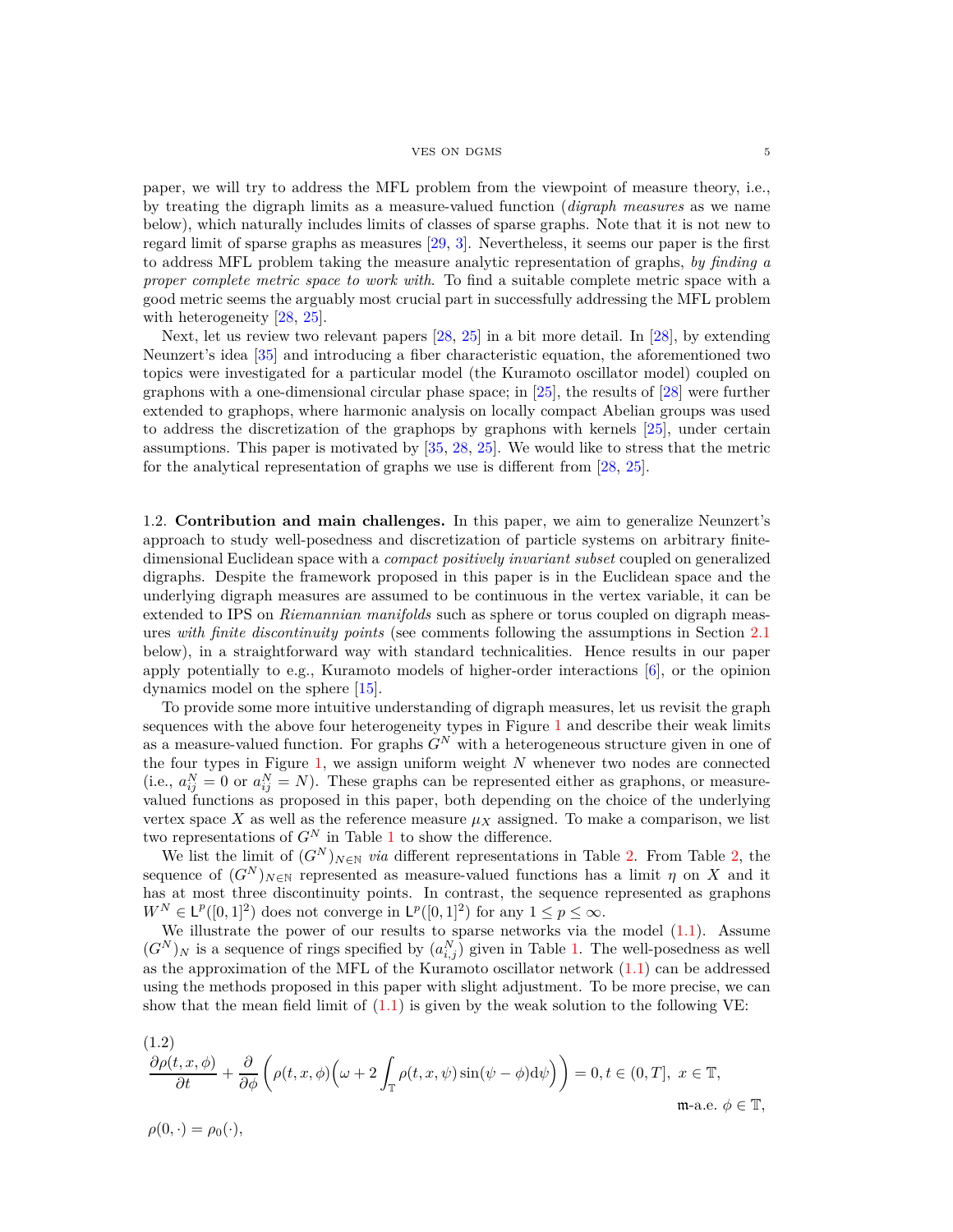<span id="page-5-0"></span>

| Network<br>Type       | $a_{ii}^N$ $(1 \leq i < j \leq N)$ for<br>symmetric $G^N$                                                                                                                                                                                                                                   | $W^N$                                                              | $\boldsymbol{X}$ | $\eta_x^N$                                                                                           |
|-----------------------|---------------------------------------------------------------------------------------------------------------------------------------------------------------------------------------------------------------------------------------------------------------------------------------------|--------------------------------------------------------------------|------------------|------------------------------------------------------------------------------------------------------|
| Ring                  | $N1_{\{1,N-1\}}(j-i)$                                                                                                                                                                                                                                                                       | $\sum_{i,j=1}^{N} a_{i,j}^{N} 1\!\!1_{I_i^N \times I_i^N}$         | T                | $\sum_{i=1}^{N} 1\!\!1_{A_i^N}(x) \frac{1}{N} \sum_{j=1}^{N} a_{i,j}^N \delta_{\frac{j-1}{N}}$       |
| Star                  | $N1_{\{1\}}(i)$                                                                                                                                                                                                                                                                             | $\sum_{i,j=1}^{N} a_{i,j}^{N} 1\!\!1_{I_{i}^{N} \times I_{i}^{N}}$ | [0,1]            | $\sum_{i=1}^N \mathbb{1}_{I_i^N}(x) \frac{1}{N} \sum_{j=1}^N a_{i,j}^N \delta_{\frac{j-1}{N}}$       |
| Binary tree           | $N1_{\{i,i+1\}}(j-i)$                                                                                                                                                                                                                                                                       | $\sum_{i,j=1}^N a_{i,j}^N 1\!\!1_{I^N \times I^N}$                 | [0,1]            | $\sum_{i=1}^{N} 1 \mathbb{1}_{I_i^N}(x) \frac{1}{N} \sum_{j=1}^{N} a_{i,j}^N \delta_{\frac{j-1}{N}}$ |
| of<br>Ring<br>cliques | $\left\{ \begin{aligned} &N\mathbbm{1}_{\{1,2,3,N-3\}}(j-i),\\ &\text{if } \frac{i+2}{3}\in\mathbb{N},\\ &N\mathbbm{1}_{\{1\}}(j-i),\\ &\text{if } \frac{i+1}{3}\in\mathbb{N}, \end{aligned} \quad \right\} \quad \sum_{i,j=1}^N a_{i,j}^N\mathbbm{1}_{I_i^N\times I_j^N}$<br>else.<br>I 0. |                                                                    | $\mathbb T$      | $\sum_{i=1}^{N} 1 \mathbb{1}_{A_i^N}(x) \frac{1}{N} \sum_{j=1}^{N} a_{i,j}^N \delta_{j-1}$           |

Table 1. Comparison between graphon and graph measure. The unit circle T is identified with [0, 1] *via* the natural projection  $\theta \to e^{2\pi i}$ .  $I_i^N = \left[\frac{i-1}{N}, \frac{i}{N}\right]$  $\lceil, \rceil$ for  $1 \leq i \leq N$ ,  $I_N^N = \left[\frac{N-1}{N}, 1\right]$  provides a partition for  $[0, 1]$  while  $A_i^N =$  $\left[\frac{i-1}{N}, \frac{i}{N}\right]$  $\left[, 1 \leq i \leq N, \text{ provides a partition for } \mathbb{T}. \right]$ 

<span id="page-5-1"></span>

| Network Type    | $W^\infty$ | X           | $\eta_x^{\infty}$                                                                                                                                                     |
|-----------------|------------|-------------|-----------------------------------------------------------------------------------------------------------------------------------------------------------------------|
| Ring            |            | Ͳ           | $2\delta_x$                                                                                                                                                           |
| Star            |            | [0, 1]      | if $x = 0$ ,<br>if $0 < x \le 1$ ,<br>$\delta_0,$                                                                                                                     |
| Binary tree     |            | [0,1]       | $\begin{cases} 2\delta_0, & \text{if } x = 0, \\ 2\delta_{2x} + \delta_{x/2}, & \text{if } 0 < x \leq 1/2, \\ \delta_{x/2}, & \text{if } 1/2 < x \leq 1. \end{cases}$ |
| Ring of cliques |            | $\mathbb T$ |                                                                                                                                                                       |

TABLE 2. Limit of representations of graph sequence  $(G^N)_N$ . Here '–' stands for the non-existence and  $\lambda$  is the uniform measure over [0, 1].

where  $\mathfrak m$  refers to the Haar measure on the circle  $\mathbb T$ . Let  $X = \mathbb T$  and  $\mu_X = \mathfrak m$ . Using the approach presented in this paper, one can characterize the weak limit of  $\mu_t^N$  as follows. Let

(1.3) 
$$
(\nu_t^N)_x = \sum_{i=1}^N 1\!\!1_{A_i^N}(x) \delta_{\phi_i^N(t)}.
$$

be a piecewise constant measure-valued function on *X*. Then formally, we can represent the empirical distribution via an integral of the measure-valued function  $(\nu_t^N)_x$ :

$$
\mu_t^N = \int_X (\nu_t^N)_x \mathrm{d} \mu_X(x).
$$

We can show that  $\nu_t^N$  converges in a certain *weak* sense to the measure-valued function  $\nu_t$ , where  $(\nu_t)_x = \rho(t, x, \cdot)$ m is absolutely continuous w.r.t. m with density  $\rho(t, x, \cdot)$  being the *uniform weak solution* to [\(1.2\)](#page-4-1) (see Theorem [C](#page-12-1) in the next Section for details), provided  $(\nu_0^N)_x$  converges to the initial distribution  $(\nu_0)_x$  with density  $\rho_0(x, \cdot)$  uniformly in  $x \in X$ . Hence the MFL  $\mu_t^N(\cdot)$  converges in a certain weak sense to  $(\int_X \rho(t,x,\cdot)\mu_X(x)\mathfrak{m}(\cdot)$ , where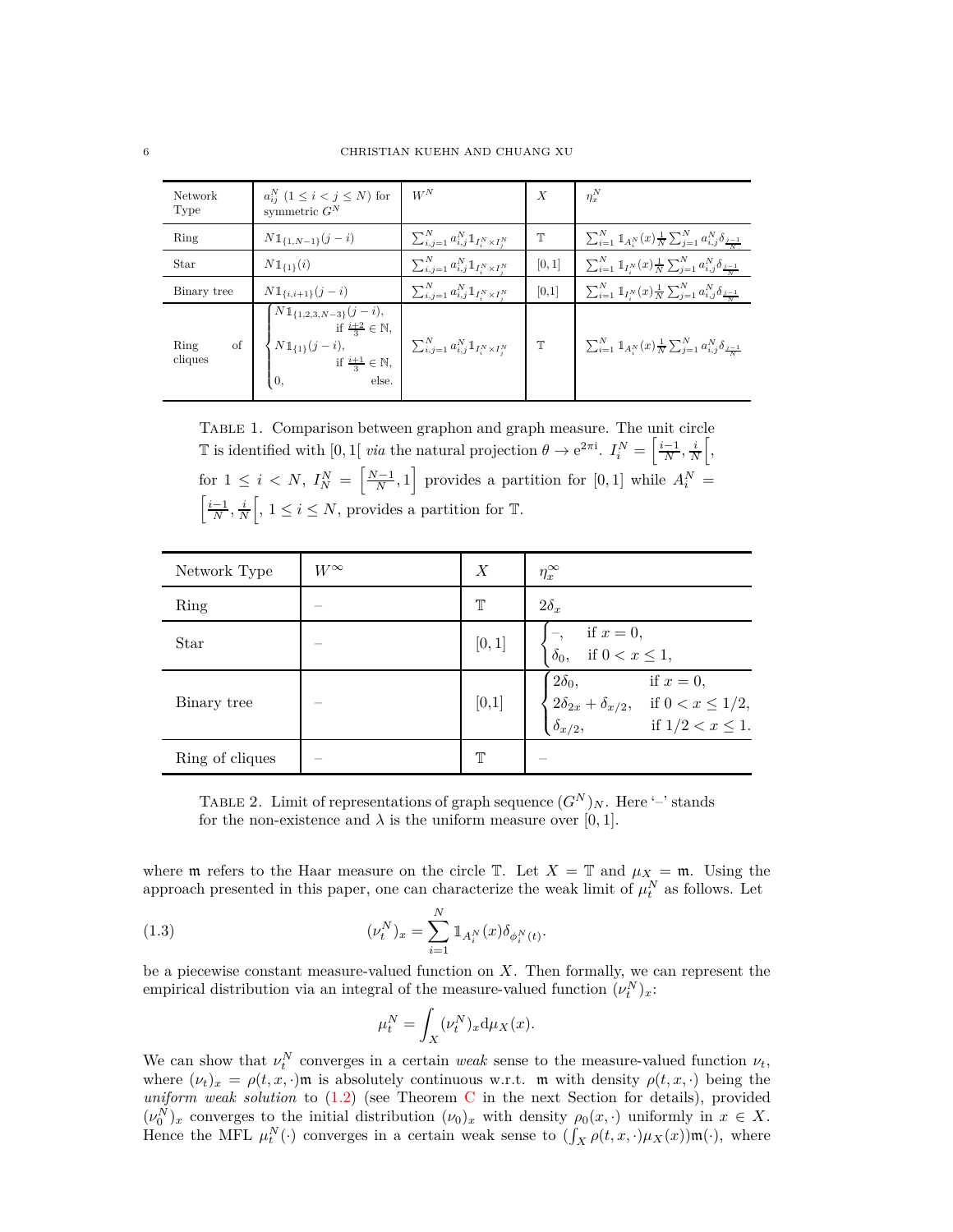### VES ON DGMS 7

the measure is well-defined via the integral of the density  $\rho(t, x, \cdot)$ . In contrast, one fails to capture the MFL of the oscillator network  $(1.1)$  on rings, by taking the underlying graphs as graphons [\[28\]](#page-47-10). Similarly, if the sequence of the underlying networks are binary trees, the approach presented in our paper also applies, by Table [2.](#page-5-1) This illustrates well that the analytical way of interpreting graphs together with the metric/topology utilized does have an impact on characterizing the dynamics of the MFL of the same network models.

Apart from the above, we like to mention that not all networks can be represented appropriately as measure-valued functions which admit another measure-valued function as a limit, e.g, the sequence of stars or the sequence of rings of cliques (see Table [2\)](#page-5-1). An appropriate representation of these graph limits in a possibly larger space than the space of measure-valued functions, is desirable. This question itself may be of independent interest in graph theory. Moreover, it is also interesting to know, how much within the class of sparse networks can be represented appropriately as measure-valued functions that converge to another measurevalued function so that we may have an idea of the sharp boundary within the space of graphs of our setup. We leave both questions for our future research.

We now comment on the condition on *compact positive invariant regions*. Systems without compact positive invariant regions seem technically formidable to directly apply Neunzert's approach, since respective *finite* upper estimates via Gronwall inequalities may not be possible without globally bounded Lipschitz functions in the vector field as assumed in [\[35,](#page-47-7) [28,](#page-47-10) [25\]](#page-47-11). Nonetheless, most applications, e.g. population models or chemical models of mass-action kinetics are only locally Lipschitz but not globally Lipschitz, yet most of these dynamical systems naturally admit a compact positively invariant subset (e.g., the density of population or concentration of chemical species is reasonably bounded for all times). More importantly, MFL of these models arising in diverse areas of science, e.g., population biology, molecular biology, chemistry, etc, are interesting. Hence for the sake of the practitioners in these areas, rather than introducing more crude techniques (e.g., by restricting the entire phase space to be a large ball in the Euclidean space while controlling density flux leaving certain area in a subtle way) we utilize the compactness of a positively invariant subset and confine the initial distributions of the mean field equations to be supported on this subset.

Other than the above technical challenge, the arguably biggest difficulty which reflects the novelty of this paper lies in the generalization from a dense graph (graphon) to a graph limit that is not necessarily dense. As pointed out in [\[33\]](#page-47-6), no matter for continuum limit or mean field limit, the absolute continuity of underlying graph measures (i.e., a graphontype assumption or an approximation by graphons), was crucial for all the previous Vlasov equations derived on graphs. It is believed [\[33\]](#page-47-6) that results in [\[28\]](#page-47-10) cannot be extended to cases, where absolute continuity fails. The reason for this is that convergence results as in [\[28\]](#page-47-10) are established based on approximation theory of  $L^p$ -functions, and the existence of an  $L^p$ -integrable kernel is precisely the  $L^p$ -graphon. That means the approach in dealing with the approximation of VEs in [\[28\]](#page-47-10) cannot be extended in any direct way. To overcome, or rather get round this difficulty, tools from harmonic analysis for operators on locally compact Abelian groups were used in [\[25\]](#page-47-11). They successfully reduced the problem for graphops, which may not admit a kernel to the situation dealt with in [\[28\]](#page-47-10), since under certain assumptions, graphops can be approximated by graphons, and thus the approximation problem can be solved. However, in general situations, the assumptions in [\[25\]](#page-47-11) are not always easy to verify.

As highlighted before, a natural analytical representation of the graph limit to work with in the context of dynamical systems is crucial and desirable. A smart choice of a complete metric space together with a good metric for the graph limits represented analytically to lie in is not trivial. To address this challenge, we consider in this paper graph limits purely from the perspective of measure theory: We regard a graph limit as a measure valued bounded (continuous) function. In doing so, the continuity on the vertex variable of the generalized graphs, the so-called *digraph measures* (DGMs) (see Section [3](#page-13-1) for the precise definition), is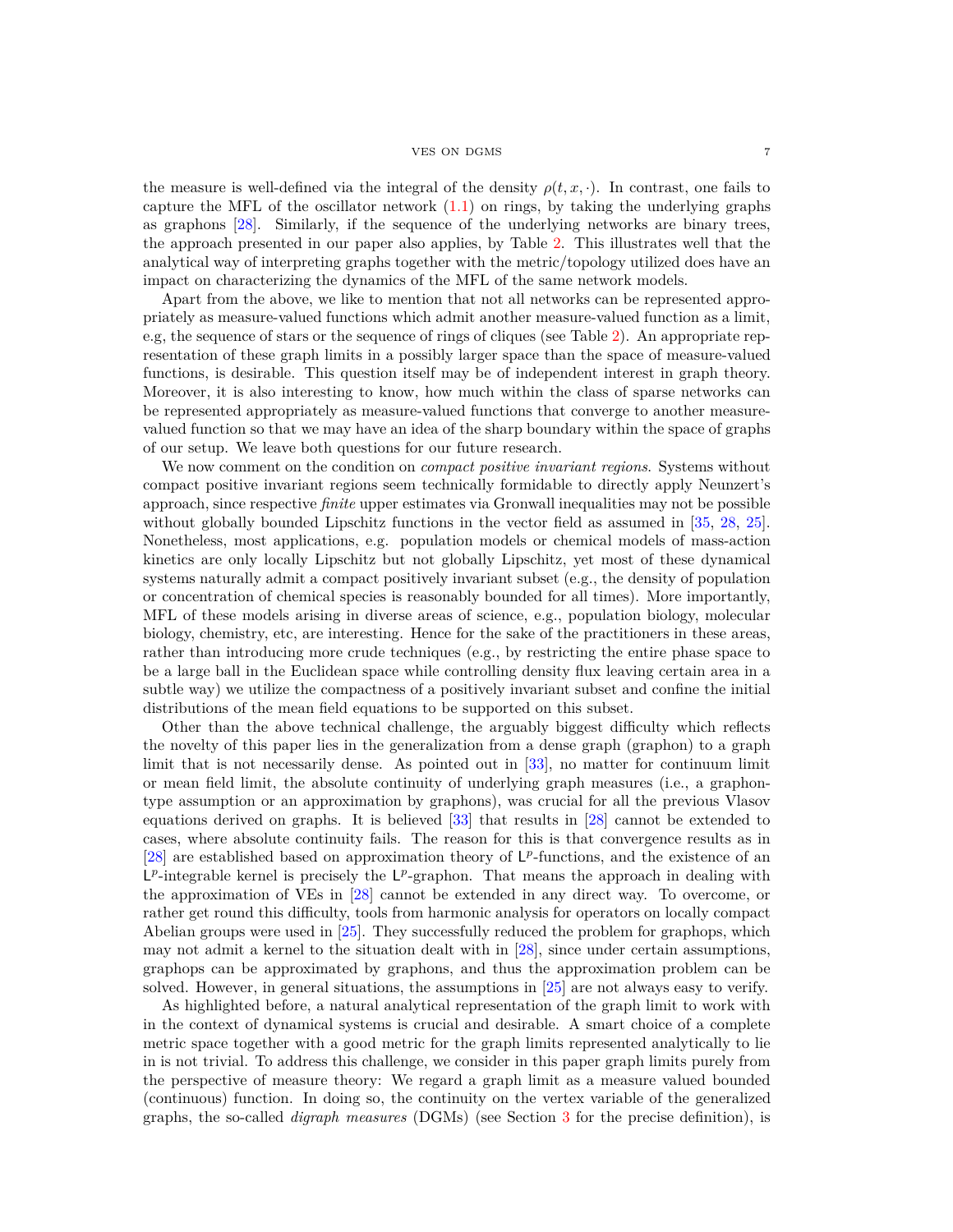sufficient to guarantee well-posedness as well as discretization of Vlasov Equations on the DGMs. For the discretization result, we build upon the recently established results on deterministic empirical approximation of measures on Euclidean spaces [\[48,](#page-47-13) [17\]](#page-46-13). We also point out that the IPS we study allow for distinguishable particles in terms of a directed generalized graph, whereas indistinguishable particles seem predominant in the literature where graphs are assumed to be symmetric.

Once we have successfully addressed the two main technical challenges, we carefully demonstrate how to apply our results to a wide variety of models ranging from epidemiology, ecology to social sciences (see Section [6\)](#page-30-0).

<span id="page-7-0"></span>1.3. **Comparison with works in the literature.** We also compare our paper with the two aforementioned most relevant papers [\[28,](#page-47-10) [25\]](#page-47-11), from the technical perspective.

- In [\[28\]](#page-47-10), the model is one dimensional and posed on a *single* underlying generalized graph, which is symmetric and absolutely continuous (i.e., the graphon case is covered). In [\[25\]](#page-47-11), the *single* underlying generalized graph is also symmetric (a certain class of graphops) with uniformly bounded fiber measures. In contrast, the main results in this paper hold for *multiple* generalized digraphs which potentially are not symmetric.
- The topology utilized in [\[25\]](#page-47-11) which seems not easily metrizable, is also different from the uniform weak topology defined in this paper. Furthermore, the space of solutions of the VE is larger than those in [\[28\]](#page-47-10), where all *fiber measures*  $(\nu_t)_x$  of the probability solutions of the VE are assumed to be probabilities (with normalized total variation norm) on the state space of the model. Indeed,  $(\nu_t)_x$  stands for the distribution of particles at a location *x*, and in general particles may not be homogeneously distributed over all locations, e.g., one can even find no particles on certain locations in a sparse graph.
- The reference probability measure on the vertex space *X* is the Lebesgue measure on [0*,* 1] [\[28\]](#page-47-10) or the Haar measure on a locally compact Abelian group [\[25\]](#page-47-11). In contrast, in our work the reference measure is not necessarily absolutely continuous w.r.t. the Lebesgue measure on the Euclidean space. Instead, the reference measure can be singular and discrete (see the examples in Section [5\)](#page-26-0). This demonstrates yet another advantage of the measure-theoretic viewpoint.
- The local Lipschitz continuity of functions assumed in this paper is weaker than the global ones generally assumed, e.g. in [\[28,](#page-47-10) [25\]](#page-47-11). Such local Lipschitz assumptions are the only available ones in many applications (see Section [6\)](#page-30-0).

In summary, we believe that a measure-theoretic approach can be extremely helpful to study a very large variety of IPS on graphs, as it exploits a natural analytical viewpoint of graph limits [\[3\]](#page-46-8), namely studying the graph limit purely *via* fiber measures.

## 2. Overview of the main results

<span id="page-7-1"></span>Here, we first provide an informal overview of the assumptions and the main results of this paper. We also outline the general strategy in a bit more detail. Precise results will be stated in Sections [4](#page-23-0)[-5.](#page-26-0)

## <span id="page-7-2"></span>2.1. **Summary of main results.**

<span id="page-7-3"></span>*Assumptions.* Let  $\mathcal{T} = [0, T]$  be the time domain of the dynamics for some  $T > 0$ , and  $r_1, r_2, r \in \mathbb{N}$ . Let **m** be the Lebesgue measure on  $\mathbb{R}^{r_2}$ . Let  $\mathfrak{B}(X)$  be the Borel sigma algebra of a metric space X, and  $\mathcal{M}_+(X)$  the space of all finite signed Borel measures on X. Let  $\mathcal{B}(X_1, X_2)$  $(C(X_1, X_2)$ , respectively) the space of bounded measurable (continuous, respectively)  $X_2$ valued functions on the space  $X_1$ . To provide the basic setup, we need to specify assumptions regarding the vertex space *X* of the DGM  $\eta$ , the vertex dynamics phase space *Y*, the vector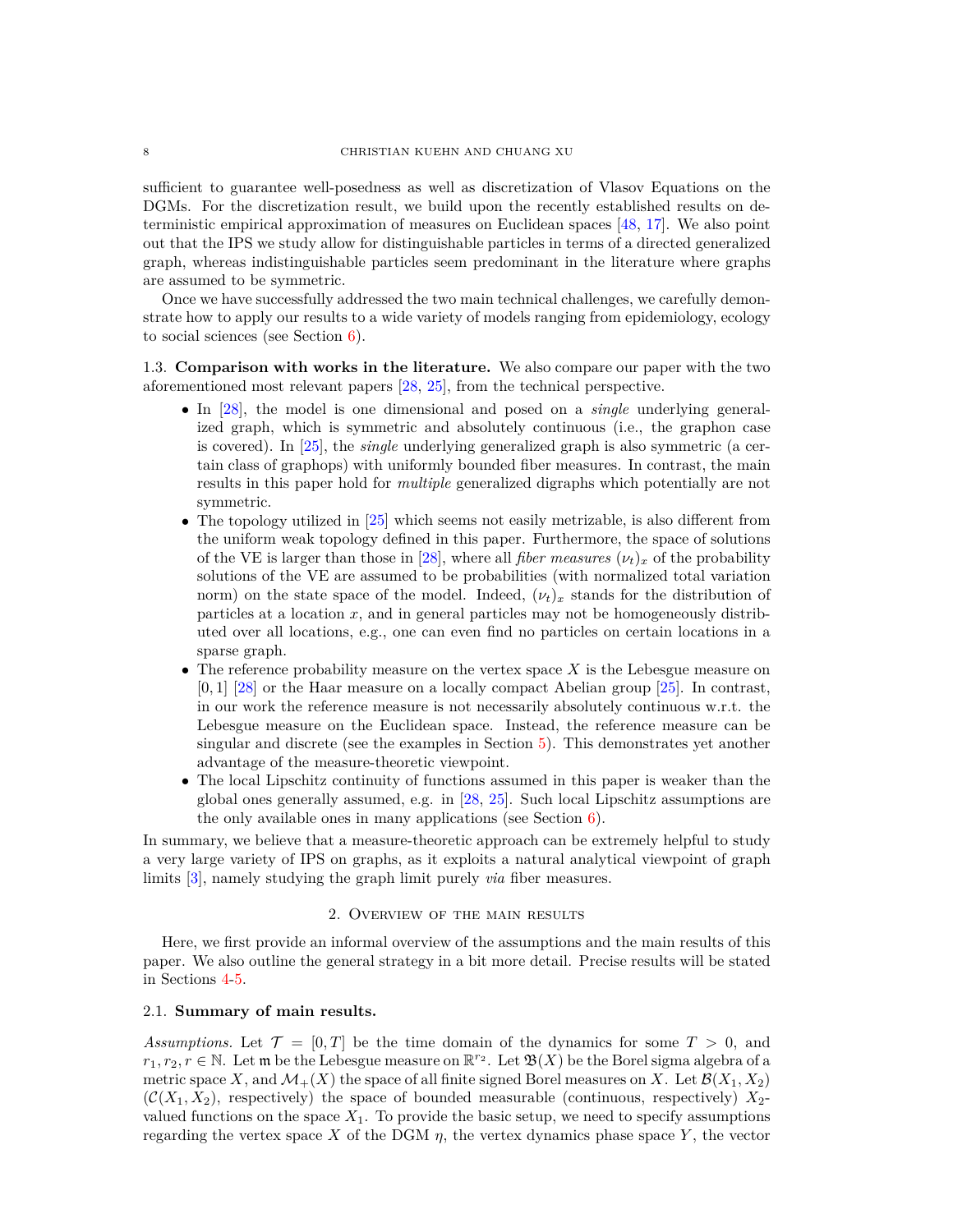### VES ON DGMS 9

field *h* for the vertex dynamics, the interaction forces *g<sup>i</sup>* among different vertices, and the nonlocal mapping *V* defining the VE. Our goal is to construct a measure-valued solution  $\nu_t$ to the VE and prove an approximation theorem of the VE via finite-dimensional ODEs. To achieve this, we make the following assumptions.

 $(A1)$   $(X, \mathfrak{B}(X), \mu_X)$  is a compact Polish probability space equipped with metric induced by the  $\ell_1$ -norm of  $\mathbb{R}^{r_1} \supseteq X$ .

 $(A2)$   $(t, \psi, \phi) \mapsto g_i(t, \psi, \phi) \in \mathbb{R}^{r_2}$  is continuous in  $t \in \mathcal{T}$ , and locally Lipschitz continuous in  $(\psi, \phi) \in \mathbb{R}^{2r_2}$  uniformly in *t*, i.e., for every  $(\psi, \phi) \in \mathbb{R}^{2r_2}$ , there exists a neighbourhood  $(\psi, \phi) \ni \mathcal{N} \subseteq \mathbb{R}^{2r_2}$  such that

$$
\sup_{t\in\mathcal{T}}\sup_{\substack{(\psi_1,\phi_1)\,\neq\,(\psi_2,\phi_2),\\(\psi_1,\phi_1),\,(\psi_2,\phi_2)\,\in\,\mathcal{N}}}\frac{|g_i(t,\psi_1,\phi_1)-g_i(t,\psi_2,\phi_2)|}{|(\psi_1,\phi_1)-(\psi_2,\phi_2)|}<\infty.
$$

(**A3**)  $(t, x, \phi) \mapsto h(t, x, \phi) \in \mathbb{R}^{r_2}$  is continuous in  $t \in \mathcal{T}$ , and locally Lipschitz continuous in  $\phi \in \mathbb{R}^{r_2}$  uniformly in  $(t, x)$ , i.e., for every  $\phi \in \mathbb{R}^{r_2}$  for some  $r_2 \in \mathbb{N}$ , there exists a neighbourhood  $\phi \ni \mathcal{N} \subseteq \mathbb{R}^{r_2}$  such that

$$
\sup_{t \in \mathcal{T}} \sup_{x \in X} \sup_{\phi_1, \phi_2 \in \mathcal{N}} \frac{|h(t, x, \phi_1) - h(t, x, \phi_2)|}{|\phi_1 - \phi_2|} < \infty.
$$

 $(A4)$   $\eta = (\eta^1, \dots, \eta^r) \in (\mathcal{B}(X, \mathcal{M}_+(X)))^r.$  $({\bf A4})'$   $\eta = (\eta^1, \dots, \eta^r) \in (\mathcal{C}(X, \mathcal{M}_+(X)))^r.$ 

(A5)  $\nu \in \mathcal{C}(\mathcal{T}, \mathcal{B}_{\mu_X,1}(X, \mathcal{M}_+(\mathbb{R}^{r_2})))$  is uniformly compactly supported in the sense that there exists a compact set  $E_{\nu} \subseteq \mathbb{R}^{r_2}$  such that  $\cup_{t \in \mathbb{R}} \cup_{x \in X} \text{supp} (\nu_t)_x \subseteq E_{\nu}$ .

(**A6**) There exists a convex compact set  $Y \subseteq \mathbb{R}^{r_2 2}$  $Y \subseteq \mathbb{R}^{r_2 2}$  $Y \subseteq \mathbb{R}^{r_2 2}$  such that for all  $\nu$  satisfying (**A5**) uniformly supported within  $Y$ , the following inequality holds:

$$
V[\eta, \nu., h](t, x, \phi) \cdot \upsilon(\phi) \le 0, \quad \text{for all } t \in \mathcal{T}, \ x \in X, \quad \phi \in \partial Y,
$$

where  $\partial Y = Y \cap \overline{\mathbb{R}^{r_2} \setminus Y}$ ,  $v(\phi)$  is the outer normal vector at  $\phi$ , and

<span id="page-8-1"></span>
$$
(2.1) \quad V[\eta, \nu, h](t, x, \phi) = \sum_{i=1}^r \int_X \int_{\mathbb{R}^{r_2}} g_i(t, \psi, \phi) d(\nu_t)_y(\psi) d\eta_x^i(y) + h(t, x, \phi),
$$

$$
t \in \mathcal{T}, x \in X, \ \phi \in \mathbb{R}^{r_2}
$$

 $(A7)$   $(t, x, \phi) \mapsto h(t, x, \phi) \in \mathbb{R}^{r_2}$  is is continuous in *x* uniformly in  $\phi$ :

$$
\lim_{|x-y|\to 0}\sup_{\phi\in Y}|h(t,x,\phi)-h(t,y,\phi)|=0,\quad t\in\mathcal{T},
$$

where *Y* is the compact set given in  $($ **A6** $)$ . Moreover, *h* is integrable uniformly in *x*:

$$
\int_0^T \int_Y \sup_{x \in X} |h(t, x, \phi)| d\phi dt < \infty.
$$

Let us provide some intuitive explanation for these assumptions. Assumption (**A1**) means that the underlying generalized digraphs (DGMs) have the same compact vertex space *X*. Such compactness is used in establishing discretization of DGMs. Note that if different DGMs  $\eta^i$  have different vertex spaces  $X^i \subseteq \mathbb{R}^{r_{1,i}}$ , then one can take  $X = \cup_{i=1}^r X^i \subseteq \mathbb{R}^{r_1}$  with the metric induced by the  $\ell_1$ -norm of  $\mathbb{R}^{r_1}$  with  $r_1 = \max_{1 \leq i \leq r} r_{1,i}$ . Assumptions (A2)-(**A3**) are the standard Lipschitz conditions for the well-posedness of (non-local) ODE models.

<span id="page-8-0"></span><sup>&</sup>lt;sup>2</sup>Here  $r_2$  is the smallest dimension *l* such that  $Y \subseteq \mathbb{R}^l$ .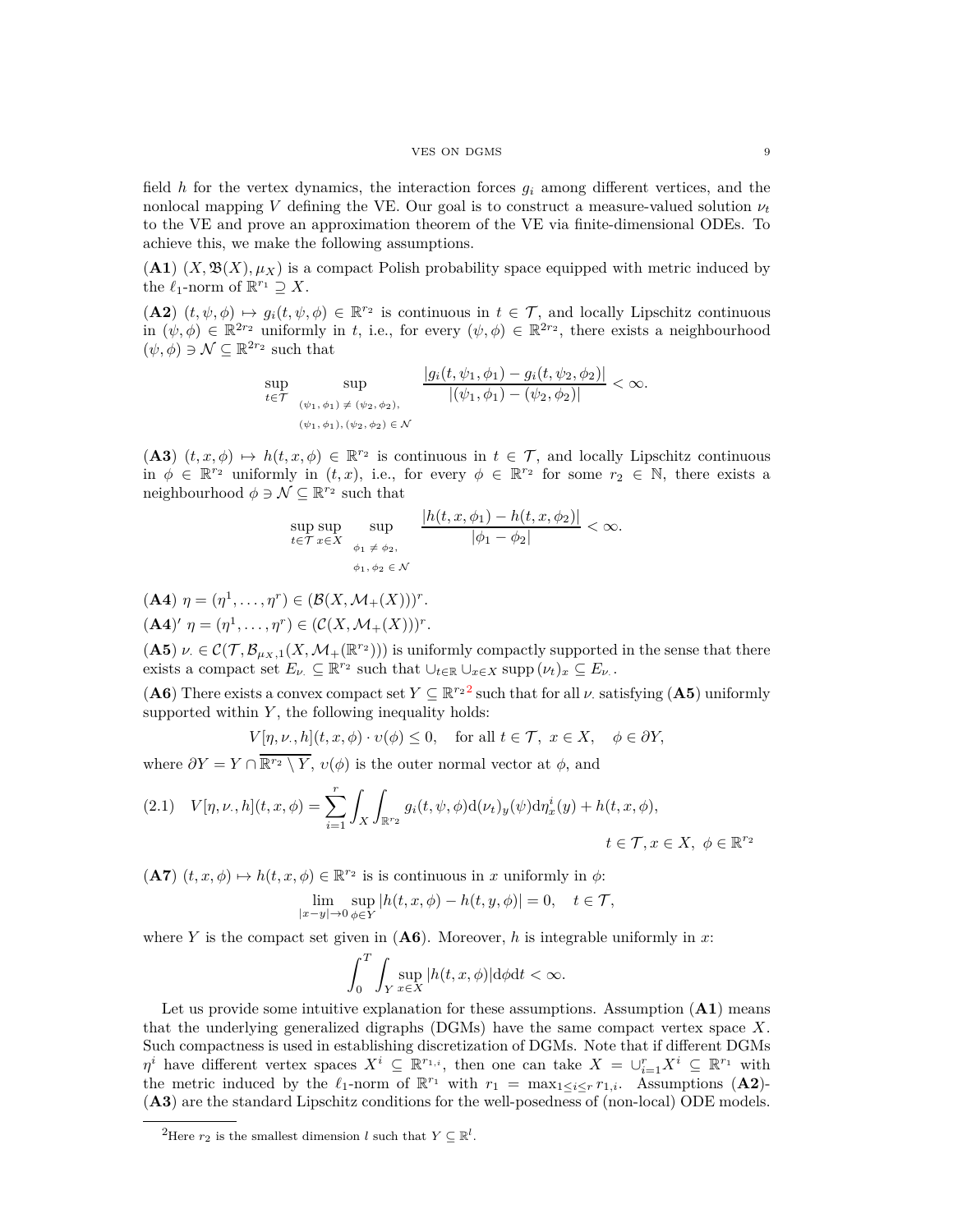Assumption (**A4**) means that we interpret the graphs as measure-valued functions; note that we can think of  $\eta_x$  as describing the local edge density or connectivity near vertex *x*. Next, we need the assumption for the approximation of the VE (i.e., the mean field equation for the IPS) that the family of graph measures  $\eta_x$  are continuous in the vertex variable x, which is encoded in assumption  $(A4)'$  (essentially used in Lemma [5.6\)](#page-27-2). We would like to remark that  $(A4)'$  is indeed not crucial for the approximation results. One can relax this assumption by allowing  $x \mapsto \eta_x^i$   $(i = 1, \ldots, r)$  to have finitely many discontinuity points. Nevertheless, for the ease of exposition and to avoid arousing further difficulty in understanding the approximation, we only present the result under the continuity assumption (**A4**) ′ . In fact, such regularity condition does not exclude interesting situations, where the graph limits can be sparse, dense, or neither sparse nor dense (see the examples in Sections [3](#page-13-1) and [5\)](#page-26-0). Assumption ( $\mathbf{A5}$ ) ensures the uniform boundedness of the time-dependent measures  $\nu_t$ in total variation norm, which is used to establish the well-posedness of the non-local equation [\(2.2\)](#page-9-0) of characteristics (see Theorem [4.3](#page-24-0) below). Assumption (**A6**) is *Bony's condition* [\[11\]](#page-46-14) (also called *Nagumo's condition* [\[34\]](#page-47-14)) for the existence of a compact positively invariant subset *Y* of the equation of characteristics; for vast research on this classical topic of independent interest, c.f., [\[11,](#page-46-14) [13,](#page-46-15) [49,](#page-47-15) [26,](#page-47-16) [39,](#page-47-17) [21,](#page-46-16) [32,](#page-47-18) [18,](#page-46-17) [16\]](#page-46-18) and [\[47,](#page-47-19) Chap.10]. The compactness of *Y* in  $($ **A6**) is required in  $($ **A5** $)$  for bounds of  $\nu_t$ . Assumption  $($ **A7** $)$  is technical, used to establish the continuous dependence of solutions to the VE on *h* (see Proposition [4.5\)](#page-25-1).

*Equation of characteristics.* Under  $(A1)$ - $(A5)$ , the *Vlasov operator V* given in [\(2.1\)](#page-8-1) is well defined.

Let  $t_0 \in \mathcal{T}$  and  $\phi_0 \in \mathcal{B}(X, \mathbb{R}^{r_2})$ . For every  $x \in X$ , consider the following IVP of a measureinduced differential equation

<span id="page-9-0"></span>(2.2) 
$$
\frac{\partial}{\partial t}\phi(t,x) = V[\eta,\nu,h](t,x,\phi), \quad t \in \mathcal{T}, \quad \phi(t_0,x) = \phi_0(x).
$$

The IVP of  $(2.2)$  confined to a finite time interval  $\mathcal T$  is the so-called *equation of characteristics* (or *characteristic equation*). When the underlying space *X* is finite, and the measures  $(\nu_t)_x$ and  $\eta_x^i$  for all  $x \in X$  are finitely supported, [\(2.2\)](#page-9-0) becomes a system of ODEs coupled on a finite set of directed graphs in terms of  $\{\eta^i\}_{1\leq i\leq r}$ . Hence, the characteristic equation forms an intermediate bridge between a finite-dimensional IPS and the Vlasov equation, effectively containing the information about both systems. The well-posedness of  $(2.2)$  is standard from ODE theory.

**Theorem A.** *Assume* (**A1**)-(**A5**). Let  $\phi_0 \in \mathcal{B}(X; \mathbb{R}^{r_2})$ . Then for every  $x \in X$  and  $t_0 \in \mathcal{T}$ *, there exists a solution*  $\phi(t, x)$  *to the IVP of* [\(2.2\)](#page-9-0) *with*  $\phi(t_0, x) = \phi_0(x)$  *for all*  $t \in (T^{x,t_0}_{min}, T^{x,t_0}_{max}) \cap \mathcal{T}$  *with*  $(T^{x,t_0}_{min}, T^{x,t_0}_{max}) \subseteq \mathbb{R}$  *being a neighbourhood of*  $t_0$  *such that* 

- $(i)$  either  $(i-a)$   $T_{\max}^{x,t_0} > T$  or  $(i-b)$   $T_{\max}^{x,t_0} \leq T$  and  $\lim_{t \uparrow T_{\max}^{x,t_0}} |\phi(t,x)| = \infty$  holds, and
- *(ii) either (ii-a)*  $T_{\min}^{x,t_0} < 0$  *or (ii-b)*  $T_{\min}^{x,t_0} \ge 0$  *and*  $\lim_{t \downarrow T_{\min}^{x,t_0}} |\phi(t,x)| = \infty$  *holds.*

*In addition, assume* (**A6***) and ν*. *is uniformly supported within Y*, then  $(T^{x,t_0}_{min}, T^{x,0}_{max}) \cap T = T$  $for \ all \ x \in X, \ and \ there \ exists \ a \ set \  $\left\{ \mathcal{S}_{t,s}^{x}[\eta,\nu,h] \right\}_{t,s \in \mathcal{T}} \ of \ transformations \ forming \ a \ group$$ *on Y such that*

$$
\phi(t,x) = \mathcal{S}_{t,s}^x[\eta,\nu,h]\phi(s,x), \quad \text{for all } s,t \in \mathcal{T}.
$$

As a next step, we try to link the characteristic equation to the mean-field Vlasov equation. Since  $\{\mathcal{S}_{t,s}^x\}_{t,s\in[0,+\infty)}$  is a group, from Theorem [4.3,](#page-24-0) we have for all  $x \in X$ ,

$$
(\mathcal{S}_{t,0}^x[\eta,\nu,h])^{-1} = \mathcal{S}_{0,t}^x[\eta,\nu,h], \quad t \in \mathcal{T}.
$$

The pushforward under the flow  $\mathcal{S}_{t,0}^x[\eta,\nu,h]$  of an initial measure  $(\nu_0)_x \in \mathcal{B}_{\mu_X,1}(X,\mathcal{M}_+(Y))$ defines another time-dependent measure in  $\mathcal{B}_{\mu_X,1}(X,\mathcal{M}_+(Y))$  via the following *fixed point equation*

$$
\mathcal{A}^x \nu(t) = (\nu_t)_x = (\nu_0)_x \circ \mathcal{S}_{0,t}^x[\eta,\nu_\cdot,h], \quad t \in \mathcal{T}.
$$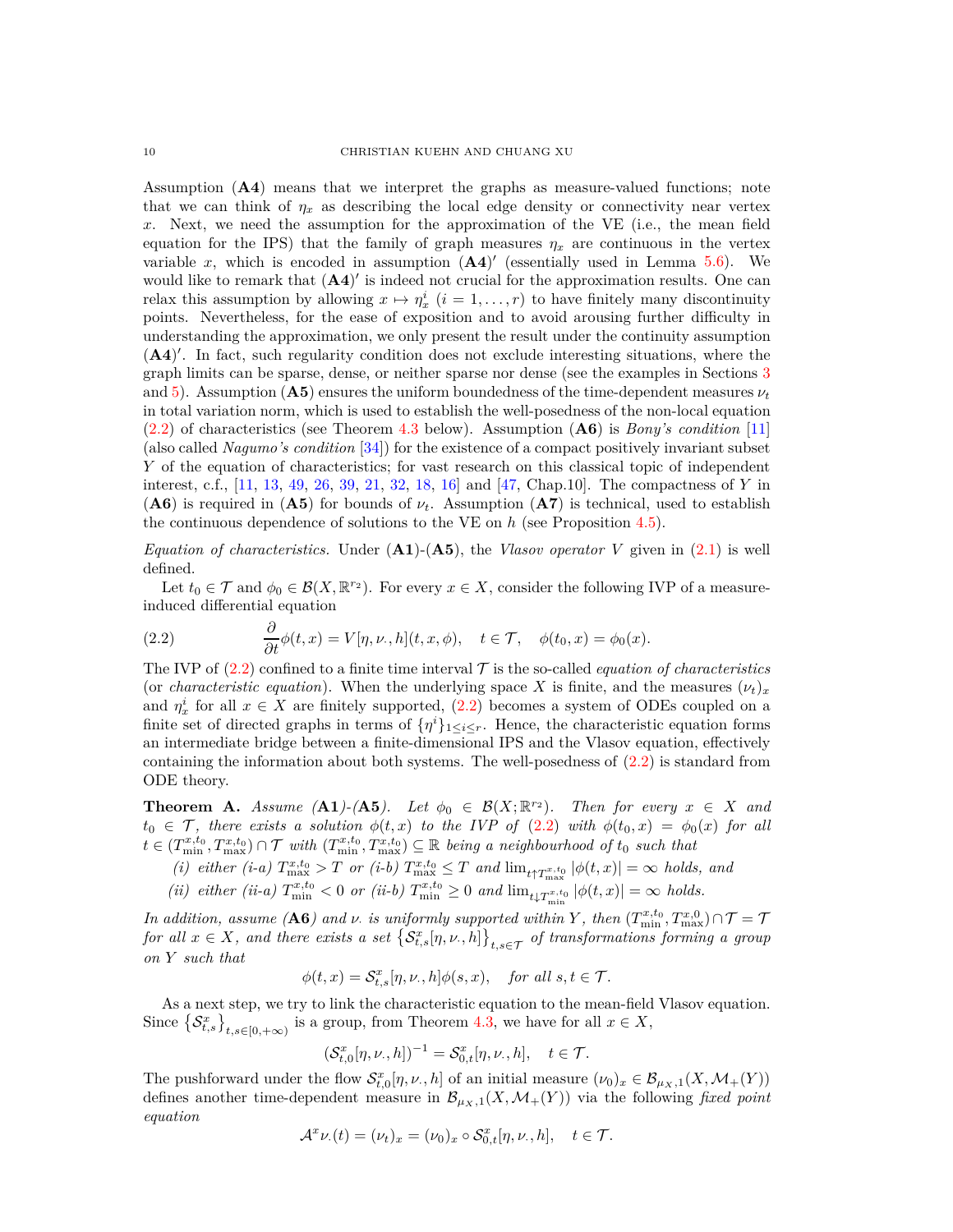#### VES ON DGMS 11

In particular, if  $\nu \in C(\mathcal{T}, \mathcal{B}_{\mu_X,1}(X, \mathcal{M}_{+,\text{abs}}(\mathbb{R}^{r_2}))),$  then  $\nu \in C(\mathcal{T}, \mathcal{B}_{\mu_X,1}(X, \mathcal{M}_{+,\text{abs}}(Y)))$  by the positive invariance of *Y* . Hence the *Vlasov operator* can be represented in terms of the density  $\rho(t, y, \phi)$ : =  $\frac{d(\nu_t)_y(\phi)}{d\mu_X(y)d\phi}$  for every  $t \in \mathcal{T}$ :

(2.3) 
$$
\widehat{V}[\eta, \rho(\cdot), h](t, x, \phi) = \sum_{i=1}^r \int_X \int_Y g_i(t, \psi, \phi) \rho(t, y, \phi) d\psi d\eta_x^i(y) + h(t, x, \phi).
$$

Let

<span id="page-10-0"></span>
$$
\mathsf{L}^1_+(X \times Y, \mu_X \otimes \mathfrak{m}) = \{ f \in \mathsf{L}^1(X \times Y, \mu_X \otimes \mathfrak{m}) \colon \int_{X \times Y} f d\mu_X d\mathfrak{m} = 1 \},
$$

be the space of densities of probabilities on  $X \times Y$ . Conversely, for every function  $\rho: \mathcal{T} \to \mathbb{R}$  $\mathsf{L}^1_+(X \times Y, \mu_X \otimes \mathfrak{m}),$ 

$$
d(\nu_t)_y(\phi) = \rho(t, y, \phi) d\mu_X(y) d\phi
$$

defines  $\nu \in \mathcal{B}(\mathcal{T}, \mathcal{B}_{\mu_X,1}(X, \mathcal{M}_+(Y)))$ . Hence [\(2.3\)](#page-10-0) can be transformed to the Vlasov operator  $(2.1)$  in terms of  $\nu$ .

Let  $\rho_0: X \times Y \to \mathbb{R}_+$  be continuous in *x* for m-a.e.  $\phi \in Y$ , and integrable in  $\phi$  for every  $x \in X$  such that

$$
\int_X \int_Y \rho_0(x,\phi) \mathrm{d}\phi \mathrm{d}\mu_X = 1.
$$

Consider the VE

<span id="page-10-1"></span>(2.4) 
$$
\frac{\partial \rho(t, x, \phi)}{\partial t} + \text{div}_{\phi} \left( \rho(t, x, \phi) \widehat{V}[\eta, \rho(\cdot), h](t, x, \phi) \right) = 0, t \in (0, T], x \in X, \text{ m-a.e. } \phi \in Y,
$$

$$
\rho(0, \cdot) = \rho_0(\cdot).
$$

With the above assumptions and under appropriate metrics, one can show that the operator  $\mathcal{A} = (\mathcal{A}^x)_{x \in X} : \mathcal{C}(\mathcal{T}, \mathcal{B}_{\mu_X,1}(X, \mathcal{M}_+(Y))) \to \mathcal{C}(\mathcal{T}, \mathcal{B}_{\mu_X,1}(X, \mathcal{M}_+(Y)))$  is a contraction. Using the Banach fixed point theorem, it follows that the unique solution  $\nu$  to the fixed point equation exists. The fixed point equation was named by Neunzert [\[35\]](#page-47-7) the *generalized VE*, since in particular,  $(\nu_t)_x$  is absolutely continuous for all  $x \in X$  with its density solving the VE [\(2.4\)](#page-10-1), provided the initial measure  $(\nu_0)_x$  is so for all  $x \in X$ . Hence we obtain the wellposedness of the VE  $(2.4)$ .

**Theorem B.** *Assume* (**A1**)-(**A4**) and (**A6**). Assume  $p_0(x, \phi)$  is continuous in  $x \in X$  for  $m-a.e.$   $\phi \in Y$  such that  $\rho_0 \in L^1_+(X \times Y, \mu_X \otimes \mathfrak{m})$ , then there exists a unique uniformly weak *solution*<sup>[3](#page-10-2)</sup> *to the IVP of* [\(2.4\)](#page-10-1) *with initial condition*  $\rho(0, x, \phi) = \rho_0(x, \phi)$ ,  $x \in X$ ,  $\phi \in Y$ .

Based on  $(A1)$ - $(A7)$  with  $(A4)$  replaced by  $(A4)'$ , we also establish continuous dependence of solutions to the fixed point equation on the underlying DGMs  $\eta^i$  for  $i = 1, \ldots, m$ , on the initial measure  $\nu_0$ , as well as on function *h* (see Proposition [4.5](#page-25-1) in Section [4\)](#page-23-0). Using this result combined with the recently established results on *deterministic empirical approximation of positive measures* [\[48,](#page-47-13) [17\]](#page-46-13) (Lemma [5.4\)](#page-27-0), we establish the discretization of solutions of VE over finite time interval  $\mathcal T$  by a sequence of discrete ODE systems coupled on finite graphs converging *weakly* to the DGMs  $\eta^i$ .

Indeed, for any  $\nu_0 \in C(X, \mathcal{M}_+(Y))$  and  $\eta$  satisfying  $(\mathbf{A4})'$ , by Lemmas [5.4](#page-27-0)[-5.6](#page-27-2) in Section [5,](#page-26-0) there exists

- a partition  $\{A_i^m\}_{1 \leq i \leq m}$  of *X* and points  $x_i^m \in A_i^m$  for  $i = 1, \ldots, m$ , for every  $m \in \mathbb{N}$ ,
- a sequence  $\{\varphi_{(i-1)}^{m,n}\}$  $\binom{m,n}{(i-1)n+j}$ :  $i = 1, \ldots, m, j = 1, \ldots, n\}$ <sub>*n,m*∈N</sub> ⊆ Y and { $a_{m,i}: i = 1, \ldots, n$ }  $m\}_{m\in\mathbb{N}}\subseteq\mathbb{R}_{+},$
- a sequence  $\{y^{\ell,m,n}_{(i-1)\sigma}$  $\{i,m,n \atop (i-1)n+j}: i = 1, \ldots, m, j = 1, \ldots, n\}$ <sub>*m*,*n*∈N ⊆ Y and {*b*<sub>*l*</sub><sub>*m*,*i*</sub>: *i* = 1,...,</sub>  $m\}_{m\in\mathbb{N}}\subseteq\mathbb{R}_+$ , for  $\ell=1,\ldots,r$ ,

<span id="page-10-2"></span> ${}^{3}$ See Definition [4.6.](#page-25-2)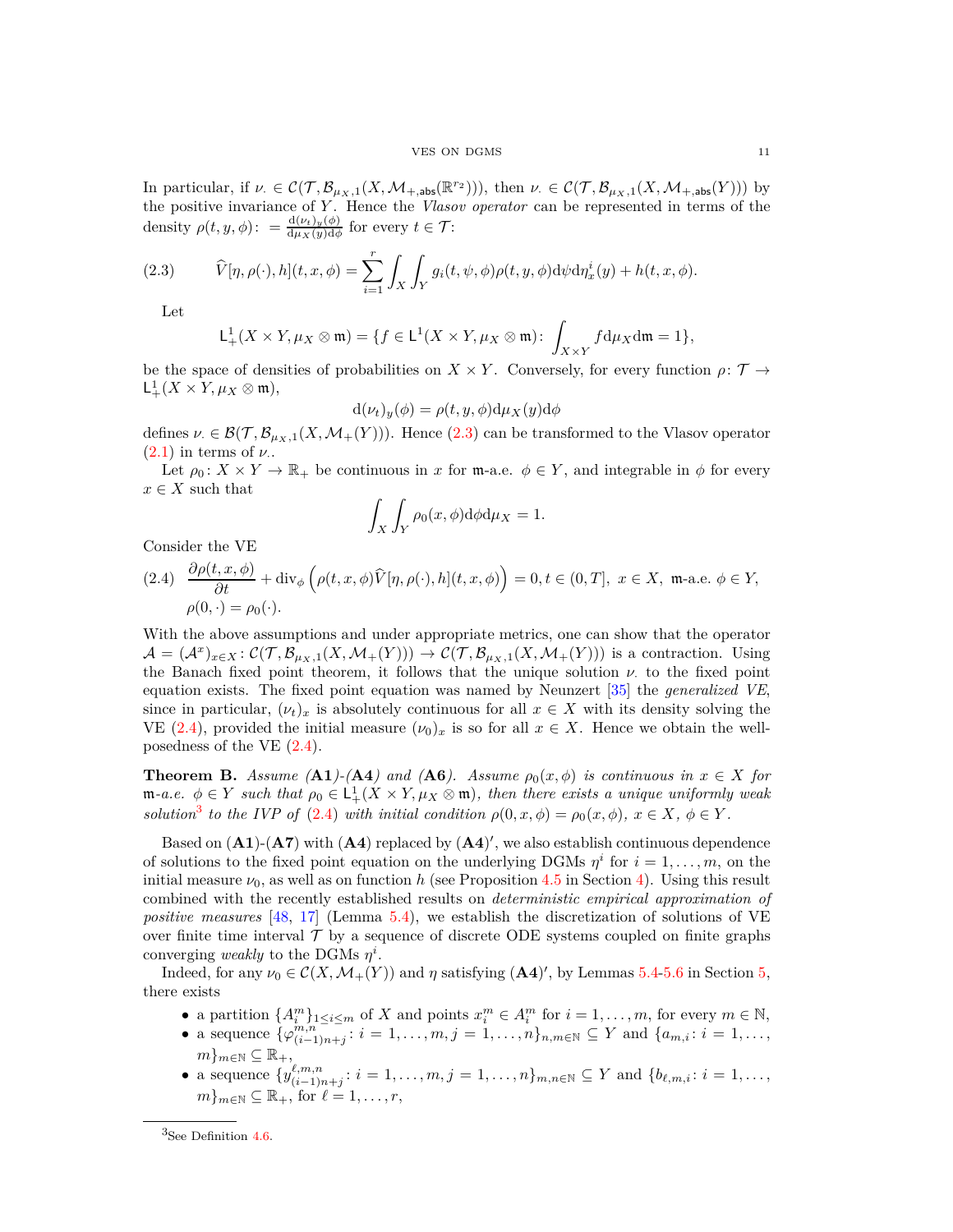such that

$$
\lim_{m \to \infty} \lim_{n \to \infty} d_{\infty}(\nu_0^{m,n}, \nu_0) = 0,
$$
  

$$
\lim_{m \to \infty} \lim_{n \to \infty} d_{\infty}(\eta^{\ell,m,n}, \eta) = 0, \quad \ell = 1, \dots, r,
$$
  

$$
\lim_{m \to \infty} \int_0^T \int_Y \sup_{x \in X} |h^m(t, x, \phi) - h(t, x, \phi)| d\phi dt = 0,
$$

<span id="page-11-1"></span>where

(2.5a) 
$$
(\nu_0^{m,n})_x: = \sum_{i=1}^m \mathbb{1}_{A_i^m}(x) \frac{a_{m,i}}{n} \sum_{j=1}^n \delta_{\varphi_{(i-1)n+j}^{m,n}}, \quad x \in X,
$$

(2.5b) 
$$
\eta_x^{\ell,m,n} \colon = \sum_{i=1}^m 1\!\!1_{A_i^m}(x) \frac{b_{\ell,m,i}}{n} \sum_{j=1}^n \delta_{y_{(i-1)n+j}^{\ell,m,n}}, \quad x \in X,
$$

(2.5c) 
$$
h^{m}(t, z, \phi) = \sum_{i=1}^{m} 1 \, A_{i}^{m}(z) h(t, x_{i}^{m}, \phi), \quad t \in \mathcal{T}, \ z \in X, \ \phi \in Y.
$$

Here we provide some heuristic intuition on how to understand the above approximations. Let us take  $\eta$  for an example (the other approximation for  $\nu$  is analogous). Note that  ${A_i^m}_{1 \leq i \leq m}$  is a partition of *X* with uniformly vanishing diameter sup<sub>1≤*i*≤*m*</sub> Diam  $A_i^m \to 0$ as  $m \to \infty$ . Since  $x \mapsto \eta_x$  is continuous, we have  $\sup_{1 \le i \le m} \sup_{x,x' \in A_i^m} d_{\text{BL}}(\eta_x, \eta_{x'})$  is small for large *m*, and one can choose any point  $x_i^m$  in  $A_i^m$  so that  $\eta_{x_i^m}$  is a representative for all fiber measures  $\eta_x$  for  $x \in A_i^m$ . Then given  $m \in \mathbb{N}$ , for every  $n \in \mathbb{N}$ , one can look for uniform *n*-approximations (i.e., the deterministic empirical approximation with at most *n* atoms) of the finite positive measure  $\eta_{x_i^m}$  for each i, which is  $\frac{b_{\ell,m,i}}{n} \sum_{j=1}^n \delta_{y_{(i-1)n+j}^{\ell,m,n}}$ , where  $b_{\ell,m,i}$  is the averaged total mass of  $\eta_x^{\ell}$  for  $x \in A_i^m$  provided  $A_i^m$  is not a  $\mu_X$ -measure zero set, and is the total mass of  $\eta_{x_i^m}^{\ell}$  otherwise. Equivalently, due to continuity of  $\eta$ ,  $\frac{1}{n} \sum_{j=1}^n \delta_{y_{(i-1)n+j}^{\ell,m,n}}$ is a deterministic empirical approximation of the probability measure  $\frac{1}{b_{\ell,m,i}} \eta_{x_i^m}^{\ell}$ , provided  $\eta_{x_i^m}^{\ell}$  is not degenerate (i.e.,  $b_{\ell,m,i} \neq 0$ ). The possibility that one can always construct such an approximation for a probability measure in the Euclidean space is guaranteed by recent works on deterministic empirical approximation of probabilities [\[17,](#page-46-13) [48\]](#page-47-13). This is why the approximation seems different from those in e.g. [\[28\]](#page-47-10), since all fiber measures  $\eta_x$  are probabilities therein and the partition of  $X = [0, 1]$  is uniform (i.e.,  $\mu_X(A_i^m) = 1/m$  for all  $i = 1, \ldots, m$ , where  $\mu_X$ is the Lebesgue measure on *X*).

Based on the above discretization of measures and functions, consider the following IVP of a coupled ODE system:

<span id="page-11-0"></span>
$$
(2.6) \quad \dot{\phi}_{(i-1)n+j} = F_i^{m,n}(t, \phi_{(i-1)n+j}, \Phi), \quad 0 < t \leq T, \quad \phi_{(i-1)n+j}(0) = \varphi_{(i-1)n+j},
$$
\n
$$
i = 1, \dots, m, \ j = 1, \dots, n,
$$

where  $\Phi = (\phi_{(i-1)n+j})_{1 \leq i \leq m, 1 \leq j \leq n}$  and

$$
F_i^{m,n}(t,\psi,\Phi) = \sum_{\ell=1}^r \sum_{p=1}^m \frac{a_{m,i}b_{\ell,m,p}}{n^2} \sum_{j=1}^n \mathbbm{1}_{A_p^m}(y_{(i-1)n+j}^{\ell,m,n}) \sum_{q=1}^n g_{\ell}(t,\psi,\phi_{(p-1)n+q}) + h^m(t,x_i^m,\psi).
$$

For  $t \in \mathcal{T}$ , let  $\phi^{m,n}(t) = (\phi^{m,n}_{(i-1)})$  $\binom{m,n}{(i-1)n+j}(t)$  be the solution to [\(2.6\)](#page-11-0). Define the time-dependent measures generated by the solutions to  $(2.6)$ :

<span id="page-11-2"></span>(2.7) 
$$
(\nu_t^{m,n})_x: = \sum_{i=1}^m 1\!\!1_{A_i^m}(x) \frac{a_{m,i}}{n} \sum_{j=1}^n \delta_{\phi_{(i-1)n+j}^{m,n}(t)}, \quad x \in X.
$$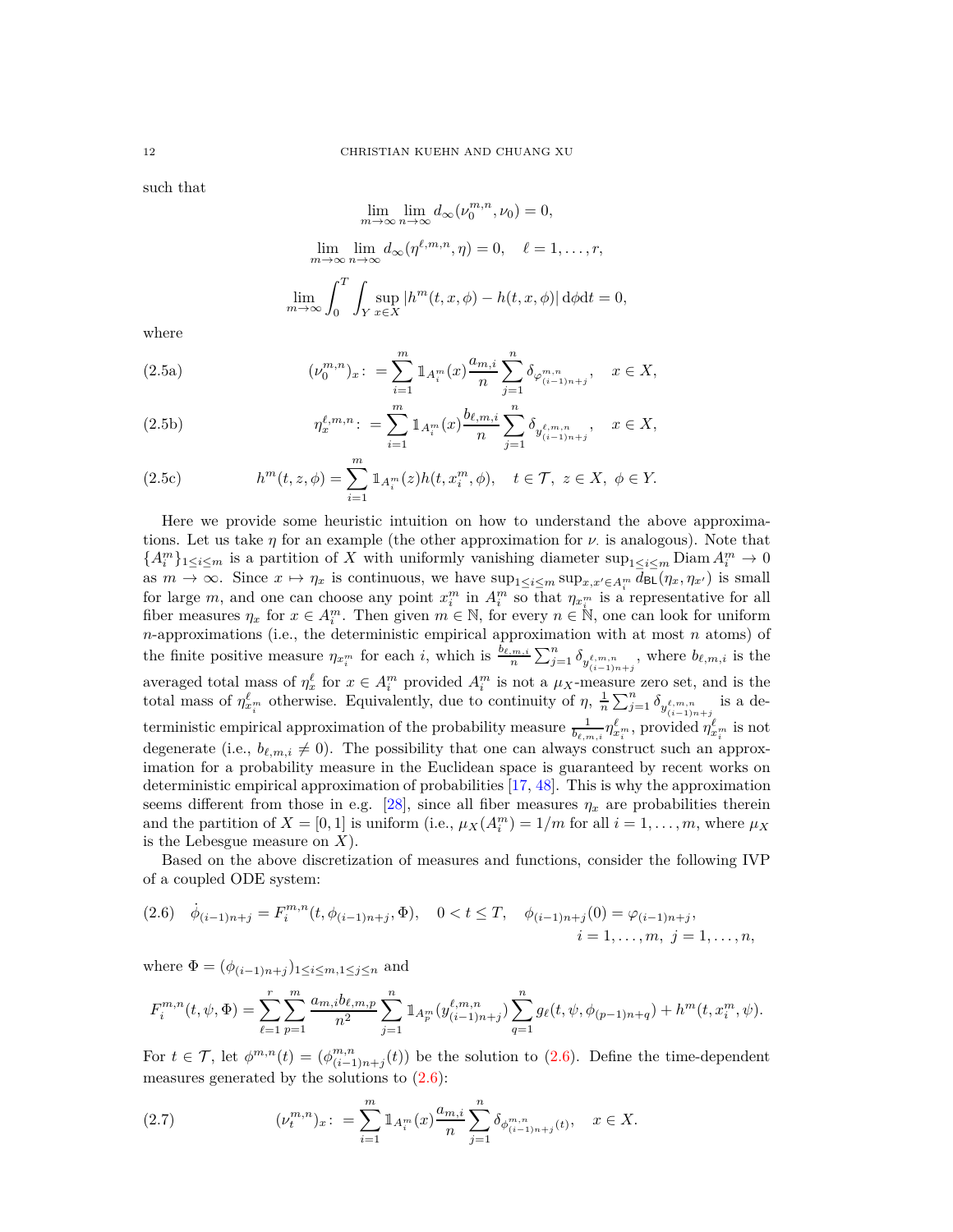<span id="page-12-1"></span>**Theorem C.** *Assume* (**A1**)-(**A3**), (**A4**)', (**A6**)-(**A7**). *Assume*  $\rho_0(x,\phi)$  *is continuous in*  $x \in X$  *for*  $\mathfrak{m}$ *-a.e.*  $\phi \in Y$  *such that*  $\rho_0 \in L^1_+(X \times Y, \mu_X \otimes \mathfrak{m})$  *and* 

$$
\sup_{x\in X} \|\rho_0(x,\cdot)\|_{\mathsf{L}^1(Y,\mathfrak{m})} < \infty.
$$

*Let*  $\rho(t, x, \phi)$  *be the uniformly weak solution to the VE* [\(2.4\)](#page-10-1) *with initial condition*  $\rho_0$ *. Let*  $\nu \in$  $\mathcal{C}(\mathcal{T}; \mathcal{B}_{\mu_X,1}(X, \mathcal{M}_{\text{abs}}(Y)))$  be the measure-valued function defined in terms of the uniformly *weak solution to* [\(2.4\)](#page-10-1)*:*

$$
d(\nu_t)_x = \rho(t, x, \phi)d\phi
$$
, for every  $t \in \mathcal{T}$  and  $x \in X$ .

Then  $\nu_t \in C(\mathcal{T}, \mathcal{C}_{\mu_X,1}(X, \mathcal{M}_+(Y))).$  Moreover, let  $\nu_0^{m,n} \in \mathcal{B}_{\mu_X,1}(X, \mathcal{M}_+(Y)),$   $\eta^{\ell,m,n} \in$  $\mathcal{B}(X, \mathcal{M}_+(Y))$ , and  $h^m \in C(\mathcal{T} \times X \times Y, \mathbb{R}^{r_2})$  be defined in  $(2.5)$ , and  $v^{m,n}$  be defined in [\(2.7\)](#page-11-2)*. Then*

$$
\lim_{n \to \infty} d_{\infty}(\nu_t^{m,n}, \nu_t) = 0.
$$

Finally we are going to apply the above main results to models in epidemiology, ecology, and social sciences (see Section [6\)](#page-30-0).

<span id="page-12-0"></span>2.2. **Brief description of methods.** Here we provide a new perspective from measure theory rather than utilizing operator-theoretic methods from functional analysis. Instead of using the weak topology of the space of measures on the product space, we introduce the so-called *uniform weak topology* in terms of the uniform metric which induces this slightly stronger topology (than the weak topology). We then define the uniform weak solution to the VE, and show that the solution of a fixed point equation (in the sense of Neunzert [\[35\]](#page-47-7)), coincides with the solution of the VE, provided the initial distribution is absolutely continuous. Such an approach can be viewed as a generalization of Neunzert's in-cell-method [\[35\]](#page-47-7). With this new setup, the additional assumption of continuity of solutions to the VE required in [\[25\]](#page-47-11) is proved, via the Banach fixed point theorem by confining the contraction operator to the subclass  $\mathcal{C}(\mathcal{T}, \mathcal{C}_{\mu_X,1}(X, \mathcal{M}_+(Y)))$  of continuous in time measure-valued functions which is continuous in the vertex variable (see Proposition  $4.4$ ). We mention that to show this contraction operator from the space  $\mathcal{C}(\mathcal{T}, \mathcal{C}_{\mu_X,1}(X, \mathcal{M}_+(Y)))$  to itself is technically very challenging, since the pushforward of a given initial measure under the flow of the equation of characteristics may not necessarily define an operator from a space of spatially *continuous* measure-valued functions to the space itself.

A second difficulty comes from the compactness barrier. On the one hand, the compactness of the underlying phase space is technically crucial in  $[28, 25]$  $[28, 25]$ , where this compactness condition is automatically fulfilled since the phase space is the unit circle. The technical reason for this assumption is that the arguments require a global bounded Lipschitz condition of the functions appearing in the vector field of the dynamical systems. On the other hand, Neunzert's approach requires that the measure under the pushforward solution map (flow) again lies in the space of measures supported on the same phase space, so that the operator is from one metric space to the same metric space in order for the Banach fixed point theorem to apply. That explains, why Neunzert's method cannot immediately apply to Euclidean spaces, which are *not* compact. Most importantly, this might explain why Neunzert's approach has rarely been generalized to other models than the Kuramoto type models, since other models e.g., the epidemic models of mass-action kinetics for disease transmission and competition models have local but *not* global Lipschitz functions in the vector field. We mention that as Neunzert pointed out [\[35\]](#page-47-7), as long as the functions in the vector field is not globally Lipschitz, the solution to the VE may only exist for a finite maximal time locally (which in general is numerically unknown). We deal with these problems by working on *positively invariant compact subsets* of the phase space. We then carefully extend the approach in several different arguments, e.g., by showing the absolute continuity of solutions of the generalized VE (i.e., the fixed point equation) via Rademacher's change of variables' formula, which classically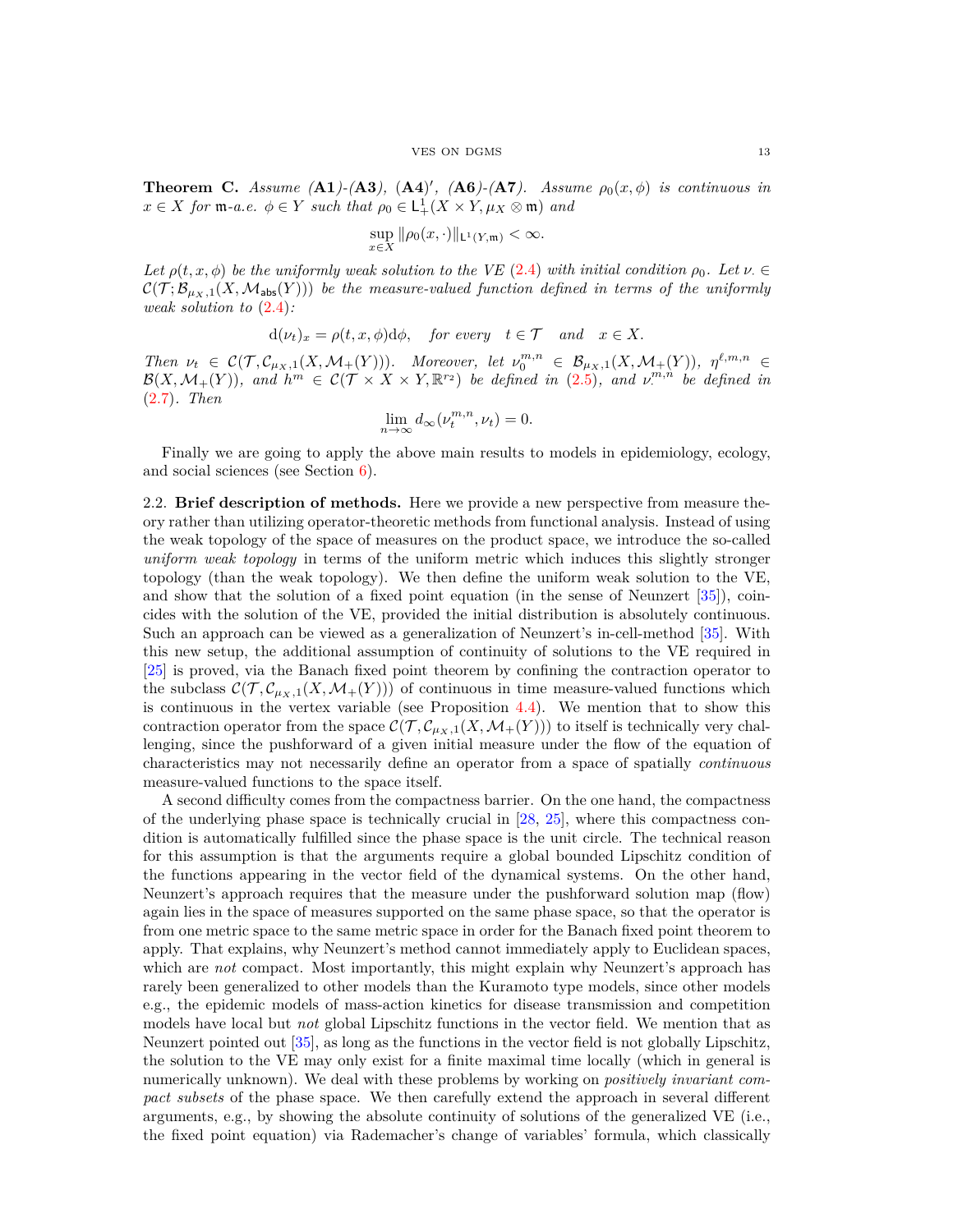also holds only on the entire Euclidean space. Then we construct the fixed point equation by taking initial distributions supported on the positively invariant compact subset. In this way, we overcome the above two difficulties.

In addition, there is another difficulty in the approximation of solutions to the VE. In [\[28\]](#page-47-10), the martingale convergence theorem is applied to the Hilbert space of  $\mathsf{L}^2$ -integrable functions (graphons). In [\[25\]](#page-47-11), such approximation relies on certain technical assumptions in harmonic analysis from the viewpoint of operators (existence of summability kernels), which are crucial for approximation of  $L^1$ -integrable functions on locally compact Abelian groups. However, for graphs which are not dense (with an  $L^2$  kernel) or graphops which are not limit of graphons (e.g., when *X* is not simply the unit interval and  $\mu_X$  the Lebesgue measure), the two approaches aforementioned fail to help. In this paper, we use the continuity of DGMs as well as the recently established results on uniform approximation of positive measures [\[17,](#page-46-13) [48\]](#page-47-13) (Proposition [5.1\)](#page-26-2) combined with partitions of Euclidean space (Lemma [5.4\)](#page-27-0) to derive an approximation of the initial distribution of the VE as well as the DGMs (Lemma [5.5](#page-27-1) amd Lemma  $5.6$ ).

<span id="page-13-0"></span>**Outline of the paper.** In the next section, we introduce notation, recall preliminaries on metric spaces, measure theory, and graph theory, and establish properties of several spaces of measure-valued functions, which play a crucial role in setting up the problem. The results are subsequently used to obtain continuity properties of flows of characteristic equations. In Section [4,](#page-23-0) we establish continuity and then also Lipschitz continuity of the vector field as well as the flow of the equation of characteristics. In Section [5,](#page-26-0) we provide specific approximation schemes for measure-valued continuous functions for several underlying vertex spaces, e.g., [0, 1],  $\mathbb{T}^1$ ,  $\mathbb{S}^2$ , and  $[0,1]^2$ . Moreover, we provide discretization of VE on DGMs. In Section [6,](#page-30-0) the main results are applied to models in epidemiology, ecology, and social sciences. A brief discussion including possible future research topics is presented in Section [7.](#page-41-0) The proofs of main results are contained in Section [8.](#page-41-1) Finally, proofs of propositions and lemmas as well as a quadratic Gronwall inequality are appended.

## 3. Preliminaries

<span id="page-13-2"></span><span id="page-13-1"></span>**Notation.** Let  $\mathbb{R}_+$  be the set of nonnegative real numbers. For every  $x \in \mathbb{R}$ , let  $|x|$ ,  $[x]$ , and  $\langle x \rangle \in \mathbb{R}/\mathbb{Z}$  be the largest integer not exceeding *x*, the smallest integer not smaller than *x*, and the fractional part of x, respectively. For  $i = 1, 2$ , let  $X_i$  be a complete subspace of a finite dimensional Euclidean space endowed with the metric  $d_i$  induced by the  $\ell_1$ -norm | · |. For instance  $X_i$  can be a sphere or a torus in which case the metric induced by  $|\cdot|$  is equivalent to the standard geodesic distance on  $X_i$ . For  $i = 1, 2$ , let  $\pi_i$  denote the natural projection onto the *i*-th coordinate of the product space  $X_1 \times X_2$ . For any  $k \in \mathbb{N}$  and  $x \in \mathbb{R}^k$ , let |*x*| denote the 1-norm of *x*,  $\delta_x$  denote the Dirac measure at *x*, and **m** be the Lebesgue measure on  $\mathbb{R}^k$ ; here we omit the dependence of  $\mathfrak{m}$  on the dimension *k*. For any set  $A \subseteq \mathbb{R}^k$ , let  $\overline{A}$  and  $\overline{A}$ denote its closure and interior, respectively. Let  $Diam A: = sup_{x,y\in A} |x-y|$  be its diameter (for convention, Diam  $A = 0$  if  $\#A \leq 1$ ). We use  $\lambda | A$  to denote the uniform (probability) measure over *A* whenever appropriate (e.g., when *A* is either bounded but uncountable or finite and countable). Let  $\mathbb{1}_A$  be the indicator function on *A*. Let  $B \subseteq \mathbb{R}^k$ . We say *A* is *compactly embedded* in *B* and denoted  $A \subset\subset B$  if  $\overline{A} \subseteq \overset{\circ}{B}$ .

<span id="page-13-3"></span>**Spaces of functions on metric spaces.** A function  $f: X_1 \to X_2$  is *bounded* if  $f(X_1) \subseteq X_2$ is bounded. Let  $(\mathcal{B}(X_1, X_2), d_\infty)$  be the space of bounded measurable functions  $f: X_1 \to X_2$ equipped with the uniform metric

$$
d_{\infty}(f,g) = \sup_{x \in X_1} d_2(f(x), g(x)).
$$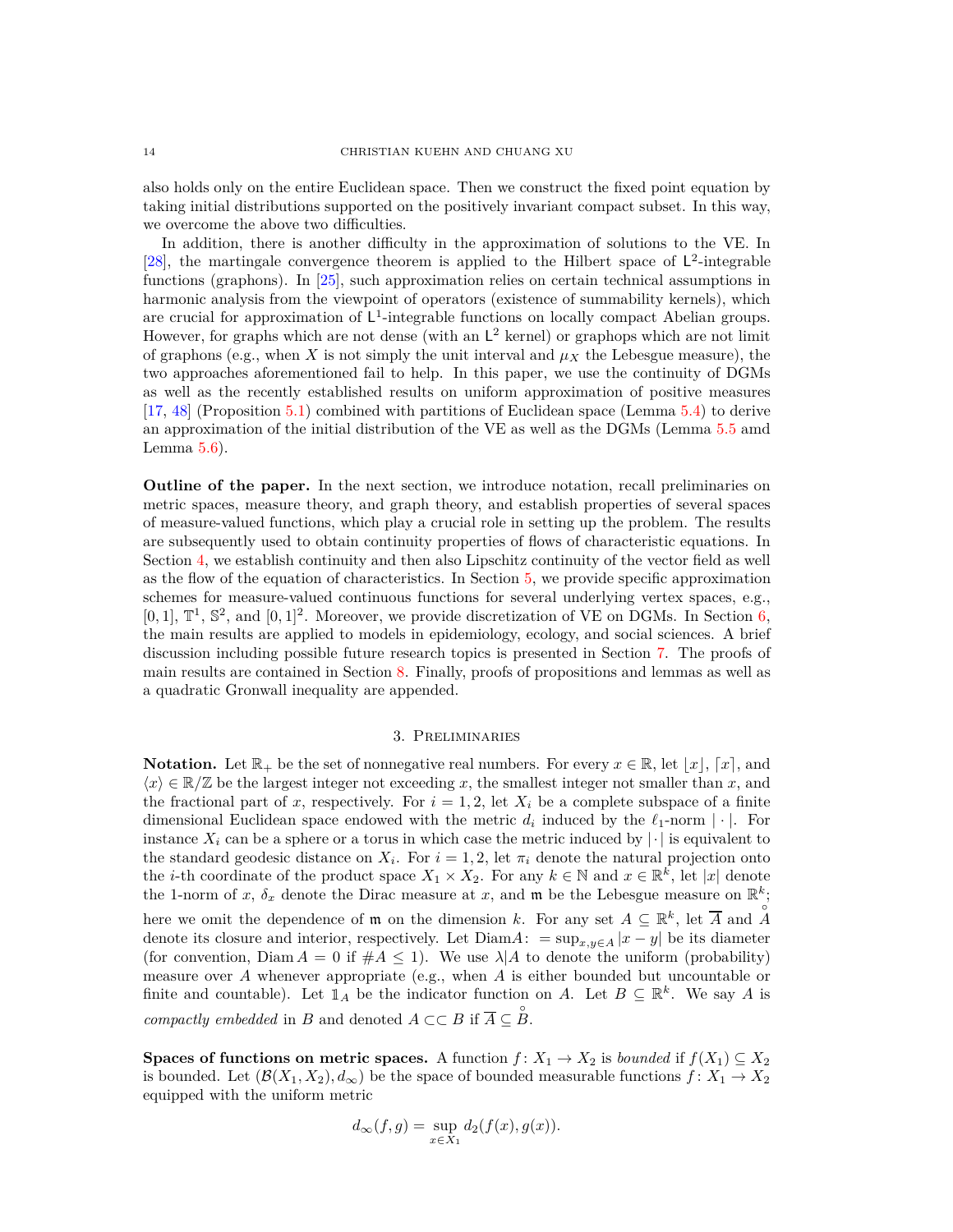### VES ON DGMS 15

Let  $\mathcal{C}(X_1, X_2)$   $(\mathcal{C}_b(X_1, X_2), \mathcal{C}_0(X_1, X_2))$ , respectively) be the space of continuous functions (bounded continuous functions, continuous functions with compact support, respectively) from  $X_1$  to  $X_2$  equipped with the same uniform metric. Recall that both  $(\mathcal{B}(X_1, X_2), d_\infty)$ and  $(C_b(X_1, X_2), d_\infty)$  are complete provided  $(X_2, d_2)$  is a complete metric space. Hence  $\mathcal{C}(X_1, X_2) = \mathcal{C}_b(X_1, X_2)$  is complete provided  $X_1$  is compact.

Let  $\mathcal{L}(X_1, X_2)$ : = { $g \in \mathcal{C}(X_1, X_2)$ :  $\mathcal{L}(g) = \sup_{x \neq y} \frac{d_2(g(x), g(y))}{d_1(x, y)} < \infty$ } be the space of Lipschitz continuous functions from *X*<sub>1</sub> to *X*<sub>2</sub>. Hence  $\mathcal{BL}(X_1, X_2) = \mathcal{B}(X_1, X_2) \cap \mathcal{L}(X_1, X_2)$ denotes the space of bounded Lipschitz continuous functions. In particular, when  $X_2 = \mathbb{R}$ , we suppress  $X_2$  in  $\mathcal{B}(X_1, X_2)$  and simply write  $\mathcal{B}(X_1)$ . Similarly, we write  $\mathcal{C}(X_1)$  for  $\mathcal{C}(X_1, \mathbb{R})$ , etc. Let  $\mathcal{B}_1(X_1) = \{g \in \mathcal{B}(X_1) : ||g||_{\infty} = \sup_{x \in X_1} |g(x)| \leq 1\}, \mathcal{L}_1(X_1) = \{g \in \mathcal{L}(X_1) : \mathcal{L}(g) \leq 1\},$ and  $\mathcal{BL}_1(X_1) = \{ g \in \mathcal{BL}(X_1) : \mathcal{BL}(g) = ||g||_{\infty} + \mathcal{L}(g) \leq 1 \}.$ 

<span id="page-14-0"></span>**Measure theory.** Let  $i = 1, 2$ . With a Borel (probability) measure  $\mu_{X_i}$  on  $X_i$ ,  $(X_i, \mathfrak{B}(X_i))$ ,  $\mu_{X_i}$ ) becomes a Polish (probability) measure space. Let  $\mathcal{M}_+(X_i)$  be the set of all finite positive Borel measures on  $X_i$  and  $\mathcal{P}(X_i)$  the set of all Borel probability measures on  $X_i$ . Let  $\mathcal{M}_{+,\text{abs}}(X_i) \subseteq \mathcal{M}_{+}(X_i)$  the set of finite positive absolutely continuous measures w.r.t.  $\mu_{X_i}$ . Let  $L^1(X_i, \mu_{X_i})$  denote the set of integrable functions w.r.t.  $\mu_{X_i}$ . For every  $\mu \in \mathcal{M}_+(X_i)$ , let supp  $\mu$  be the support of  $\mu$ . For  $f \in C_b(X_i)$ , denote

$$
\mu(f) = \int_{X_i} f \mathrm{d}\mu.
$$

Recall for  $\mu_1, \mu_2 \in \mathcal{M}_+(X_i)$ ,  $\mu_1$  is *absolutely continuous* with respect to  $\mu_2$  and denoted  $\mu_1 \ll \mu_2$ , if  $\mu_2(A) = 0$  implies that  $\mu_1(A) = 0$  for all  $A \in \mathfrak{B}(X_i)$ .

**Definition 3.1.** Given a set  $A \subseteq X_1^2$ . The set  $A^* = \{(x, y) \in X_1^2 : (y, x) \in A\}$  is called the *dual of A*.

**Definition 3.2.** Given a measure  $\eta \in M_+(X_1^2)$ . The measure  $\eta^*$  defined by

$$
\eta^*(A) = \eta(A^*), \quad \forall A \in \mathfrak{B}(X_1^2),
$$

is called the *dual of η*.

<span id="page-14-1"></span>**Measure metrics.** For every  $\eta \in \mathcal{M}_+(X_1)$ , let

$$
\|\eta\|_{\mathsf{TV}} = \sup_{A \in \mathfrak{B}(X_1)} \eta(A) = \eta(X_1)
$$

be the total variation *norm* of *η*. Recall that  $\|\cdot\|_{TV}$  is a norm for the Banach space of all finite signed Borel measures [\[9\]](#page-46-19).

The total variation norm induces the total variation metric:

$$
d_{\text{TV}}(\eta^1, \eta^2) = \sup_{A \in \mathfrak{B}(X_1)} |\eta^1(A) - \eta^2(A)| = \sup_{f \in \mathcal{B}_1(X_1)} \int f d(\eta^1 - \eta^2), \quad \eta^1, \ \eta^2 \in \mathcal{M}_+(X_1).
$$

For every  $\eta \in \mathcal{M}_{+,\text{abs}}(X_1)$ , let  $\rho_{\eta}$ : =  $\frac{d\eta}{d\mu_{X_1}}$  denote the Radon-Nikodym derivative w.r.t. the reference measure  $\mu_{X_1}$ .

**Proposition 3.3.** *For every*  $\eta^1$ ,  $\eta^2 \in M_{+,\text{abs}}(X_1)$ ,

$$
d_{\text{TV}}(\eta^1, \eta^2) = \frac{1}{2} \sup_{f \in \mathcal{B}_1(X_1)} \left| \int_{X_1} f(x) (\rho_{\eta^1} - \rho_{\eta^2}) \, d\mu_{X_1}(x) \right| = \frac{1}{2} ||\rho_{\eta^1} - \rho_{\eta^2}||_{L^1(X_1, \mu_{X_1})}.
$$

*Proof.* The proof is standard assuming  $\eta^1$  and  $\eta^2$  are probabilities [\[40\]](#page-47-20). Following a similar argument as in [\[40\]](#page-47-20), we rigourously prove this conclusion without this assumption. Let  $A =$  $\{\rho_{\eta} \geq \rho_{\eta^2}\}$ . Let  $g = \mathbb{1}_A - \mathbb{1}_{X_1 \setminus A}$ . By definition,  $||g||_{\infty} \leq 1$ .

<span id="page-14-2"></span>(3.1) 
$$
d_{\text{TV}}(\eta^1, \eta^2) \geq |\eta^1(A) - \eta^2(A)|
$$

$$
= \frac{1}{2} \int_{X_1} (\rho_{\eta^1} - \rho_{\eta^2}) g d\mu_{X_1}
$$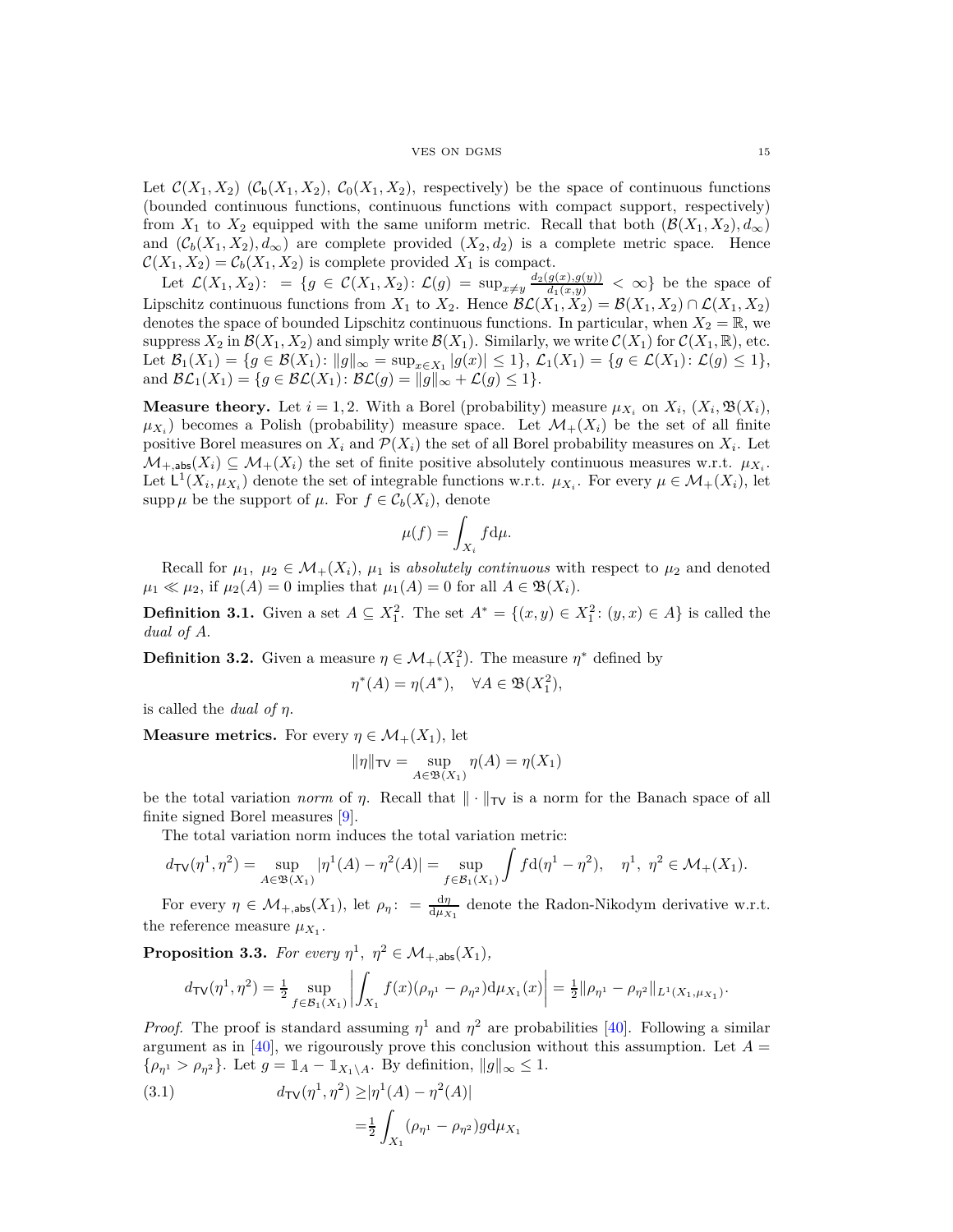<span id="page-15-1"></span>
$$
\begin{aligned}\n&= \frac{1}{2} \sup_{f \in \mathcal{B}_1(X_1)} \left| \int_{X_1} f(x) (\rho_{\eta^1} - \rho_{\eta^2}) \mathrm{d} \mu_{X_1}(x) \right| \\
&\geq \sup_{B \in \mathfrak{B}(X_1)} |\eta^1(B) - \eta^2(B)| = d_{\text{TV}}(\eta^1, \eta^2),\n\end{aligned}
$$

where  $(3.2)$  holds since

$$
|\eta^{1}(B) - \eta^{2}(B)| = \frac{1}{2} \left| \int_{X_1} (\mathbb{1}_{B} - \mathbb{1}_{X_1 \setminus B})(\rho_{\eta^{1}} - \rho_{\eta^{2}}) \right|
$$

and  $|\mathbb{1}_B - \mathbb{1}_{X_1 \setminus B}| \le 1$ . In summary, we have shown that the two inequalities [\(3.1\)](#page-14-2) and [\(3.2\)](#page-15-1) are also equalities. are also equalities.

Define the bounded Lipschitz norm (on the space of all finite signed Borel measures):

$$
\|\nu\|_{\mathsf{BL}}\colon = \sup_{f \in \mathcal{BL}_1(X_1)} \int_{X_1} f \mathrm{d} \nu, \quad \nu \in \mathcal{M}_+(X_1),
$$

which induces the bounded Lipschitz distance: For  $\nu^1$ ,  $\nu^2 \in \mathcal{M}_+(X_1)$ ,

$$
d_{\mathsf{BL}}(\nu^1, \nu^2) = \sup_{f \in \mathcal{BL}_1(X_1)} \int f(x) d(\nu^1(x) - \nu^2(x)).
$$

In particular, if  $\nu^1(X_1) = \nu^2(X_1)$ , then  $d_{\text{BL}}$  is equivalent to the Kantorovich-Rubinstein metric  $|9|$ :

$$
d_{\mathsf{KR}}(\nu^1, \nu^2) = \sup_{f \in \mathcal{L}_1(X_1)} \int f(x) d(\nu^1(x) - \nu^2(x))
$$

such that

$$
d_{\mathsf{BL}}(\nu^1, \nu^2) \le \nu^1(X_1)^{-1} d_{\mathsf{KR}}(\nu^1, \nu^2) \le 2 \min\{d_{\mathsf{BL}}(\nu^1, \nu^2), d_{\mathsf{TV}}(\nu^1, \nu^2)\}.
$$

Moreover,  $d_{BL}$  also metrizes the weak-∗ topology on  $\mathcal{M}_+(X_1)$  [\[9,](#page-46-19) Theorem 8.3.2] and  $(\mathcal{M}_+(X_1),$  $d_{\text{BL}}$ ) is a Polish space [\[9,](#page-46-19) Theorem 8.9.4].

<span id="page-15-0"></span>**Relation between measures on product spaces and measure-valued functions.** The reference measure of the product space  $X_1 \times X_2$  is  $\mu_{X_1} \otimes \mu_{X_2}$  via Carathéodory's extension. For every  $\eta \in \mathcal{M}_+(X_1 \times X_2)$  such that its first marginal  $\eta \circ \pi_1^{-1} \ll \mu_{X_1}$ ,

$$
\eta=\mu_{X_1}\otimes \eta_x
$$

is understood in the integral sense [\[10,](#page-46-20) Chap.1]:

$$
\int_{X_1 \times X_2} f d\eta = \int_{X_1} \int_{X_2} f(x, y) d\eta_x(y) d\mu_{X_1}(x), \quad \forall f \in \mathcal{C}_b(X_1 \times X_2),
$$

where  $\eta_x$  is called the *fiber measure*.

When  $X_1$  is compact, we have  $\mathcal{C}_b(X_1,\mathcal{M}_+(X_2)) = \mathcal{C}(X_1,\mathcal{M}_+(X_2)).$  Let

$$
\mathcal{B}_{\mu_{X_1},1}(X_1,\mathcal{M}_+(X_2)) = \{ \eta \in \mathcal{B}(X_1,\mathcal{M}_+(X_2)) : ||\eta_x(X_2)||_{\mathsf{L}^1(X_1,\mu_{X_1})} = 1 \}.
$$

Analogously, let  $\mathcal{C}_{\mu_{X_1},1}(X_1,\mathcal{M}_+(X_2)) = \mathcal{C}(X_1,\mathcal{M}_+(X_2)) \cap \mathcal{B}_{\mu_{X_1},1}(X_1,\mathcal{M}_+(X_2)).$ 

By Proposition [3.6](#page-17-0) below, one can identify every  $\eta \in \mathcal{B}(X_1,\mathcal{M}_+(X_2))$  with a finite measure  $\mu_{X_1} \otimes \eta_x \in \mathcal{M}_+(X_1 \times X_2)$ , and  $\eta \in \mathcal{B}_{\mu_{X_1},1}(X_1,\mathcal{M}_+(X_2))$  with a finite measure  $\mu_{X_1} \otimes$  $\eta_x \in \mathcal{P}(X_1 \times X_2)$ . Nevertheless, since the metric  $d_{\infty}$  defined in [\(3.3\)](#page-16-0) below is stronger than  $d_{BL}$  inducing the weak topology on  $\mathcal{M}_+(X_1 \times X_2)$ , two measure-valued functions  $\eta^1$ ,  $\eta^2 \in$  $\mathcal{B}_{\mu_{X_1}}(X_1,\mathcal{M}_+(X_2))$  identify with a same finite measure in  $\mathcal{M}_+(X_1\times X_2)$  provided  $\mu_{X_1}(\{\eta^1\neq 0\})$  $\{(n, n) \in \mathcal{B}(X_1, \mathcal{M}_+(X_2))\}$  for  $n \in \mathcal{B}(X_1, \mathcal{M}_+(X_2))$  for a measure  $\mu_{X_1} \otimes \eta_x$  in  $\mathcal{M}_+(X_1 \times X_2)$ .

Therefore, every function in  $\mathcal{B}_{\mu_{X_1},1}(X_1,\mathcal{M}_+(X_2))$  can be identified with a probability measure in  $\mathcal{P}(X_1 \times X_2)$ , i.e.,  $\mathcal{B}_{\mu_{X_1},1}(X_1,\mathcal{M}_+(X_2)) \hookrightarrow \mathcal{P}(X_1 \times X_2)$ . Analogously, we have  $\mathcal{B}(X_1,\mathcal{M}_+(X_2)) \hookrightarrow \mathcal{M}_+(X_1 \times X_2)$ , etc.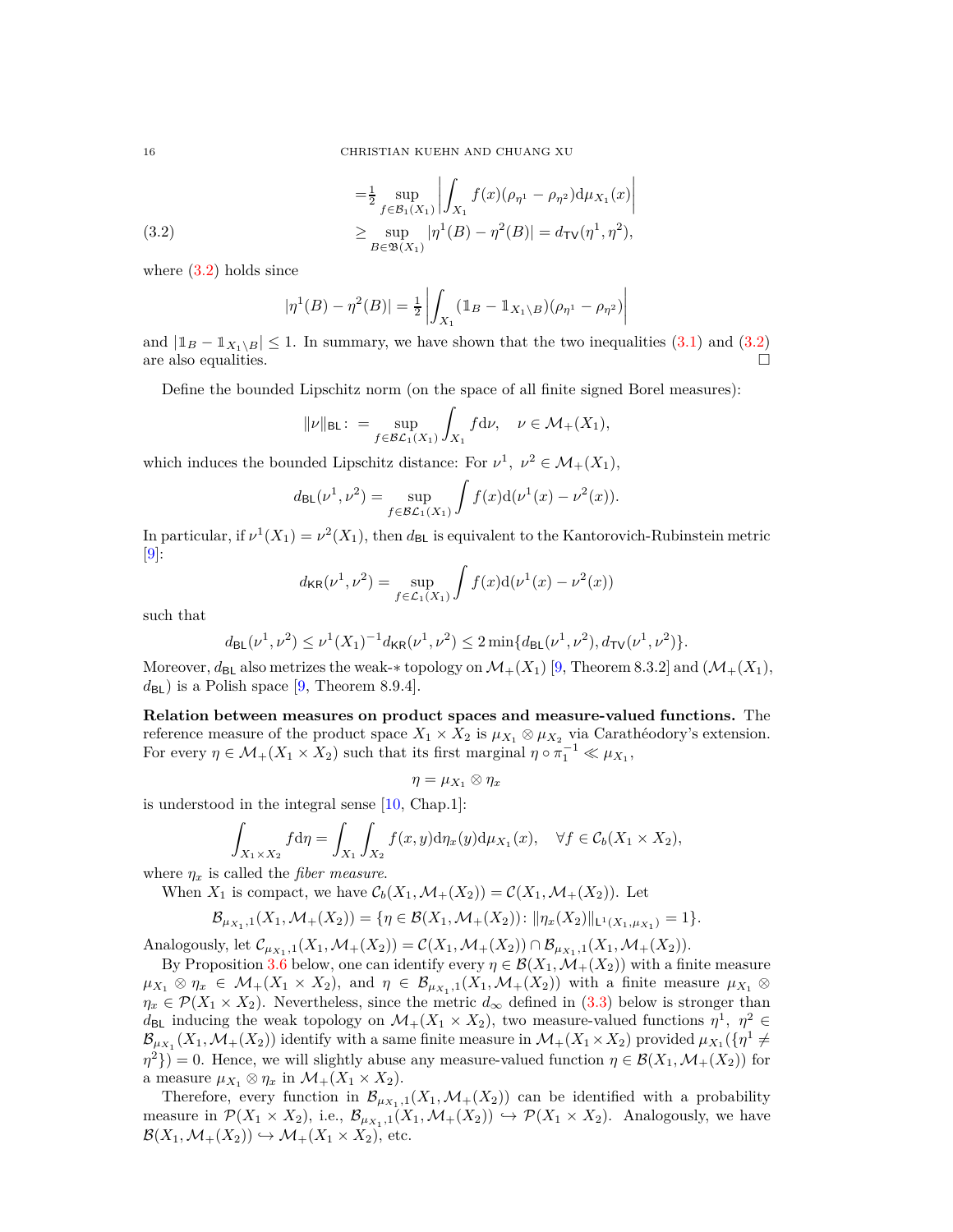For  $\eta \in \mathcal{B}(X_1,\mathcal{M}_+(X_2))$ , let

<span id="page-16-0"></span>
$$
\|\eta\|=\sup_{x\in X_1}\|\eta_x\|_{\mathsf{TV}}.
$$

Hence given  $\eta^1, \eta^2 \in \mathcal{B}(X_1, \mathcal{M}_+(X_2))$ , define the *uniform bounded Lipschitz metric*:

(3.3) 
$$
d_{\infty}(\eta^1, \eta^2) = \sup_{x \in X} d_{\text{BL}}(\eta_x^1, \eta_x^2).
$$

Since  $(\mathcal{M}_+(X_2), d_{\text{BL}})$  is complete, both  $\mathcal{B}(X_1, \mathcal{M}_+(X_2))$  and  $\mathcal{C}(X_1, \mathcal{M}_+(X_2))$  equipped with the uniform bounded Lipschitz metric are complete.

We simply denote  $\eta_x^i$  for  $(\eta^i)_x$ , and write  $d_{BL}$  for the Lipschitz bounded metric for  $\mathcal{M}_+(X_1 \times$ *X*2).

In the following proposition, we compare the uniform bounded Lipschitz distance between two measure-valued functions  $\eta^1$ ,  $\eta^2 \in \mathcal{B}(X_1,\mathcal{M}_+(X_2))$  as well as the bounded Lipschitz distance of the two measures in  $\mathcal{M}_+(X_1 \times X_2)$  identified with  $\eta^1$ ,  $\eta^2$ .

<span id="page-16-1"></span>**Proposition 3.4.** *Let*  $\eta^1$ ,  $\eta^2 \in \mathcal{B}(X_1, \mathcal{M}_+(X_2))$ *. Then*  $d_{\infty}(\eta^1, \eta^2) \geq d_{\text{BL}}(\eta^1, \eta^2).$ 

*In other words, the convergence induced by the uniform bounded Lipschitz metric is no weaker than the weak convergence.*

*Proof.* For any  $f \in \mathcal{BL}(X_1 \times X_2)$ ,  $x \in X_1$ , we have  $f(x, \cdot) \in \mathcal{BL}(X_2)$ . Note that

$$
d_{\text{BL}}(\eta^{1}, \eta^{2}) = \sup_{f \in \mathcal{BL}(X_{1} \times X_{2})} \int_{X_{1} \times X_{2}} f(x, y) d(\eta^{1}(x, y) - \eta^{2}(x, y))
$$
  
\n
$$
= \sup_{f \in \mathcal{BL}(X_{1} \times X_{2})} \int_{X_{1} \times X_{2}} f(x, y) d(\eta_{x}^{1}(y) - \eta_{x}^{2}(y)) d\mu_{X_{1}}(x)
$$
  
\n
$$
\leq \sup_{f \in \mathcal{BL}(X_{1} \times X_{2})} \int_{X} d_{\text{BL}}(\eta_{x}^{1}, \eta_{x}^{2}) d\mu_{X}(x) \leq \sup_{x \in X_{1}} d_{\text{BL}}(\eta_{x}^{1}, \eta_{x}^{2}) = d_{\infty}(\eta^{1}, \eta^{2}).
$$

Indeed,  $d_{\infty}$  can induce a stronger topology than the weak topology in  $\mathcal{M}_+(X_1 \times X_2)$ .

**Example 3.5.** Let  $X_1 = X_2 = [0, 1]$  with  $\mu_{X_1} = \mu_{X_2} = \lambda |_{[0,1]}$ . For  $n \in \mathbb{N}$ , let

$$
f(x) = 1 - \sqrt{1 - x^2}, \quad f_n(x) = \begin{cases} x, & \text{if } 0 \le x \le 1 - 1/n, \\ -(n - 1)(x - 1), & \text{if } 1 - 1/n < x \le 1, \end{cases} \quad x \in [0, 1].
$$

Then  $f(x)$ ,  $f_n(x) \in [0,1]$  and  $\{x \in X : f_n(x) \neq f(x)\} = ]1 - 1/n, 1]$ . Let  $\eta^n = \mu_X \otimes \delta_{f_n(x)}$  and  $\eta = \mu_X \otimes \delta_{f(x)}$ . It is easy to see that  $\eta^n, \eta \in C(X, \mathcal{M}_+(X))$ . Moreover,

$$
d_{\infty}(\eta, \eta^n) = d_{\mathsf{BL}}(\eta^n_1, \eta_1) = 1, \quad \text{for } n \in \mathbb{N}.
$$

Hence  $\lim_{n \in \mathbb{N}} d_{\infty}(\eta^n, \eta) = 1$ . On the other hand,

$$
d_{\text{BL}}(\eta^n, \eta) = \sup_{g \in \mathcal{BL}_1([0,1]^2)} \int_0^1 (g(x, f(x)) - g(x, f_n(x))) dx
$$
  
\n
$$
\leq \int_0^1 |f(x) - f_n(x)| dx
$$
  
\n
$$
= \int_{]1-1/n,1]} |f(x) - f_n(x)| dx
$$
  
\n
$$
\leq 2/n \to 0, \text{ as } n \to \infty,
$$

which implies that  $\lim_{n\to\infty} d_{BL}(\eta^n, \eta) = 0$ . This shows that  $d_{\infty}$  does induce a stronger topology than  $d_{BL}$ .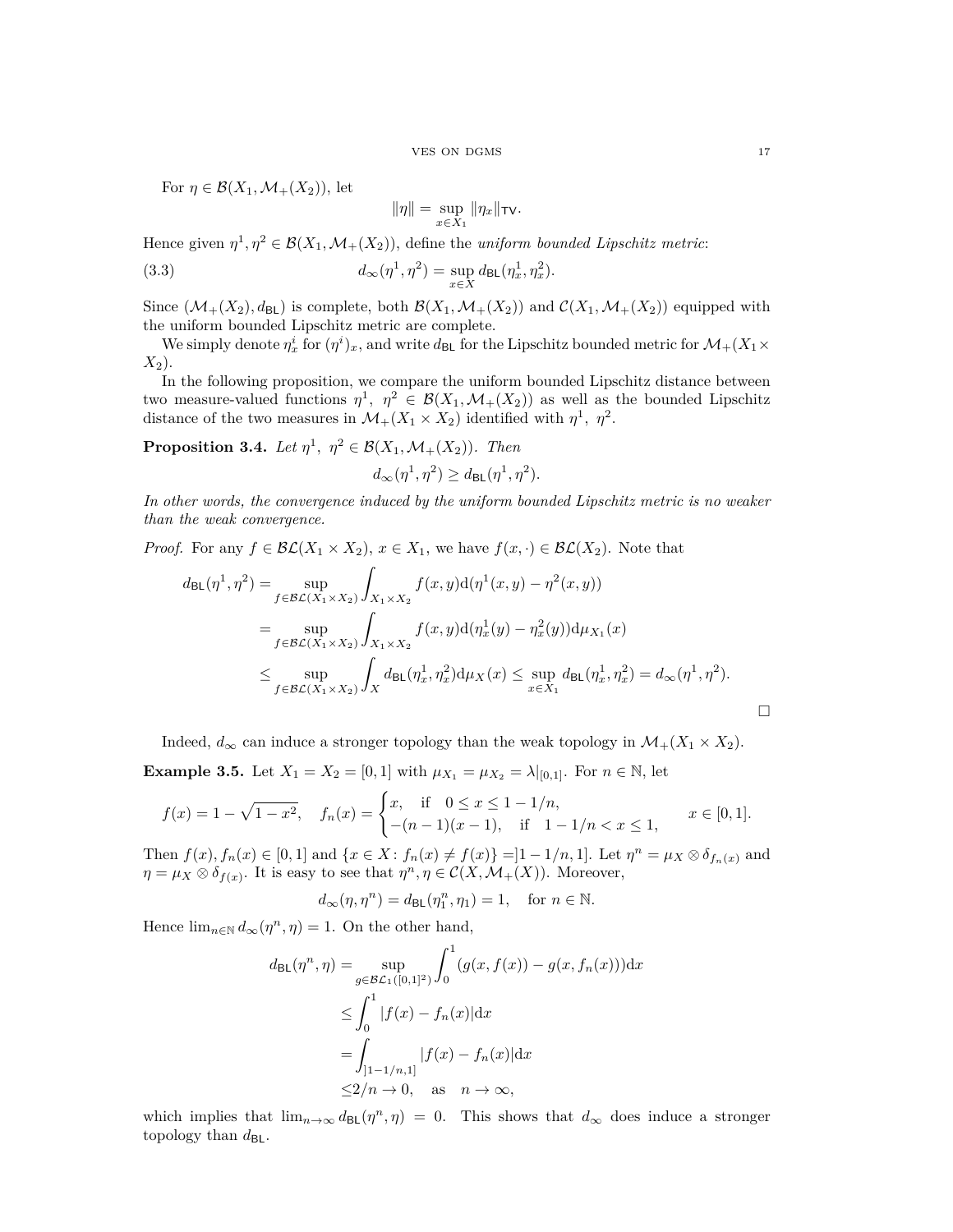Next, we provide some properties of the above function spaces which play an important role in the proof of the main results in subsequent sections.

<span id="page-17-0"></span>**Proposition 3.6.** *For*  $i = 1, 2$ *, let*  $X_i$  *be a complete subspace of a finite dimensional Euclidean* space. Assume  $(X_1, \mathfrak{B}(X_1), \mu_{X_1})$  *is a compact probability space.* 

- (i) *For every*  $\eta \in \mathcal{B}(X_1,\mathcal{M}_+(X_2)), ||\eta|| < \infty$ .
- (ii)  $(\mathcal{B}(X_1,\mathcal{M}_+(X_2)),d_\infty)$  *and*  $(\mathcal{B}_{\mu_{X_1},1}(X_1,\mathcal{M}_+(X_2)),d_\infty)$  *are complete metric spaces. In particular,*  $(C_b(X_1, \mathcal{M}_+(X_2)), d_\infty)$  *and*  $(C_{\mu_{X_1},1}(X, \mathcal{M}_+(X_2)), d_\infty)$  *are so.*

*Proof.* (i). Let  $x \in X_1$ . Since  $\eta \in \mathcal{B}(X_1, \mathcal{M}_+(X_2)),$ 

$$
\sup_{y \in X} \sup_{f \in \mathcal{BL}_1(X_2)} \left| \int_{X_2} f d(\eta_x - \eta_y) \right| = \sup_{y \in X_1} d_{\mathsf{BL}}(\eta_x, \eta_y) < \infty.
$$

Taking  $f = 1_Z$  yields

$$
\|\eta\| = \sup_{y \in X_1} \eta_y(X_2) \le \eta_x(X_2) + \sup_{y \in X_1} d_{\text{BL}}(\eta_x, \eta_y) < \infty,
$$

since  $\eta_x \in \mathcal{M}_+(X_2)$ .

(ii). It suffices to show  $(\mathcal{B}_{\mu_X,1}(X_1,\mathcal{M}_+(X_2)),d_{\infty})$  is closed. For any Cauchy sequence  $(\eta^n) \subseteq$  $(\mathcal{B}_{\mu_X,1}(X_1,\mathcal{M}_+(X_2)),d_{\infty}),$  since  $\mathcal{B}(X_1,\mathcal{M}_+(X_2))$  is complete, there exists  $\eta \in \mathcal{B}(X_1,\mathcal{M}_+(X_2))$ such that  $d_{\infty}(\eta, \eta^n) \to 0$  as  $n \to \infty$ . Since  $(\eta^n)$  is Cauchy, in the light of the proof of case (i), there exists  $N' \in \mathbb{N}$  such that for all  $m, n \ge N'$ ,

$$
\sup_{x \in X_1} |\eta_x^m(X_2) - \eta_x^n(X_2)| \le \sup_{x \in X_1} d_{\text{BL}}(\eta_x^m, \eta_x^n) < 1,
$$

which implies that

$$
0 \le \eta_x^{n}(X_2) \le \max\left\{\eta_x^{N'}(X_2) + 1, \max_{1 \le j \le N'-1} \eta_x^{j}(X_2)\right\}, \quad \forall x \in X_1.
$$

Since  $\eta^j \in L^1(X_1, \mu_{X_1})$  for all  $1 \leq j \leq N'$ , and  $\int_{X_1} \eta_x^n(X_2) \mu_{X_1}(x) = 1$  for all  $n \in \mathbb{N}$ , by Dominated Convergence Theorem,

$$
\int_{X_1} \eta_x(X_2) \mu_{X_1}(x) = \lim_{n \to \infty} \int_{X_1} \eta_x^n(X_2) \mu_{X_1}(x) = 1,
$$

i.e.,  $\eta \in \mathcal{B}_{\mu_{X_1},1}(X_1,\mathcal{M}_+(X_2)).$ 

Since the intersection of closed sets are closed,  $(\mathcal{C}_{\mu_{X_1},1}(X_1,\mathcal{M}_+(X_2)),d_{\infty})$  is also complete. П

**Definition 3.7.** For  $i = 1, 2$ , let  $X_i$  be a complete subspace of a finite dimensional Euclidean space. Assume  $(X_1, \mathfrak{B}(X_1), \mu_{X_1})$  is a compact probability space. For

$$
\mathcal{B}_{\mu_X,1}(X_1,\mathcal{M}_+(X_2)) \ni \eta \colon \begin{cases} X_1 \to \mathcal{M}_+(X_2), \\ x \mapsto \eta_x, \end{cases}
$$

*η* is *weakly continuous* if for every  $f \in C_b(X_2)$ ,

$$
\mathcal{C}(X_1) \ni \eta(f) \colon \begin{cases} X_1 \to \mathbb{R}, \\ x \mapsto \eta_x(f) \colon = \int_{X_2} f \, \mathrm{d}\eta_x. \end{cases}
$$

**Definition 3.8.** For  $i = 1, 2$ , let  $X_i$  be a complete subspace of a finite dimensional Euclidean space. Assume  $(X_1, \mathfrak{B}(X_1), \mu_{X_1})$  is a compact probability space. Let  $\mathcal{I} \subseteq \mathbb{R}$  be a compact interval. For

$$
\eta: \begin{cases} \mathcal{I} \to \mathcal{B}(X_1, \mathcal{M}_+(X_2)), \\ t \mapsto \eta_t, \end{cases}
$$

*η*. is *uniformly weakly continuous* if for every  $f \in C_b(X_2)$ ,  $t \mapsto (\eta_t)_x(f)$  is continuous in *t* uniformly in  $x \in X_1$ .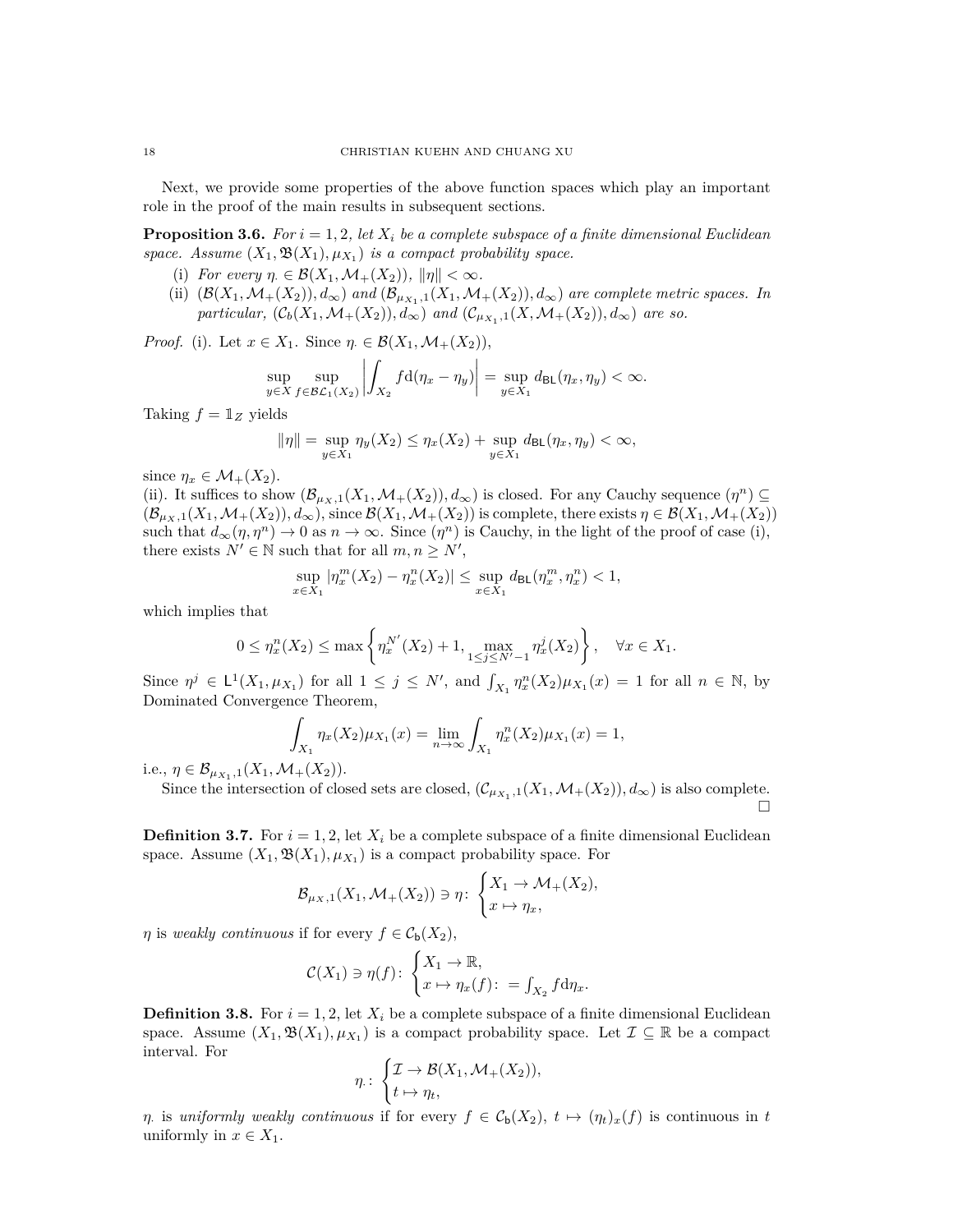By slightly abusing the notation, for  $\eta \in \mathcal{C}(\mathcal{I}, \mathcal{B}(X_1, \mathcal{M}_+(X_2)))$ , let

$$
\|\eta.\| = \sup_{t \in \mathcal{I}} \sup_{x \in X_1} \|(\eta_t)_x\|_{\mathsf{TV}}.
$$

The following proposition unveils the relation between continuity and (uniform) weak continuity.

<span id="page-18-0"></span>**Proposition 3.9.** *For*  $i = 1, 2$ *, let*  $X_i$  *be a complete subspace of a finite dimensional Euclidean space.* Assume  $(X_1, \mathfrak{B}(X_1), \mu_{X_1})$  *is a compact probability space.* Let  $\mathcal{I} \subseteq \mathbb{R}$  *be a compact interval.*

- (i) Let  $\eta: \mathcal{I} \to \mathcal{B}_{\mu_{X_1},1}(X_1,\mathcal{M}_+(X_2))$ . Then  $\eta$  is uniformly weakly continuous if and *only if*  $\eta \in C(\mathcal{I}, \mathcal{B}_{\mu_{X_1},1}(X_1, \mathcal{M}_+(X_2)))$ .
- (ii) Assume  $\eta$ ,  $\xi \in C(\mathcal{I}, \mathcal{B}_{\mu_{X_1},1}(X_1, \mathcal{M}_+(X_2)))$ , then  $\|\eta\| < \infty$  and  $t \mapsto d_{\infty}(\eta_t, \xi_t)$  is *continuous.*
- (iii) *Assume*  $\eta \in \mathcal{C}(X_1, \mathcal{M}_+(X_2))$ *. Then*  $\eta$  *is weakly continuous.*

*Proof.* (i)

Step I. Uniform weak continuity implies continuity. Assume *η*· is uniformly weakly continuous. Fix  $t \in \mathcal{I}$  and  $\mathcal{I} \supseteq t_j \to t$ . Since  $\eta$  is uniformly weakly continuous, for every  $f \in C_{\mathsf{b}}(X_2)$ ,

$$
(\eta_{t_j})_x(f) \to (\eta_t)_x(f) \quad \text{uniformly in } x.
$$

Since  $X_2$  is Polish,  $d_{\text{BL}}$  metrizes the weak- $*$  topology of  $\mathcal{M}_+(X_2)$  [\[9,](#page-46-19) Thm. 8.3.2], and we have

$$
\lim_{j \to \infty} d_{\mathsf{BL}}((\eta_{t_j})_x, (\eta_t)_x) = 0,
$$

and the convergence is uniform in  $x \in X_1$ . This means that

$$
\lim_{j \to \infty} \sup_{x \in X_1} d_{\text{BL}}((\eta_{t_j})_x, (\eta_t)_x) = 0,
$$

i.e.,

$$
\lim_{j \to \infty} d_{\infty}(\eta_{t_j}, \eta_t) = 0.
$$

This shows  $\eta \in \mathcal{C}(\mathcal{I}, \mathcal{B}_{\mu_{X_1},1}(X_1, \mathcal{M}_+(X_2))).$ 

Step II. Continuity implies uniform weak continuity. Assume  $\eta \in \mathcal{C}(\mathcal{I}, \mathcal{B}_{\mu_{X_1},1}(X_1, \mathcal{M}_+(X_2))).$ For every fixed  $t \in \mathcal{I}$  and  $\mathcal{I} \supseteq t_j \rightarrow t$ , we have

$$
\lim_{j \to \infty} d_{\infty}(\eta_{t_j}, \eta_t) = 0.
$$

Hence

 $d_{\text{BL}}((\eta_{t_j})_x, (\eta_t)_x) \to 0$ , uniformly in  $x \in X_1$ .

Since  $d_{BL}$  metrizes the weak-∗ topology of  $\mathcal{M}_+(X_2)$ ,

$$
(\eta_{t_j})_x(f) \to (\eta_t)_x(f) \quad \forall \ f \in C_{\mathsf{b}}(X_2),
$$

also uniformly in  $x \in X_1$ . This shows that  $\eta$  is uniformly weakly continuous.

(ii) Since *I* is compact, and  $(\mathcal{B}_{\mu_{X_1},1}(X_1,\mathcal{M}_+(X_2)),d_{\infty})$  is complete by Proposition [3.6\(](#page-17-0)ii), we have  $\eta$  is uniformly bounded:

$$
\sup_{t \in \mathcal{I}} \sup_{x \in X_1} \sup_{f \in \mathcal{BL}_1(X_2)} \left| \int_{X_2} f d((\eta_t)_x - (\eta_0)_x) \right| = \sup_{t \in \mathcal{I}} d_{\infty}(\eta_0, \eta_t) < \infty.
$$

Letting  $f = \mathbb{1}_{X_2}$  yields

$$
\|\eta_{\cdot}\| \le \|\eta_0\| + \sup_{t \in \mathcal{I}} d_{\infty}(\eta_0, \eta_t) < \infty,
$$

since  $\eta_0 \in \mathcal{B}_{\mu_{X_1},1}(X_1, \mathcal{M}_+(X_2)).$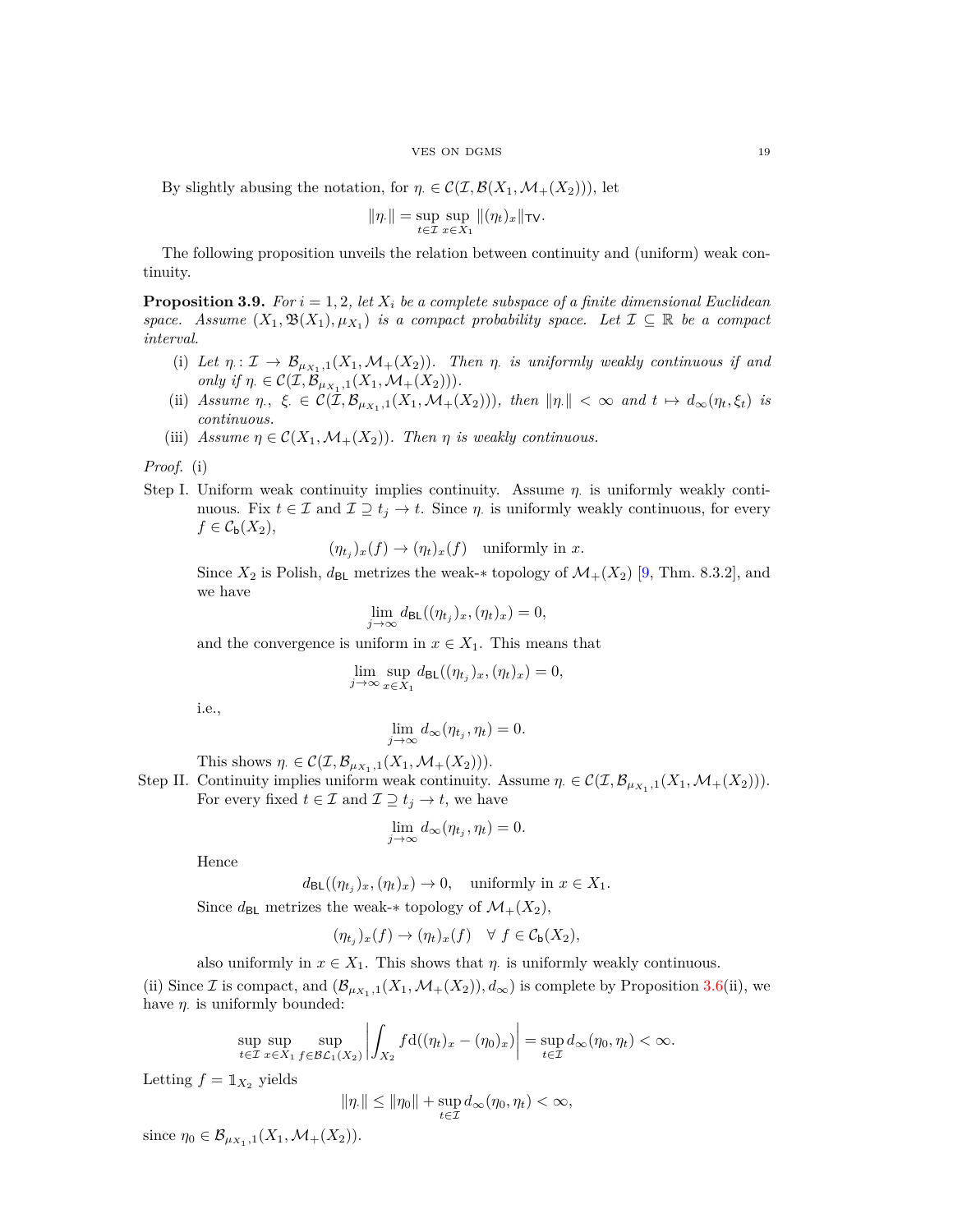Finally we show  $t \mapsto d_{\infty}(\eta_t, \xi_t)$  is continuous, which directly follows from the following triangle inequality: For  $s, t \in \mathcal{I}$ ,

$$
\begin{aligned} |d_{\infty}(\xi_t, \eta_t) - d_{\infty}(\xi_s, \eta_s)| \leq & |d_{\infty}(\xi_t, \eta_t) - d_{\infty}(\xi_t, \eta_s)| + |d_{\infty}(\xi_t, \eta_s) - d_{\infty}(\xi_s, \eta_s)| \\ \leq & d_{\infty}(\eta_t, \eta_s) + d_{\infty}(\xi_t, \xi_s) \to 0, \quad \text{as } |t - s| \to 0, \end{aligned}
$$

since  $\eta$ ,  $\xi \in \mathcal{C}(\mathcal{I}, \mathcal{B}_{\mu_{X_1},1}(X_1, \mathcal{M}_+(X_2))).$ 

(iii) The argument in Step II in (i) applies by replacing *t* by *x* as well as  $|t-s|$  by  $|x-y|$ .  $\square$ 

<span id="page-19-1"></span>**Definition 3.10.** For  $i = 1, 2$ , let  $X_i$  be a complete subspace of a finite dimensional Euclidean space. Assume that  $(X_1, \mathfrak{B}(X_1), \mu_{X_1})$  is a compact probability space. Let  $\mathcal{I} \subseteq \mathbb{R}$  be a compact interval and  $\alpha > 0$ . For  $\nu^1$ .  $L^1, \nu^2 \in \mathcal{C}(\mathcal{I}, \mathcal{B}_{\mu_{X_1},1}(X_1, \mathcal{M}_+(X_2))),$  let

$$
d_{\alpha}(\nu_{\cdot}^1, \nu_{\cdot}^2) = \sup_{t \in \mathcal{I}} e^{-\alpha t} d_{\infty}(\nu_t^1, \nu_t^2)
$$

be a *weighted* uniform metric.

These metrics are going to be used below to establish the contraction of a mapping used in the unique existence of a fixed point equation.

<span id="page-19-2"></span>**Proposition 3.11.** For  $i = 1, 2$ , let  $X_i$  be a complete subspace of a finite dimensional Eu*clidean space. Assume that*  $(X_1, \mathfrak{B}(X_1), \mu_{X_1})$  *is a compact probability space. Let*  $\mathcal{I} \subseteq \mathbb{R}$  *be a* compact interval and  $\alpha > 0$ . Then  $(C(\mathcal{I}, \mathcal{B}_{\mu_{X_1},1}(X_1, \mathcal{M}_+(X_2))), d_{\alpha})$  and  $(C(\mathcal{I}, \mathcal{C}_{\mu_{X_1},1}(X_1, \mathcal{M}_+(X_2))))$  $\mathcal{M}_+(X_2))$ ,  $d_\alpha$ ) are both complete.

*Proof.* Since the weighted uniform metric  $d_{\alpha}$  is equivalent to the uniform metric  $\sup_{t\in\mathcal{I}}e^{-\alpha t}$  $\cdot d_{\infty}(\nu_t^1, \nu_t^2)$  between  $\nu_t^1$  and  $\nu_t^2$ , the conclusions yield immediately from Proposition [3.6,](#page-17-0) since all continuous functions on  $\mathcal I$  are bounded.  $\Box$ 

Let  $X_1 = X$ ,  $X_2 = X$  or  $X_2 = \mathbb{R}^{r_2}$ , and  $\mathcal{I} = \mathcal{T}$ . The spaces  $\mathcal{B}(\mathcal{T}, \mathcal{B}_{\mu_X,1}(X, \mathcal{M}_+(\mathbb{R}^{r_2}))),$  $\mathcal{C}(\mathcal{T}, \mathcal{B}_{\mu_X,1}(X, \mathcal{M}_+(\mathbb{R}^{r_2})))$  and  $\mathcal{C}(\mathcal{T}, C_{\mu_X,1}(X, \mathcal{M}_{\text{abs}}(\mathbb{R}^{r_2})))$  will serve as the underlying spaces for initial probabilities of the generalized VEs (with the last in the sense of the classical VE), and  $\mathcal{B}(X,\mathcal{M}_+(X))$  and  $\mathcal{C}_b(X,\mathcal{M}_+(X))$  will correspond to the space of *generalized digraphs* (DGMs), as illuminated below.

<span id="page-19-0"></span>**Digraph measures.** Let *X* be the vertex space. For any  $\eta \in \mathcal{B}(X, \mathcal{M}_+(X))$ , the measure *η*<sub>*x*</sub> represents the "edge" from *x* to other vertices in *X*. For instance,  $\sup_{x \in X} \sup p \eta_x < \infty$ is interpreted as every vertex *x* has uniformly finitely many outward directed edges while  $\inf_{x \in X} \operatorname{supp} \eta_x = \infty$  means that every vertex connects infinitely many other vertices. Hence *η* can be viewed as a *digraph*.

We now classify digraph measures into sub-categories according to their *denseness*. Similar notions have appeared in the literature, in particular we mention the recent theory of graphops (graph operators), where families of fiber measures associated to graphops, plays a key role in this regard [\[3\]](#page-46-8). Our work is motivated directly by this theory, but as we have explained above, staying purely on the level of operator theory as in [\[25\]](#page-47-11) leads to relatively strong requirements on the graphop, so a measure-theoretic viewpoint is a natural generalization/alternative.

**Definition 3.12.** Any measure-valued function in  $\mathcal{B}(X, \mathcal{M}_+(X))$  is a *digraph measure* (abbreviated as "*DGM*").

**Definition 3.13.** Let  $\eta \in \mathcal{B}(X, \mathcal{M}_+(X))$ . We say  $\eta$  is *symmetric* w.r.t. a reference measure  $\mu_X \in \mathcal{P}(X)$  if  $\mu_X \otimes \eta_x \in \mathcal{M}_+(X^2)$  is symmetric. A symmetric DGM is called a *GM* for short, which is also called a *graphop*.

That a GM can be also viewed as a graphop [\[3\]](#page-46-8), is due to *Riesz representation theorem* [\[3\]](#page-46-8). Yet, it turns out to be crucial from a technical perspective in the context of Vlasov equations, whether one works directly with measures or via operator-theoretic representations. Indeed, it is a known theme in PDEs that the choice of solution space is critical, so our setting can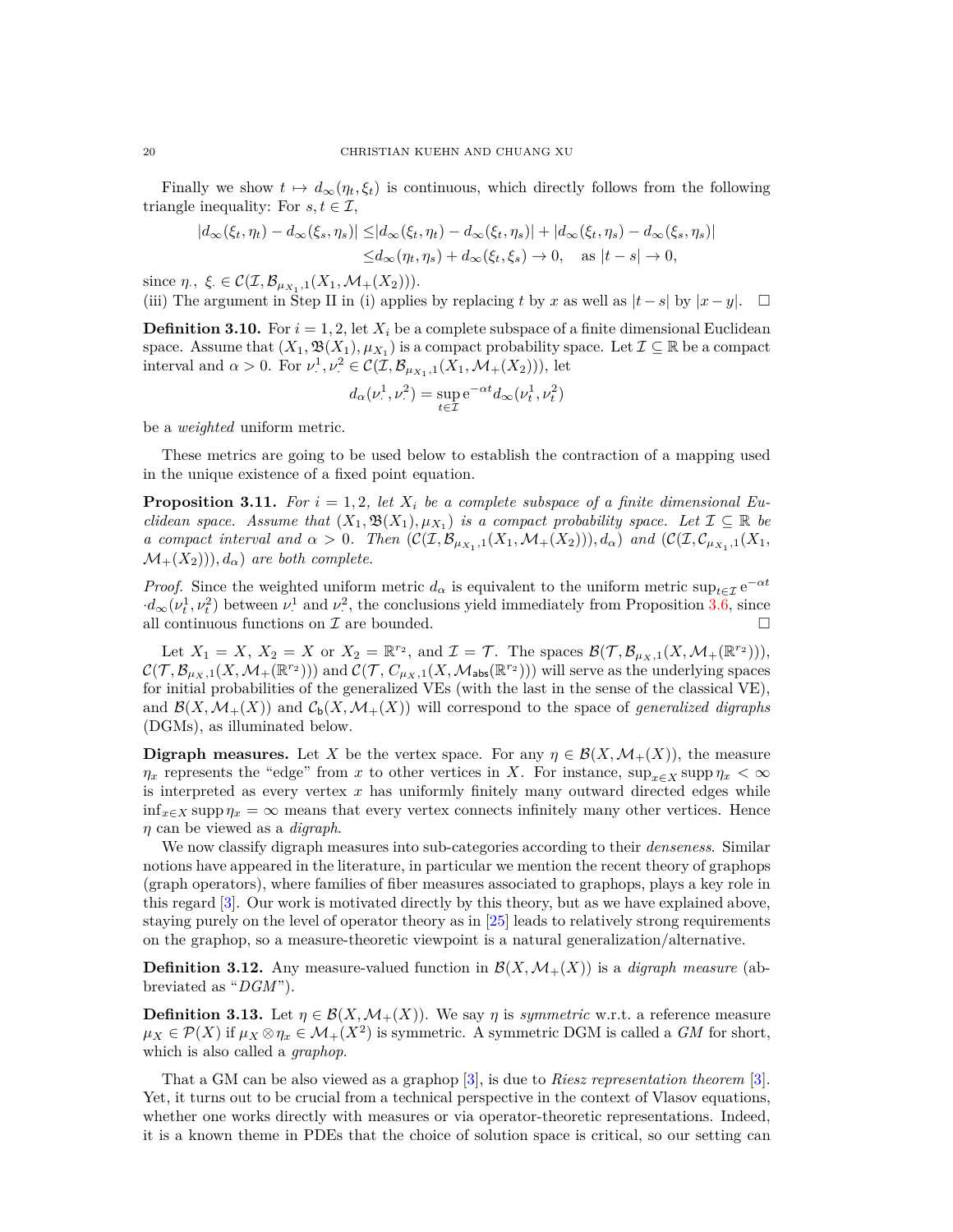### VES ON DGMS 21

be viewed as another manifestation of this problem. Furthermore, we remark that the DGM slightly generalizes the notion of graphops to the asymmetric setting. Other notions in the literature [\[3\]](#page-46-8) can be also analogously extended to digraph measures.

**Definition 3.14.** A DGM  $\eta \in \mathcal{B}(X, \mathcal{M}_+(X))$  is called a *digraphon* w.r.t. a reference measure  $\mu_X \in \mathcal{P}(X)$  if  $\mu_X \otimes \eta_x \in \mathcal{M}_{+, \text{abs}}(X^2)$ . A symmetric digraphon is a *graphon* [\[3,](#page-46-8) Sec.8].

<span id="page-20-4"></span>*Remark* 3.15*.* Let  $W \in L^1(X^2, \mu_X \otimes \mu_X)$  be graphon. In [\[28\]](#page-47-10),  $X = [0, 1]$ ,  $\mu_X$  is the Lebesgue measure on *X*, and it is assumed that *W* satisfies

(3.4) 
$$
\lim_{z \to 0} \int_{I} |W(x+z,y) - W(x,y)| dy = 0, \quad \forall \ x \in X.
$$

Then it is easy to show that  $x \mapsto \eta_x$  is continuous since

<span id="page-20-1"></span>
$$
d_{\text{BL}}(\eta_x, \eta_{x'}) = \sup_{f \in \mathcal{BL}_1(X)} \int_X f d(\eta_x - \eta_{x'})
$$
  
= 
$$
\sup_{f \in \mathcal{BL}_1(X)} \int_X f(y) (W(x, y) - W(x', y)) d\mu_X(y)
$$
  

$$
\leq ||W(x, \cdot) - W(x', \cdot)||_{\text{L}^1(X, \mu_X)},
$$

as well as  $(3.4)$ . This demonstrates that our main results that follow assuming only continuity of DGMs does generalize the result in [\[28\]](#page-47-10) (except that technically the underlying phase space is different), where the network has a graphon limit, or continuous graphops which can be approximated by graphons as in [\[25\]](#page-47-11).

Let 
$$
\mathcal{D}(X) := \{ \eta \in \mathcal{B}(X, \mathcal{M}_+(X)) : \sup_{x \in X} \text{supp } \eta_x < \infty \}.
$$

<span id="page-20-0"></span>**Definition 3.16.** A DGM  $\eta \in \mathcal{D}(X)$  is called a *digraphing*. A symmetric digraphing is a *graphing* [\[31,](#page-47-2) [3,](#page-46-8) Sec.9].

In terms of denseness of a graph, a digraphon is *dense* while a digraphing is *sparse* [\[3\]](#page-46-8).

<span id="page-20-3"></span>In the following, we provide several examples to show the diversity of DGMs in  $\mathcal{C}(X,\mathcal{M}_+(X))$ , in terms of the denseness as well as heterogeneity of the graphs.



FIGURE 2. Example [3.17.](#page-20-2) The circle graphop  $\eta$ , when viewed as a measure on the product space  $\mathbb{S}^1 \times \mathbb{S}^1 = \mathbb{T}^2 \equiv [0,1]^2$ , is a uniform measure over two disjoint circles (one thin and one thick) on  $\mathbb{T}^2$ .

<span id="page-20-2"></span>**Example 3.17** (Circle graphop). Let  $X = \mathbb{S}^1$  be the unit circle, identified with [0, 1] by the mapping  $x \mapsto e^{2\pi i x}$ . Define the *circle graphop*  $\eta$  by

$$
\eta_x = \delta_{\langle x+1/4 \rangle} + \delta_{\langle x-1/4 \rangle}, \quad x \in X.
$$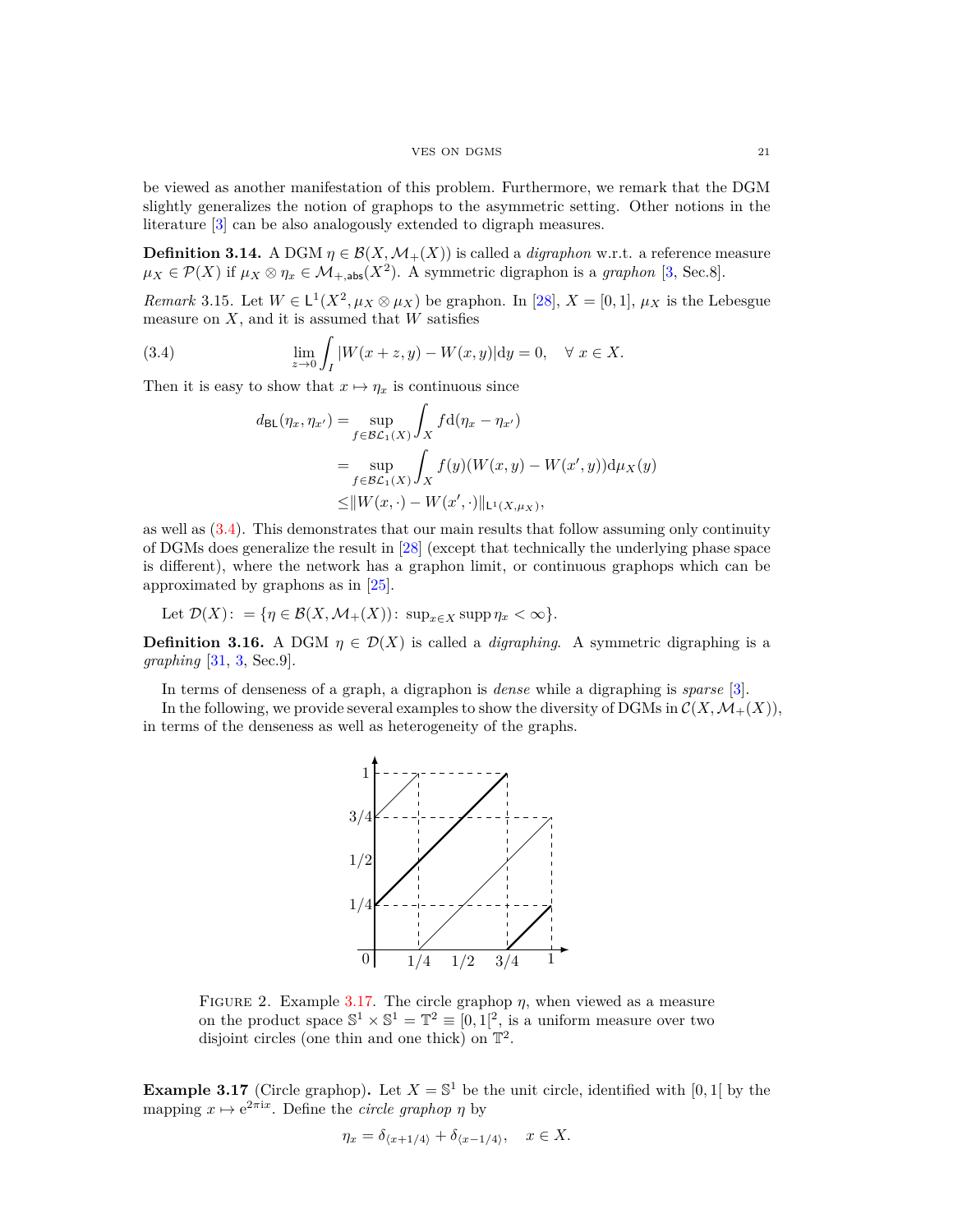By definition, the circle graphop is a graphing, and we can view it as an abstract graph  $G = (X, E)$  with  $(x, y) \in E$  if and only if  $x \perp y$ . See Figure [2](#page-20-3) for its illustration. One can take  $\eta$  as a uniform measure over two disjoint circles on  $\mathbb{T}^2$ .

- **Example 3.18.** (i) Let  $X = \mathbb{S}^2$ . For every  $x \in \mathbb{S}^2$ , let  $x^{\perp}$ :  $= \{y \in \mathbb{S}^2 : y \perp x\}$  be the circle on  $\mathbb{S}^2$  perpendicular to *x* and  $\eta_x = \lambda|_{x^\perp}$  be the uniform measure over  $x^\perp$ . This definition yields a GM  $\eta: x \mapsto \eta_x$  that can also be viewed as a graphop, called the *spherical graphop* [\[3\]](#page-46-8). This graphop is neither a graphing nor a graphon. See Figure  $3(a)$  $3(a)$ .
	- (ii) Let  $X = [0, 1]$ . For every  $x \in X$ , let

$$
A_x = \left[\frac{3}{2}x, 1 - \frac{3}{2}x\right] \mathbb{1}_{[0,1/3[}(x) + \{1/2\} \mathbb{1}_{[1/3,2/3]}(x) + \left[\frac{3}{2}(1-x), 1 - \frac{3}{2}(1-x)\right] \mathbb{1}_{[2/3,1]}(x),
$$
  
and  $\eta_x = \lambda|_{A_x}$ . Hence

$$
\eta_x\in \begin{cases} \mathcal{M}_{+,\text{abs}}(X), & \text{if}\quad x\in [0,1/3[\,\cup\,]2/3,1],\\ \mathcal{D}(X), & \text{if}\quad x\in [1/3,2/3]. \end{cases}
$$

Moreover, it is straightforward to verify that

 $d_{\text{BL}}(\eta_x, \eta_y) \leq d_{\text{TV}}(\eta_x, \eta_y) \to 0, \text{ as } |x - y| \to 0,$ 

which implies  $\eta \in \mathcal{C}(X; \mathcal{M}_+(X))$ . This DGM  $\eta$  is again neither dense nor sparse, but can be viewed as a measure–a linear combination of an absolutely continuous measure supported on  $([0, 1/3] \cup [2/3, 1]) \times [0, 1]$  and a singular measure supported on  $[1/3, 2/3] \times \{1/2\}$ . See Figure [3\(](#page-22-0)b).

(iii) Let  $X = \mathbb{S}^1$ . Let C be the Cantor set on [0, 1]. Let  $F_{\zeta_{\mathsf{C}}}$  be the distribution function of the uniform measure  $\zeta_c$  over C. For every  $x \in X$ , define a uniform measure  $\eta_x$  over a Cantor-like set (see Figure [4\)](#page-22-1) within  $[x, x + \frac{3}{4}] \text{ mod } 1 \subsetneq X$  by its distribution function

$$
F_{\eta_x}(z) = F_{\zeta_{\mathsf{C}}}\left( \langle \frac{4}{3}(z-x) \rangle \right), \quad z \in [x, x + \frac{3}{4} \mathsf{[} \bmod 1.
$$

For every  $f \in \mathcal{BL}_1(X)$ , extend it to be a periodic function on R, we have

$$
\left| \int f d(\eta_x - \eta_y) \right| = \left| \int_{[x,x+3/4[ \mod 1]} f(z) dF_{\zeta_{\mathsf{C}}} \left( \langle \frac{4}{3}(z-x) \rangle \right) \right|
$$
  

$$
- \int_{[y,y+3/4[ \mod 1]} f(z) dF_{\zeta_{\mathsf{C}}} \left( \langle \frac{4}{3}(z-y) \rangle \right) \right|
$$
  

$$
= \int_0^1 \left| f \left( x + \frac{3}{4} z \right) - f \left( y + \frac{3}{4} z \right) \right| dF_{\zeta_{\mathsf{C}}} (z)
$$
  

$$
\leq \int_0^1 d^X(x,y) dF_{\zeta_{\mathsf{C}}} (z) = d^X(x,y),
$$

where  $d^X(x, y) = \min\{|x - y|, 1 - |x - y|\}$  is the arc length between *x* and *y* on *X*. This shows that  $x \mapsto \eta_x$  is continuous, by the supremum representation of the bounded Lipschitz metric. Hence  $\eta \in \mathcal{C}(X; \mathcal{M}_+(X))$  is a DGM which can be regarded as a uniform measure over a curve of Hausdorff dimension  $(1 + \frac{\log 2}{\log 3})$  on  $\mathbb{T}^2$ . Moreover,  $\eta$ is a continuous (since  $\zeta_c$  is so) but *not* absolutely continuous measure on  $\mathbb{T}^2$ .

**Example 3.19.** Let  $\zeta_{\mathsf{C}}^{-1}$  be the inverse measure of  $\zeta_{\mathsf{C}}$ , i.e., the *quantile function* of  $\zeta_{\mathsf{C}}^{-1}$  is  $F_{\zeta_{\mathsf{C}}}$ [\[48\]](#page-47-13). Note that  $\zeta_{\text{C}}^{-1}$  is discrete [\[48\]](#page-47-13). In an analogous way as demonstrated in Example 3.18(i), one can construct the following measure-valued function:

$$
F_{\eta_x}(z) = F_{\zeta_{\mathsf{C}}^{-1}}\left(\langle \frac{4}{3}(z-x)\rangle\right), \quad x, z \in X.
$$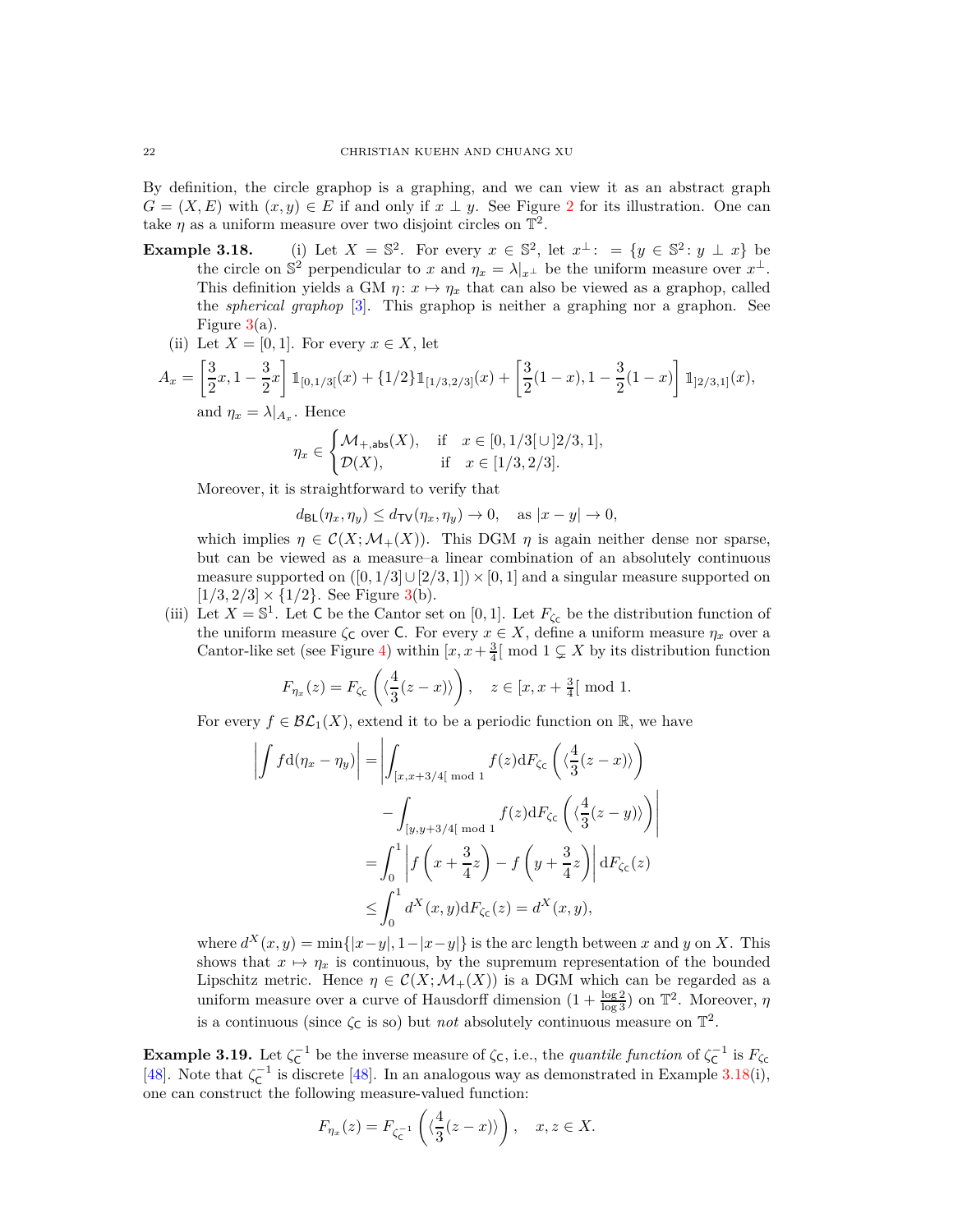<span id="page-22-0"></span>

FIGURE 3. Illustration for Example 3.18(i)-(ii). (a): For every vertex  $x$  on the sphere,  $\eta_x$  is the uniform measure over the circle  $x^{\perp}$ . (b): the shaded region is the support of the absolutely continuous part of the measure *η* in Example 3.18(ii) while the thick line between  $(1/3, 1/2)$  and  $(2/3, 1/2)$  is the support of its singular part.

<span id="page-22-1"></span>

Figure 4. Illustration of Example 3.18(iii). Construction of a Cantor-like set on  $[x + 1/4, x + 1] \mod 1$ .

Hence it is easy to verify that  $\eta \in \mathcal{C}(X;\mathcal{M}_+(X))$  is a DGM which can be regarded as a singular measure supported on countably smooth curves on  $\mathbb{T}^2$ . Note that in contrast to Example 3.18(iii), *η* is *not* a continuous measure (in the sense of its joint distribution function) on  $\mathbb{T}^2$ .

<span id="page-22-2"></span>*Remark* 3.20. In general, the space of continuous functions  $\mathcal{C}(X, Y)$  is *not dense* in the space of bounded functions  $\mathcal{B}(X, Y)$  in the uniform metric. For instance, take  $X = [0, 1]$  and  $Y = \mathbb{R}$ . Let  $f = 1_{X\setminus\mathbb{Q}}$ . Then f cannot be approximated by any continuous function in the supremum norm. Hence given any  $\xi \in \mathcal{P}_{\text{abs}}(Y)$ , let  $x \mapsto \eta_x = f(x)\xi$ . Then  $\eta \in \mathcal{B}_{\mu_X,1}(X, \mathcal{M}_{+, \text{abs}}(Y))$ . It is obvious that  $\eta$  cannot be approximated by any sequence in  $\mathcal{C}_{\mu_X,1}(X,\mathcal{M}_+(Y))$ . This gives us a clue that using the uniform bounded Lipschitz metric, one may not expect approximation of VE on a DGM of arbitrary weak regularity (see Section [5\)](#page-26-0).

*Remark* 3.21*.* From these examples one can see that given a sequence of graphs, there will be different ways to represent each finite digraph as a digraph measure (a digraphon or a digraphing), even when the vertex space *X* is prescribed. We here provide a specific situation to illustrate this point. Let  $W^N = (W^N_{i,j})$  be the adjacency matrix of the digraph  $G^N$  for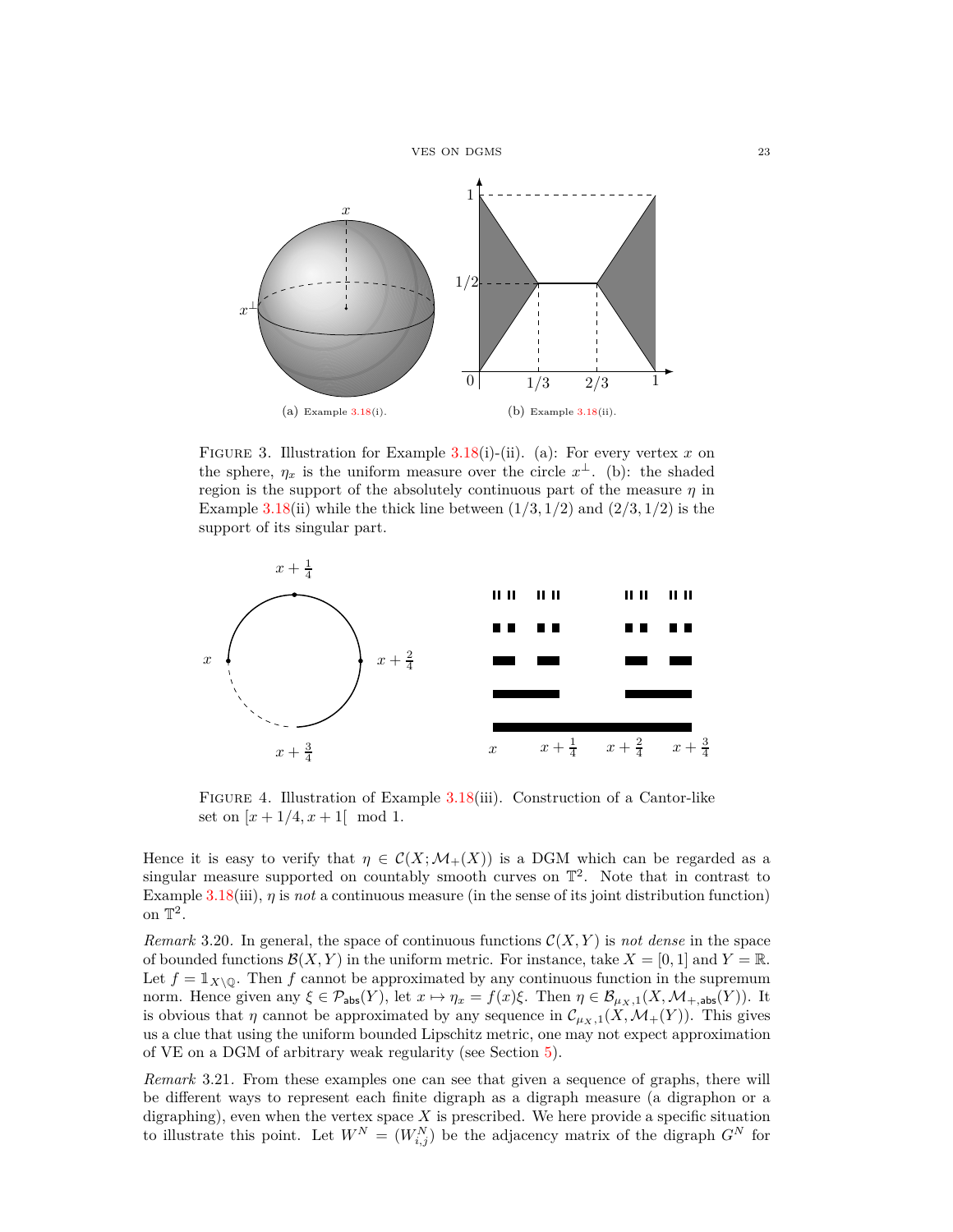every  $N \in \mathbb{N}$ . Assume  $\sup_{N \in \mathbb{N}} \max_{1 \leq i \leq N} \# \{j : W_{ij} \neq 0\}$ , the supremum of the maximum degree of the graphs, is finite. Let  $X = [0, 1]$ . Then one can take the following DMG (which is a digraphing) as a representation of each  $W^N$ :

$$
\eta_x^{W^N} = \sum_{j=1}^N W_{i,j}^N \delta_{i/N}, \quad x \in I_i^N, \quad i = 1, \dots, N,
$$

where  $I_i^N = \left[\frac{i-1}{N}, \frac{i}{N}\right]$  for  $i < N$  and  $I_N^N = \left[1 - \frac{1}{N}, 1\right]$ . With this representation, one can obtain the limit of  $\eta^{W^N}$  as a finitely supported measure valued function. In contrast, recall that there is another graphon representation for each  $W^N$  [\[31\]](#page-47-2). However, if represented as a graphon, then the sequence of graphons converges to the zero digraphon defined on  $[0,1]^2$ . This also shows digraphons are limits of dense digraphs, which may not be suitable to characterize limits of non-dense digraphs.

## 4. Vlasov equation on the DGMs

<span id="page-23-0"></span>In this section, we establish well-posedness of weak solutions to the VE [\(2.4\)](#page-10-1). To do this, we first study the equation of characteristics, namely  $(4.1)$  below. Then we construct a fixed point equation via the solution map of the equation of characteristics. Using Lipschitz properties of the flow of the equation of characteristics, we prove the existence of a unique solution to the fixed point equation by the Banach contraction mapping theorem. Then, by establishing the connection between solutions to the fixed point equation and weak solutions of the VE, we prove the well-posedness of the VE in an indirect way. This idea originally is due to Nuenzert [\[35\]](#page-47-7) and we provide a generalization of his method incorporating DGMs and carefuly associated choices of function spaces.

<span id="page-23-1"></span>4.1. **Characteristic equation.** In this subsection, we will establish the Lipschitz continuity and continuity of the Vlasov operator  $V[\eta, \nu, h]$  for the characteristic equation. Recall the characteristic equation: For every  $x \in X$ ,

(4.1) 
$$
\frac{\partial}{\partial t}\phi(t,x) = V[\eta,\nu,h](t,x,\phi), \quad t \in [s,T], \quad \phi(s,x) = \phi_s(x), \quad \text{for } 0 \le s < T,
$$

where  $V[\eta, \nu, h]$  is the Vlasov operator defined by

<span id="page-23-3"></span>
$$
V[\eta, \nu, h](t, x, \phi) = \sum_{i=1}^r \int_X \int_{\mathbb{R}^{r_2}} g_i(t, \psi, \phi) d(\nu_t)_y(\psi) d\eta_x^i(y) + h(t, x, \phi),
$$

for  $t \in \mathcal{T}$ ,  $x \in X$ , and  $\phi \in \mathbb{R}^{r_2}$ . We first establish properties of the Vlasov operator.

<span id="page-23-2"></span>**Proposition 4.1.** *Assume* (**A1**) $\cdot$ (**A5**)*. Then*  $V[\eta, \nu, h](t, x, \phi)$  *is* 

- (i) *continuous in t,*
- (ii) *locally Lipschitz continuous in*  $\phi \in \mathcal{N}$  *for some bounded open set*  $\mathcal{N} \subseteq \mathbb{R}^{r_2}$  *uniformly in*  $(t, x)$  *with Lipschitz constant*  $L_1$ *:*

$$
\sup_{t \in \mathcal{T}} \sup_{x \in X} |V[\eta, \nu, h](t, x, \phi_1) - V[\eta, \nu, h](t, x, \phi_2)| \le L_1 |\phi_1 - \phi_2|,
$$

*where*

$$
L_1 = L_1(\eta, \nu) : = \| \nu \| \sum_{i=1}^r \mathcal{L}_{\mathcal{N}}(g_i) \| \eta^i \| + \mathcal{L}_{\mathcal{N}}(h) < \infty,
$$

*where*  $\mathcal{L}_{\mathcal{N}}(g_i)$   $(\mathcal{L}_{\mathcal{N}}(h)$ *, respectively) is the Lipschitz constant of*  $g_i$   $(h,$  respectively) restricted *to*  $N$ *. Additionally assume*  $($ **A6** $)$  *with the convex compact set*  $Y$ *, then*  $V[\eta, \nu, h](t, x, \phi)$  *is* (iii) *Lipschitz continuous in h with Lipschitz constant* 1*:*

$$
\sup_{t \in \mathcal{T}} \sup_{x \in X} \sup_{\phi \in Y} |V[\eta, \nu, h_1](t, x, \phi) - V[\eta, \nu, h_2](t, x, \phi)| \le ||h_1 - h_2||_{\infty},
$$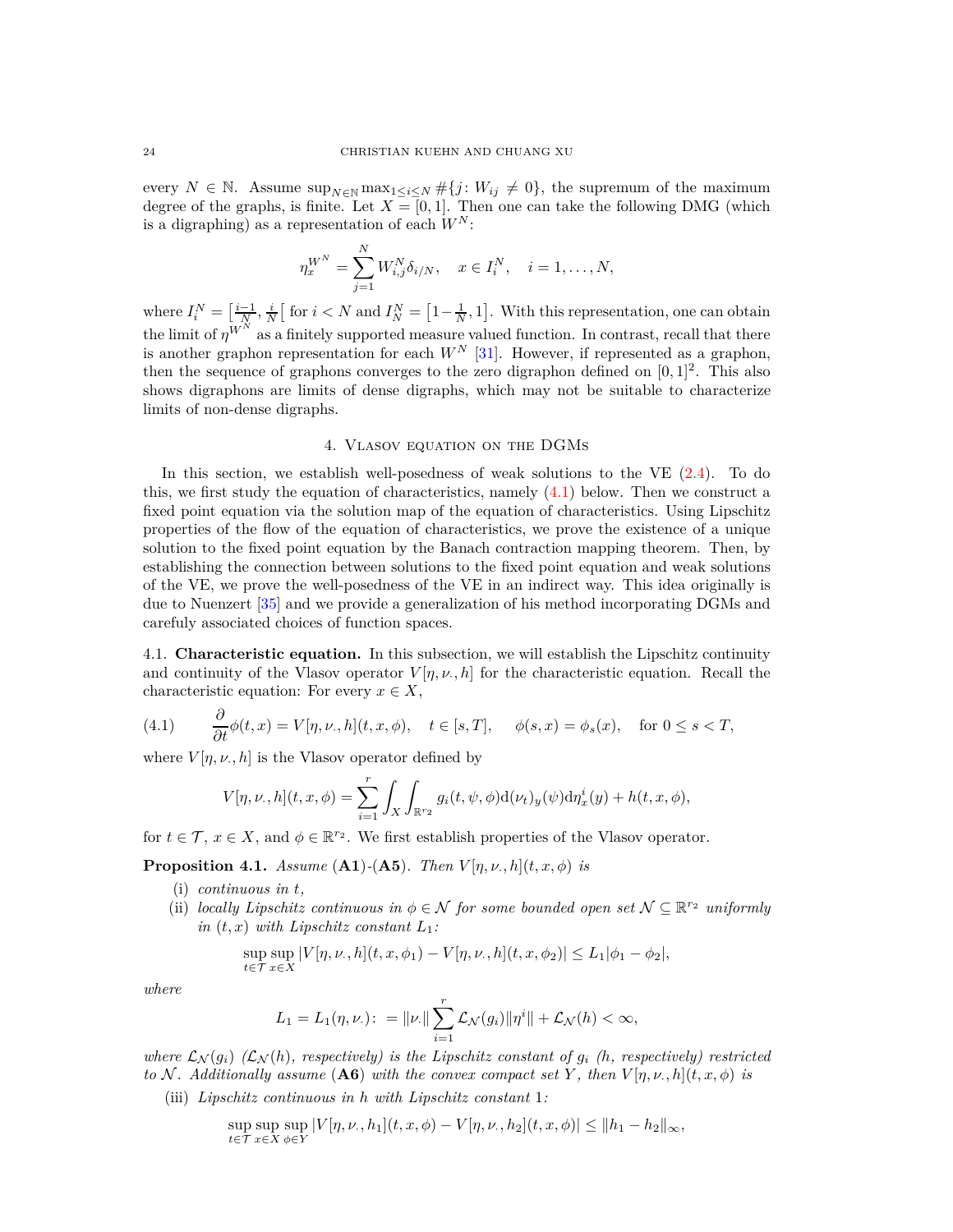*where*

$$
||h_1 - h_2||_{\infty} = \sup_{t \in \mathcal{T}} \sup_{x \in X} \sup_{\phi \in Y} |h_1(t, x, \phi) - h_2(t, x, \phi)|.
$$

(iv) *Lipschitz continuous in ν*· *with Lipschitz constant L*2*:*

$$
\sup_{x \in X} \sup_{\phi \in Y} |V[\nu^1](t, x, \phi) - V[\nu^2](t, x, \phi)| \le L_2 d_{\infty}(\nu_t^1, \nu_t^2),
$$

*where*  $L_2 = L_2(\eta)$ :  $= r_2 \sum_{i=1}^r (\mathcal{BL}(g_i) + 1) ||\eta^i||.$ 

(v) *continuous in*  $\eta$ : Let  $\{\overline{\eta^K}\}_{K \in \mathbb{N}} = \{(\eta^{K,i})_{1 \le i \le r}\}_{K \in \mathbb{N}} \subseteq \mathcal{B}(X, \mathcal{M}_+(Y)),$  for  $i =$  $1, \ldots, r$ *. If*  $\lim_{K \to \infty} \sum_{i=1}^{r} d_{\infty}(\eta^{i}, \eta^{K,i}) = 0$ *, then for every*  $\xi \in \mathcal{B}(\mathcal{T}, \mathcal{M}_+(Y)),$  $\lim_{K \to \infty} \int_0^t$ Z *Y* sup  $\sup_{x \in X} |V[\eta, \nu, h](\tau, x, \phi) - V[\eta^K, \nu, h](\tau, x, \phi)| d\xi_{\tau}(\phi) d\tau = 0, \quad \forall t \in \mathcal{T},$ *provided*  $\nu \in \mathcal{C}(\mathcal{T}, \mathcal{C}_{\mu_X,1}(X, \mathcal{M}_+(Y)))$ *. holds.* 

The proof of Proposition [4.1](#page-23-2) is provided in Appendix [A.](#page-47-0)

*Remark* 4.2*.* The technical property in Proposition [4.1\(](#page-23-2)v) will be used in the proof of Proposition  $4.4$ (iv) below.

<span id="page-24-0"></span>**Theorem 4.3.** *Assume* (**A1**)-(**A5***). Let*  $\phi_0 \in \mathcal{B}(X; \mathbb{R}^{r_2})$ *. Then for every*  $x \in X$  *and*  $t_0 \in \mathcal{T}$ *, there exists a solution*  $\phi(t, x)$  *to the IVP of* [\(2.2\)](#page-9-0) *with*  $\phi(t_0, x) = \phi_0(x)$  *for all*  $t \in (\tau_{x,t_0}^-, \tau_{x,t_0}^+) \subseteq$  $\mathcal{T}$  with  $(\tau_{x,t_0}^-, \tau_{x,t_0}^+) \ni t_0$  such that

- (i)  $\text{either} \ (\text{i-a}) \ \tau^+_{x,t_0} = T \ \text{or} \ (\text{i-b}) \ \tau^+_{x,t_0} < T \ \text{and} \ \lim_{t \uparrow \tau^+_{x,t_0}} |\phi(t,x)| = \infty \ \text{holds};$
- (ii) *either* (ii-a)  $\tau_{x,t_0}^{-1} = 0$  *or* (ii-b)  $\tau_{x,t_0}^{-1} > 0$  *and*  $\lim_{t \downarrow \tau_{x,t_0}^{-1}} |\phi(t,x)| = \infty$  *holds.*

*In addition, assume* (**A6***) and ν*. *is uniformly supported within Y*, then  $\tau^+_{x,t_0} = T$  *for all*  $x \in X$ *, and there exists a family of transformations*  $\{S_{t,s}^x[\eta,\nu,h]\}_{t,s \in \mathcal{T}}$  *on Y such that* 

$$
\phi(t,x)=\mathcal{S}_{t,s}^{x}[\eta,\nu,h]\phi(s,x),\quad \textit{for all }s,t\in\mathcal{T}.
$$

The proof of Theorem [4.3](#page-24-0) is provided in Section [8.](#page-41-1)

For every  $\alpha > 0$ , let  $d_{\alpha}$  be the metric in Definition [3.10.](#page-19-1) Define the following operator: For  $\nu \in (\mathcal{C}(\mathcal{T}, \mathcal{B}_{\mu_X,1}(X, \mathcal{M}_+(Y))), d_\alpha),$ 

$$
\nu_{\cdot} \mapsto \mathcal{A}[\eta, h](\nu_{\cdot}),
$$

via

<span id="page-24-2"></span>
$$
((\mathcal{A}[\eta,h](\nu))_t)_x = (\nu_0)_x \circ \mathcal{S}_{t,0}^x[\eta,\nu,h], \quad x \in X.
$$

We will show there exists  $\alpha > 0$  such that  $\mathcal{A}[\eta, h]$  is a contraction mapping and hence by Banach fixed point theorem, the fixed point equation

(4.2) 
$$
\nu = \mathcal{A}[\eta, h]\nu, \quad t \in \mathcal{T}.
$$

admits a unique solution. Beforehand, let us investigate properties of A.

<span id="page-24-1"></span>**Proposition 4.4.** *Assume* (**A1**)*-*(**A6**)*. Let L*<sup>1</sup> *and L*<sup>2</sup> *be given in Proposition [4.1.](#page-23-2) Then*  $\mathcal{A}[\eta, h]$  *is* 

(i) is continuous in t: For every  $\nu \in \mathcal{C}(\mathcal{T}, \mathcal{B}_{\mu_X,1}(X, \mathcal{M}_+(Y))),$  we have  $t \mapsto (\mathcal{A}[\eta, h]\nu)_{t \in \mathcal{C}(\mathcal{T}, \mathcal{B}_{\mu_X,1}(X, \mathcal{M}_+(Y))))$  $\mathcal{C}(\mathcal{T}, \mathcal{B}_{\mu_X,1}(X, \mathcal{M}_+(Y)))$ *. In particular, if*  $\nu \in \mathcal{C}(\mathcal{T}, \mathcal{C}_{\mu_X,1}(X, \mathcal{M}_+(Y))),$  then  $\mathcal{A}[\eta, h]\nu$ .  $\in \mathcal{C}(\mathcal{T}, \mathcal{C}_{\mu_X,1}(X, \mathcal{M}_+(Y)))$ *. Moreover, the mass conservation law holds:* 

$$
((\mathcal{A}[\eta,\nu,h]\nu_{\cdot})_t)_x(Y)=(\nu_0)_x(Y), \quad \forall x \in X.
$$

(ii) *Lipschitz continuous in*  $\nu$ *: For all*  $t \in \mathcal{T}$ *, and*  $\nu$ <sup>1</sup>  $P^1, \nu^2 \in \mathcal{C}(\mathcal{T}, \mathcal{B}_{\mu_X,1}(X, \mathcal{M}_+(Y))),$ 

$$
d_{\infty}((\mathcal{A}[\eta,h]\nu^1)_t,(\mathcal{A}[\eta,h]\nu^2)_t)
$$
  

$$
\leq e^{L_1(\nu^2)t}d_{\infty}(\nu_0^1,\nu_0^2)+L_2\|\nu^1\|e^{L_1(\nu^2)t}\int_0^td_{\infty}(\nu_\tau^1,\nu_\tau^2)e^{-L_1(\nu_\tau^2)\tau}\mathrm{d}\tau.
$$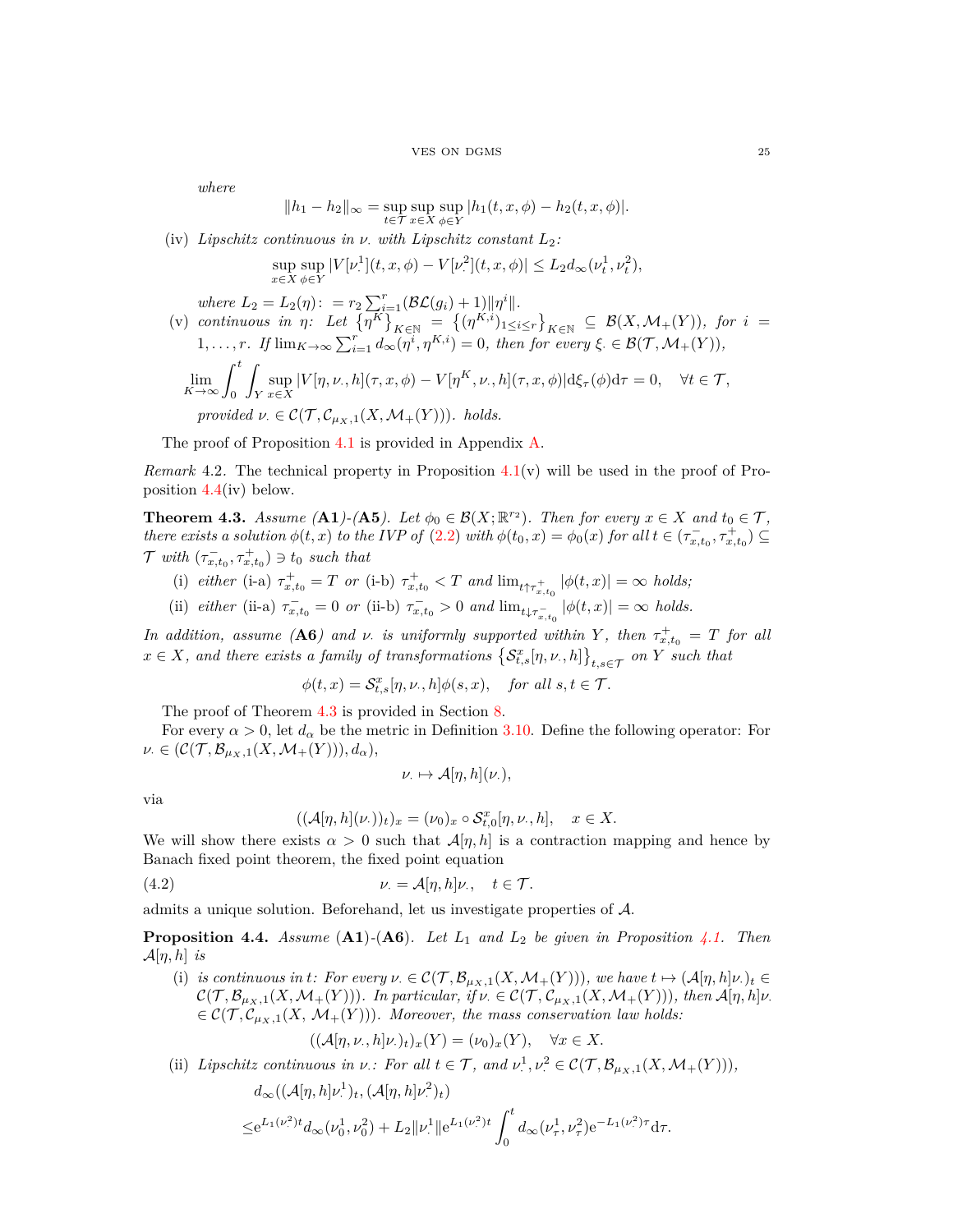(iii) *Lipschitz continuous in h*: For all  $t \in \mathcal{T}$ , and  $h_1, h_2$  both fulfilling (A3) with *h* replaced *by*  $h_1$ ,  $h_2$ *, respectively,* 

$$
d_{\infty}(\mathcal{A}[\eta, h_1](\nu_t), \mathcal{A}[\eta, h_2](\nu_t)) \leq T ||\nu|| e^{L_3 t} ||h_1 - h_2||_{\infty},
$$

*where*  $L_3 = L_3(\nu, h_2)$ :  $= L_1(\nu) + \mathcal{BL}(h_2)e^{L_1(\nu)T}$ .

(iv) Absolute continuity. If 
$$
\nu_0 \in \mathcal{B}_{\mu_X,1}(X, \mathcal{M}_{+,\text{abs}}(Y))
$$
, then

$$
(\mathcal{A}[\eta,\nu,,h]\nu_\cdot)_t \in \mathcal{B}_{\mu_X,1}(X,\mathcal{M}_{+,\text{abs}}(Y)), \quad \forall t \in \mathcal{T}.
$$

The proof of Proposition [4.4](#page-24-1) is provided in Appendix [B.](#page-52-0)

<span id="page-25-1"></span>**Proposition 4.5.** *Assume* (**A1**)*-*(**A4**) *and* (**A6**)*-*(**A7**)*. Let*  $\nu_0 \in B_{\mu_X,1}(X, \mathcal{M}_+(Y))$ *, and L*<sub>1</sub>*, L*<sub>2</sub>*,* and *L*<sub>3</sub> *be given in Proposition*  $\frac{1}{4}$ *.4. Then there exists a unique solution*  $\nu \in \mathbb{R}$  $\mathcal{C}(\mathcal{T}, \mathcal{B}_{\mu_X,1}(X, \mathcal{M}_+(Y)))$  *to the fixed point equation* [\(4.2\)](#page-24-2). In particular, if  $\nu_0 \in \mathcal{C}_{\mu_X,1}(X, \mathcal{M}_+(Y)),$ *then*  $\nu \in C(\mathcal{T}, \mathcal{C}_{\mu_X,1}(X, \mathcal{M}_+(Y)))$ *. Moreover, the solutions have continuous dependence on* 

(i) *the initial conditions:*

$$
d_{\infty}(\nu_t^1, \nu_t^2) \le e^{(L_1(\nu_t^2) + L_2 \|\nu^1\|)t} d_{\infty}(\nu_0^1, \nu_0^2), \quad t \in \mathcal{T},
$$

*where ν i i is the solution to* [\(4.2\)](#page-24-2) *with initial condition*  $\nu_0^i$  *for*  $i = 1, 2$ *.* (ii) *h:*

$$
d_{\infty}(\nu_t^1, \nu_t^2) \le \frac{1}{L_3(\nu_t^2)} \|\nu_t^1\| e^{\mathcal{BL}(h_2) e^{L_1(\nu_t^2)T}} T e^{(L_1(\nu_t^2) + L_2 \|\nu_t^1\|)t} \|h_1 - h_2\|_{\infty}.
$$

*where*  $\nu^i$  *is the solution to* [\(4.2\)](#page-24-2) *with functions*  $h_i$  *for*  $i = 1, 2$ *.* 

(iii) *η*: Let  $\{n^K\}_{K\in\mathbb{N}} = \{(n^K_{K,i})_{1\leq i\leq r}\}_{K\in\mathbb{N}} \subseteq \mathcal{B}(X,\mathcal{M}_+(Y)),$  for  $i = 1,\ldots,r$ *, such that*  $\lim_{K \to \infty} \sum_{i=1}^{r} d_{\infty}(\eta^{i}, \eta^{K,i}) = 0$ *. Assume*  $\nu_0 \in C_{\mu_X,1}(X, \mathcal{M}_+(Y))$ *. Then* 

$$
\lim_{K \to \infty} \sup_{t \in \mathcal{T}} d_{\infty}(\nu_t, \nu_t^K) = 0,
$$

*where*  $\nu$ <sup>*K*</sup>. *is the solution to* [\(4.2\)](#page-24-2) *with DGMs*  $\eta^K$  *for*  $K \in \mathbb{N}$ *.* 

The proof of Proposition [4.5](#page-25-1) is provided in Appendix [C.](#page-59-0)

<span id="page-25-0"></span>4.2. **VE.** In this subsection, we will use properties in the previous subsection to show wellposedness of VE [\(2.4\)](#page-10-1).

First, let us define the weak solution to [\(2.4\)](#page-10-1).

<span id="page-25-2"></span>**Definition 4.6.** Let *Y* be a compact positively invariant subset of  $(2.2)$  given in Theorem [4.3.](#page-24-0) We say  $\rho: \mathcal{T} \times X \times Y \to \mathbb{R}_{\geq 0}$  is a *uniformly weak solution* to the IVP [\(2.4\)](#page-10-1) if for every  $x \in X$ , the following two conditions are satisfied:

(i) Normalization.  $\int_X \int_Y \rho(t, x, \phi) d\phi dx = 1$ , for all  $t \in \mathcal{T}$ .

(ii) Uniform weak continuity.  $t \mapsto \int_Y f(\phi) \rho(t, x, \phi) d\phi$  is continuous uniformly in  $x \in X$ , for every  $f \in \mathcal{C}(Y)$ .

(iii) Integral identity: For all test functions  $w \in C^1(\mathcal{T} \times Y)$  with supp  $w \subseteq [0, T] \times U$  and  $U \subset Y$ , the equation below holds:

<span id="page-25-3"></span>(4.3) 
$$
\int_0^T \int_Y \rho(t, x, \phi) \left( \frac{\partial w(t, \phi)}{\partial t} + \widehat{V}[\eta, \rho(\cdot), h](t, x, \phi) \cdot \nabla_{\phi} w(t, \phi) \right) d\phi dt + \int_Y w(0, \phi) \rho_0(x, \phi) d\phi = 0,
$$

where  $\text{supp } w = \overline{\{(t, u) \in \mathcal{T} \times Y : w(t, u) \neq 0\}}$  is the support of *w*, and we recall

$$
\widehat{V}[\eta, \rho(\cdot), h](t, x, \phi) = \sum_{i=1}^r \int_X \int_Y g_i(t, \psi, \phi) \rho(t, y, \phi) d\psi d\eta_x^i(y) + h(t, x, \phi).
$$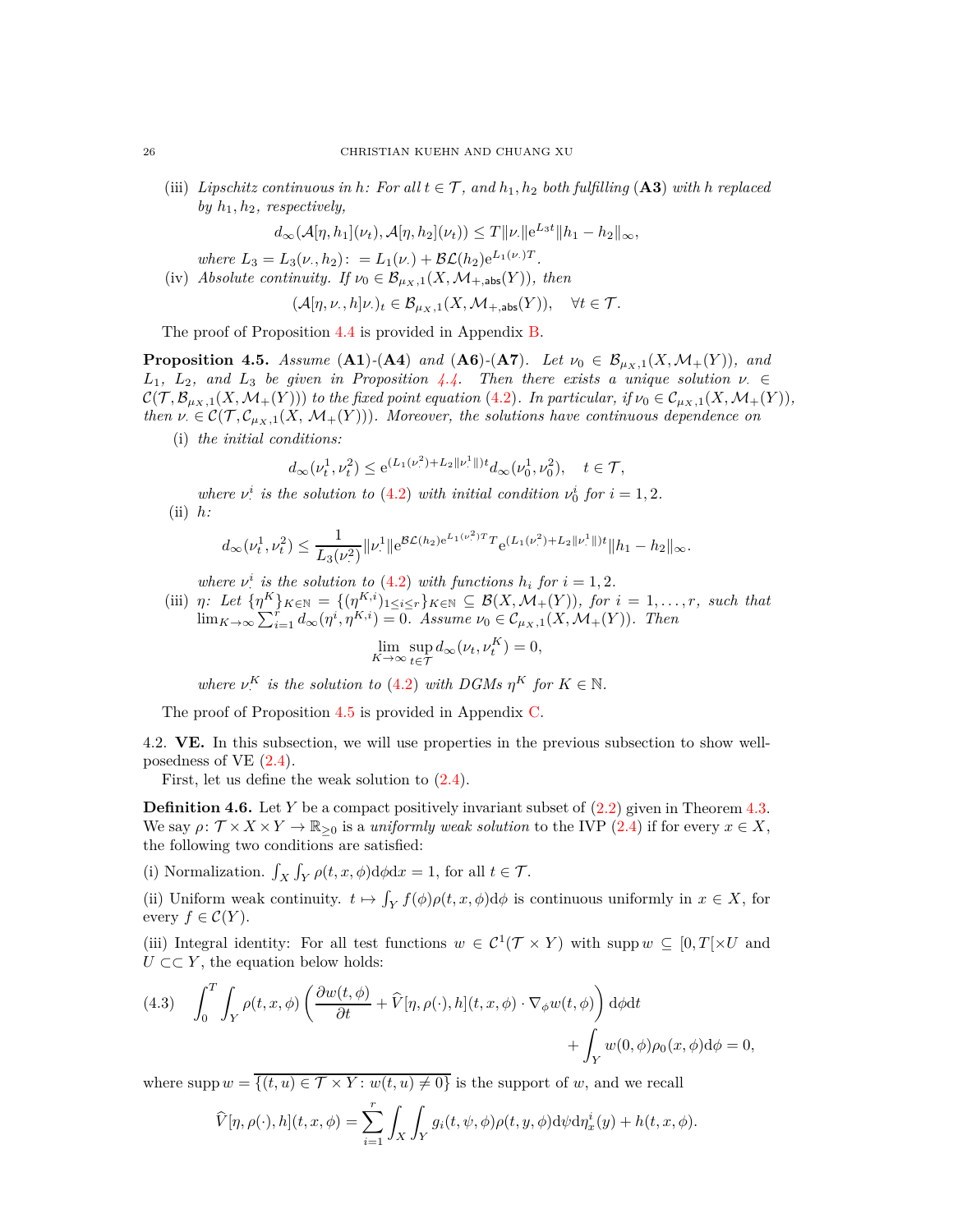*Remark* 4.7*.* Definition [4.6](#page-25-2) is well-posed, since from [\(4.3\)](#page-25-3), by choosing suitable test functions one can show that

$$
\rho(t,\cdot)\in\mathsf{L}_+^1(X\times Y,\mu_X\otimes \mathfrak{m}),\quad\text{for all }t\in\mathcal{T},
$$

provided  $\rho_0 \in L^1_+(X \times Y, \mu_X \otimes \mathfrak{m})$  and  $\rho(t, \cdot)$  solves [\(4.3\)](#page-25-3). Hence this definition of a uniformly weak solution can be slightly *stronger* than the weak solution defined in [\[35,](#page-47-7) [28\]](#page-47-10), since [\(4.3\)](#page-25-3) is required to hold for every  $x \in X$  but not just  $\mu_X$ -a.e.  $x \in X$ . This is because for every  $t \in \mathcal{T}$ , we regard  $\rho(t, x, \phi)$  as densities of every point  $(\nu_t)_x$  on the continuous curve  $\{(\nu_t)_x\}_{x \in X}$ , instead of the density of a probability in the space  $\mathcal{P}(X \times Y)$ .

Now we present the unique existence of solutions to the VE [\(2.4\)](#page-10-1).

<span id="page-26-1"></span>**Theorem 4.8.** *Assume* (**A1**)-(**A4**) and (**A6**). Assume  $\rho_0(x, \phi)$  is continuous in  $x \in X$  for  $m-a.e.$   $\phi \in Y$  such that  $\rho_0 \in L^1_+(X \times Y, \mu_X \otimes \mathfrak{m})$ , then there exists exists a unique uniformly *weak solution*  $\rho(t, x, \phi)$  *to the IVP of* [\(2.4\)](#page-10-1) *with initial condition*  $\rho(0, x, \phi) = \rho_0(x, \phi)$ *,*  $x \in X$ *,*  $\phi \in Y$ *.* 

<span id="page-26-0"></span>The proof of Theorem [4.8](#page-26-1) is provided in Section [8.](#page-41-1)

## 5. Approximation of time-dependent solutions of VE

In this section, we seek approximations of solutions of the VE in bounded Lipschitz distance by probability measures with finitely supported piecewise defined measures generated from solutions to discretized ODEs. More specifically, we construct approximation of the absolutely continuous solutions of [\(4.2\)](#page-24-2) by finitely supported probabilities on  $X \times Y$  on atoms  $(x_i^n, \varphi_i^n(t))$ with  $(\varphi_1^n(t), \ldots, \varphi_n^n(t))$  being the solution of the ODEs whose initial data are distributed asymptotically converging to the initial distribution of  $(4.2)$ . In terms of measures, we seek for approximations by  $\mathcal{D}(Y)$ -valued step functions on X.

To state the approximation result, let us first recall several recent results on approximation of probability measures by deterministic empirical measures.

<span id="page-26-2"></span>**Proposition 5.1.** [\[17,](#page-46-13) [48\]](#page-47-13) *Let*  $q \in \mathbb{N}$  *and*  $\mathcal{P}(\mathbb{R}^q)$  *be the space of all Borel probability measures on*  $\mathbb{R}^q$ *. Let*  $\eta \in \mathcal{P}(\mathbb{R}^q)$ *. Assume*  $\eta$  *is compactly supported. Then there exists a uniformly bounded sequence*  $\{z_j^n\}_{j=1,\ldots,n;n\in\mathbb{N}} \subseteq \mathbb{R}^q$  such that

$$
\lim_{n \to \infty} d_{\mathsf{BL}}(\eta^n, \eta) = 0,
$$

*where*  $\eta^n = \frac{1}{n} \sum_{\ell=1}^n \delta_{z_i^n}$  *is a deterministic empirical approximation of*  $\eta$ *.* 

We first provide two one-dimensional examples to illustrate how these empirical approximations are constructed, given a probability measure.

**Example 5.2.** Let  $X = [0, 1]$ . Let  $\eta \in \mathcal{C}(X; \mathcal{M}_+(X))$  be defined in Example 3.18(ii). Hence  $\frac{1}{\eta_x(X)}\eta_x \in \mathcal{P}(X)$ , for every  $x \in X$ . Note that

$$
\eta_x(X) = \begin{cases} 1 - 3x, & \text{if } x \in [0, 1/3[, \\ 1, & \text{if } x \in [1/3, 2/3], \\ 3x - 2, & \text{if } x \in ]2/3, 1]. \end{cases}
$$

For every  $m \in \mathbb{N}$ , let

$$
x_i^m = \frac{i}{m+1}, \quad \text{for} \quad i = 1, \dots, m,
$$

$$
\eta_{x_i^m}^{m,n} = \begin{cases} \frac{1}{n} \sum_{j=1}^n \delta_{\frac{3}{2}x_i^m + \frac{j}{n+1}(1-\frac{3}{2}x_i^m)}, & \text{for } i = 1, \dots, \left\lfloor \frac{m+1}{3} \right\rfloor - 1, \\ \delta_{1/2}, & \text{for } i = \left\lfloor \frac{m+1}{3} \right\rfloor + 1, \dots, \left\lceil \frac{2(m+1)}{3} \right\rceil - 1, \\ \frac{1}{n} \sum_{j=1}^n \delta_{\frac{3}{2}(1-x_i^m) + \frac{j}{n+1}(1-\frac{3}{2}(1-x_i^m))}, & \text{for } i = \left\lceil \frac{2(m+1)}{3} \right\rceil, \dots, m. \end{cases}
$$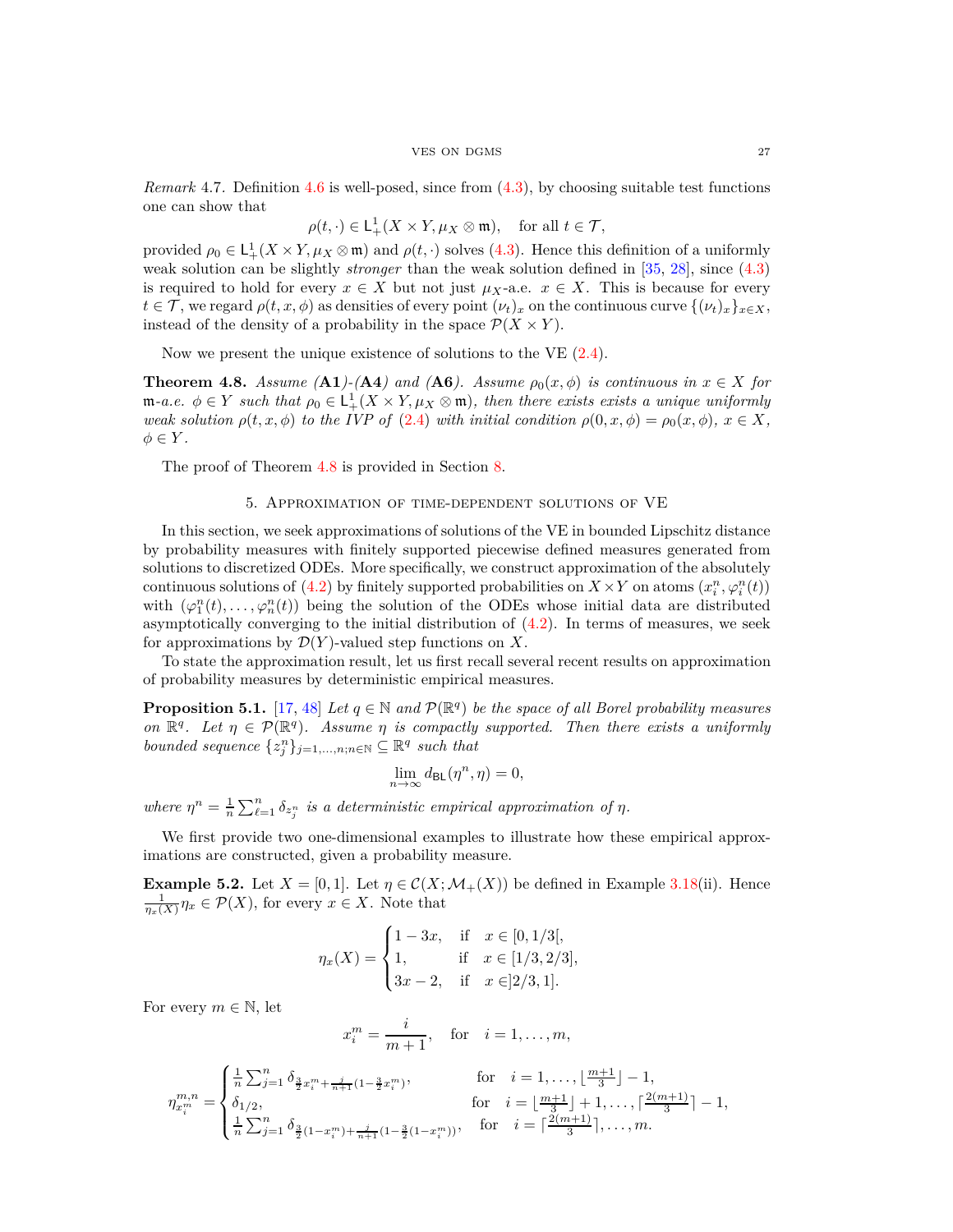It is also straightforward to show that

$$
\lim_{n\to\infty} d_{\text{BL}}\left(\frac{1}{\eta_{x_i^m}(X)}\eta_{x_i^m}, \eta_{x_i^m}^{m,n}\right) = 0, \text{ for } i = 1,\dots, m.
$$

Indeed,  $\eta_{x_i^m}^{m,n}$  are the best uniform *n*-approximation of  $\frac{1}{\eta_{x_i^m}(X)} \eta_{x_i^m}$  with at most *n* atoms [\[48\]](#page-47-13).

**Example 5.3.** Let  $X = \mathbb{S}^1$  and  $\eta$  be defined in Example 3.18(iii). Moreover, for every  $n \in \mathbb{N}$ , let  $\zeta^n$ : =  $\frac{1}{n} \sum_{i=1}^n \delta_{y_i^n}$  be the best uniform approximation of the Cantor measure  $\zeta_c$  [\[48\]](#page-47-13). Since supp  $\zeta^n \subset ]0,1[$  and the distance on the circle is no greater than that on the real line, for every  $x \in X$ , one can show that

$$
\eta_x^n: = \frac{1}{n} \sum_{i=1}^n \delta_{\langle x + \frac{3}{4}y_i^n \rangle},
$$

is a uniform approximation of  $\eta_x$  such that  $\lim_{n\to\infty} d_{BL}(\eta_x, \eta_x^n) = 0$ .

<span id="page-27-0"></span>**Lemma 5.4** (Partition of *X*)**.** *Assume* (**A1**)*. Then there exists a sequence of pairwise disjoint partitions*  $\{A_i^m : i = 1, \ldots, m\}_{m \in \mathbb{N}}$  *of X such that*  $X = \bigcup_{i=1}^m A_i^m$  *for every*  $m \in \mathbb{N}$  *and* 

$$
\lim_{m \to \infty} \max_{1 \le i \le m} Diam A_i^m = 0.
$$

The proof of Lemma [5.4](#page-27-0) is provided in Appendix [D.](#page-64-0)

<span id="page-27-1"></span>**Lemma 5.5** (Approximation of the initial distribution)**.** *Assume* (**A1**) *and* (**A7**)*. Let*  ${A}_{i}^{m}$ <sub>1≤*i*≤*m*</sub> *be a partition of X for*  $m \in \mathbb{N}$  *satisfying* 

$$
\lim_{m \to \infty} \max_{1 \le i \le m} Diam A_i^m = 0.
$$

*Let*  $x_i^m \in A_i^m$ , for  $i = 1, \ldots, m$ ,  $m \in \mathbb{N}$ . Then there exists a sequence  $\{\varphi_{(i-1)}^{m,n} \leq \varphi_{(i-1)}^{m,n} \leq \varphi_{(i-1)}^{m,n}\}$  $\binom{m,n}{(i-1)n+j}$ :  $i =$  $1, \ldots, m, j = 1, \ldots, n\}$ <sub>*n,m*∈N</sub>  $\subseteq$  *Y such that* 

$$
\lim_{m \to \infty} \lim_{n \to \infty} d_{\infty}(\nu_0^{m,n}, \nu_0) = 0,
$$

 $where \nu_0^{m,n} \in \mathcal{B}_{\mu_X,1}(X, \mathcal{M}_+(Y)) \text{ with }$ 

$$
(\nu_0^{m,n})_x: = \sum_{i=1}^m \mathbbm{1}_{A_i^m}(x) \frac{a_{m,i}}{n} \sum_{j=1}^n \delta_{\varphi_{(i-1)n+j}^{m,n}}, \quad x \in X,
$$
  

$$
a_{m,i} = \begin{cases} \frac{\int_{A_i^m} (\nu_0)_x(Y) d\mu_X(x)}{\mu_X(A_i^m)}, & \text{if } \mu_X(A_i^m) > 0, \\ (\nu_0)_{x_i^m}(Y), & \text{if } \mu_X(A_i^m) = 0. \end{cases}
$$

The proof of Lemma [5.5](#page-27-1) is provided in Appendix [E.](#page-64-1)

<span id="page-27-2"></span>**Lemma 5.6** (Approximation of the DGM). *Assume* (**A1**) *and* (**A4**)'. For every  $m \in \mathbb{N}$ , let  $A_i^m$  and  $x_i^m$  be defined in Lemma [5.5](#page-27-1) for  $i = 1, \ldots, m, m \in \mathbb{N}$ . Then for every  $\ell = 1, \ldots, r$ , *i*  $u_{i}$   $u_{i}$ *there exists a sequence*  $\{y_{(i-1)i}^{\ell,m,n}\}$  $(i, i, n, n \n, j: i = 1, ..., m, j = 1, ..., n\}$ <sub>*m*,*n*∈N ⊆ *Y such that*</sub>

$$
\lim_{m \to \infty} \lim_{n \to \infty} d_{\infty}(\eta^{\ell,m,n}, \eta^{\ell}) = 0,
$$

 $where \ \eta^{\ell,m,n} \in \mathcal{B}(X,\mathcal{M}_+(Y)) \ with$ 

$$
\begin{aligned} \eta^{\ell,m,n}_{x} : \; &= \sum_{i=1}^{m} \mathbbm{1}_{A_i^m}(x) \frac{b_{\ell,m,i}}{n} \sum_{j=1}^{n} \delta_{y^{\ell,m,n}_{(i-1)n+j}}, \quad x \in X, \\ b_{\ell,m,i} &= \begin{cases} \frac{\int_{A_i^m} (\eta^\ell)_x(X) \mathrm{d} \mu_X(x)}{\mu_X(A_i^m)}, & \text{if} \quad \mu_X(A_i^m) > 0, \\ \eta^{\ell}_{x_i^m}(X), & \text{if} \quad \mu_X(A_i^m) = 0. \end{cases} \end{aligned}
$$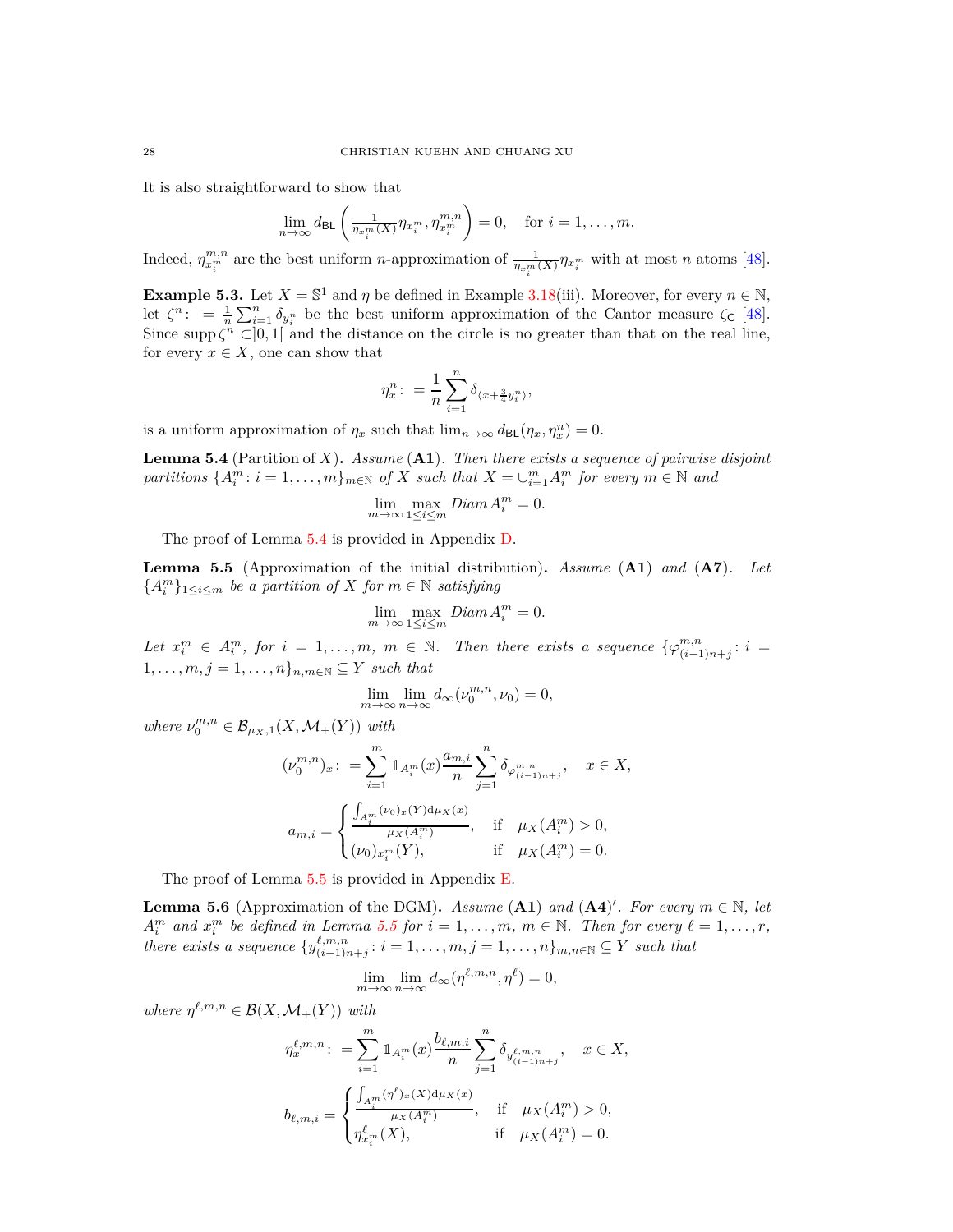<span id="page-28-1"></span>

FIGURE 5. Example [5.7.](#page-28-0)  $m = 10$  and  $n = 7$ . Red dots: atoms of uniform *n*-approximations of  $\eta_x$  for different *x*.

The proof of Lemma [5.6](#page-27-2) is provided in Appendix [F.](#page-66-0)

In what follows, we provide several concrete examples of the deterministic empirical approximation of DGMs with different vertex spaces together with their partitions. All these examples can be used in the applications in Section [6.](#page-30-0)

The example below gives a high dimensional  $X$  with a reference measure  $\mu_X$  supported on a lower dimensional curve.

<span id="page-28-0"></span>**Example 5.7.** Let  $X = \{(z_1, z_2) \in \mathbb{R}^2_+ : |z| \le 1\}$  be the triangle, and  $\mu_X = \lambda |_{\{(x_1, x_2) \in X : x_1 = x_2\}}$ be the uniform measure over the line segment from  $(0,0)$  to  $(1/2,1/2)$ . Hence  $\mu_X$  is singular to the Lebesgue measure  $\mathfrak{m}$  on *X*. Let  $\eta_x = |x| \lambda |_{E_x}$ , where  $E_x = \{(z_1, z_2) \in X : z_1 x_2 = z_2 x_1\}.$ Hence  $E_x$  is a line through *x* provided  $x \neq 0$ , and  $E_0 = X$ . It is easy to verify that  $x \mapsto \eta_x$ is continuous. Since  $\text{supp } \eta_x = \infty$  for all  $x \in X \setminus \{0\}$  and  $\eta_0 = 0$ , and  $\eta_x \perp \mu_x$  for all  $x \in X \setminus E_{(1/2,1/2)}$  and  $\eta_x \ll \mu_X$  for all  $x \in E_{(1/2,1/2)} \setminus \{0\}$ , we have that  $\eta$  is neither a graphing nor a graphon. For  $x \neq 0$ , the uniform measure

$$
\eta_x^n = \frac{1}{n}\sum_{j=1}^n \delta_{\frac{j}{n+1}\frac{x}{|x|}}
$$

over the equipartition of the line segment  $E_x$  is the best uniform approximation of  $\frac{1}{|x|}\eta_x$ . For every  $m \in \mathbb{N}$ , we can take the uniform partition such that  $A^m$  is no coarser than  $A^{\lfloor \sqrt{m} \rfloor^2}$ and no finer than  $A^{\lceil \sqrt{m} \rceil^2}$  with  $\{A_i^{m^2}\}_{1 \le i \le m^2} = \{ \Delta((p/m, q/m), ((p+1)/k, q/k), (p/k, (q+1)/k) \}$ 1)*/k*))}<sub>0≤*p*, $q$ ≤*m*−1 of *X*, consisting of  $m^2$  congruent triangles, where  $\Delta(a, b, c)$  stands for the</sub> triangle with vertices  $a, b, c$ . See Figure [5.](#page-28-1) Hence we can take  $x_i^m$  to be any point in  $A_i^m \setminus \{0\}$ and

$$
y_{(i-1)n+j}^{m,n} = \frac{j}{n+1} \frac{x_i^m}{|x_i^m|}, \quad j = 1, ..., n; \quad b_{m,i} = \begin{cases} \frac{\int_{A_i^m} |x| d\mu_X(x)}{\mu_X(A_i^m)}, & \text{if } \mu_X(A_i^m) > 0, \\ |x_i^m|, & \text{if } \mu_X(A_i^m) = 0. \end{cases}
$$

In other words,  $b_{m,i}$  is the  $\ell_1$ -norm of the *barycenter* of  $A_i^m$  w.r.t.  $\mu_X$ , provided  $A_i^m$  has a nonempty intersection with the line segment  $E_{(1/2,1/2)}$ , and  $b_{m,i}$  is the  $\ell_1$ -norm of  $x_i^m$  otherwise. Moreover, there are at most  $(1+2\lfloor 2^{-1} \lceil \sqrt{m} \rceil \rfloor)$  triangles  $A_i^m$  with a positive  $\mu_X$ -measure (a non-empty intersection with  $E_{(1/2,1/2)}$ .

Indeed, one can also take *X* to be a discrete subset of the Euclidean space and the DGM is neither sparse not dense.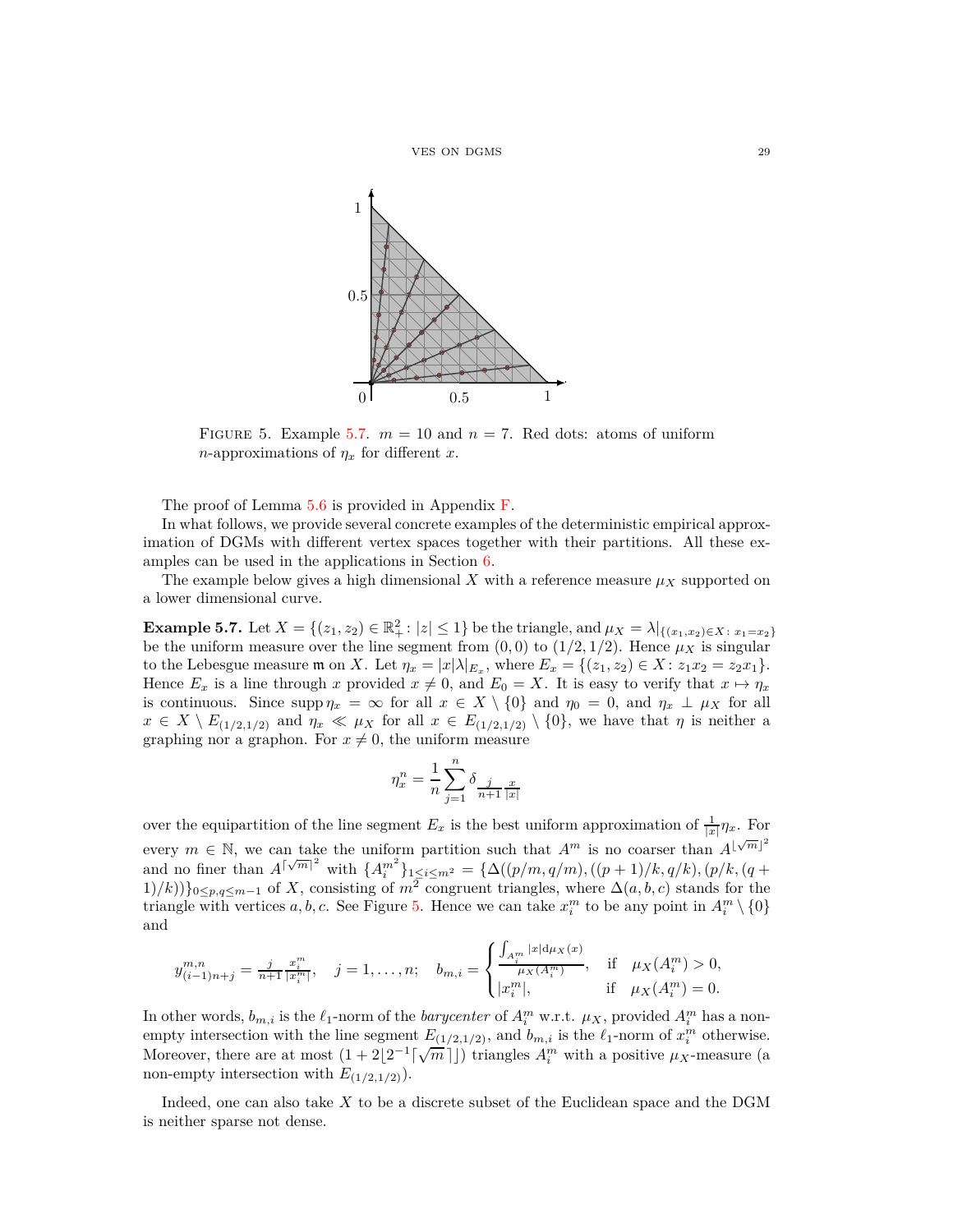<span id="page-29-3"></span>**Example 5.8.** Let  $X = \{1/n\}_{n \in \mathbb{N}} \cup \{0\} \subseteq \mathbb{R}$ . Let  $\mu_X = \sum_{i=2}^{\infty} 2^{-i+1} \delta_{1/i}, \eta \in \mathcal{B}(X, \mathcal{M}_+(X))$ be such that  $\eta_x = x\lambda|_{\{y \in X : y \geq x\}}$  for  $x \in X$ , where for convention  $0\lambda_X = 0$  denotes the trivial zero measure. Since  $\sup_{x \in X} \# \sup p \eta = \infty$  and  $\sup p \mu_X \subsetneq \sup \eta_1$ , we have  $\eta \in C(X, \mathcal{M}_+(X))$ is neither a digraphing nor a digraphon. Hence for every  $m \in \mathbb{N}$ , let  $A_i^m = \{1/i\}$  for  $1 \le i < m$ and  $A_m^m = \{ y \in X : y \leq 1/m \}$ . Then it is easily seen that  $\max_{m=1}^{\infty} \leq i \leq m$  Diam  $A^m = 1/m \to 0$ as  $m \to \infty$ . Let  $x_i^m = 1/i$  for  $i = 1, \ldots, m$ . We have  $\eta_{x_i^m} = \frac{x_i^m}{i} \sum_{k=1}^{i} \delta_{1/k}$ , for  $i = 1, \ldots, m$ . Therefore, for all  $n \geq m$ ,

$$
\eta_x^{m,n}=\begin{cases} \delta_1, &\text{if }x\in A_1^m,\\ \frac{1}{i}\sum_{j=1}^i\delta_{1/j}, &\text{if }x\in A_i^m,\\ \left(\sum_{k=0}^\infty2^{-k-1}\frac{1}{m+k}\right)\frac{1}{m}\sum_{j=1}^m\delta_{1/j}, &\text{if }x\in A_m^m. \end{cases} \quad 1
$$

<span id="page-29-0"></span>**Lemma 5.9** (Approximation of *h*)**.** *Assume* (**A3**) *and* (**A7**)*.*

*For every*  $m \in \mathbb{N}$ *, let* 

$$
h^m(t, z, \phi) = \sum_{i=1}^m \mathbbm{1}_{A_i^m}(z) h(t, x_i^m, \phi), \quad t \in \mathcal{T}, \ z \in X, \ \phi \in Y.
$$

*Then*

$$
\lim_{m \to \infty} \int_0^T \int_Y \sup_{x \in X} |h^m(t, x, \phi) - h(t, x, \phi)| d\phi dt = 0.
$$

The proof of Lemma [5.9](#page-29-0) is provided in Appendix [G.](#page-66-1)

Now we are ready to provide a discretization of the the VE on the DGM by a sequence of ODEs. From Lemmas [5.4-](#page-27-0)[5.6,](#page-27-2) there exists

- a partition  $\{A_i^m\}_{1 \leq i \leq m}$  of *X* and points  $x_i^m \in A_i^m$  for  $i = 1, \ldots, m$ , for every  $m \in \mathbb{N}$ ,
- a sequence  $\{\varphi_{(i-1)}^{m,n}\}$  $\binom{m,n}{(i-1)n+j}$ :  $i = 1, \ldots, m, j = 1, \ldots, n\}$ <sub>*n,m*∈N ⊆ Y and { $a_{m,i}: i = 1, \ldots, n$ }</sub>  $m\}_{m\in\mathbb{N}}\subseteq\mathbb{R}_{+},$
- a sequence  $\{y^{\ell,m,n}_{(i-1)\sigma}$  $(i, m, n \n\t i \in \{1, ..., m, j = 1, ..., n\}$ ,  $n, n \in \mathbb{N} \subseteq Y$  and  $\{b_{\ell,m,i} : i = 1, ..., n\}$  $m\}_{m\in\mathbb{N}}\subseteq\mathbb{R}_+$ , for  $\ell=1,\ldots,r$ ,

such that

$$
\lim_{m \to \infty} \lim_{n \to \infty} d_{\infty}(\nu_0^{m,n}, \nu_0) = 0,
$$
  

$$
\lim_{m \to \infty} \lim_{n \to \infty} d_{\infty}(\eta^{\ell,m,n}, \eta) = 0, \quad \ell = 1, \dots, r,
$$
  

$$
\lim_{m \to \infty} \int_0^T \int_Y \sup_{x \in X} |h^m(t, x, \phi) - h(t, x, \phi)| d\phi dt = 0,
$$

<span id="page-29-2"></span>where

(5.1a) 
$$
(\nu_0^{m,n})_x: = \sum_{i=1}^m \mathbb{1}_{A_i^m}(x) \frac{a_{m,i}}{n} \sum_{j=1}^n \delta_{\varphi_{(i-1)n+j}^{m,n}}, \quad x \in X,
$$

(5.1b) 
$$
\eta_x^{\ell,m,n} := \sum_{i=1}^m 1\!\!1_{A_i^m}(x) \frac{b_{\ell,m,i}}{n} \sum_{j=1}^n \delta_{y_{(i-1)n+j}^{\ell,m,n}}, \quad x \in X,
$$

(5.1c) 
$$
h^{m}(t, z, \phi) = \sum_{i=1}^{m} 1\!\!1_{A_{i}^{m}}(z)h(t, x_{i}^{m}, \phi), \quad t \in \mathcal{T}, \ z \in X, \ \phi \in Y.
$$

Consider the following IVP of a coupled ODE system:

<span id="page-29-1"></span>(5.2) 
$$
\dot{\phi}_{(i-1)n+j} = F_i^{m,n}(t, \phi_{(i-1)n+j}, \Phi), \quad 0 < t \leq T, \quad \phi_{(i-1)n+j}(0) = \varphi_{(i-1)n+j},
$$
\n
$$
i = 1, \ldots, m, \ j = 1, \ldots, n,
$$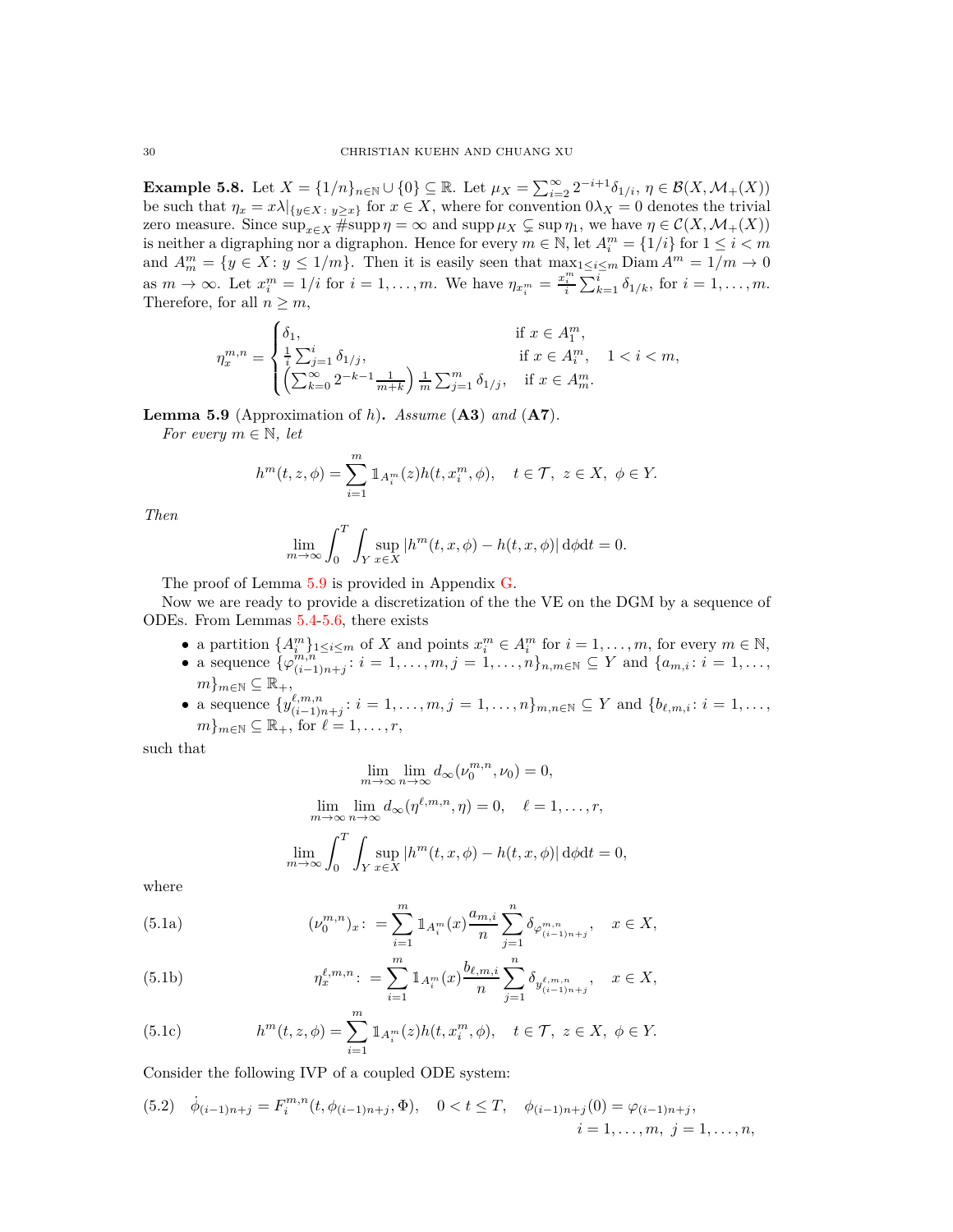where  $\Phi = (\phi_{(i-1)n+j})_{1 \leq i \leq m, 1 \leq j \leq n}$  and

$$
F_i^{m,n}(t,\psi,\Phi) = \sum_{\ell=1}^r \sum_{p=1}^m \frac{a_{m,i}b_{\ell,m,p}}{n^2} \sum_{j=1}^n \mathbbm{1}_{A_p^m}(y_{(i-1)n+j}^{\ell,m,n}) \sum_{q=1}^n g_\ell(t,\psi,\phi_{(p-1)n+q}) + h^m(t,x_i^m,\psi).
$$

<span id="page-30-2"></span>**Proposition 5.10.** *Then there exists a unique solution*  $\phi^{m,n}(t) = (\phi^{m,n}_{(i-1)})(t)$  $\binom{m,n}{(i-1)n+j}(t)$  *to* [\(5.2\)](#page-29-1)*, for*  $m, n \in \mathbb{N}$ .

The proof of Proposition [5.10](#page-30-2) is provided in Appendix [H.](#page-67-0)

<span id="page-30-3"></span>For  $t \in \mathcal{T}$ , let  $\phi^{m,n}(t) = (\phi^{m,n}_{(i-1)})$  $\binom{m,n}{(i-1)n+j}(t)$  be the solution to  $(5.2)$ . Define

(5.3) 
$$
(\nu_t^{m,n})_x: = \sum_{i=1}^m 1\!\!1_{A_i^m}(x) \frac{a_{m,i}}{n} \sum_{j=1}^n \delta_{\phi^{m,n}_{(i-1)n+j}(t)}, \quad x \in X.
$$

<span id="page-30-1"></span>**Theorem 5.11.** *Assume* (**A1**)-(**A3**), (**A4**)', (**A6**)-(**A7**). *Assume*  $\rho_0(x, \phi)$  *is continuous in*  $x \in X$  *for*  $\mathfrak{m}$ *-a.e.*  $\phi \in Y$  *such that*  $\rho_0 \in \mathsf{L}_+^1(X \times Y, \mu_X \otimes \mathfrak{m})$  *and* 

$$
\sup_{x\in X} \|\rho_0(x,\cdot)\|_{\mathsf{L}^1(Y,\mathfrak{m})} < \infty.
$$

*Let*  $\rho(t, x, \phi)$  *be the uniformly weak solution to the VE* [\(2.4\)](#page-10-1) *with initial condition*  $\rho_0$ *. Let*  $\nu \in$  $\mathcal{C}(\mathcal{T}; \mathcal{B}_{\mu_X,1}(X, \mathcal{M}_{\text{abs}}(Y)))$  be the measure-valued function defined in terms of the uniformly *weak solution to* [\(2.4\)](#page-10-1)*:*

$$
d(\nu_t)_x = \rho(t, x, \phi) d\phi
$$
, for every  $t \in \mathcal{T}$  and  $x \in X$ .

Then  $\nu_t \in C_{\mu_X,1}(X, \mathcal{M}_+(Y)),$  for all  $t \in \mathcal{T}$ . Moreover, let  $\nu_0^{m,n} \in \mathcal{B}_{\mu_X,1}(X, \mathcal{M}_+(Y)),$   $\eta^{\ell,m,n} \in$  $\mathcal{B}(X, \mathcal{M}_+(Y))$ , and  $h^m \in \mathcal{C}(\mathcal{T} \times X \times Y, \mathbb{R}^{r_2})$  be defined in [\(5.1\)](#page-29-2), and  $\nu^{m,n}$  be defined in [\(5.3\)](#page-30-3). *Then*

$$
\lim_{n \to \infty} d_{\infty}(\nu_t^{m,n}, \nu_t) = 0.
$$

The proof of Theorem [5.11](#page-30-1) is provided in Section [8.](#page-41-1)

*Remark* 5.12. The uniform integrability condition  $\sup_{x \in X} ||\rho_0(x, \cdot)||_{L^1(Y,\mathfrak{m})} < \infty$  means that the uniform measure  $\nu_0$  lies in  $\mathcal{B}_{\mu_X,1}(X,\mathcal{M}_+(Y))$ . Although the continuity as well as the uniform integrability of the initial density is technical, it does generalize the results in [\[28\]](#page-47-10), see Remark [3.15.](#page-20-4)

*Remark* 5.13. The continuity condition for DGMs  $(A4)'$  can be further relaxed to

 $(A4)''\ \eta = (\eta^1, \ldots, \eta^r) \in (\mathcal{B}(X, \mathcal{M}_+(X)))^r$  such that  $\bigcup_{i=1}^r \{z \in X : x \mapsto \eta^i_x \text{ is discontinuous}\}$ nuous at *z*} is finite.

Then  $X = (\bigcup_{j=1}^K X_j) \cup (\bigcup_{k=1}^{K'} z_k)$  for some  $K' \leq K$ , where the function  $x \mapsto \eta_x^i$  is discontinuous at  $x = z_k$ , while is continuous confined to each subset  $X_j$ . Hence one can further take partitions of every  $X_i$ , and then choose an arbitrary point in each subset of the partition together with these discontinuity points  $z_k$  to construct the approximation of DGMs and hence the ODE approximations.

## 6. Applications

<span id="page-30-0"></span>In this section, we apply our main results to several models in biology. To save the Arabic numbers in the labels of assumptions, we point out that the labels of assumptions (together with  $X, Y$  differ from subsection to subsection.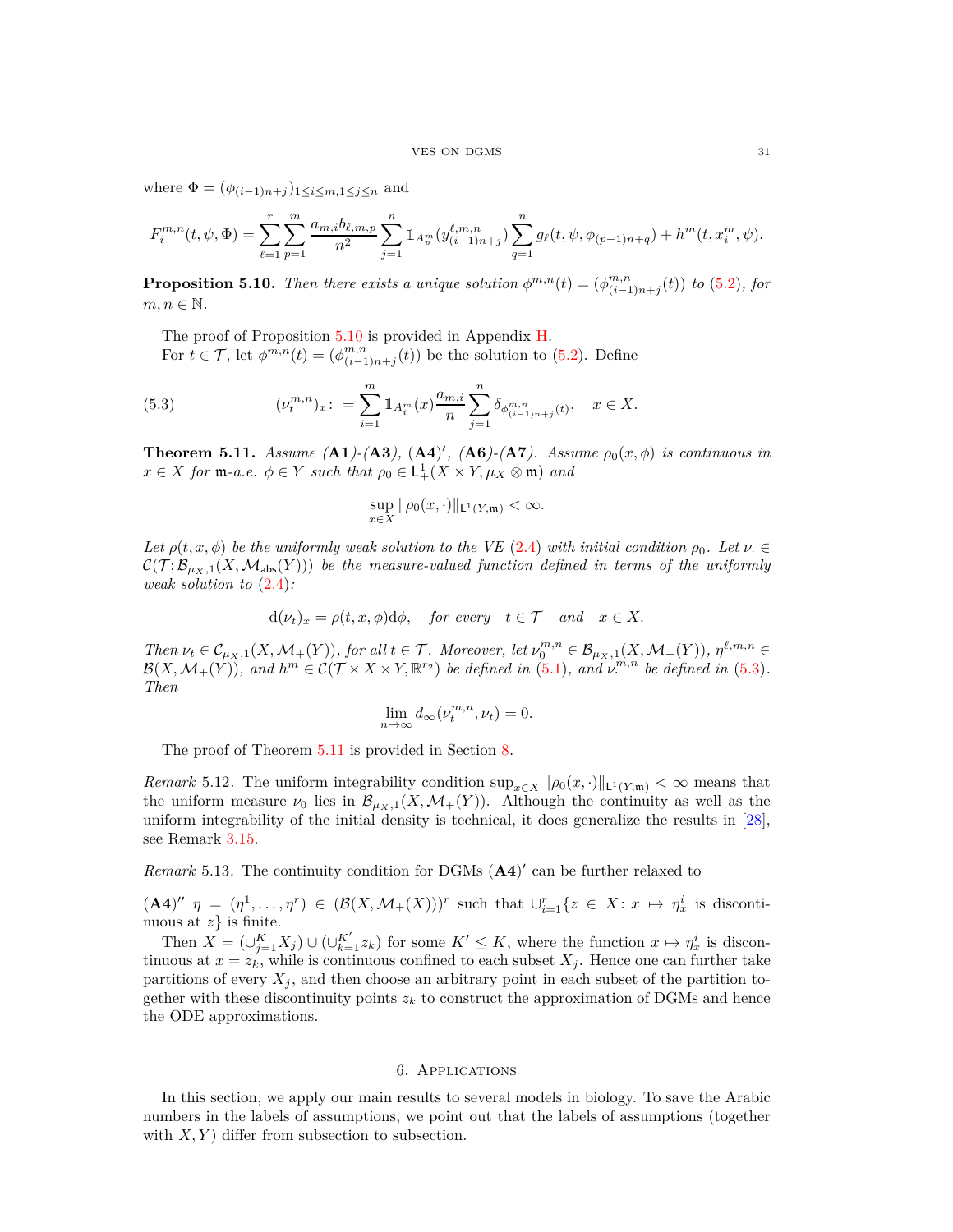<span id="page-31-0"></span>6.1. **A multi-group epidemic model without demography.** In this subsection, we apply our main results to an SIS epidemic model with heterogeneous group structure. Assume

**(H1)** For  $(u_1, u_2) \in \mathbb{R}^2_+$ , let  $\beta(t, u_1, u_2) \geq 0$  be in general the disease transmission function which may not respect mass-action kinetics, and  $\beta(t, u_1, u_2) = 0$  provided  $u_1 u_2 = 0$ . Moreover,  $\beta$  is continuous in *t*, and locally Lipschitz continuous in  $u_1$ ,  $u_2$  uniformly in *t*.

**(H2**) For  $u \in \mathbb{R}_+$ , let  $\gamma(t, x, u) \geq 0$  be the recovery rate function, and for every  $x \in X$ ,  $\gamma(t, x, u) = 0$  provided  $u = 0$ . Moreover,  $\gamma$  is continuous in *t*, and Lipschitz continuous in  $u \in \mathbb{R}_+$  uniformly in *t*, and continuous in *x* uniformly in *u*.

For any fixed  $N \in \mathbb{N}$ , let

(6.1) 
$$
Y = \{u \in \mathbb{R}^2_+ : u_1 + u_2 = N\}.
$$

(**H3**)  $\nu \in \mathcal{C}(\mathcal{T}, \mathcal{B}_{\mu_X,1}(X, \mathcal{M}_+(\mathbb{R}^2)))$  is uniformly compactly supported within  $Y \subseteq \mathbb{R}^2_+$ .

Under (**H1**)-(**H3**), consider a general non-local multi-group SIS model on a DGM *η*:

<span id="page-31-2"></span>
$$
\frac{\partial S_x}{\partial t} = -\int_X \int_{\mathbb{R}_+^2} \beta(t, \psi_2, S_x) d(\nu_t)_y(\psi) d\eta_x(y) + \gamma(t, x, I_x),
$$
  

$$
\frac{\partial I_x}{\partial t} = \int_X \int_{\mathbb{R}_+^2} \beta(t, \psi_2, S_x) d(\nu_t)_y(\psi) d\eta_x(y) - \gamma(t, x, I_x),
$$

where  $S_x$  and  $I_x$  stand for the number of susceptible and infected individuals at location  $x \in X$  (or interpreted as in the group with label *x*).

By (**H3**), let

$$
g(t, \psi, \phi) = \beta(t, \psi_2, \phi_1) \begin{pmatrix} -1 \\ 1 \end{pmatrix}, \quad h(t, x, \phi) = \gamma(t, x, \phi_1) \begin{pmatrix} 1 \\ -1 \end{pmatrix},
$$

$$
V[\eta, \nu, h](t, x, \psi) = \int_X \int_Y g(t, \psi, \phi) d(\nu_t)_y(\psi) d\eta_x(y) + h(t, x, \phi),
$$

and

$$
\widehat{V}[\eta, \rho_-, h](t, x, \phi) = \int_X \int_Y g(t, \psi, \phi) \rho(t, y, \psi) d\psi d\eta_x(y) + h(t, x, \phi).
$$

Consider the VE

(6.2)

<span id="page-31-1"></span>
$$
\frac{\partial \rho(t, x, \phi)}{\partial t} + \text{div}_{\phi} \left( \rho(t, x, \phi) \widehat{V}[\eta, \rho(\cdot), h](t, x, \phi) \right) = 0, \quad t \in (0, T], \ x \in X, \ \mathfrak{m} \text{-a.e. } \phi \in Y,
$$
  

$$
\rho(0, \cdot) = \rho_0(\cdot).
$$

From Lemmas [5.4-](#page-27-0)[5.6,](#page-27-2) there exists

- a partition  $\{A_i^m\}_{1 \leq i \leq m}$  of *X* and points  $x_i^m \in A_i^m$  for  $i = 1, \ldots, m$ , for every  $m \in \mathbb{N}$ ,
- a sequence  $\{\varphi_{(i-1)}^{m,n}\}$  $\binom{m,n}{(i-1)n+j}$ :  $i = 1, \ldots, m, j = 1, \ldots, n\}$ <sub>*n,m*∈N</sub> ⊆ Y and { $a_{m,i}: i = 1, \ldots, n$ }  $m\}_{m\in\mathbb{N}}\subseteq\mathbb{R}_{+},$
- a sequence  $\{y^{m,n}_{(i-1)}\}$  $\binom{m,n}{(i-1)n+j}$ :  $i = 1, \ldots, m, j = 1, \ldots, n$ *}* $m, n \in \mathbb{N}$  ⊆ *Y* and { $b_{m,i}: i = 1, \ldots, n$ }  $m\}_{m\in\mathbb{N}}\subseteq\mathbb{R}_+,$

such that

$$
\lim_{m \to \infty} \lim_{n \to \infty} d_{\infty}(\nu_0^{m,n}, \nu_0) = 0,
$$
  

$$
\lim_{m \to \infty} \lim_{n \to \infty} d_{\infty}(\eta^{m,n}, \eta) = 0,
$$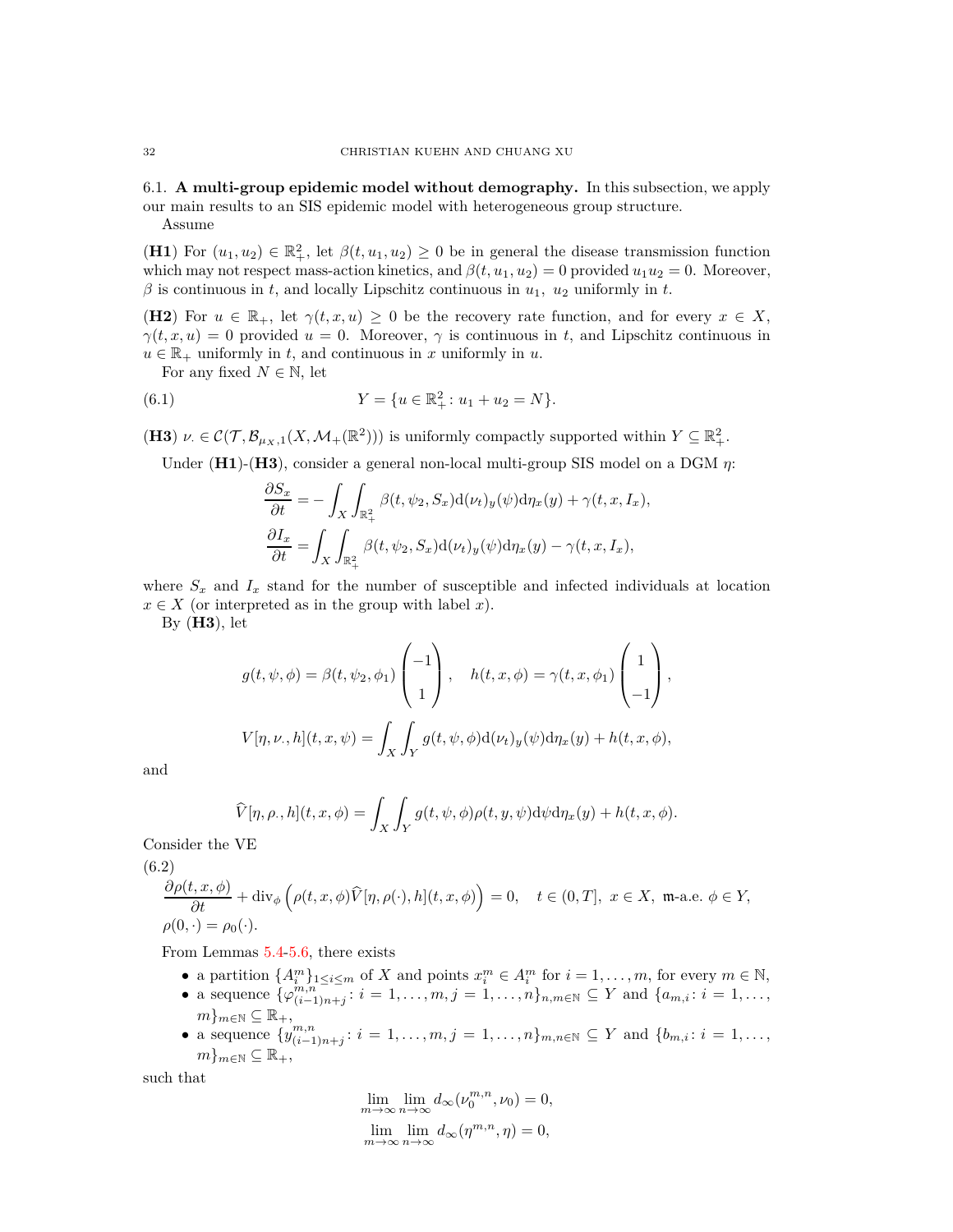VES ON DGMS 33

$$
\lim_{m \to \infty} \int_0^T \int_Y \sup_{x \in X} |h^m(t, x, \phi) - h(t, x, \phi)| d\phi dt = 0,
$$

<span id="page-32-1"></span>where

(6.3a) 
$$
(\nu_0^{m,n})_x: = \sum_{i=1}^m 1\!\!1_{A_i^m}(x) \frac{a_{m,i}}{n} \sum_{j=1}^n \delta_{\varphi_{(i-1)n+j}^{m,n}}, \quad x \in X,
$$

(6.3b) 
$$
\eta_x^{m,n} := \sum_{i=1}^m \mathbb{1}_{A_i^m}(x) \frac{b_{m,i}}{n} \sum_{j=1}^n \delta_{y_{(i-1)n+j}^{m,n}}, \quad x \in X,
$$

(6.3c) 
$$
h^{m}(t, z, \phi) = \sum_{i=1}^{m} 1 \, A_{i}^{m}(z) h(t, x_{i}^{m}, \phi), \quad t \in \mathcal{T}, \ z \in X, \ \phi \in Y.
$$

Consider the following IVP of a coupled ODE system:

<span id="page-32-0"></span>
$$
(6.4) \quad \dot{\phi}_{(i-1)n+j} = F_i^{m,n}(t, \phi_{(i-1)n+j}, \Phi), \quad 0 < t \le T, \quad \phi_{(i-1)n+j}(0) = \varphi_{(i-1)n+j},
$$
\n
$$
i = 1, \dots, m, \ j = 1, \dots, n,
$$

where  $\Phi = (\phi_{(i-1)n+j})_{1 \leq i \leq m, 1 \leq j \leq n}$  and

$$
F_i^{m,n}(t,\psi,\Phi) = \sum_{p=1}^m \frac{a_{m,i}b_{m,p}}{n^2} \sum_{j=1}^n \mathbbm{1}_{A_p^m}(y^{m,n}_{(i-1)n+j}) \sum_{q=1}^n g(t,\psi,\phi_{(p-1)n+q}) + h^m(t,x_i^m,\psi).
$$

Then by Proposition [5.10,](#page-30-2) there exists a unique solution  $\phi^{m,n}(t) = (\phi^{m,n}_{(i-1)})$  $\binom{m,n}{(i-1)n+j}(t)$  to [\(6.4\)](#page-32-0), for  $m, n \in \mathbb{N}$ .

<span id="page-32-2"></span>For  $t \in \mathcal{T}$ , define

(6.5) 
$$
(\nu_t^{m,n})_x: = \sum_{i=1}^m \mathbb{1}_{A_i^m}(x) \frac{a_{m,i}}{n} \sum_{j=1}^n \delta_{\phi_{(i-1)n+j}^{m,n}(t)}, \quad x \in X.
$$

**Theorem 6.1.** *Assume (***A1***), and (***H1***)-(***H2***). Then there exists a unique uniformly weak solution*  $\rho(t, x, \phi)$  *to* [\(6.2\)](#page-31-1)*.* Assume additionally  $\rho_0(x, \phi)$  is continuous in  $x \in X$  for m-a.e.  $\phi \in Y$  *such that*  $\rho_0 \in L^1_+(X \times Y, \mu_X \otimes \mathfrak{m})$  *and* 

$$
\sup_{x\in X} \|\rho_0(x,\cdot)\|_{\mathsf{L}^1(Y,\mathfrak{m})} < \infty.
$$

Let  $\nu \in C(\mathcal{T}; \mathcal{B}_{\mu_X,1}(X, \mathcal{M}_{\text{abs}}(Y)))$  be the measure-valued function defined in terms of the *uniformly weak solution to* [\(6.2\)](#page-31-1)*:*

$$
d(\nu_t)_x = \rho(t, x, \phi) d\phi
$$
, for every  $t \in \mathcal{T}$ , and  $x \in X$ .

Then  $\nu_t \in \mathcal{C}(\mathcal{T}, \mathcal{C}_{\mu_X,1}(X, \mathcal{M}_+(Y))).$  Moreover, let  $\nu_0^{m,n} \in \mathcal{B}_{\mu_X,1}(X, \mathcal{M}_+(Y)),$   $\eta^{m,n} \in \mathcal{B}(X, \mathcal{M}_+(Y)).$  $\mathcal{M}_+(Y)$ ), and  $h^m \in \mathcal{C}(\mathcal{T} \times X \times Y, \mathbb{R}^2)$  be defined in [\(6.3\)](#page-32-1), and  $v^{m,n}$  be defined in [\(6.5\)](#page-32-2). Then

$$
\lim_{n \to \infty} d_{\infty}(\nu_t^{m,n}, \nu_t) = 0.
$$

*Proof.* It is straightforward to verify that (**H1**) implies (**A2**), and (**H2**) implies (**A3**) and (**A7**). It remains to show (**A6**) is fulfilled with *Y* defined in [\(6.1\)](#page-31-2). This is a simple consequence of the fact that this SIS model is conservative:

$$
\frac{\partial}{\partial t}(S_x(t) + I_x(t)) = 0.
$$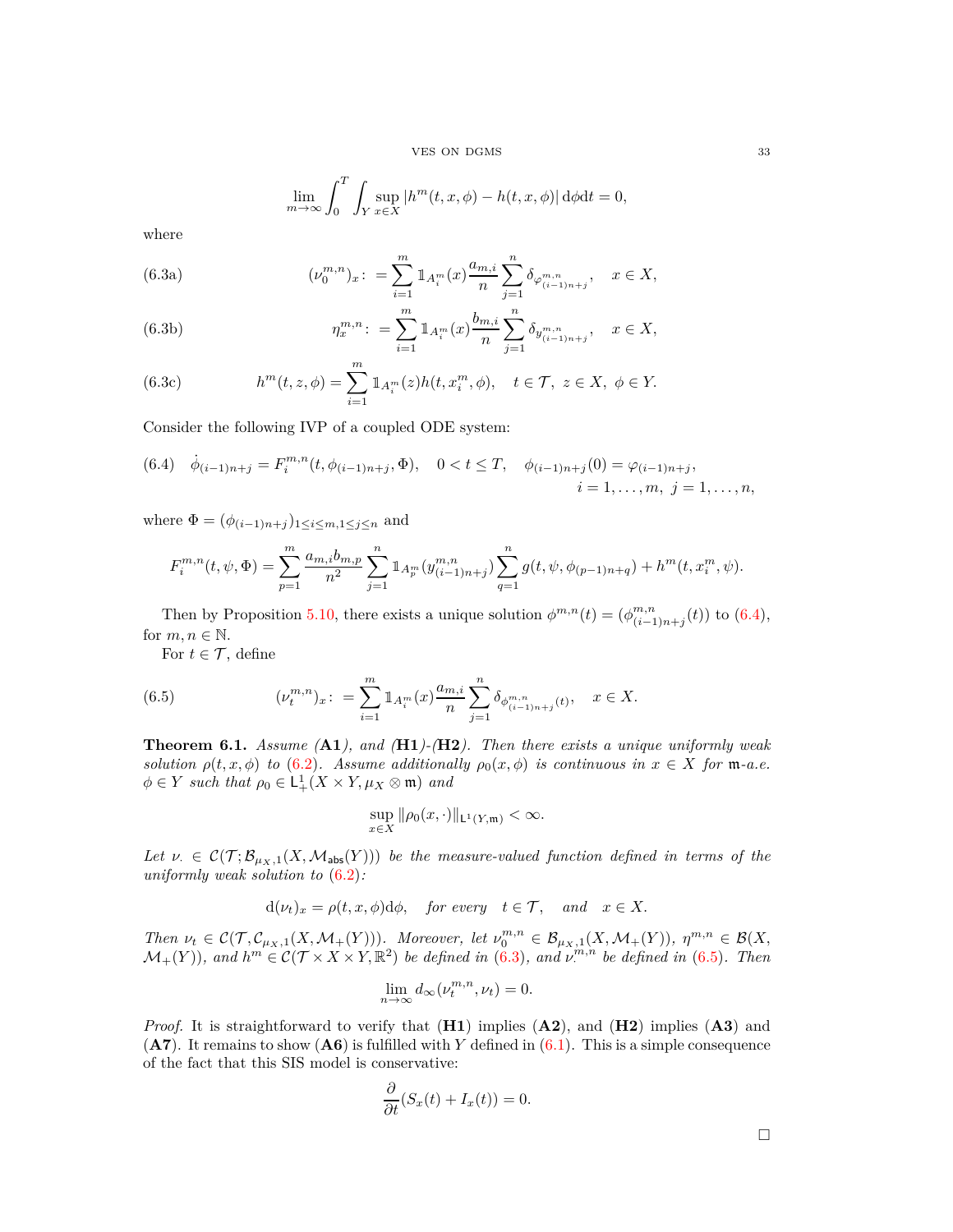<span id="page-33-0"></span>6.2. **A multi-group epidemic model with demography.** In this subsection we will apply our main results to an SEIRS epidemic model with demography of heterogeneous group structure. Before proposing the heterogeneous model, let us first revisit the single-group SEIRS model [\[7\]](#page-46-21) with the following flow chart:



The deterministic model is given by an ODE with mass-action disease transmission:

$$
\dot{S} = bN - \beta SI/N + \sigma R - d_1 S
$$
  
\n
$$
\dot{E} = \beta SI/N - \iota E - d_2 E
$$
  
\n
$$
\dot{I} = \iota E - \gamma I - d_3 I
$$
  
\n
$$
\dot{R} = \gamma I - \sigma R - d_4 R
$$

where  $b$  is the birth rate,  $d_i$  the death rates for different compartments,  $N$  the total population size,  $\beta$  the transmission rate per capita,  $\iota^{-1}$  the latency period,  $\gamma$  the recovery rate, and  $\sigma$ the rate of losing immunity.

In the following, we will generalize the above model to a multi-group model with heterogeneous group structure. Let  $(X, \mathfrak{B}(x), \mu_X)$  be a compact probability space satisfying  $(\mathbf{A1})$ . For  $i = 1, \ldots, 4$ , define the time-and-location-dependent death rate functions  $d_i: \mathcal{T} \times X \to \mathbb{R}_+$ , and

$$
d(x) = \inf_{t \in \mathcal{T}} \min_{1 \le i \le 4} d_i(t, x), \quad x \in X.
$$

The other constants become time-and-location-dependent as well. Let  $\Lambda: X \to \mathbb{R}_+$  be the influx of newly born healthy susceptibles. Assume

(H1) 
$$
\Lambda \in \mathcal{C}(X)
$$
; for  $i = 1, 2, 3, 4$ ,  $d_i(t, x)$  is continuous in x, and  $d(x) > 0$  for all  $x \in X$ .

(H2) 
$$
M
$$
:  $= \sup_{x \in X} \frac{\Lambda(x)}{d(x)} < \infty$ .

**(H3)** For  $(u_1, u_2) \in \mathbb{R}^2_+$ , let  $\beta(t, u_1, u_2) \ge 0$  be in general the disease transmission function, and  $\beta(t, u_1, u_2) = 0$  provided  $u_1 u_2 = 0$ . Moreover,  $\beta$  is continuous in *t*, and locally Lipschitz continuous in  $u_1$ ,  $u_2$  uniformly in  $t$ .

**(H4)** For  $u \in \mathbb{R}_+$ , let  $\iota(t, x, u) \geq 0$  be the reciprocal of the latency period function, and for every  $x \in X$ ,  $\iota(t, x, u) = 0$  provided  $u = 0$ . Moreover,  $\iota$  is continuous in t, and Lipschitz continuous in  $u \in \mathbb{R}_+$  uniformly in *t*, and continuous in *x* uniformly in *u*.

(**H5**) For  $u \in \mathbb{R}_+$ , let  $\gamma(t, x, u) \geq 0$  be the recovery rate function, and for every  $x \in X$ ,  $\gamma(t, x, u) = 0$  provided  $\phi_3 = 0$ . Moreover,  $\gamma$  is continuous in *t*, and locally Lipschitz continuous in  $u \in \mathbb{R}_+$  uniformly in *t*, and continuous in *x* uniformly in *u*.

**(H6)** For  $u \in \mathbb{R}_+$ , let  $\sigma(t, x, u) \geq 0$  be the rate function of losing immunity, and for every  $x \in X$ ,  $\sigma(t, x, u) = 0$  provided  $u = 0$ . Moreover,  $\sigma$  is continuous in *t*, and Lipschitz continuous in  $u \in \mathbb{R}_+$  uniformly in *t*, and continuous in *x* uniformly in *u*.

<span id="page-33-1"></span>Let

(6.6) 
$$
Y = \{ \phi \in \mathbb{R}^4_+ : ||\phi||_1 \le M \} \subseteq \mathbb{R}^4_+.
$$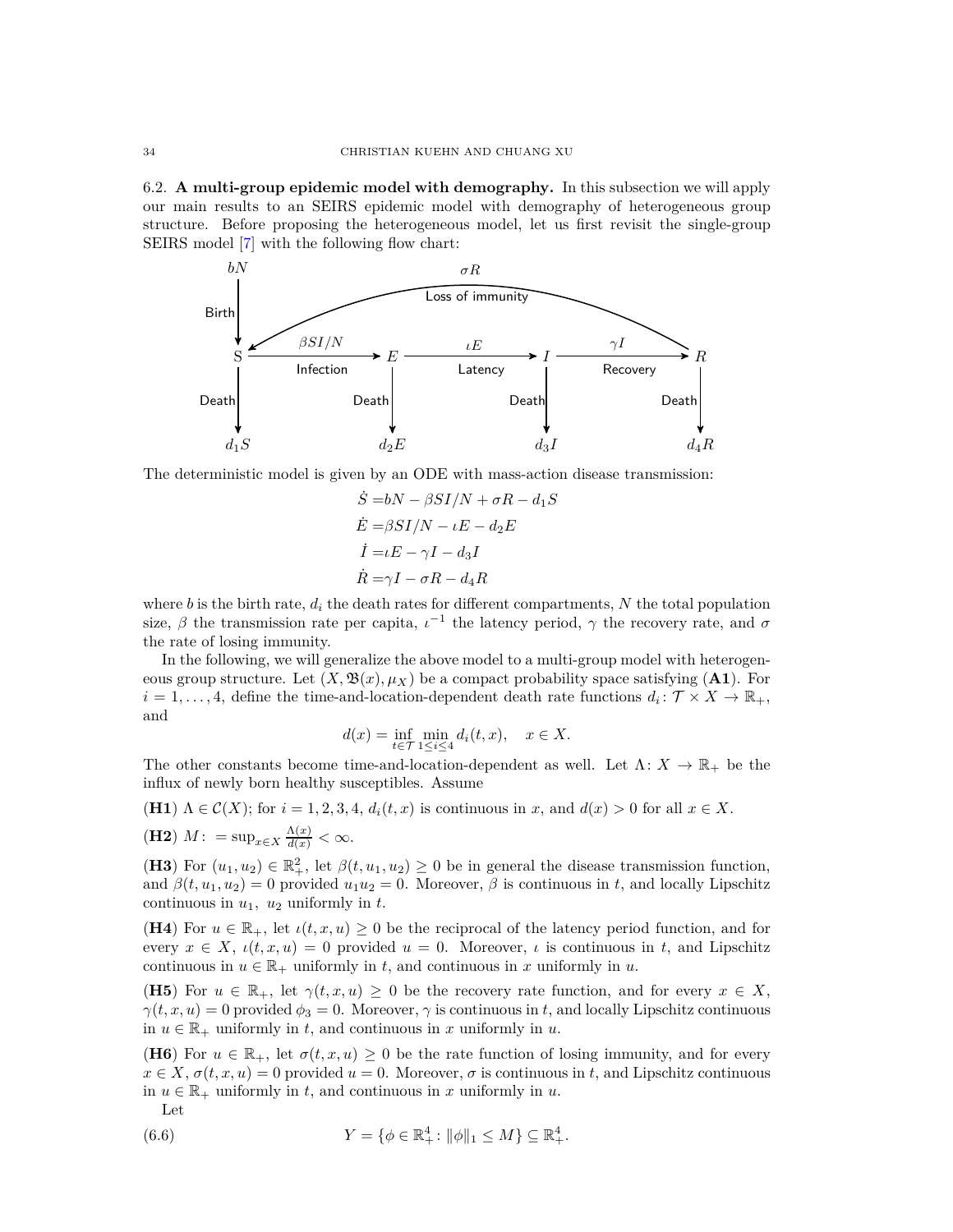### VES ON DGMS 35

(**H7**)  $\nu \in C(\mathcal{T}, \mathcal{B}_{\mu_X,1}(X, \mathcal{M}_+(\mathbb{R}^4)))$  is uniformly compactly supported within  $Y \subseteq \mathbb{R}^4_+$ . Under (**H1**)-(**H7**), consider a general non-local multi-group SEIRS model on a DGM *η*:

$$
\frac{\partial S_x}{\partial t} = \Lambda(x) - \int_X \int_{\mathbb{R}_+^4} \beta(t, \psi_3, S_x) d(\nu_t)_y(\psi) d\eta_x(y) + \sigma(t, x, R_x) - d_1(t, x) S_x
$$
  
\n
$$
\frac{\partial E_x}{\partial t} = \int_X \int_{\mathbb{R}_+^4} \beta(t, \psi_3, S_x) d(\nu_t)_y(\psi) d\eta_x(y) - \iota(t, x, E_x) - d_2(t, x) E_x
$$
  
\n
$$
\frac{\partial I_x}{\partial t} = \iota(t, x, E_x) - \gamma(t, x, I_x) - d_3(t, x) I_x
$$
  
\n
$$
\frac{\partial R_x}{\partial t} = \gamma(t, x, I_x) - \sigma(t, x, R_x) - d_4(t, x) R_x.
$$

By (**H7**), let

$$
g(t, \psi, \phi) = \begin{pmatrix} -\beta(t, \psi_3, \phi_1) \\ \beta(t, \psi_3, \phi_1) \\ 0 \\ 0 \end{pmatrix}, \quad h(t, x, \phi) = \begin{pmatrix} \Lambda(x) + \gamma(t, x, \phi_4) - d_1(t, x)\phi_1 \\ -\iota(t, x, \phi_2) - d_2(t, x)\phi_2 \\ \iota(t, x, \phi_2) - \gamma(t, x, \phi_3) - d_3(t, x)\phi_3 \\ \gamma(t, x, \phi_3) - \sigma(t, x, \phi_4) - d_4(t, x)\phi_4 \end{pmatrix},
$$

$$
V[\eta, \nu, h](t, x, \psi) = \int_X \int_Y g(t, \psi, \phi) d(\nu_t)_y(\psi) d\eta_x(y) + h(t, x, \phi),
$$

and

$$
\widehat{V}[\eta, \rho_-, h](t, x, \phi) = \int_X \int_Y g(t, \psi, \phi) \rho(t, y, \psi) d\psi d\eta_x(y) + h(t, x, \phi).
$$

Consider the VE

(6.7)

<span id="page-34-0"></span>
$$
\frac{\partial \rho(t, x, \phi)}{\partial t} + \text{div}_{\phi} \left( \rho(t, x, \phi) \widehat{V}[\eta, \rho(\cdot), h](t, x, \phi) \right) = 0, \quad t \in (0, T], \ x \in X, \ \mathfrak{m} \text{-a.e. } \phi \in Y,
$$
  

$$
\rho(0, \cdot) = \rho_0(\cdot).
$$

Again from Lemmas [5.4-](#page-27-0)[5.6,](#page-27-2) there exists

- a partition  $\{A_i^m\}_{1 \leq i \leq m}$  of *X* and points  $x_i^m \in A_i^m$  for  $i = 1, \ldots, m$ , for every  $m \in \mathbb{N}$ ,
- a sequence  $\{\varphi_{(i-1)}^{m,n}\}$  $\binom{m,n}{(i-1)n+j}$ :  $i = 1, \ldots, m, j = 1, \ldots, n\}$ <sub>*n*,*m*∈N ⊆ Y and { $a_{m,i}: i = 1, \ldots, n$ }</sub>  $m\}_{m\in\mathbb{N}}\subseteq\mathbb{R}_{+},$
- a sequence  ${y^{m,n}_{(i-1)}}$  $\{m,n \atop (i-1)n+j}: i = 1,\ldots,m, j = 1,\ldots,n\}$   $m,n \in \mathbb{N} \subseteq Y$  and  $\{b_{m,i}: i = 1,\ldots,m\}$   $m \in \mathbb{N} \subseteq Y$  $\mathbb{R}_+,$

such that

$$
\lim_{m \to \infty} \lim_{n \to \infty} d_{\infty}(\nu_0^{m,n}, \nu_0) = 0,
$$
  
\n
$$
\lim_{m \to \infty} \lim_{n \to \infty} d_{\infty}(\eta^{m,n}, \eta) = 0,
$$
  
\n
$$
\lim_{m \to \infty} \int_0^T \int_Y \sup_{x \in X} |h^m(t, x, \phi) - h(t, x, \phi)| d\phi dt = 0,
$$

<span id="page-34-1"></span>where

(6.8a) 
$$
(\nu_0^{m,n})_x: = \sum_{i=1}^m \mathbb{1}_{A_i^m}(x) \frac{a_{m,i}}{n} \sum_{j=1}^n \delta_{\varphi_{(i-1)n+j}^{m,n}}, \quad x \in X,
$$

(6.8b) 
$$
\eta_x^{m,n} \colon = \sum_{i=1}^m 1\!\!1_{A_i^m}(x) \frac{b_{m,i}}{n} \sum_{j=1}^n \delta_{y_{(i-1)n+j}^{m,n}}, \quad x \in X,
$$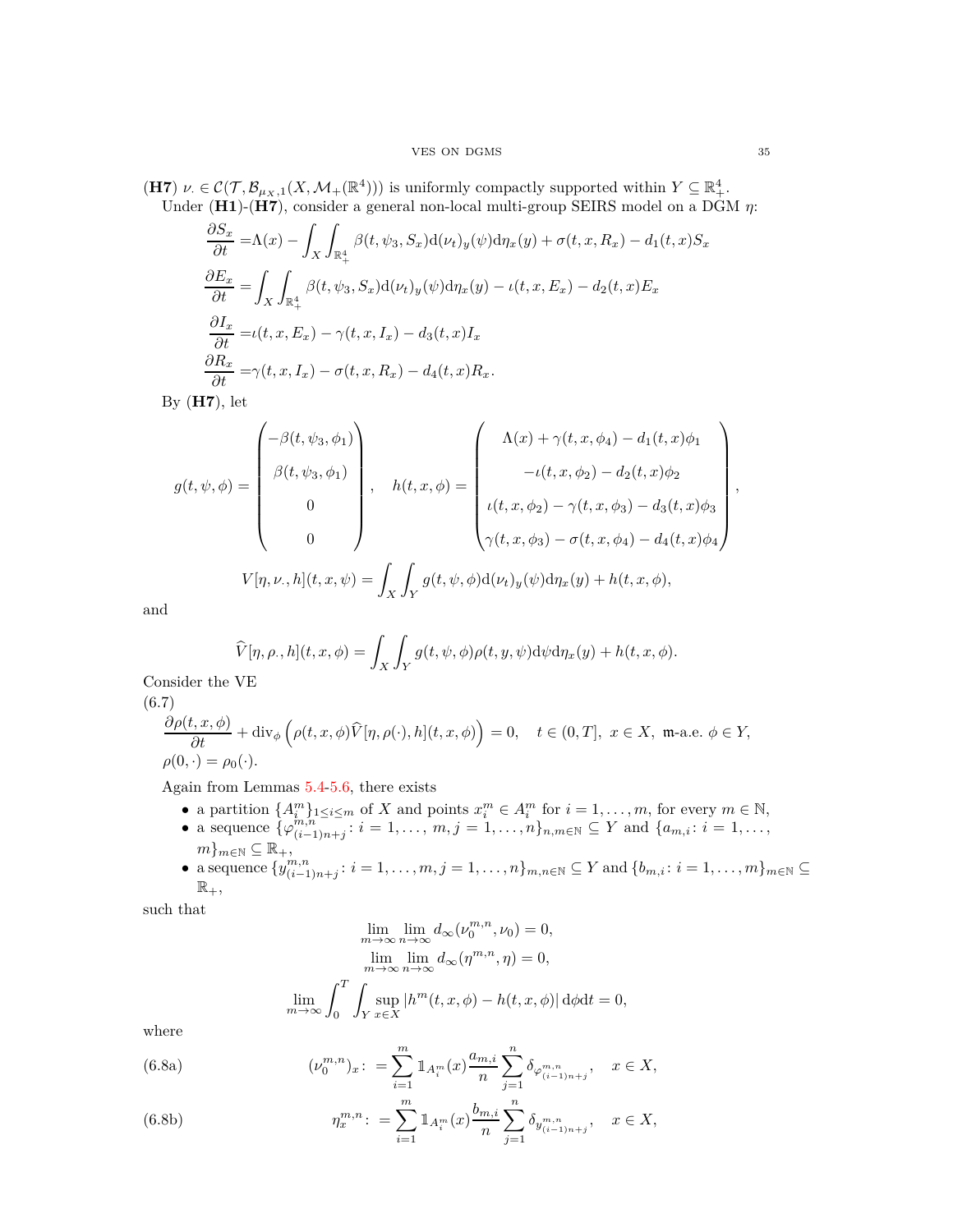(6.8c) 
$$
h^{m}(t, z, \phi) = \sum_{i=1}^{m} 1\!\!1_{A_{i}^{m}}(z)h(t, x_{i}^{m}, \phi), \quad t \in \mathcal{T}, \ z \in X, \ \phi \in Y.
$$

Consider the following IVP of a coupled ODE system:

<span id="page-35-0"></span>(6.9) 
$$
\dot{\phi}_{(i-1)n+j} = F_i^{m,n}(t, \phi_{(i-1)n+j}, \Phi), \quad 0 < t \leq T, \quad \phi_{(i-1)n+j}(0) = \varphi_{(i-1)n+j},
$$
\n
$$
i = 1, \dots, m, \ j = 1, \dots, n,
$$

where  $\Phi = (\phi_{(i-1)n+j})_{1 \leq i \leq m, 1 \leq j \leq n}$  and

$$
F_i^{m,n}(t,\psi,\Phi) = \sum_{p=1}^m \frac{a_{m,i}b_{m,p}}{n^2} \sum_{j=1}^n \mathbbm{1}_{A_p^m}(y_{(i-1)n+j}^{m,n}) \sum_{q=1}^n g(t,\psi,\phi_{(p-1)n+q}) + h^m(t,x_i^m,\psi).
$$

Then by Proposition [5.10,](#page-30-2) there exists a unique solution  $\phi^{m,n}(t) = (\phi^{m,n}_{(i-1)})$  $\binom{m,n}{(i-1)n+j}(t)$  to [\(6.9\)](#page-35-0), for  $m, n \in \mathbb{N}$ .

<span id="page-35-1"></span>For  $t \in \mathcal{T}$ , define

(6.10) 
$$
(\nu_t^{m,n})_x: = \sum_{i=1}^m \mathbb{1}_{A_i^m}(x) \frac{a_{m,i}}{n} \sum_{j=1}^n \delta_{\phi_{(i-1)n+j}^{m,n}(t)}, \quad x \in X.
$$

**Theorem 6.2.** *Assume (***A1***), and (***H1***)-(***H6***). Then there exists a unique uniformly weak solution*  $\rho(t, x, \phi)$  *to* [\(6.7\)](#page-34-0)*.* Assume additionally  $\rho_0(x, \phi)$  is continuous in  $x \in X$  for m-a.e.  $\phi \in Y$  *such that*  $\rho_0 \in L^1_+(X \times Y, \mu_X \otimes \mathfrak{m})$  *and* 

$$
\sup_{x\in X} \|\rho_0(x,\cdot)\|_{\mathsf{L}^1(Y,\mathfrak{m})} < \infty.
$$

Let  $\nu \in C(\mathcal{T}; \mathcal{B}_{\mu_X,1}(X, \mathcal{M}_{\text{abs}}(Y)))$  be the measure-valued function defined in terms of the *uniformly weak solution to* [\(6.7\)](#page-34-0)*:*

$$
d(\nu_t)_x = \rho(t, x, \phi) d\phi
$$
, for every  $t \in \mathcal{T}$ , and  $x \in X$ .

Then  $\nu_t \in \mathcal{C}(\mathcal{T}, \mathcal{C}_{\mu_X,1}(X, \mathcal{M}_+(Y)))$ . Moreover, let  $\nu_0^{m,n} \in \mathcal{B}_{\mu_X,1}(X, \mathcal{M}_+(Y)), \ \eta^{m,n} \in \mathcal{B}(X, \mathcal{M}_+(Y))$  $\mathcal{M}_+(Y)$ ), and  $h^m \in \mathcal{C}(\mathcal{T} \times X \times Y, \mathbb{R}^2)$  be defined in [\(6.8\)](#page-34-1), and  $v^{m,n}$  be defined in [\(6.10\)](#page-35-1). Then

$$
\lim_{n \to \infty} d_{\infty}(\nu_t^{m,n}, \nu_t) = 0.
$$

*Remark* 6.3. When  $\sigma \equiv 0$ , the SEIRS model reduces to SEIR model. Similar results apply to other types of epidemic models (e.g., SIRS, SIR, SIS models).

*Proof.* It is straightforward to verify that (**H3**) implies (**A2**); (**H1**) and (**H4**)-(**H6**) together imply  $(A3)$  and  $(A7)$ ; It is easy to verify that the *η*. given in Example [5.8](#page-29-3) satisfies  $(A4)'$ . Let

It remains to show (**A6**) is fulfilled with *Y* defined in [\(6.6\)](#page-33-1).

(i) For  $\phi \in \{z \in Y: \sum_{i=1}^{4} z_i = M\}$ , we have  $v(\phi) = (1, 1, 1, 1)$ , and

$$
V[\eta, \nu, h](t, x, \phi) \cdot \nu(\phi) = \frac{\partial (S_x + E_x + I_x + R_x)}{\partial t} \Big|_{(S_x, E_x, I_x, R_x) = \phi}
$$
  
=  $\Lambda_x - d_1(t, x)\phi_1 - d_2(t, x)\phi_2 - d_3(t, x)\phi_3 - d_4(t, x)\phi_4$   
 $\leq \Lambda_x - d(x) \sum_{i=1}^4 \phi_i = \Lambda_x - d(x)M \leq 0.$ 

(ii) For  $\phi \in \{z \in Y : z_1 = 0, \quad \sum_{j \neq 1} z_j = M\}$ , we have  $v(\phi) = (-1, 0, 0, 0)$ , and

$$
V[\eta,\nu,h](t,x,\psi)\cdot\upsilon(\phi)=-\frac{\partial(S_x)}{\partial t}\Big|_{(S_x,E_x,I_x,R_x)=\phi}=-\left(\Lambda(x)+\gamma(t,x,\phi_4)\right)\leq 0.
$$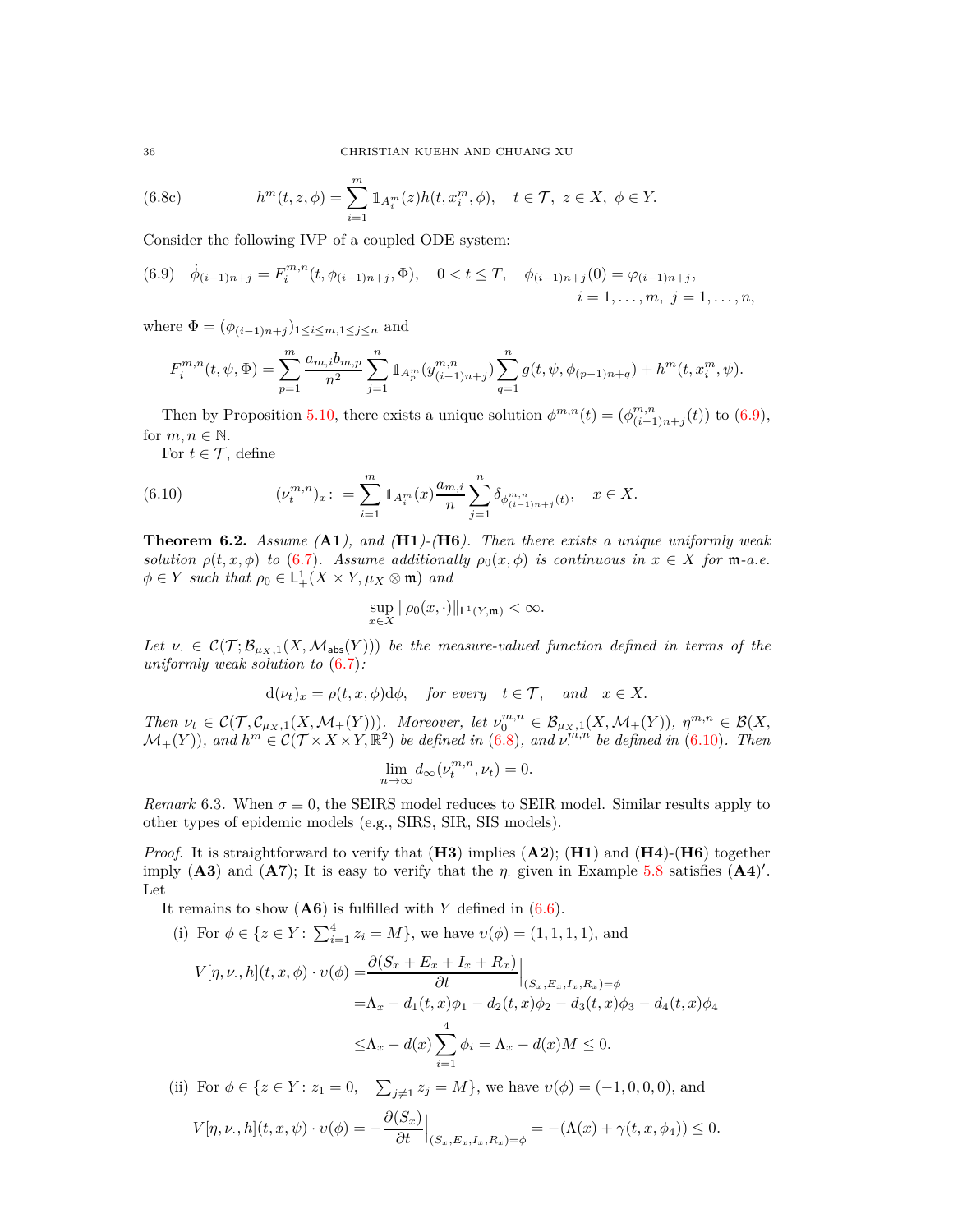(iii) For 
$$
\phi \in \{z \in Y : z_2 = 0, \sum_{j \neq 2} z_j = M\}
$$
, we have  $v(\phi) = (0, -1, 0, 0)$ , and  
\n
$$
V[\eta, \nu, h](t, x, \phi) \cdot v(\phi) = -\frac{\partial(E_x)}{\partial t}\Big|_{(S_x, E_x, I_x, R_x) = \psi}
$$
\n
$$
= -\int_X \int_Y \beta(t, \psi_1, \phi_3) d(\nu_t)_y(\phi) d\eta_x(y) \le 0.
$$
\n(iv) For  $\phi \in \{z \in Y : z_3 = 0, \sum_{j \neq 3} z_j = M\}$ , we have  $v(\phi) = (0, 0, -1, 0)$ , and  
\n
$$
V[\eta, \nu, h](t, x, \phi) \cdot v(\phi) = -\frac{\partial(I_x)}{\partial t}\Big|_{(S_x, E_x, I_x, R_x) = \phi} = -\iota(t, x, \phi_2) \le 0.
$$
\n(v) For  $\phi \in \{z \in Y : z_4 = 0, \sum_{j \neq 4} z_j = M\}$ , we have  $v(\phi) = (0, 0, 0, -1)$ , and  
\n
$$
V[\eta, \nu, h](t, x, \phi) \cdot v(\phi) = -\frac{\partial(R_x)}{\partial t}\Big|_{(S_x, E_x, I_x, R_x) = \phi} = -\beta(t, x, \phi_3) \le 0.
$$

Hence  $($ **A6** $)$  is fulfilled.  $\Box$ 

*Remark* 6.4. We remark that for this epidemic model, involved functions are locally Lipschitz but not globally Lipschitz.

<span id="page-36-0"></span>6.3. Lotka-Volterra multi-patch model. Let  $(X, \mathfrak{B}(X), \mu_X)$  be a compact probability space satisfying (**A1**). Assume that

(**H1**)  $0 \leq W_1(u), W_2(u) \leq u$  for all  $u \in \mathbb{R}_+$ , and  $W_1$  and  $W_2$  are odd functions and locally Lipschitz.

**(H2)**  $\eta^1$ ,  $\eta^2 \in \mathcal{B}(X, \mathcal{M}_+(X)).$ 

<span id="page-36-1"></span>Let  $\Lambda_1$ ,  $\Lambda_2 > 0$  be an arbitrary positive number satisfying

(6.11) 
$$
\Lambda_1 \geq \frac{\alpha}{\beta}, \quad \Lambda_2 \geq -\frac{\iota}{\theta} + \frac{\sigma}{\theta} \Lambda_1.
$$

Let  $Y = \{ \phi \in \mathbb{R}^2_+ : \phi_1 \leq \Lambda_1, \phi_2 \leq \Lambda_2 \}$  be the cube in the positive cone, which is a convex compact set.

(**H3**)  $\nu \in \mathcal{C}(\mathcal{T}, \mathcal{C}_{\mu_X,1}(X, \mathcal{M}_+(\mathbb{R}^2)))$  is uniformly compactly supported within  $Y \subseteq \mathbb{R}^2_+$ .

Under (**H1**)-(**H3**), consider the general Lotka-Volterra nonlocal patch prey-predator model [\[30,](#page-47-21) [42,](#page-47-22) [20\]](#page-46-22):

<span id="page-36-2"></span>(6.12)  
\n
$$
\frac{\partial \phi_1(t,x)}{\partial t} = \phi_1(t,x)(\alpha - \beta \phi_1(t,x) - \gamma \phi_2(t,x)) + \int_X \int_Y W_1(\psi_1 - \phi_1(t,x)) \mathrm{d}(\nu_t)_y(\psi) d\eta_x^1(y)
$$
\n
$$
\frac{\partial \phi_2(t,x)}{\partial t} = \phi_2(t,x)(-t + \sigma \phi_1(t,x) - \theta \phi_2(t,x)) + \int_X \int_Y W_2(\psi_2 - \phi_2(t,x)) \mathrm{d}(\nu_t)_y(\psi) d\eta_x^2(y)
$$

where  $\phi_1(t)$  and  $\phi_2(t)$  stand for population densities of the prey and predator at time *t*, respectively, and all given functions and parameters are non-negative.

Let

$$
g_1(\psi, \phi) = \begin{pmatrix} W_1(\psi_1 - \phi_1) \\ 0 \end{pmatrix}, \quad g_2(\psi, \phi) = \begin{pmatrix} 0 \\ W_2(\psi_2 - \phi_2) \end{pmatrix},
$$

$$
h(\phi) = \begin{pmatrix} \phi_1(\alpha - \beta \phi_1 - \gamma \phi_2) \\ \phi_2(-\iota + \sigma \phi_1 - \theta \phi_2) \end{pmatrix},
$$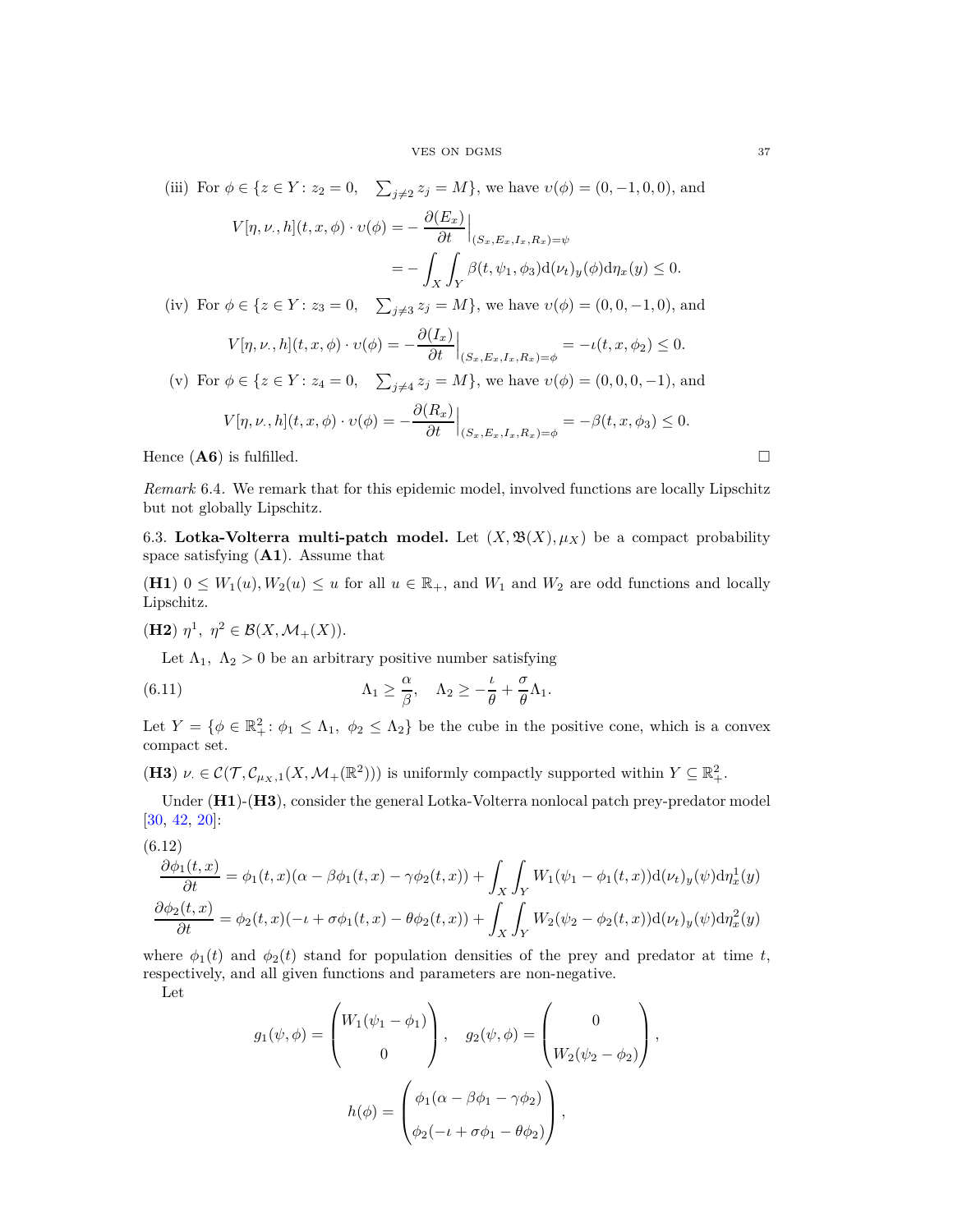and

$$
\widehat{V}[\eta,\rho,h](t,x,\phi) = \sum_{\ell=1}^2 \int_X \int_Y g_\ell(t,\psi,\phi) \rho(t,y,\psi) \mathrm{d}\psi \mathrm{d}\eta_x^{\ell}(y) + h(\phi).
$$

Consider the VE

<span id="page-37-1"></span>(6.13) 
$$
\frac{\partial \rho(t, x, \phi)}{\partial t} + \text{div}_{\phi} \left( \rho(t, x, \phi) \widehat{V}[\eta, \rho(\cdot), h](\phi) \right) = 0, \quad t \in (0, T], \ x \in X, \ \mathfrak{m}\text{-a.e. } \phi \in Y,
$$

$$
\rho(0, \cdot) = \rho_0(\cdot).
$$

From Lemmas [5.4-](#page-27-0)[5.6,](#page-27-2) there exists

- a partition  $\{A_i^m\}_{1 \leq i \leq m}$  of *X* and points  $x_i^m \in A_i^m$  for  $i = 1, \ldots, m$ , for every  $m \in \mathbb{N}$ ,
- a sequence  $\{\varphi_{(i-1)}^{m,n}\}$  $\binom{m,n}{(i-1)n+j}$ :  $i = 1, \ldots, m, j = 1, \ldots, n\}$ <sub>*n,m*∈N</sub> ⊆ Y and { $a_{m,i}: i = 1, \ldots, n$ }  $m\}_{m\in\mathbb{N}}\subseteq\mathbb{R}_{+},$
- a sequence  $\{y^{\ell,m,n}_{(i-1)\sigma}$  $(i, m, n, i; i = 1, \ldots, m, j = 1, \ldots, n\}$ <sub>*m*,*n*∈N ⊆ *Y* and {*b*<sub>*l*</sub><sub>*m*,*i*</sub>: *i* = 1,...,</sub>  $m\}_{m\in\mathbb{N}}\subseteq\mathbb{R}_+$ , for  $\ell=1,2$ ,

such that

$$
\lim_{m \to \infty} \lim_{n \to \infty} d_{\infty}(\nu_0^{m,n}, \nu_0) = 0,
$$
  

$$
\lim_{m \to \infty} \lim_{n \to \infty} d_{\infty}(\eta^{\ell, m, n}, \eta) = 0, \quad \ell = 1, ...,
$$
  

$$
\lim_{m \to \infty} \int_0^T \int_Y \sup_{x \in X} |h^m(t, x, \phi) - h(t, x, \phi)| d\phi dt = 0,
$$

<span id="page-37-2"></span>where

(6.14a) 
$$
(\nu_0^{m,n})_x: = \sum_{i=1}^m \mathbb{1}_{A_i^m}(x) \frac{a_{m,i}}{n} \sum_{j=1}^n \delta_{\varphi_{(i-1)n+j}^{m,n}}, \quad x \in X,
$$

(6.14b) 
$$
\eta_x^{\ell,m,n} \colon = \sum_{i=1}^m 1\!\!1_{A_i^m}(x) \frac{b_{\ell,m,i}}{n} \sum_{j=1}^n \delta_{y_{(i-1)n+j}^{\ell,m,n}}, \quad x \in X,
$$

(6.14c) 
$$
h^{m}(t, z, \phi) = \sum_{i=1}^{m} 1\!\!1_{A_{i}^{m}}(z)h(t, x_{i}^{m}, \phi), \quad t \in \mathcal{T}, \ z \in X, \ \phi \in Y.
$$

Consider the following IVP of a coupled ODE system:

<span id="page-37-0"></span>
$$
(6.15) \quad \dot{\phi}_{(i-1)n+j} = F_i^{m,n}(t, \phi_{(i-1)n+j}, \Phi), \quad 0 < t \le T, \quad \phi_{(i-1)n+j}(0) = \varphi_{(i-1)n+j},
$$
\n
$$
i = 1, \dots, m, \ j = 1, \dots, n,
$$

where  $\Phi = (\phi_{(i-1)n+j})_{1 \leq i \leq m, 1 \leq j \leq n}$  and

$$
F_i^{m,n}(t,\psi,\Phi) = \sum_{p=1}^m \frac{a_{m,i}b_{\ell,m,p}}{n^2} \sum_{j=1}^n \mathbbm{1}_{A_p^m}(y_{(i-1)n+j}^{\ell,m,n}) \sum_{q=1}^n g(t,\psi,\phi_{(p-1)n+q}) + h^m(t,x_i^m,\psi).
$$

Then by Proposition [5.10,](#page-30-2) there exists a unique solution  $\phi^{m,n}(t) = (\phi^{m,n}_{i,j})$  $\binom{m,n}{(i-1)n+j}(t)$  to [\(6.15\)](#page-37-0), for  $m, n \in \mathbb{N}$ .

<span id="page-37-3"></span>For  $t \in \mathcal{T}$ , define

(6.16) 
$$
(\nu_t^{m,n})_x: = \sum_{i=1}^m 1\!\!1_{A_i^m}(x) \frac{a_{m,i}}{n} \sum_{j=1}^n \delta_{\phi^{m,n}_{(i-1)n+j}(t)}, \quad x \in X.
$$

**Theorem 6.5.** *Assume* (**A1**), (**H1**)-(**H2**), and  $\Lambda_1$ ,  $\Lambda_2$  *satisfy* [\(6.11\)](#page-36-1)*. Then there exists a unique uniformly weak solution*  $\rho(t, x, \phi)$  *to* [\(6.13\)](#page-37-1)*.* Assume additionally  $\rho_0(x, \phi)$  *is continuous*  $in x \in X$  *for*  $\mathfrak{m}$ *-a.e.*  $\phi \in Y$  *such that*  $\rho_0 \in L^1_+(X \times Y, \mu_X \otimes \mathfrak{m})$  *and* 

$$
\sup_{x\in X} \|\rho_0(x,\cdot)\|_{\mathsf{L}^1(Y,\mathfrak{m})} < \infty.
$$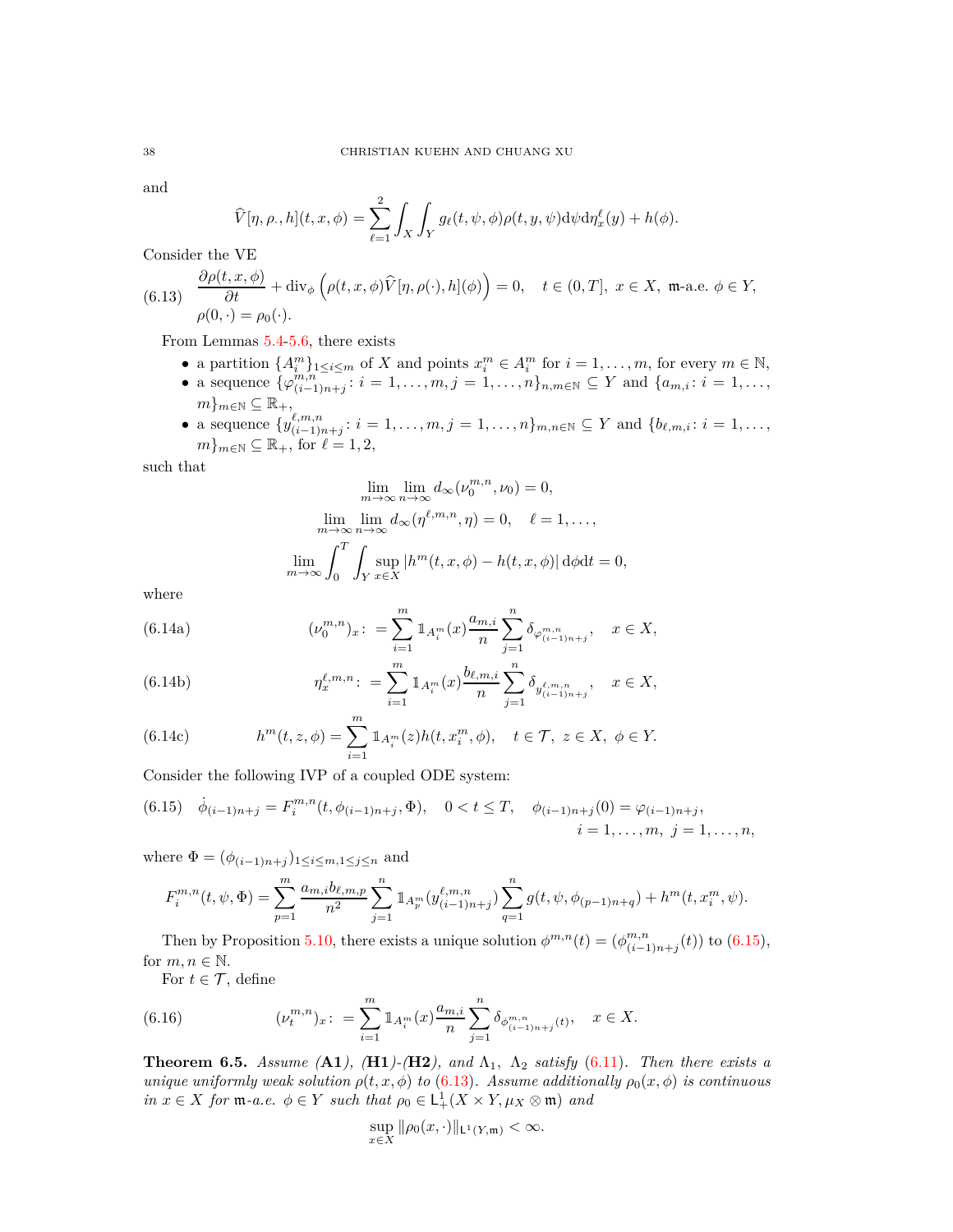Let  $\nu \in C(\mathcal{T}; \mathcal{B}_{\mu_X,1}(X, \mathcal{M}_{\text{abs}}(Y)))$  be the measure-valued function defined in terms of the *uniformly weak solution to* [\(6.13\)](#page-37-1)*:*

$$
d(\nu_t)_x = \rho(t, x, \phi) d\phi
$$
, for every  $t \in \mathcal{T}$ , and  $x \in X$ .

Then  $\nu_t \in \mathcal{C}(\mathcal{T}, \mathcal{C}_{\mu_X,1}(X, \mathcal{M}_+(Y)))$ . Moreover, let  $\nu_0^{m,n}$ ,  $\eta^{\ell,m,n}$  for  $\ell = 1,2$ , and  $h^m$  be defined *in* [\(6.14\)](#page-37-2)*, and*  $\nu^{m,n}$  *be defined in* [\(6.16\)](#page-37-3)*. Then* 

$$
\lim_{n \to \infty} d_{\infty}(\nu_t^{m,n}, \nu_t) = 0.
$$

*Proof.* First note that (**H1**) implies (**A2**). It is readily verified that (**A3**) and (**A7**) are fulfilled since Y is compact. In addition,  $(A4)'$  follows from  $(H2)$ . Hence it suffices to show that (**A6**) holds with *Y* for some  $c, \Lambda > 0$ .

Note that  $\partial Y = {\phi_1 = 0} \cup {\phi_2 = 0} \cup {\phi_1 = \Lambda_1} \cup {\phi_2 = \Lambda_2}$ . In what follows, we will show that

$$
V[\eta, \nu, h](t, x, \phi) \cdot \nu(\phi) \le 0, \quad \text{for all } t \in \mathcal{T}, \ x \in X, \quad \phi \in \partial Y,
$$

where  $v(\phi)$  is the outer normal vector at  $\phi$ . We prove it case by case.

(i) For  $\phi \in {\varphi \in Y : \varphi_1 = 0}, v(\phi) = (-1, 0),$  and

$$
V[\eta,\nu_\cdot,h](t,x,\phi)\cdot\upsilon(\phi)=-\int_X\int_Y W_1(\psi_1-\phi_1)\mathrm{d}(\nu_t)_y(\phi)\mathrm{d}\eta^1_x(y)\leq 0.
$$

(ii) For  $\phi \in \{\varphi : \varphi_2 = 0\}, v(\phi) = (0, -1)$ , and

$$
V[\eta,\nu_\cdot,h](t,x,\phi)\cdot\upsilon(\phi)=-\int_X\int_YW_2(\psi_2-\phi_2)\mathrm{d}(\nu_t)_y(\phi)\mathrm{d}\eta_x^2(y)\leq 0.
$$

(iii) For 
$$
\phi \in {\varphi : \varphi_1 = \Lambda_1}
$$
,  $v(\phi) = (1, 0)$ . By **(H1)**,  
\n
$$
V[\eta, \nu, h](t, x, \phi) \cdot v(\phi)
$$
\n
$$
= \Lambda_1(\alpha - \beta \Lambda_1 - \gamma \phi_2) + \int_X \int_Y W_1(\psi_1 - \Lambda_1) d(\nu_t)_y(\phi) d\eta_x^1(y)
$$
\n
$$
\leq \Lambda_1(\alpha - \beta \Lambda_1) \leq 0,
$$

since 
$$
\Lambda_1 \ge \frac{\alpha}{\beta}
$$
.  
\n(iv) For  $\phi \in \{\varphi : \varphi_2 = \Lambda_2\}$ ,  $v(\phi) = (1, 0)$ . By **(H1)**,  
\n
$$
V[\eta, \nu, h](t, x, \phi) \cdot v(\phi)
$$
\n
$$
= \Lambda_2(-\iota + \sigma\phi_1 - \theta\Lambda_2) + \int_X \int_Y W_2(\psi_2 - \Lambda_2) d(\nu_t)_y(\phi) d\eta_x^2(y)
$$
\n
$$
\le \Lambda_2(-\iota + \sigma\Lambda_1 - \theta\Lambda_2) \le 0,
$$
\nsince  $\Lambda_2 \ge -\frac{\iota}{\theta} + \frac{\sigma}{\theta}\Lambda_1$ .

*Remark* 6.6*.* • Analogous results can be derived for models describing interaction between an abundant prey and a rare predator with an Allee effect [\[30\]](#page-47-21), by alternating the sign of  $\theta$  in [\(6.12\)](#page-36-2) to represent the self-activation (i.e., Allee effect) instead of the selfinhibition for the predator. In particular, application of our main results covers the graphon model proposed in [\[20\]](#page-46-22), where  $(6.12)$  with  $\int_X \int_Y W_1(\psi_1 - \phi_1(t,x))d(\nu_t)_y(\psi)$  $d\eta_x^1(y)$  replaced by

$$
D_1 \int_X K(x, y)(\phi_1(y, t) - \phi_1(x, t)) dy
$$
  
and 
$$
\int_X \int_Y W_2(\psi_2 - \phi_2(t, x)) d(\nu_t)_y(\psi) d\eta_x^2(y) \text{ replaced by}
$$

$$
D_2 \int_X K(x, y)(\phi_2(y, t) - \phi_2(x, t)) dy,
$$

with  $X = [0, 1]$  and K the adjacency function.

 $\Box$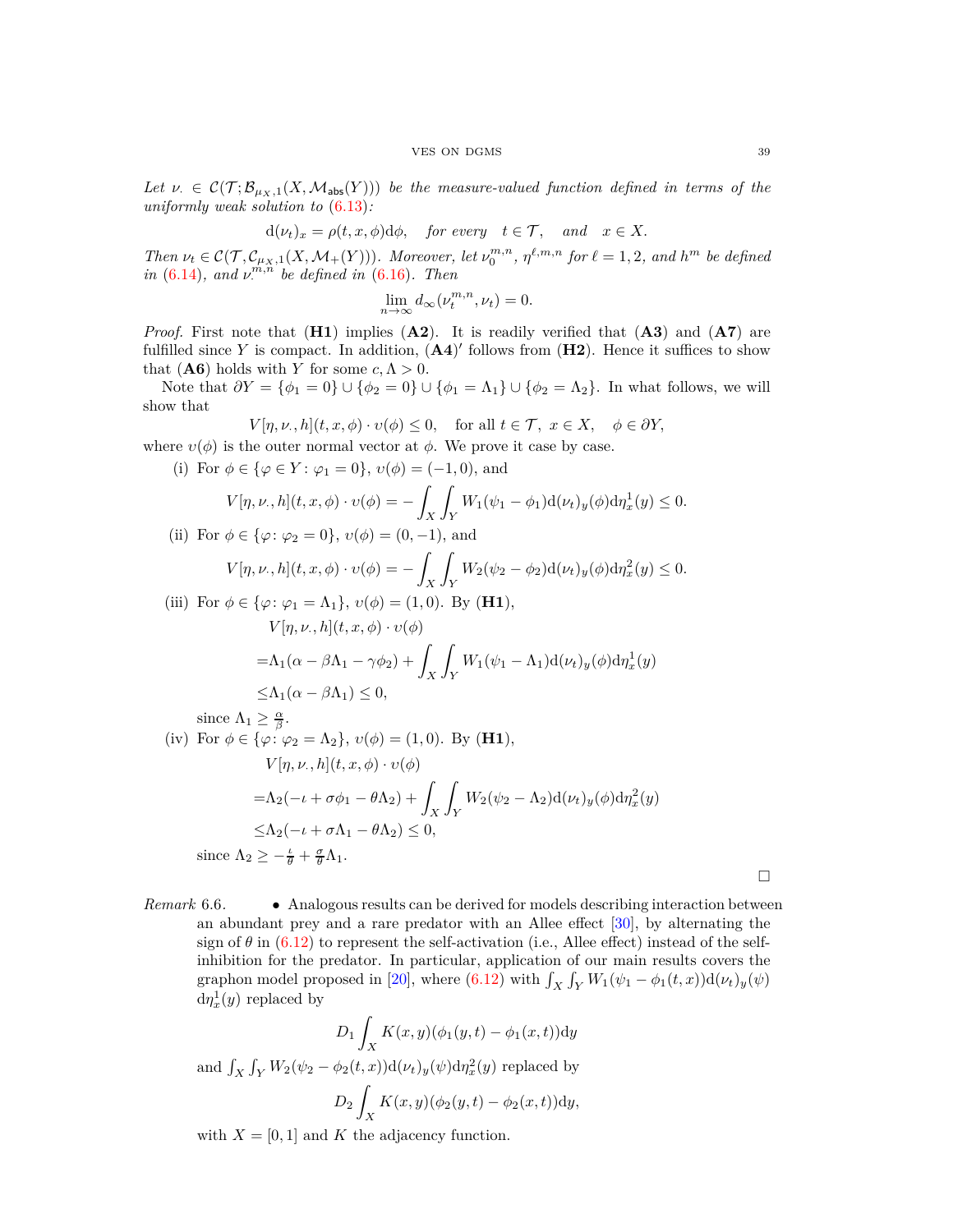- When  $\sigma$  is negative, the system can be used to model sRNA pathways with heterogeneous structure [\[8\]](#page-46-23), where it was shown that a convex compact positively invariant set can be constructed.
- The integro-differential equation  $(6.12)$  can be regarded as a generalization of the reaction diffusion Lotka-Volterra model.

<span id="page-39-0"></span>6.4. **Hegselmann-Krause opinion dynamics model.** To model opinion dynamics of multiagents, consider the Hegselmann-Krause model [\[27\]](#page-47-23):

$$
\dot{\phi}_i = \frac{1}{N} \sum_{j=1}^N G(|\phi_j - \phi_i|)(\phi_j - \phi_i), \quad 0 < t \le T,
$$
\n
$$
\phi_i(0) = \varphi_i, \quad i = 1, \dots, N.
$$

where  $\phi_i^N \in \mathbb{R}^d$  stands for the opinion of agent *i*, and  $G: \mathbb{R}_+ \to \mathbb{R}_+$  the interaction function. Let  $(X, \mu_X)$  be a compact measurable Polish space satisfying  $(A1)$ . Assume that

(**H1**)  $G: \mathbb{R}^d \to \mathbb{R}_+$  is locally Lipschitz continuous.

 $(\mathbf{H2})$   $\eta \in \mathcal{C}(X, \mathcal{M}_+(X)).$ 

Let  $\Lambda > 0$  be an arbitrary positive real number, and

(6.17) 
$$
Y = \{ \varphi \in \mathbb{R}^d \colon |\varphi_i| \leq \Lambda, \quad i = 1, ..., d \} \subseteq \mathbb{R}^d
$$

be a cube centered at the origin. Hence *Y* is a convex compact set.

(**H3**)  $\nu \in \mathcal{C}(\mathcal{T}, \mathcal{B}_{\mu_X,1}(X, \mathcal{M}_+(\mathbb{R}^d)))$  is uniformly compactly supported within *Y*.

To generalize this network model, consider the following non-local model with heterogeneous structure (in terms of *η*) under (**H1**)-(**H3**):

<span id="page-39-3"></span>
$$
\frac{\partial \phi}{\partial t}(t,x) = \int_X \int_{\mathbb{R}^d} G(|\psi - \phi(t,x)|) (\psi - \phi(t,x)) \mathrm{d}(\nu_t)_y(\psi) \mathrm{d}\eta_x(y) \n\phi(0,x) = \varphi(x),
$$

where  $\phi(t, x) \in \mathbb{R}^d$ .

Consider the VE

<span id="page-39-1"></span>(6.18) 
$$
\frac{\partial \rho(t, x, \phi)}{\partial t} + \text{div}_{\phi} \left( \rho(t, x, \phi) \widehat{V}[\eta, \rho(\cdot)](t, x, \phi) \right) = 0, \quad t \in (0, T], \ x \in X, \ \mathfrak{m}\text{-a.e. } \phi \in Y,
$$

$$
\rho(0, \cdot) = \rho_0(\cdot),
$$

 $\text{where } \hat{V}[\eta, \rho(\cdot)](t, x, \phi) = \int_X \int_{\mathbb{R}^d} G(|\psi - \phi(t, x)|)(\psi - \phi(t, x))\rho(t, y, \psi) d\psi d\eta_x(y).$ From Lemmas [5.4-](#page-27-0)[5.6,](#page-27-2) there exists

- a partition  $\{A_i^m\}_{1 \leq i \leq m}$  of *X* and points  $x_i^m \in A_i^m$  for  $i = 1, \ldots, m$ , for every  $m \in \mathbb{N}$ ,
- a sequence  $\{\varphi_{(i-1)}^{m,n}\}$  $\binom{m,n}{(i-1)n+j}$ :  $i = 1, \ldots, m, j = 1, \ldots, n\}$ <sub>*n,m*∈N</sub> ⊆ Y and { $a_{m,i}: i = 1, \ldots, n$ }  $m\}_{m\in\mathbb{N}}\subseteq\mathbb{R}_{+},$
- a sequence  $\{y^{m,n}_{(i-1)}\}$  $\binom{m,n}{(i-1)n+j}$ :  $i = 1, \ldots, m, j = 1, \ldots, n$ *}* $m, n \in \mathbb{N}$  ⊆ *Y* and { $b_{m,i}: i = 1, \ldots, n$ }  $m\}_{m\in\mathbb{N}}\subseteq\mathbb{R}_{+},$

such that

$$
\lim_{m \to \infty} \lim_{n \to \infty} d_{\infty}(\nu_0^{m,n}, \nu_0) = 0,
$$
  
\n
$$
\lim_{m \to \infty} \lim_{n \to \infty} d_{\infty}(\eta^{m,n}, \eta) = 0,
$$
  
\n
$$
\lim_{m \to \infty} \int_0^T \int_Y \sup_{x \in X} |h^m(t, x, \phi) - h(t, x, \phi)| d\phi dt = 0,
$$

<span id="page-39-2"></span>where

(6.19a) 
$$
(\nu_0^{m,n})_x: = \sum_{i=1}^m \mathbb{1}_{A_i^m}(x) \frac{a_{m,i}}{n} \sum_{j=1}^n \delta_{\varphi_{(i-1)n+j}^{m,n}}, \quad x \in X,
$$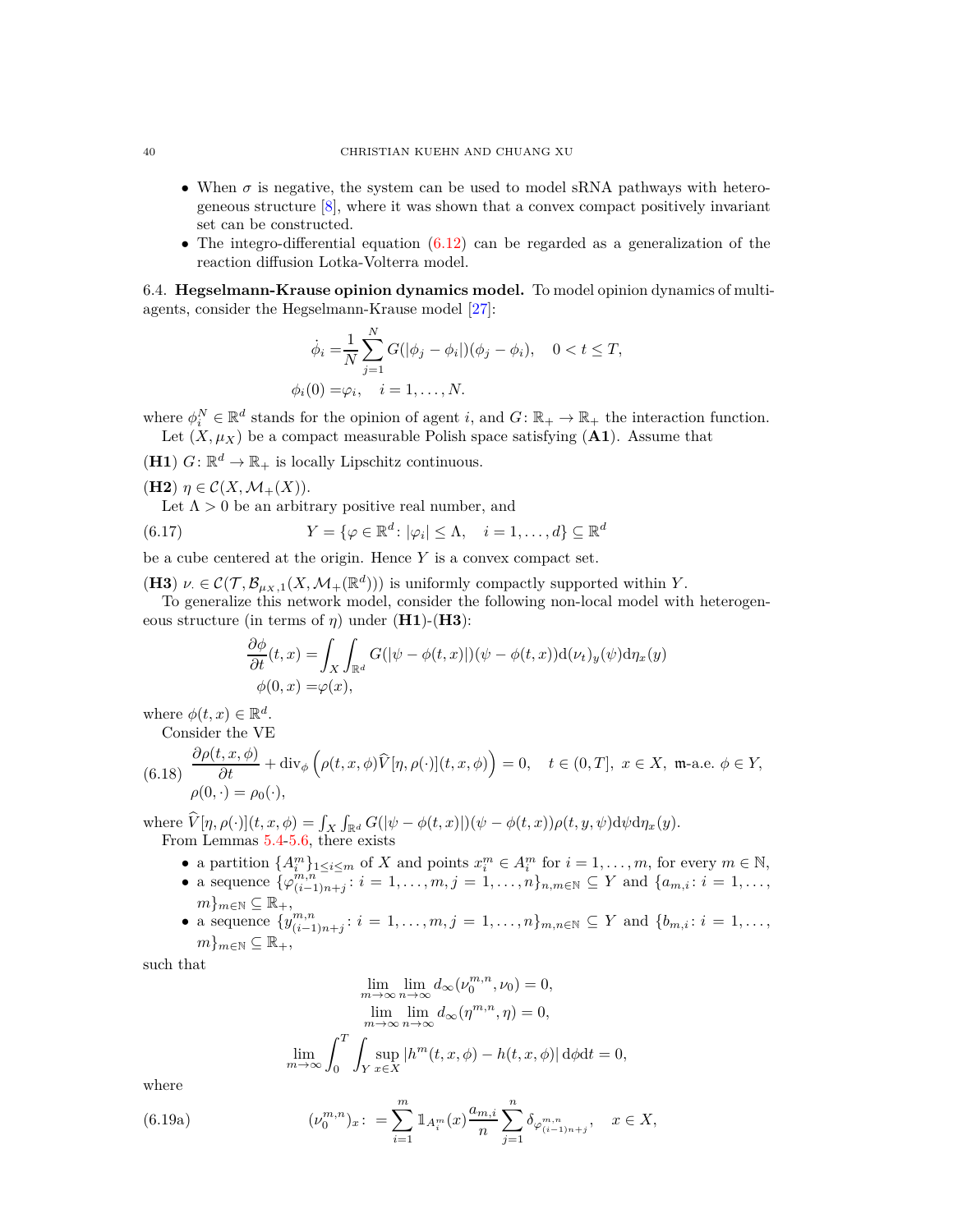VES ON DGMS 41

(6.19b) 
$$
\eta_x^{m,n} := \sum_{i=1}^m 1\!\!1_{A_i^m}(x) \frac{b_{m,i}}{n} \sum_{j=1}^n \delta_{y_{(i-1)n+j}^{m,n}}, \quad x \in X,
$$

(6.19c) 
$$
h^{m}(t, z, \phi) = \sum_{i=1}^{m} 1 \, \mathbb{1}_{A_{i}^{m}}(z) h(t, x_{i}^{m}, \phi), \quad t \in \mathcal{T}, \ z \in X, \ \phi \in Y.
$$

Consider the following IVP of a coupled ODE system:

<span id="page-40-0"></span>
$$
(6.20) \quad \dot{\phi}_{(i-1)n+j} = F_i^{m,n}(t, \phi_{(i-1)n+j}, \Phi), \quad 0 < t \le T, \quad \phi_{(i-1)n+j}(0) = \varphi_{(i-1)n+j},
$$
\n
$$
i = 1, \dots, m, \ j = 1, \dots, n,
$$

where  $\Phi = (\phi_{(i-1)n+j})_{1 \le i \le m, 1 \le j \le n}$  and

$$
F_i^{m,n}(t,\psi,\Phi) = \sum_{p=1}^m \frac{a_{m,i}b_{m,p}}{n^2} \sum_{j=1}^n \mathbbm{1}_{A_p^m}(y_{(i-1)n+j}^{m,n}) \sum_{q=1}^n g(t,\psi,\phi_{(p-1)n+q}) + h^m(t,x_i^m,\psi).
$$

Then by Proposition [5.10,](#page-30-2) there exists a unique solution  $\phi^{m,n}(t) = (\phi^{m,n}_{(i-1)})$  $\binom{m,n}{(i-1)n+j}(t)$  to [\(6.20\)](#page-40-0), for  $m, n \in \mathbb{N}$ .

<span id="page-40-1"></span>For  $t \in \mathcal{T}$ , define

(6.21) 
$$
(\nu_t^{m,n})_x: = \sum_{i=1}^m 1\!\!1_{A_i^m}(x) \frac{a_{m,i}}{n} \sum_{j=1}^n \delta_{\phi^{m,n}_{(i-1)n+j}(t)}, \quad x \in X.
$$

**Theorem 6.7.** *Assume (***A1***), and (***H1***)-(***H2***). Then there exists a unique uniformly weak solution*  $\rho(t, x, \phi)$  *to* [\(6.18\)](#page-39-1)*.* Assume additionally  $\rho_0(x, \phi)$  is continuous in  $x \in X$  for m-a.e.  $\phi \in Y$  *such that*  $\rho_0 \in L^1_+(X \times Y, \mu_X \otimes \mathfrak{m})$  *and* 

$$
\sup_{x\in X}\|\rho_0(x,\cdot)\|_{\mathsf{L}^1(Y,\mathfrak{m})}<\infty.
$$

Let  $\nu \in C(\mathcal{T}; \mathcal{B}_{\mu_X,1}(X, \mathcal{M}_{\text{abs}}(Y)))$  be the measure-valued function defined in terms of the *uniformly weak solution to* [\(6.18\)](#page-39-1)*:*

$$
d(\nu_t)_x = \rho(t, x, \phi) d\phi
$$
, for every  $t \in \mathcal{T}$ , and  $x \in X$ .

Then  $\nu_t \in \mathcal{C}(\mathcal{T}, \mathcal{C}_{\mu_X,1}(X, \mathcal{M}_+(Y))).$  Moreover, let  $\nu_0^{m,n} \in \mathcal{B}_{\mu_X,1}(X, \mathcal{M}_+(Y)),$   $\eta^{m,n} \in \mathcal{B}(X, \mathcal{M}_+(Y)).$  $\mathcal{M}_+(Y)$ ), and  $h^m \in \mathcal{C}(\mathcal{T} \times X \times Y, \mathbb{R}^{2d})$  be defined in [\(6.19\)](#page-39-2), and  $v^{m,n}$  be defined in [\(6.21\)](#page-40-1). *Then*

$$
\lim_{n \to \infty} d_{\infty}(\nu_t^{m,n}, \nu_t) = 0.
$$

*Proof.* Let  $g(\psi, \phi) = G(|\psi - \phi|)(\psi - \phi)$ . It follows from (**H1**) that *g* satisfies (**A2**). Indeed, **(H1)** implies *G* is locally bounded Lipschitz, and hence for  $(\psi, \phi), (\tilde{\psi}, \tilde{\psi}) \in \mathcal{N}$ , where  $\mathcal N$  is an open set in  $\mathbb{R}^{2d}$ , we have

$$
|G(|\psi - \phi|)(\psi - \phi) - G(|\widetilde{\psi} - \phi|)(\widetilde{\psi} - \phi)|
$$
  
\n
$$
\leq |G(|\psi - \phi|)(\psi - \phi) - G(|\psi - \phi|)(\widetilde{\psi} - \phi)| + |G(|\psi - \phi|)(\widetilde{\psi} - \phi) - G(|\widetilde{\psi} - \phi|)(\widetilde{\psi} - \phi)|
$$
  
\n
$$
\leq |G(|\psi - \phi|)||\psi - \widetilde{\psi}| + \frac{|G(|\psi - \phi|) - G(|\widetilde{\psi} - \phi|)}{|\psi - \widetilde{\psi}|}|\psi - \widetilde{\psi}||\widetilde{\psi} - \phi|
$$
  
\n
$$
\leq \mathcal{BL}(G|\mathcal{N})(1 + \max_{(w,u) \in \mathcal{N}}(|w| + |u|))|\psi - \widetilde{\psi}|,
$$

i.e., *g* is locally Lipschitz in  $\psi$ . Similarly, one can show *g* is locally Lipschitz in  $\phi$ . Hence *g* is locally Lipschitz in  $(\psi, \phi)$ . Moreover, (**A3**) and (**A7**) are automatically fulfilled with a trivial  $h \equiv 0$ ; (**H2**) implies  $(A4)'$ . Finally we show  $(A6)$  is satisfied with the *Y* given in [\(6.17\)](#page-39-3), under the assumption of (**H3**). To see this, let  $D_j^+ = {\varphi \in Y : \varphi_j = \Lambda}$  and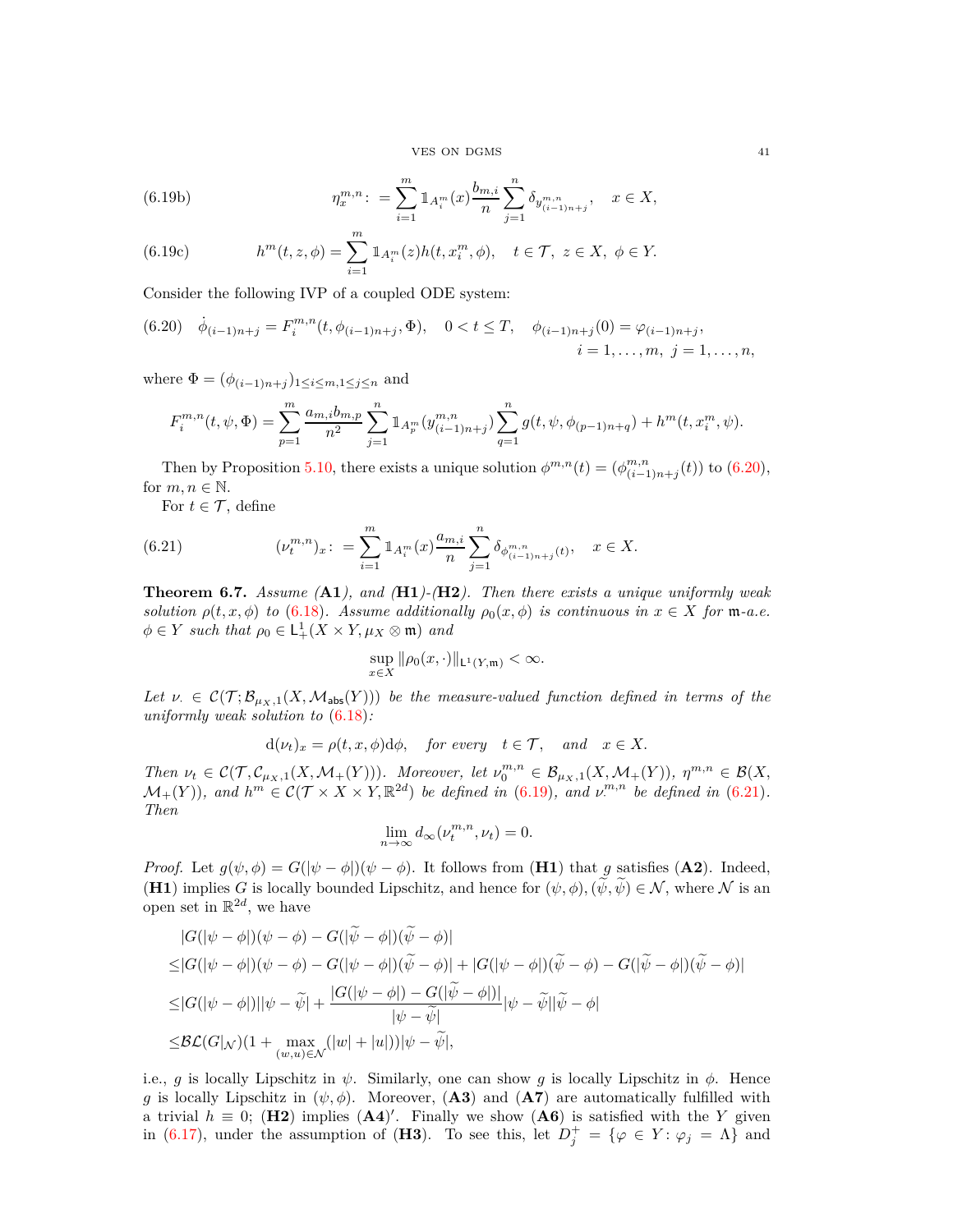*D*<sub>*j*</sub></sub> = { $\varphi$  ∈ *Y* :  $\varphi_j$  = −Λ}, *j* = 1, . . . , *d*. Hence  $\partial Y = \cup_{j=1}^d (\cup D_j^+ \cup D_j^-)$ . Let  $1 ≤ j ≤ d$ . Then for  $\phi \in D_j^+$ ,  $v(\phi) = e_j$ , where  $(e_j)_{1 \leq j \leq d}$  forms the standard orthonormal basis of  $\mathbb{R}^d$ . Hence

$$
V[\eta, \nu.](t, x, \phi) \cdot \upsilon(\phi) = \int_X \int_Y G(|\psi - \phi(t, x)|)(\psi_j - \Lambda) d(\nu_t)_y(\psi) d\eta_x(y) \le 0.
$$

Similarly, for  $\phi \in D_j^+$ ,  $v(\phi) = -e_j$ , we have

$$
V[\eta, \nu.](t, x, \phi) \cdot v(\phi) = -\int_X \int_Y G(|\psi - \phi(t, x)|)(\psi_j + \Lambda) \mathrm{d}(\nu_t)_y(\psi) \mathrm{d}\eta_x(y) \le 0.
$$

<span id="page-41-0"></span>This shows that  $(A6)$  is satisfied.

## 7. Discussion and outlooks

The approach in this paper naturally extends to the setting on a compact Riemannian manifold, e.g., the torus  $\mathbb{T}^m$  or sphere  $\mathbb{S}^m$ , which are typically used in the Kuramoto models of lower or higher order interactions [\[6\]](#page-46-11), the swarm sphere model [\[37\]](#page-47-24), as well as models for opinion dynamics [\[15\]](#page-46-12).

Nevertheless, the compactness of the vertex space *X* is technically crucial. Without this, there may exist no sequence of partitions of *X* with the maximal diameters decreasing to zero. This property is indispensable for the topology induced by  $d_{\infty}$ , as the continuity may not be sufficient to ensure the pointwise convergence of the distances between the fiber measures  $\eta_x$  and their (best) uniform discrete approximations. Nonetheless, such compactness can be sacrificed, e.g., by adding some other mild condition on the homogeneity as well as uniform boundedness in total variation norm of  $\eta_x$  for large *x*.

Although we only allow finitely many DGMs for the IPS, one may further consider IPS on countably many DGMs. This may lead to a deeper understanding how complex the geometry of digraphs (in other words, the interactions among different particles) will change the dynamics of the IPS. One other crucial matter that may arise is that the union of underlying vertex spaces may be of infinite dimensional (no longer a set in a Euclidean space).

In addition, the same topic remains open when we lose continuity (up to a finite set of discontinuity points) of underlying DGMs as well as the initial measure of the VEs in the vertex variable. Such continuity conditions seem crucial due to the topology induced by the uniform bounded Lipschitz metric. Since allowing countably many discontinuity points means the mass of fiber measures  $\eta_x$  for  $x \in X$  may not be uniformly bounded. Hence the distance between the DGM  $\eta$  (even still in  $\mathcal{B}(X,\mathcal{M}_+(X))$ ) and any finitely supported approximation  $(\eta^{m,n})$  can be uniformly away from zero. For instance, consider the DGM in Remark [3.20.](#page-22-2) This may indicate a nice weaker topology than the uniform weak topology given in this paper will be helpful in further generalizations.

Moreover, to find a better analytical perspective or to enlarge the space of digraph measures may allow us to address the MFL of dynamical systems on heterogeneous graphs (particularly sparse ones). We will leave the above questions for our future work.

## 8. Proofs of main results

## <span id="page-41-2"></span><span id="page-41-1"></span>8.1. **Proof of Theorem [4.3.](#page-24-0)**

*Proof.* By Proposition [4.1,](#page-23-2) the Picard-Lindelöf's iteration [\[45,](#page-47-25) Theorem 2.2] yields the unique existence of solutions  $\phi(t, x)$  to [\(2.2\)](#page-9-0); moreover, it is standard to extend the solution  $\phi(t, x)$ to the maximal existence interval  $(\tau_{x,t_0}^-, \tau_{x,t_0}^+) \cap \mathcal{T}$  for every  $x \in X$  and  $t_0 \in \mathcal{T}$  satisfying the dichotomy in (i)-(ii).

The positive invariance of Y follows directly from  $(166)$ , using Bony's condition [\[11\]](#page-46-14) (see also [\[21,](#page-46-16) [39,](#page-47-17) [47\]](#page-47-19)). This further yields that  $\phi(t,x) \in Y$  for all  $t \in [t_0, \tau_{x,t_0}^+] \cap \mathcal{T}$  and thus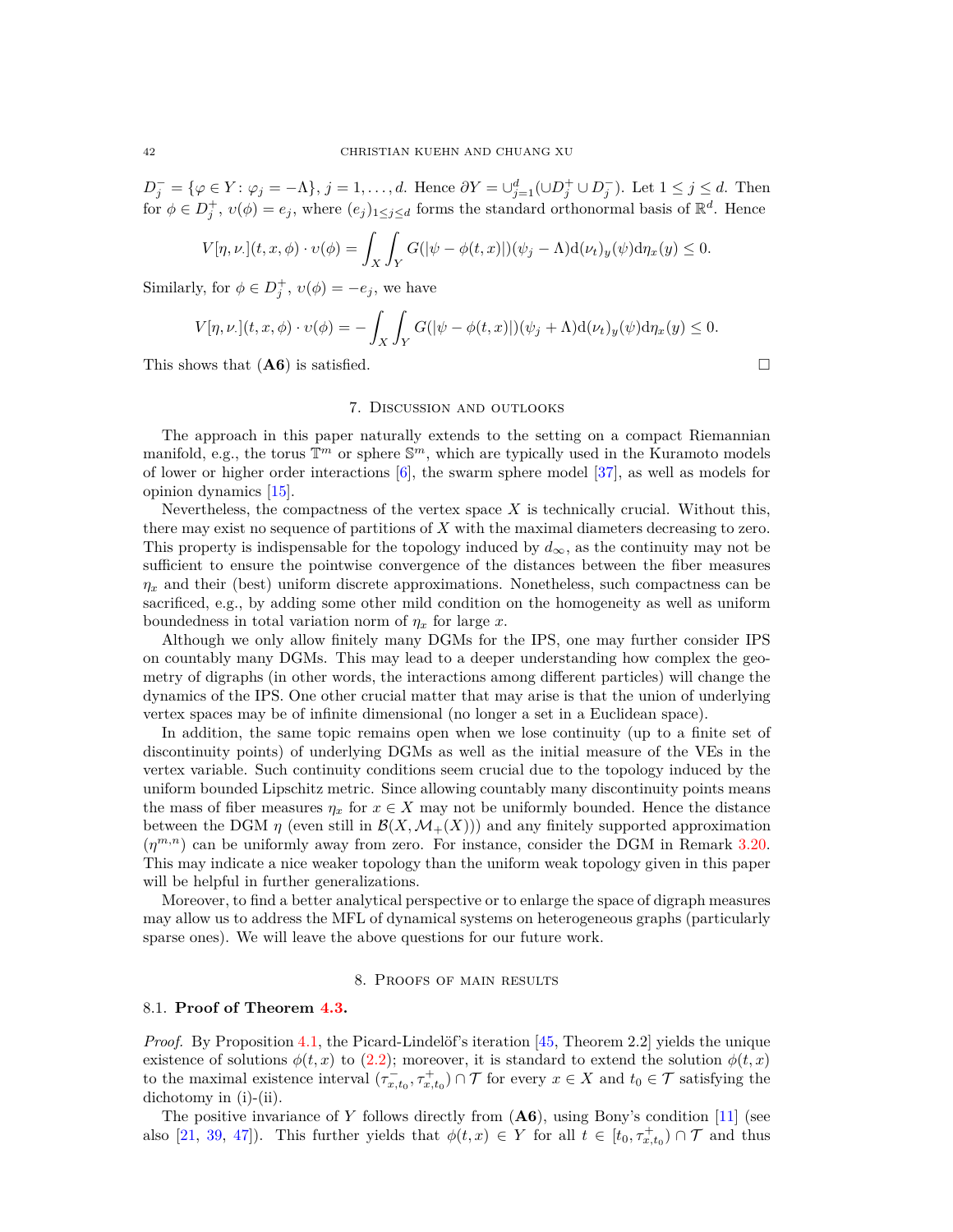(i-b) is impossible. This shows (i-a) holds. Since  $t_0 \in \mathcal{T}$  is arbitrary, the solution maps  $\left\{ \mathcal{S}_{t,s}^{\hat{x}}[\eta,\nu,h] \right\}_{t,s\in\mathcal{T}}$  form a group on *Y* such that

$$
\phi(t, x) = \mathcal{S}_{t,s}^x[\eta, \nu, h] \phi(s, x), \quad \text{for all } s, t \in \mathcal{T}.
$$

# <span id="page-42-0"></span>8.2. **Proof of Theorem [4.8.](#page-26-1)**

*Proof.* For  $\nu_0 \in \mathcal{B}_{\mu_X,1}(X;\mathcal{M}_{+,\text{abs}}(Y))$  defined in terms of  $\rho_0$ , let  $\nu$  be the unique solution to the fixed point equation [\(4.2\)](#page-24-2) associated with  $\nu_0$ . Hence by Proposition [4.4\(](#page-24-1)v)-(vi),  $\nu_t \in$  $\mathcal{B}_{\mu_X,1}(X;\mathcal{M}_{+,\text{abs}}(Y))$  for every  $t \in \mathcal{T}$ . Let

(8.1) 
$$
\rho(t, x, \phi) = \frac{d(\nu_t)_x(\phi)}{d\phi}, \quad t \in \mathcal{T}, \ x \in X, \ \mathfrak{m} \text{-a.e. } \phi \in Y.
$$

To conclude the proof, (1) we show  $\rho(t, x, \phi)$  is a weak solution to [\(2.4\)](#page-10-1). (2) For every weak solution  $\rho(t, x, \phi)$  to the IVP of  $(2.4)$ , let

<span id="page-42-1"></span>
$$
d(\nu_t)_x(\phi) = \rho(t, x, \phi) d\phi d\mu_X(x).
$$

We show that  $\nu \in \mathcal{C}(\mathcal{T}, \mathcal{B}_{\mu_X,1}(X, \mathcal{M}_+(Y))),$  is a solution to the fixed point equation associated with  $\nu_0$ . Then by the uniqueness of solutions to the fixed point equation, we obtain the uniqueness of weak solutions to the IVP of [\(2.4\)](#page-10-1).

Step I. We show  $\rho(t, x, \phi)$  in [\(8.1\)](#page-42-1) is a weak solution to [\(2.4\)](#page-10-1). First, by Proposition [3.9\(](#page-18-0)ii),  $t \mapsto \rho(t, x, \phi)$  is uniformly weakly continuous. Moreover, by Proposition [4.4\(](#page-24-1)v),

$$
\int_X \int_Y \rho(t, x, \phi) \mathrm{d}\phi \mathrm{d}x = 1, \quad \text{for all } t \in \mathcal{T}.
$$

It remains to verify that  $\rho(t, x, \phi)$  solves [\(4.3\)](#page-25-3). Let  $w \in C^1(\mathcal{T} \times Y)$  with supp  $w \subseteq$  $[0, T] \times U$  and  $U \subset\subset Y$ . Then

$$
\int_{0}^{T} \int_{Y} \frac{\partial w(t, \phi)}{\partial t} \rho(t, x, \phi) d\phi dt
$$
\n=
$$
\int_{0}^{T} \int_{Y} \frac{\partial w(t, \phi)}{\partial t} d(\nu_{t})_{x}(\phi) dt
$$
\n=
$$
\int_{0}^{T} \int_{Y} \frac{\partial w(t, \phi)}{\partial t} d(\nu_{0})_{x} \circ S_{0,t}^{x}[\eta, \nu, h])(\phi) dt
$$
\n
$$
\frac{S_{0,t}^{x}[\eta, \nu, h]\phi \mapsto \phi}{\int_{0}^{T} \int_{Y} \partial_{1} w(t, S_{t,0}^{x}[\eta, \nu, h]\phi) d(\nu_{0})_{x}(\phi) dt}
$$
\n=
$$
\int_{Y} \int_{0}^{T} \partial_{1} w(t, S_{t,0}^{x}[\eta, \nu, h]\phi) dt d(\nu_{0})_{x}(\phi)
$$
\n=
$$
- \int_{Y} w(0, \phi) d(\nu_{0})_{x}(\phi)
$$
\n
$$
- \int_{Y} \int_{0}^{T} \partial_{2} w(t, S_{t,0}^{x}[\eta, \nu, h]\phi) \cdot V[\eta, \nu, h](t, x, S_{t,0}^{x}[\eta, \nu, h]\phi) dt d(\nu_{0})_{x}(\phi)
$$
\n
$$
\frac{S_{t,0}^{x}[\eta, \nu, h]\phi \mapsto \phi}{\int_{Y} w(0, \phi) d(\nu_{0})_{x}(\phi) - \int_{Y} \int_{0}^{T} \frac{\partial w(t, \phi)}{\partial \phi} \cdot V[\eta, \nu, h](t, x, \phi) dt d(\nu_{t})_{x}(\phi)
$$
\n=
$$
- \int_{Y} w(0, \phi) \rho_{0}(x, \phi) d\phi - \int_{0}^{T} \int_{Y} \frac{\partial w}{\partial \phi}(t, \phi) \cdot \hat{V}[\eta, \rho, h](t, x, \phi) \rho(t, x, \psi) d\phi dt,
$$
 i.e., (4.3) holds.

 $\Box$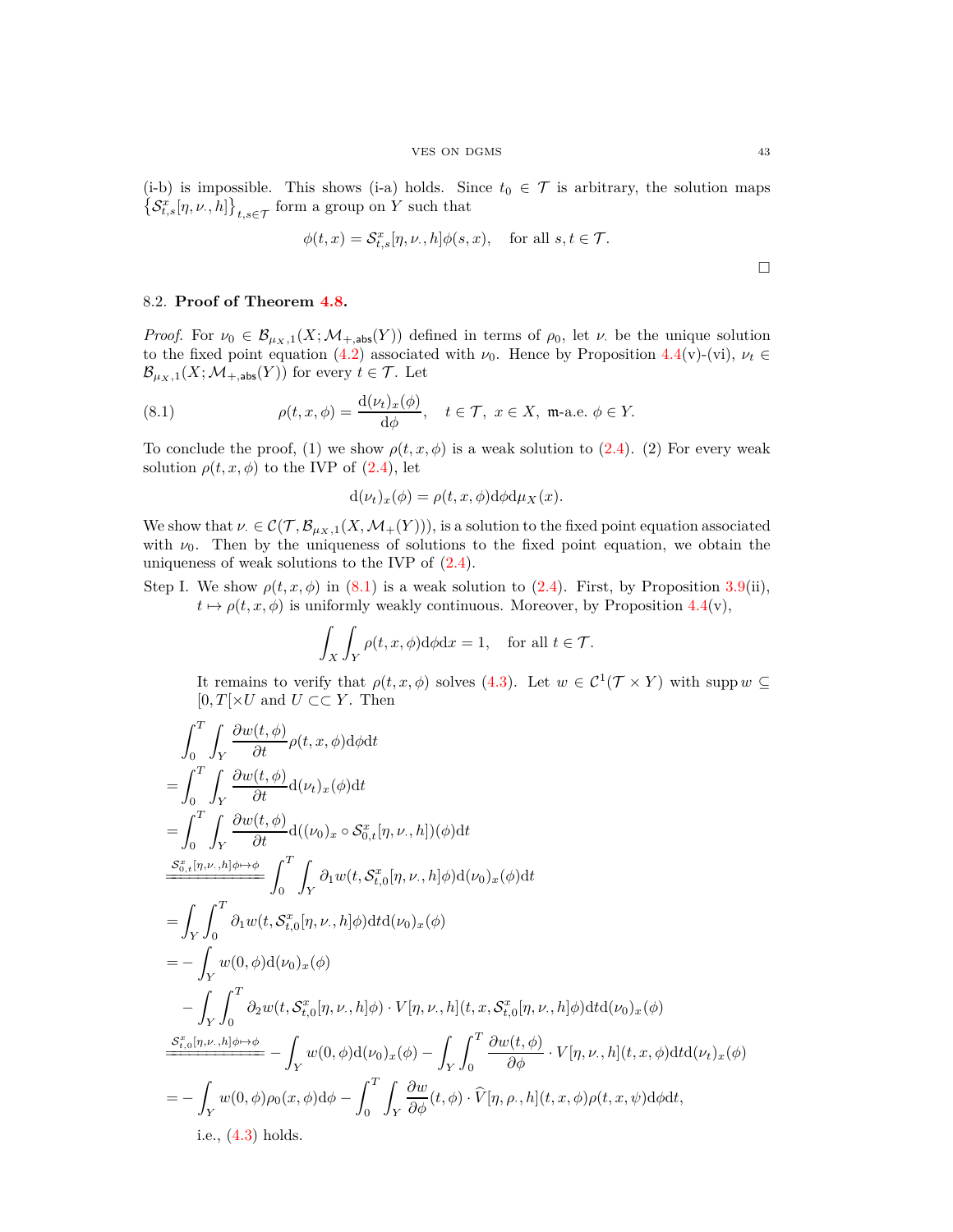Step II. Let  $\mathcal{T} \times X \ni (t, x) \mapsto (\nu_t)_x \in \mathcal{M}_+(Y)$  be such that

$$
d(\nu_t)_x(\phi) = \rho(t, x, \phi)d\phi, \quad t \in \mathcal{T}, \ x \in X, \ \mathfrak{m}\text{-a.e. } \phi \in Y.
$$

Since  $\rho$  is a weak solution to [\(2.4\)](#page-10-1), it is ready to show that  $\nu \in C(\mathcal{T}, \mathcal{B}_{\mu_X,1}(X,$  $\mathcal{M}_+(Y)$ ), by Definition [4.6\(](#page-25-2)i)-(ii) as well as Proposition [3.9\(](#page-18-0)i).

Then it remains to show that  $\nu_t$  satisfies the fixed point equation. For  $x \in X$ , for every  $w \in C^1(\mathcal{T} \times U)$  with supp  $w \subseteq [0, T[ \times U \text{ and } U \subset \subset Y, \text{ we have }$ 

$$
\int_{0}^{T} \int_{Y} \frac{\partial w(t,\phi)}{\partial t} d(\nu_{t})_{x}(\phi) dt
$$
\n
$$
= - \int_{Y} w(0,\phi) d(\nu_{0})_{x}(\phi) - \int_{Y} \int_{0}^{T} \frac{\partial w(t,\phi)}{\partial \phi} \cdot V[\eta, \nu, h](t, x, \phi) dt d(\nu_{t})_{x}(\phi)
$$
\n
$$
= - \int_{Y} w(0,\phi) d(\nu_{0})_{x}(\phi)
$$
\n
$$
- \int_{Y} \int_{0}^{T} \partial_{2} w(t, \mathcal{S}_{t,0}^{x}[\eta, \nu, h]\phi) \cdot V[\eta, \nu, h](t, x, \mathcal{S}_{t,0}^{x}[\eta, \nu, h]\phi) dt d(\nu_{0})_{x}(\phi)
$$
\n
$$
= \int_{Y} \int_{0}^{T} \partial_{1} w(t, \mathcal{S}_{t,0}^{x}[\eta, \nu, h]\phi) dt d(\nu_{0})_{x}(\phi)
$$
\n
$$
= \int_{0}^{T} \int_{Y} \partial_{1} w(t, \mathcal{S}_{t,0}^{x}[\eta, \nu, h]\phi) d(\nu_{0})_{x}(\phi) dt
$$
\n
$$
= \int_{0}^{T} \int_{Y} \frac{\partial w(t, \phi)}{\partial t} d((\nu_{0})_{x} \circ \mathcal{S}_{0,t}^{x}[\eta, \nu, h])(\phi) dt,
$$

Let  $v = \partial_1 w$ . Since  $w \in C^1(\mathcal{T} \times U)$  with supp  $w \subseteq [0, T[ \times U, w]$  we have  $v \in C(\mathcal{T} \times U)$ with supp  $v \subseteq [0, T] \times U$  satisfying

(8.2) 
$$
\int_0^T \int_Y v(t,\phi) d(\nu_t)_x(\phi) dt = \int_0^T \int_Y v(t,\phi) d((\nu_0)_x \circ \mathcal{S}_{0,t}^x[\eta,\nu,h])(\phi) dt.
$$

<span id="page-43-0"></span>Let  $t \in \mathcal{T}$ ,  $x \in X$ , and  $f \in \mathcal{C}(Y)$ . Let  $u = \mathbb{1}_{\{t\}}$  and

$$
v(\tau,\phi) = u(\tau)f(\phi), \quad \tau \in \mathcal{T}, \ \phi \in Y.
$$

Since  $\mathcal{C}(\mathcal{T})$  is dense in  $\mathsf{L}^1(\mathcal{T})$ , it is easy to construct mollifiers  $\{u^n\}_{n\in\mathbb{N}}\subseteq\mathcal{C}(\mathcal{T})$  of *u* with supp  $u^n \subseteq [0, T[$  and  $0 \le u^n \le 1$  such that

$$
\lim_{n \to \infty} \int_0^T |u^n(\tau) - u(\tau)| d\tau = 0.
$$

Let  $v^n(\tau, \phi) = u^n(\tau) f(\phi)$ . Then  $v^n \in C(\mathcal{T} \times U)$  with supp  $v \subseteq [0, T[ \times U]$ . Substituting  $v^n$  into [\(8.2\)](#page-43-0) and taking the limit as  $n \to \infty$ , by Dominated Convergence Theorem, we have

$$
\int_Y f(\phi) \mathrm{d}(\nu_t)_x(\phi) = \int_Y f(\mathcal{S}_{t,0}^x[\eta,\nu_\cdot,h] \phi) \mathrm{d}(\nu_0)_x(\phi).
$$

Since  $x \in X$  and  $f$  were arbitrary, we have

$$
(\nu_t)_x = (\nu_0)_x \circ \mathcal{S}^x_{0,t}[\eta, \nu., h].
$$

Hence  $\nu$  is a solution to the fixed point equation.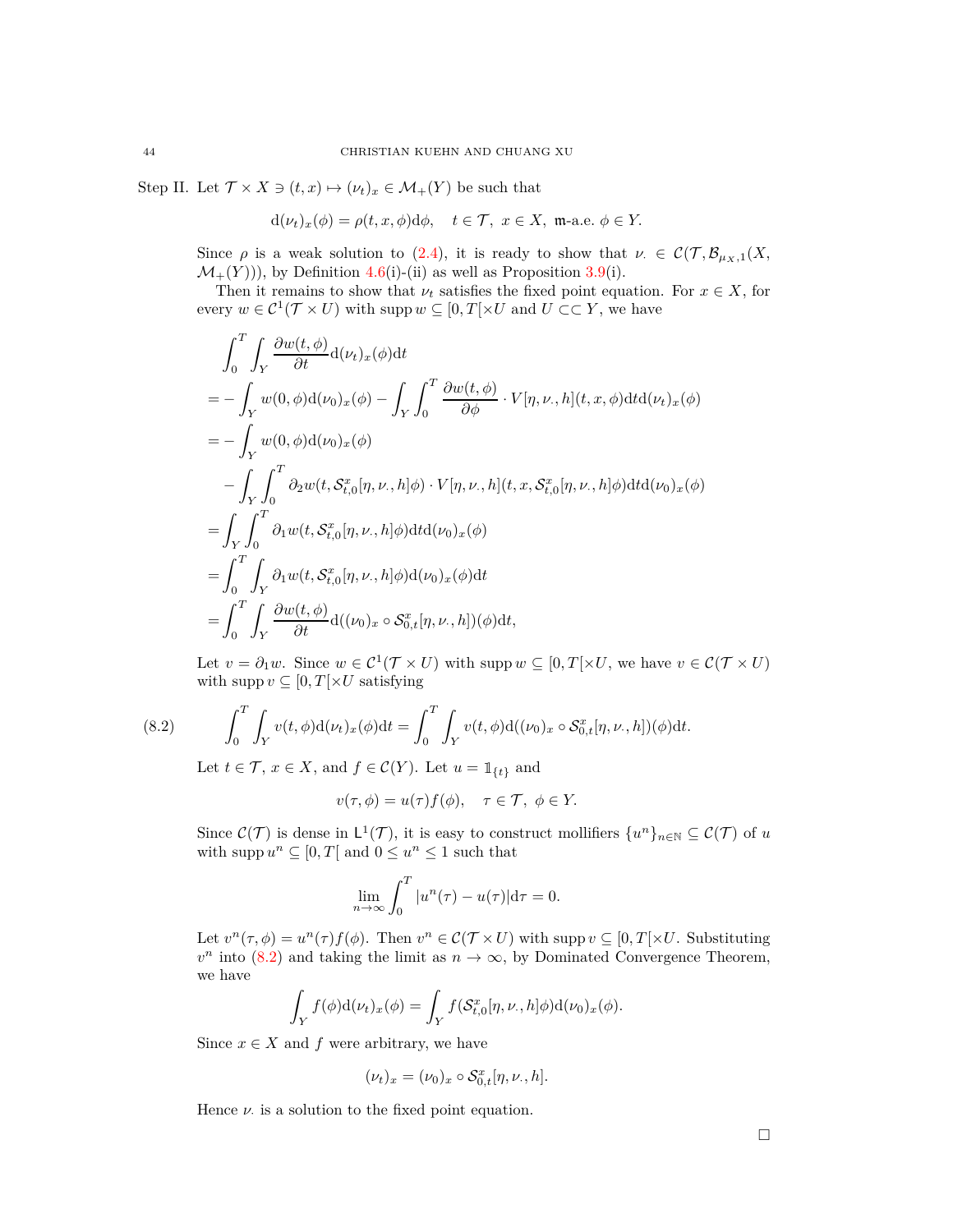## <span id="page-44-0"></span>8.3. **Proof of Theorem [5.11.](#page-30-1)**

*Proof.* We first show that  $\nu \in C(\mathcal{T}, \mathcal{C}_{\mu_X,1}(X, \mathcal{M}_+(Y)))$  and then prove the approximation result.

•  $\nu \in \mathcal{C}(\mathcal{T}, \mathcal{C}_{\mu_X,1}(X, \mathcal{M}_+(Y)))$ . Since  $x \mapsto \rho_0(x, \phi)$  is continuous for m-a.e.  $\phi \in Y$  and sup  $\sup_{x \in X} \|\rho_0(x, \cdot)\|_{\mathsf{L}^1(Y, \mu_Y)} < \infty,$ 

by Proposition [3.4](#page-16-1) and Dominated Convergence Theorem,

 $d_{\text{BL}}((\nu_0)_x, (\nu_0)_y) \le ||\rho_0(x, \cdot) - \rho_0(y, \cdot)||_{\mathsf{L}^1(Y, \mu_Y)} \to 0, \text{ as } |x - y| \to 0,$ 

which implies that  $\nu_0 \in C_{\mu_X,1}(X, \mathcal{M}_+(Y))$ . Since  $\mathcal{C}(\mathcal{T}, C_{\mu_X,1}(X, \mathcal{M}_+(Y)))$  is complete by Proposition [3.11,](#page-19-2) applying Banach fixed point theorem as in the proof of Proposi-tion [4.5](#page-25-1) to  $\mathcal{C}(\mathcal{T}, \mathcal{C}_{\mu_X,1}(X, \mathcal{M}_+(Y)))$  as well as using the uniqueness of solutions to VE yields  $\nu \in \mathcal{C}(\mathcal{T}, \mathcal{C}_{\mu_X,1}(X, \mathcal{M}_+(Y))).$ 

• Approximation of the VE. We prove the approximation result in four steps. Roughly, we first show  $\nu^{m,n}$  is the solution to a fixed point equation. Then constructing solutions to two other auxiliary fixed point equations, using continuous dependence of solutions of the fixed point equation on  $\eta$ ,  $h$ , as well as the initial measure, we show the approximation result by triangle inequalities.

Step I.  $\nu^{m,n}$  defined in [\(5.3\)](#page-30-3) is the solution to the fixed point equation associated with  $\eta^{m,n}$  and  $h^m$ :

(8.3) *ν*

<span id="page-44-1"></span>
$$
\nu^{m,n}_{\cdot} = \mathcal{A}[\eta^{m,n}, \nu^{m,n}_{\cdot}, h^{m}]\nu^{m,n}_{\cdot}.
$$

To prove this, we calculate  $\mathcal{A}[\eta^{m,n}, \nu^{m,n}, h^m]$  explicitly and show  $\nu^{m,n}$  satisfies [\(8.3\)](#page-44-1). By uniqueness of solutions, we prove that  $\nu^{m,n}$  is the unique solution to (8.3). We express the Vlasov operator first. For  $x \in A_i^m$ ,

$$
V[\eta^{m,n}, \nu^{m,n}, h^m](t, x, \phi)
$$
  
= 
$$
\sum_{\ell=1}^r \int_X \int_Y g_{\ell}(t, \psi, \phi) d(\nu^{m,n}_t)_y(\psi) d\eta_x^{\ell, m, n}(y) + h^m(t, x, \phi)
$$
  
= 
$$
\sum_{\ell=1}^r \frac{b_{\ell, m, i}}{n} \sum_{j=1}^n \int_Y g_{\ell}(t, \psi, \phi) d(\nu^{m,n}_t)_{y^{m,n}_{(i-1)n+j}}(\psi) + h^m(t, x_i^m, \phi)
$$
  
= 
$$
\sum_{\ell=1}^r \frac{b_{\ell, m, i}}{n} \sum_{j=1}^n \sum_{p=1}^m \frac{a_{m, p}}{n} 1_{A_p^m}(y_{(i-1)n+j}^{\ell, m, n}) \sum_{q=1}^n g_{\ell}(t, \phi_{(p-1)n+q}^{m, n}(t), \phi) + h^m(t, x_i^m, \phi)
$$
  
= 
$$
F_i^{m,n}(t, \phi, \Phi^{m,n}(t)),
$$

where  $\Phi^{m,n}(t) = (\phi^{m,n}_{(i-1)})$ (*i*−1)*n*+*j* (*t*))1≤*i*≤*m,*1≤*j*≤*n*. Consider the equation of characteristics for every  $x \in X$ :

$$
\frac{\partial \phi(t,x)}{\partial t} = V[\eta^{m,n}, \nu^{m,n}, h^m](t, x, \phi),
$$

and let  $\mathcal{S}_{t,0}^x[\eta^{m,n}, \nu^{m,n}]$  $[n^m, n, h^m]$  be its flow. Let  $(\phi^{m,n}_{(i-1)}, \phi^{m,n}_{(i-1)}, h^m)$  $\binom{m,n}{(i-1)n+j}(t)$ 1≤*i*≤*m*,1≤*j*≤*n* be the solution to the coupled ODE system [\(5.2\)](#page-29-1) subject to the initial condition

$$
(\varphi_1^{m,n},\ldots,\varphi_n^{m,n},\ldots,\varphi_{(i-1)n+1}^{m,n},\ldots,\varphi_{(i-1)n+n}^{m,n},\ldots,\varphi_{(m-1)n+1}^{m,n},\ldots,\varphi_{mn}^{m,n}).
$$

We first show that for  $i = 1, \ldots, m$ , for  $x \in A_i^m$ ,  $j = 1, \ldots, n$ ,

<span id="page-44-2"></span>
$$
\phi_{(i-1)n+j}^{m,n}(t) = \mathcal{S}_{t,0}^x[\eta^{m,n}, \nu^{m,n}, h^m] \varphi_{(i-1)n+j}^{m,n}.
$$

Indeed,

 $(8.4)$ 

$$
\varphi_{(i-1)n+j}^{m,n} + \int_0^t V[\eta^{m,n}, \eta^{m,n}, h^m](\tau, x, \phi_{(i-1)n+j}^{m,n}(\tau))d\tau
$$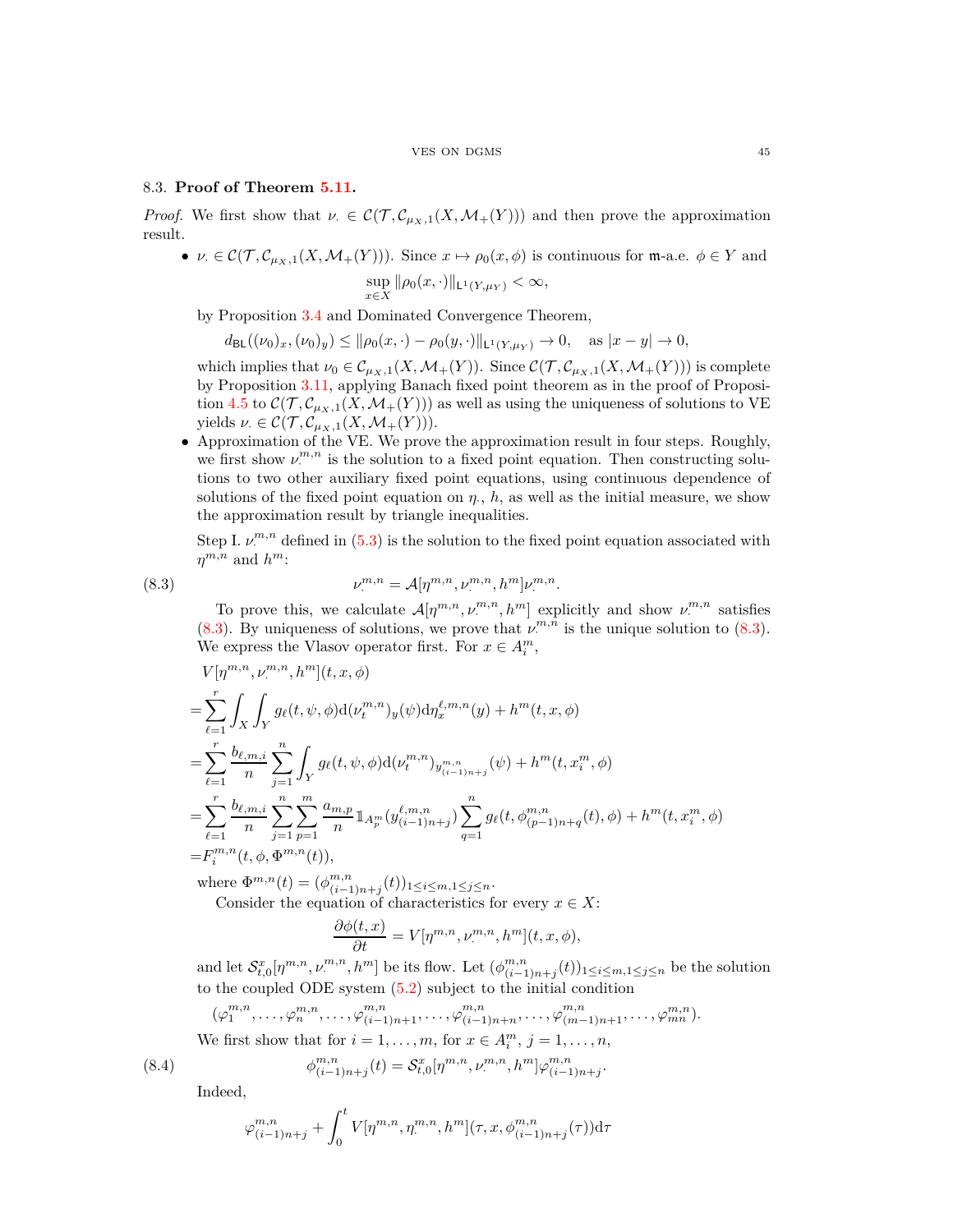$$
=\varphi_{(i-1)n+j}^{m,n}+\int_0^t F_i^{m,n}(\tau,\phi_{(i-1)n+j}^{m,n}(\tau),\Phi^{m,n}(\tau))\mathrm{d}\tau=\phi_{(i-1)n+j}^{m,n}(t),
$$

for  $\phi^{m,n}_{(i-1)}$  $\binom{m,n}{(i-1)n+j}(t)$  is the solution to [\(5.2\)](#page-29-1). This verifies [\(8.4\)](#page-44-2), from which we can conclude that

(8.5) 
$$
(\nu_t^{m,n})_x = (\nu_0^{m,n})_x \circ \mathcal{S}_{0,t}^x [\eta^{m,n}, \eta^{m,n}, h^m], \quad x \in X,
$$

and hence [\(8.3\)](#page-44-1) holds. To see this, pick an arbitrary Borel measurable set  $B \in \mathcal{B}(Y)$ , let  $f = \mathbb{1}_B$ . Then for  $x \in A_i^m$ ,

<span id="page-45-0"></span>
$$
\int f d(\nu_0^{m,n})_x \circ S_{0,t}^x [\eta^{m,n}, \eta^{m,n}, h^m]
$$
  
= 
$$
\int f \circ S_{t,0}^x [\eta^{m,n}, \eta^{m,n}, h^m] d(\nu_0^{m,n})_x
$$
  
= 
$$
\frac{a_{m,i}}{n} \sum_{j=1}^n f \left( S_{t,0}^x [\eta^{m,n}, \eta^{m,n}, h^m] \varphi_{(i-1)n+j}^{m,n} \right)
$$
  
= 
$$
\frac{a_{m,i}}{n} \sum_{j=1}^n f \left( \phi_{(i-1)n+j}^{m,n}(t) \right) = \int_Y f d(\nu_t^{m,n})_x,
$$

which shows that [\(8.5\)](#page-45-0) holds since *B* was arbitrary and  $X = \bigcup_{i=1}^{m} A_i^m$ .

Step II. Construct an auxiliary approximation based on continuous dependence on DGMs. Since  $\nu_0 \in C_{\mu_X,1}(X, \mathcal{M}_+(Y))$ , let  $\hat{\nu}^{m,n}$  be the solution to the fixed point equation confined to  $\mathcal{C}(\mathcal{T}, \mathcal{C}_{\mu_X,1}(X, \mathcal{M}_+(Y)))$ 

<span id="page-45-1"></span>
$$
\widehat{\nu}^{m,n}_{\cdot} = \mathcal{A}[\eta^{m,n},\widehat{\nu}^{m,n}_{\cdot},h] \widehat{\nu}^{m,n}_{\cdot}
$$

with  $\widehat{\nu}_0^{m,n} = \nu_0$ . By Proposition [4.5\(](#page-25-1)iii),

(8.6) 
$$
\lim_{m \to \infty} \lim_{n \to \infty} d_{\infty}(\nu_t, \widehat{\nu}_t^{m,n}) = 0,
$$

since

$$
\lim_{m \to \infty} \lim_{n \to \infty} d_{\infty}(\eta^{\ell}, \eta^{\ell, m, n}) = 0, \quad \ell = 1, \dots, r.
$$

Step III. Construct another auxiliary approximation based on continuous dependence on *h*. Let  $\bar{\nu}^{m,n}$  be the solution to the fixed point equation

$$
\bar{\nu}_{\cdot}^{m,n} = \mathcal{A}[\eta^{m,n}, \bar{\nu}_{\cdot}^{m,n}, h^m] \bar{\nu}_{\cdot}^{m,n}
$$

with  $\bar{\nu}_0^{m,n} = \nu_0$ . By Lemma [5.6](#page-27-2) and Lemma [5.9,](#page-29-0)

$$
\sup_{m,n\in\mathbb{N}}\|\eta^{m,n}\|+\sup_{m\in\mathbb{N}}|h^m|<\infty
$$

are uniformly bounded. Hence  $\sup_{m,n\in\mathbb{N}} ||\bar{\nu}^{m,n}|| < \infty$  is also uniformly bounded. Moreover,  $d_{\infty}(\hat{\nu}_t^{m,n}, \nu_t) \to 0$  also implies

$$
\sup_{m,n\in\mathbb{N}}\|\widehat{\nu}^{m,n}_\cdot\|<\infty.
$$

By Proposition [4.5\(](#page-25-1)ii),

$$
d_\infty(\bar{\nu}_t^{m,n},\widehat{\nu}_t^{m,n})\leq C\|h-h^m\|_\infty,
$$

where

$$
C = \sup_{m,n \in \mathbb{N}} \frac{1}{L_3(\widehat{\nu}^{m,n}, h)} \|\bar{\nu}^{m,n}\| e^{\mathcal{BL}(h) e^{L_1(\widehat{\nu}^{m,n})T} T} e^{(L_1(\widehat{\nu}^{m,n}) + L_2(\eta^{m,n})\|\bar{\nu}^{m,n}\|)T} < \infty.
$$

Step IV. Since *ν m,n*  $\mathbb{R}^{m,n}$  is the solution to the fixed point equation

$$
\nu^{m,n}_\cdot = \mathcal{A}[\eta^{m,n},\nu^{m,n}_\cdot,h^m]\nu^{m,n}_\cdot
$$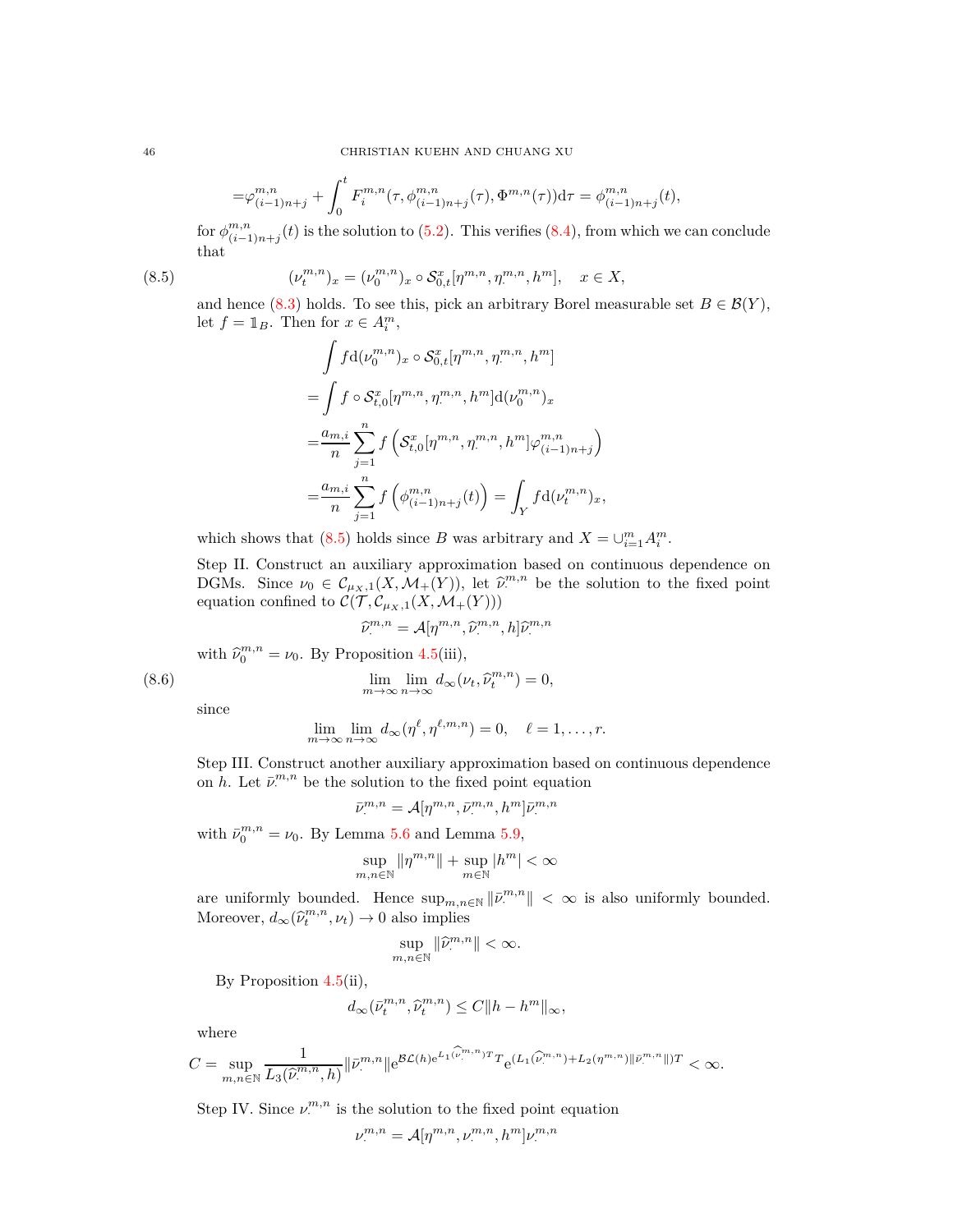### VES ON DGMS 47

<span id="page-46-24"></span>with initial condition  $\nu_0^{m,n}$ , by Lemma [5.5](#page-27-1) and Proposition [4.5\(](#page-25-1)i),

$$
(8.7) \t d_{\infty}(\nu_t^{m,n}, \bar{\nu}_t^{m,n}) \le e^{(L_1(\bar{\nu}_t^{m,n}) + L_2 \|\nu_t^{m,n}\|)t} d_{\infty}(\nu_0^{m,n}, \nu_0) \to 0, \text{ as } n \to \infty, m \to \infty.
$$

In sum, from [\(8.6\)](#page-45-1)-[\(8.7\)](#page-46-24), by triangle inequality it yields that

$$
\lim_{m \to \infty} \lim_{n \to \infty} d_{\infty}(\nu_t, \nu_t^{m,n}) = 0.
$$

 $\Box$ 

## <span id="page-46-0"></span>Acknowledgement

Both authors thank G.S. Medvedev's comments on Remark [3.15.](#page-20-4) CK acknowledges the TUM International Graduate School of Science and Engineering (IGSSE) for support via the project "Synchronization in Co-Evolutionary Network Dynamics (SEND)" and a Lichtenberg Professorship funded by the Volkswagen Foundation. CX acknowledges TUM Foundation Fellowship as well as the Alexander von Humboldt Fellowship funded by Alexander von Humboldt Foundation.

### <span id="page-46-1"></span>**REFERENCES**

- <span id="page-46-3"></span>[1] Acebron, J.A. ´ et al. The kuramoto model: A simple paradigm for synchronization phenomena. *Rev. Mod. Phys.*, 77:137–185, 2005.
- <span id="page-46-2"></span>[2] Angus, S. and Newton, J. Collaboration leads to cooperation on sparse networks. *PLOS Comput. Biol.*, 16:e1007557, 2020.
- <span id="page-46-8"></span><span id="page-46-5"></span>[3] BACKHAUSZ, A. and SZEGEDY, B. Action convergence of operators and graphs. *Canad. J. Math.*, pages 1–50.
- [4] Battiston, F. et al. Networks beyond pairwise interactions: Structure and dynamics. *Phys. Rep.*, 874:1– 92, 2020.
- <span id="page-46-11"></span><span id="page-46-9"></span>[5] Bayraktar, E., Chakraborty, S., and Wu, R. Graphon mean field systems. arXiv.2003.13180, 2020.
- [6] BICK, C., BÖHLE, T., and KUEHN, C. Multi-population phase oscillator networks with higher-order interactions. *arXiv:2012.04943*, 2020.
- <span id="page-46-21"></span>[7] Bjørnstad, O.N., Shea, K., Krzywinski, M., and Altman, N. The SEIRS model for infectious disease dynamics. *Nat. Methods*, 17:557–558, 2020.
- <span id="page-46-23"></span><span id="page-46-19"></span>[8] Blanchini, F. and Franco, E. Structurally robust biological networks. *BMC Syst. Biol.*, 5(74), 2011.
- <span id="page-46-20"></span>[9] Bogachev, V.I. *Measure Theory: Volume I*. Springer-Verlag, Berlin Heidelberg, 2007.
- [10] BOGACHEV, V.I. Sobolev classes on infinite-dimensional spaces. In AMBROSIO,L., editor, *Geometric Measure Theory*, volume 17 of *CRM-Series*, pages 60–110. Ennio De Giorgi Mathematical Research Center, Pisa, Italy, 2014.
- <span id="page-46-14"></span>[11] Bony, J.-M. Principe du maximum, inégalité de harnack et unicité du problemè de cauchy pour les opérateurs elliptiques dégénéré. *Ann. Inst. Fourier.*, 19:277-304, 1969.
- <span id="page-46-6"></span>[12] Braun, W. and Hepp, K. The Vlasov dynamics and its fluctuations in the 1*/n* limit of interacting classical particles. *Comm. Math. Phys.*, 56:101–113, 1977.
- <span id="page-46-15"></span><span id="page-46-10"></span>[13] Brezis, H. On a characterization of flow-invariant sets. *Comm. Pure App. Math*, 223:261–263, 1970.
- [14] Caines, P.E. and Huang, M. Graphon mean field games and the gmfg equations: *ε*-nash equilibria. In *2019 IEEE 58th Conference on Decision and Control (CDC)*, pages 286–292, 2019.
- <span id="page-46-12"></span>[15] CAPONIGRO, M., LAI, A.C., and PICCOLI, B. A nonlinear model of opinion formation on the sphere. *Discrete Contin. Dyn. Syst. Ser. A,*, 35:4241–4268, 2015.
- <span id="page-46-18"></span><span id="page-46-13"></span>[16] Caristi, J. Fixed point theorems for mappings. *Trans. Am. Math. Soc.*, 215:241–251, 1976.
- [17] Chevallier, J. Uniform decomposition of probability measures: quantization, clustering and rate of convergence. *J. Appl. Probab.*, 55:1037–1045, 2018.
- <span id="page-46-26"></span><span id="page-46-17"></span>[18] Clarke, F.H. Generalized gradients and applications. *Trans. Am. Math. Soc.*, 205:247–262, 1975.
- [19] Cobzas¸, S., Miculescu, R., and Nicolae, A. *Lipschitz Functions*, volume 2241 of *Lect. Notes Math.* Springer-Verlag, Cham, Switzerland, 2019.
- <span id="page-46-22"></span>[20] Cooney, D. Ecology and pattern formation on large metapopulation graphs. *SIAM Workshop on Network Science 2020*, 2020.
- <span id="page-46-16"></span>[21] Crandall, M.G. A generalization of Peano's existence theorem and flow invariance. *Proc. Am. Math. Soc.*, 36:151–155, 1972.
- <span id="page-46-25"></span><span id="page-46-7"></span>[22] Dobrushin, R.L. Vlasov's equation. *Functional Anal. and its Appl.*, 13:115–123, 1979.
- [23] Evans, L.C. and Gariepy, R.E. *Measure Theory and Fine Properties of Functions*, volume 140 of *Textbooks in Mathematics*. CRC Press, Boca Raton, US, revised edition, 2015.
- <span id="page-46-4"></span>[24] Fortunato, S. and Hric, D. Community detection in networks: A user guide. *Phys. Rep.*, 659:1–44, 2016.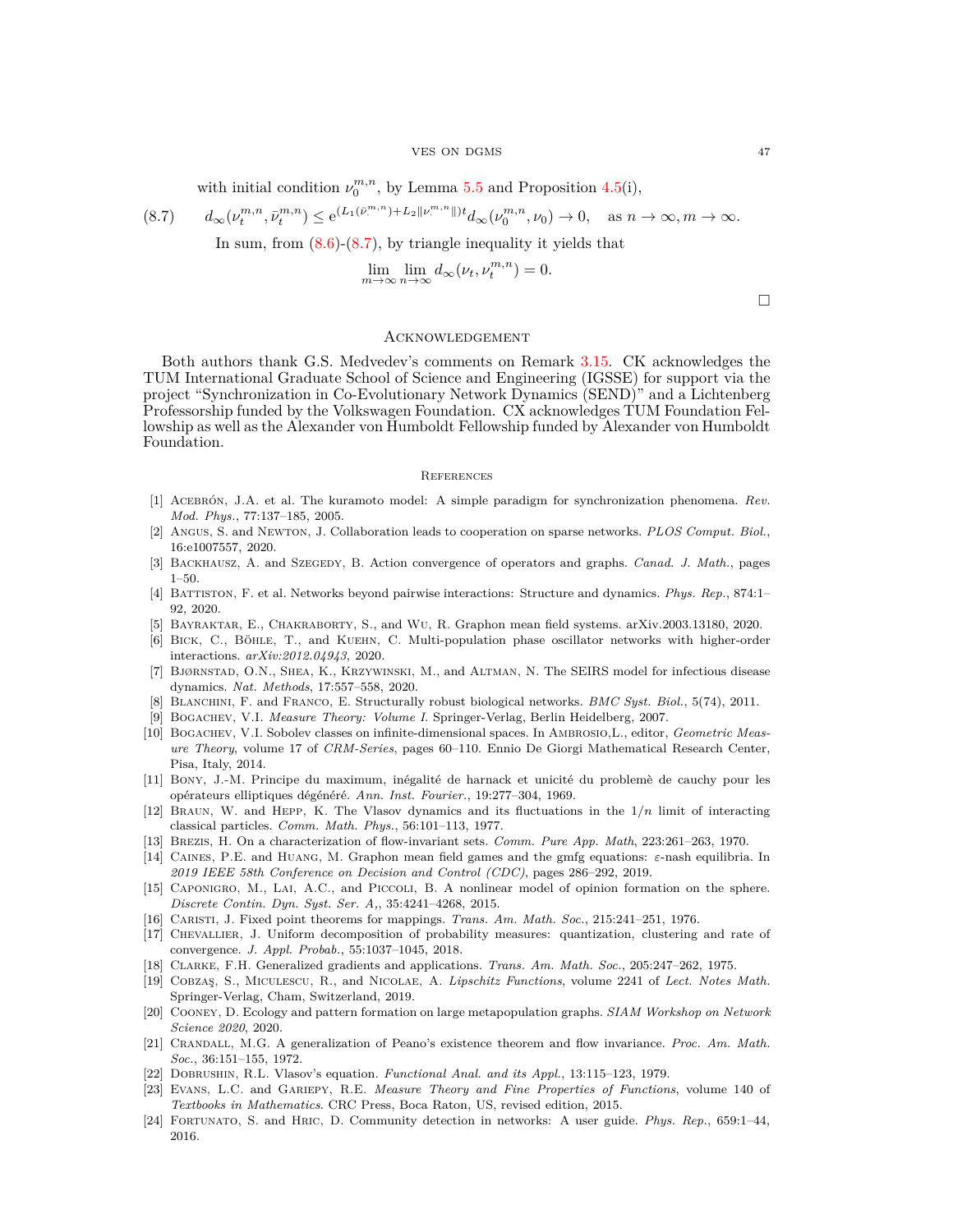### 48 CHRISTIAN KUEHN AND CHUANG XU

- <span id="page-47-11"></span>[25] GKOGKAS, M.-A. and KUEHN, C. Graphop mean-field limits for Kuramoto-type models. arXiv.2007.02868v1, 2020.
- <span id="page-47-23"></span><span id="page-47-16"></span>[26] Hartman ,P. On invariant sets and on a theorem of wa˙zewski. *Proc. Am. Math. Soc.*, 32:511–520, 1972.
- [27] Hegselmann, R. and Krause, U. Opinion dynamics and bounded confidence models, analysis, and simulation. *J. Artif. Soc. Soc. Simul.*, 5(3), 2002.
- <span id="page-47-10"></span>[28] KALIUZHNYI-VERBOVETSKYI, D. and MEDVEDEV, G.S. The mean field equation for the Kuramoto model on graph sequences with non-Lipschitz limit. *SIAM J. Math. Anal.*, 50:2441–2465, 2018.
- <span id="page-47-8"></span>[29] KUNSZENTI-KOVÁCS, D., SZEGEDY, B., and LOVÁSZ, L. Measures on the square as sparse graph limits. *J. Combin. Theory Ser. B*, 138:1–40.
- <span id="page-47-21"></span><span id="page-47-2"></span>[30] Levin, S.A. Dispersion and population interactions. *Am. Nat.*, 108:207–228, 1974.
- [31] Lovász, L. *Large Networks and Graph Limits*, volume 60 of *AMS*. Colloquium Publications, Providence,UAS, 2012.
- <span id="page-47-18"></span>[32] Marin, R.H., Jr. Differential equations on closed subsets of a banach space. *Trans. Am. Math. Soc.*, 179:399–414, 1973.
- <span id="page-47-6"></span>[33] MEDVEDEV, G.S. The continuum limit of the Kuramoto model on sparse random graphs. *Commun. Math Sci.*, 17:883–898, 2019.
- <span id="page-47-14"></span>[34] NAGUMO, M. Uber die lage der integralkurven gewöhnlicher differentialgleichungen. Proc. Phys. Math. *Soc. Japan*, 24:551–559, 1942.
- <span id="page-47-7"></span>[35] Neunzert, H. An introduction to the nonlinear Boltzmann-Vlasov equation. In Cercignani, C., editor, *Kinetic Theories and the Boltzmann Equation*, volume 1048 of *Lect. Notes Math.*, pages 60–110. Springer-Verlag, Berlin, Heidelberg, 1984.
- <span id="page-47-24"></span><span id="page-47-1"></span>[36] Newman, M.E.J. *Networks*. Oxford Univ. Press, Oxford, UK, 2nd edition, 2018.
- [37] Olfati-Saber, R. Swarms on sphere: A programmable swarm with synchronous behaviors like oscillator networks. *Proc. IEEE Conf. Decis. Control.*, 55:5060–5066, 2006.
- <span id="page-47-17"></span><span id="page-47-3"></span>[38] Peixoto, T.P. Latent poisson models for networks with heterogeneous density. *Phys. Rev. E*, 102:012309, 2020.
- <span id="page-47-20"></span>[39] Redheffer, R.M. The theorems of Bony and Brezis on flow-invariant sets. *Am. Math. Mon.*, 79:740–747, 1972.
- [40] Roberts, G.O. and Rosenthal, J.S. General state space Markov chains and MCMC algorithms. *Probab. Surv.*, 1:20–71, 2004.
- <span id="page-47-12"></span>[41] RUIZ, L., CHAMON, L., and RIBEIRO, A. Graphon neural networks and the transferability of graph neural networks. In *34th Conference on Neural Information Processing Systems (NeurIPS 2020)*, pages 1–11, 2020.
- <span id="page-47-22"></span>[42] SEGEL, L.A. and LEVIN, S.A. Application of nonlinear stability theory to the study of the effects of diffusion on predator-prey interaction. *AIP Conf. Proc.*, 27:123–152, 1976.
- <span id="page-47-5"></span>[43] SOKOLOV, Y. and ERMENTROUT, G.B. When is sync globally stable in sparse networks of identical kuramoto oscillators? *Physica A*, 533:122070, 2019.
- <span id="page-47-25"></span><span id="page-47-9"></span>[44] SZEGEDY, B. and LOVÁSZ, L. Limits of dense graph sequences. *J. Combin. Theory Ser. B*, 96:933–957.
- [45] Teschl, G. *Ordinary Differential Equations and Dynamical Systems*, volume 140 of *Grad. Stud. Math.* AMS, Providence, Rhode Island, 2012.
- <span id="page-47-4"></span>[46] TOWNSEND, A., STILLMAN, M., and STROGATZ, S. Dense networks that do not synchronize and sparse ones that do. *Chaos*, 30:083142, 2020.
- <span id="page-47-19"></span>[47] Walter, W. *Ordinary Differential Equations*, volume 182 of *Grad. Texts Math.* Springer-Verlag, New York, 1st edition, 1998.
- <span id="page-47-13"></span>[48] Xu, C. and Berger, A. Best finite constrained approximations of one-dimensional probabilities. *J. Approx. Theory*, 244:1–36, 2019.
- <span id="page-47-15"></span><span id="page-47-0"></span>[49] Yorke, J.A. Differential inequalities and non-Lipschitz scalar functions. *Math. Syst. Theory*, 4:140–153, 1970.

## APPENDIX A. PROOF OF PROPOSITION [4.1](#page-23-2)

*Proof.* Let  $E_\nu$  be as in (**A5**). Then

$$
V[\eta, \nu, h](t, x, \phi) = \sum_{i=1}^{r} \int_{X} \int_{E_{\nu}} g_i(t, \psi, \phi) d(\nu_t)_y(\psi) d\eta_x^{i}(y) + h(t, x, \phi),
$$
  

$$
t \in \mathcal{T}, \ x \in X, \ \phi \in \mathbb{I}
$$

We prove the properties of the Vlasov operator case by case. For  $i = 1, \ldots, r$ , let  $q_i =$  $(g_{i,1},\ldots,g_{i,r_2}).$ 

*r*2 *.*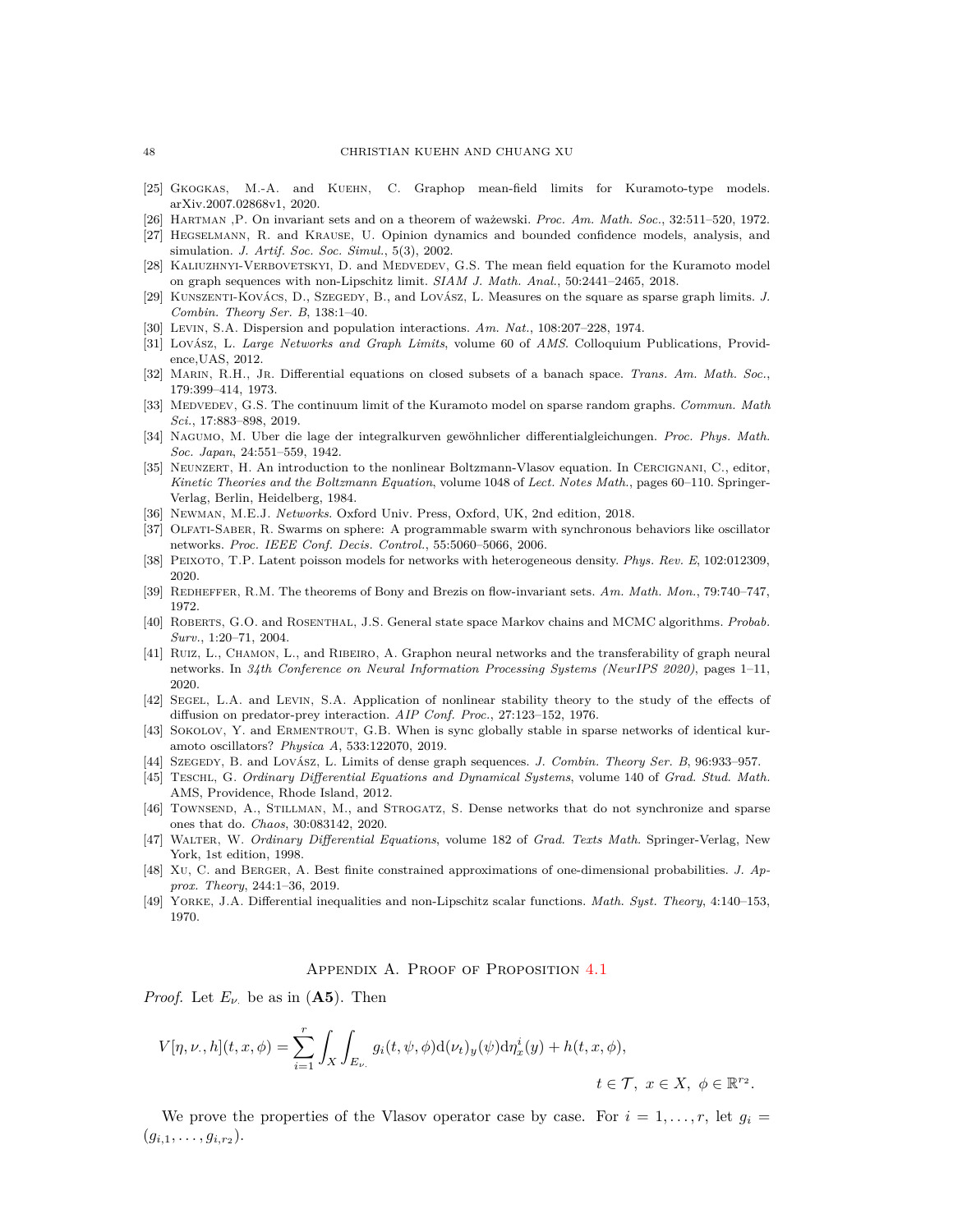### VES ON DGMS 49

(i)  $V[\eta, \nu, h](t, x, \phi)$  is continuous in  $t \in \mathcal{T}$ . It suffices to show that for all  $i = 1, \ldots, r$ and  $j = 1, \ldots, r_2, \int_X \int_{\mathbb{R}^{r_2}} g_{i,j}(t, \psi, \phi) d(\nu_t)_y(\psi) d\eta_x^i(y)$  is continuous in *t*. Take any sequence  $(t_k)_k \subseteq \mathcal{T}$  converging to *t*. By  $(\mathbf{A5})$  and Proposition [3.9\(](#page-18-0)ii), we have *ν*. is weakly continuous on  $\mathcal{T}$ , and hence  $\int_{\mathbb{R}^{r_2}} g_{i,j}(t, \psi, \phi) d(\nu_t)_y(\psi)$  is continuous in  $t \in \mathcal{T}$ , for every  $y \in X$ . Moreover, by  $(A5)$  and Proposition [3.9\(](#page-18-0)ii) again,

$$
\sup_{y \in X} \left| \int_{\mathbb{R}^{r_2}} g_{i,j}(t_k, \psi, \phi) d(\nu_{t_k})_y(\psi) \right| = \sup_{y \in X} \left| \int_{E_{\nu.}} g_{i,j}(t_k, \psi, \phi) d(\nu_{t_k})_y(\psi) \right|
$$
  

$$
\leq ||g_i(\cdot, \phi)||_{\infty} \sup_{\tau \in \mathcal{T}} \sup_{y \in X} (\nu_{\tau})_y(\mathbb{R}^{r_2}) < \infty,
$$

where by (**A1**)

$$
||g_i(\cdot,\phi)||_{\infty} = \sup_{\tau \in \mathcal{T}} \sup_{\psi \in E_{\nu.}} |g_i(\tau,\psi,\phi)| < \infty.
$$

Hence

$$
\int_{\mathbb{R}^{r_2}} g_{i,j}(t_k,\psi,\phi) \mathrm{d}(\nu_t)_y(\psi)
$$

is integrable w.r.t.  $\eta_x$  since  $\|\eta\| < \infty$  by (A1) and Proposition [3.6.](#page-17-0) By Dominated Convergence Theorem, we have

$$
\lim_{k\to\infty}\int_X\int_{\mathbb{R}^{r_2}}g_{i,j}(t_k,\psi,\phi)\mathrm{d}(\nu_t)_y(\psi)\mathrm{d}\eta^i_x(y)=\int_X\int_{\mathbb{R}^{r_2}}g_{i,j}(t,\psi,\phi)\mathrm{d}(\nu_t)_y(\psi)\mathrm{d}\eta^i_x(y).
$$

(ii) We will show  $V[\eta, \nu, h](t, x, \phi)$  is locally Lipschitz continuous in  $\phi$ , uniformly in  $(t, x)$ . We first show that

$$
G(t, x, \phi) = \sum_{i=1}^{r} \int_{X} \int_{E_{\nu}} g_i(t, \psi, \phi) d(\nu_t)_y(\psi) d\eta_x^{i}(y)
$$

is locally Lipschitz in  $\phi$ , uniformly in  $(t, x)$ . Since  $E_{\nu}$  is compact, and  $g_i$  are locally Lipschitz in  $(\psi, \phi)$ , uniformly in  $t \in \mathcal{T}$ , by finite covering theorem, for a neighborhood  $\mathcal{N} \subseteq \mathbb{R}^{r_2}$  of  $\phi$ ,  $g_i(t, \psi, \phi)$  are locally Lipschitz in  $\phi$  with Lipschitz constant  $\mathcal{L}_{\mathcal{N}}(g_i)$ , uniformly in  $\psi \in E_{\nu}$  and  $t \in \mathcal{T}$ , where

$$
\mathcal{L}_{\mathcal{N}}(g_i) = \sup_{t \in \mathcal{T}} \sup_{x \in X} \sup_{\psi \in E_{\nu.}} \sup_{\phi_1 \neq \phi_2, \atop \phi_1, \phi_2 \in \mathcal{N}} \frac{|g_i(t, \psi, \phi_1) - g_i(t, \psi, \phi_2)|}{|\phi_1 - \phi_2|} < \infty.
$$

This shows that for  $\phi_1, \phi_2 \in \mathcal{N}$ ,

$$
|G(t, x, \phi_1) - G(t, x, \phi_2)| \le \sum_{i=1}^r \int_X \int_{E_{\nu.}} |g_i(t, \psi, \phi_1) - g_i(t, \psi, \phi_2)| d(\nu_t)_y(\psi) d\eta_x^i(y)
$$
  

$$
\le \sum_{i=1}^r \mathcal{L}_{\mathcal{N}}(g_i) |\phi_1 - \phi_2|(\nu_t)_y(\mathbb{R}^{r_2}) \eta_x^i(X)
$$
  

$$
\le ||\nu.|| \sum_{i=1}^r \mathcal{L}_{\mathcal{N}}(g_i) ||\eta^i|| |\phi_1 - \phi_2|,
$$

where  $||\eta^i|| < \infty$  by Proposition [3.6\(](#page-17-0)i) and  $||\nu|| < \infty$  by (**A5**) and Proposition [3.9\(](#page-18-0)ii). Similarly, for  $\phi_1, \phi_2 \in \mathcal{N}$ ,

$$
|h(t, x, \phi_1) - h(t, x, \phi_2)| \leq \mathcal{L}_{\mathcal{N}}(h) |\phi_1 - \phi_2|,
$$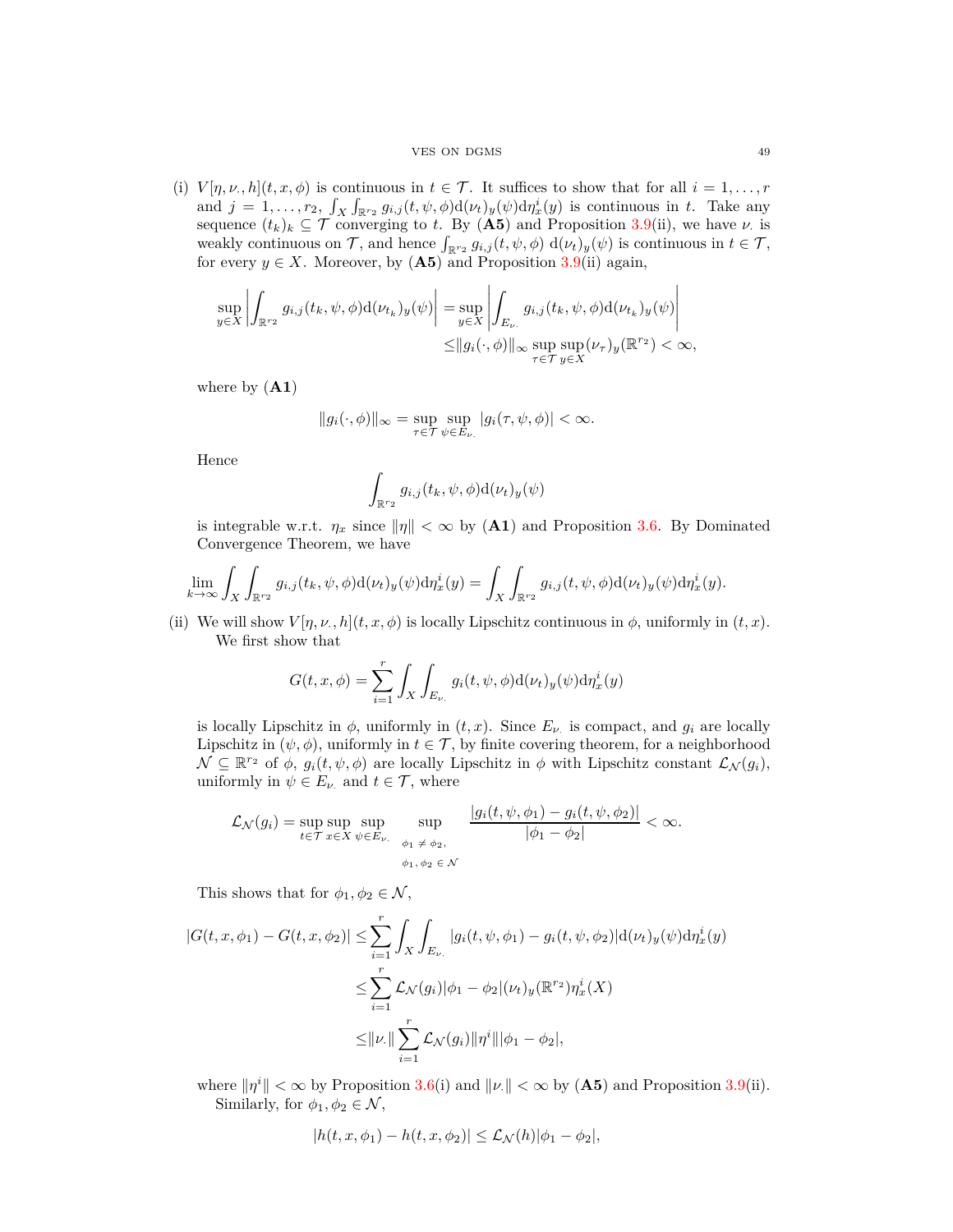where

$$
\mathcal{L}_{\mathcal{N}}(h) = \sup_{t \in \mathcal{T}} \sup_{x \in X} \sup_{\phi_1 \neq \phi_2, \atop \phi_1, \phi_2 \in \mathcal{N}} \frac{|h(t, x, \phi_1) - h(t, x, \phi_2)|}{|\phi_1 - \phi_2|} < \infty.
$$

Hence  $V[\nu, \eta, h](t, x, \phi)$  is locally Lipschitz in  $\phi$  uniformly  $(t, x)$ . Altogether it yields sup *t*∈T sup  $\sup_{x \in X} |V[\eta, \nu, h](t, x, \phi_1) - V[\eta, \nu, h](t, x, \phi_2)| \le L_1(\nu) |\phi_1 - \phi_2|,$ 

where

$$
L_1(\nu): = \|\nu\| \sum_{i=1}^r \mathcal{L}_{\mathcal{N}}(g_i) \|\eta^i\| + \mathcal{L}_{\mathcal{N}}(h) < \infty.
$$

We assume (A6) for the rest. For all  $t \in \mathcal{T}$  and  $x \in X$ , we can rewrite *V* as

$$
V[\eta, \nu, h](t, x, \phi) = \sum_{i=1}^r \int_X \int_Y g_i(t, \psi, \phi) d(\nu_t)_y(\psi) d\eta_x^i(y) + h(t, x, \phi),
$$
  

$$
t \in \mathcal{T}, \ x \in X, \ \phi \in Y.
$$

Since  $g_i$  and  $h$  are local Lipschitz, again by finite covering theorem, when restricted to  $Y$ , they are globally bounded Lipschitz with

$$
\mathcal{L}(g_i) = \sup_{t \in \mathcal{T}} \sup_{(\psi_1, \phi_1) \neq (\psi_2, \phi_2),} \frac{|g_i(t, \psi_1, \phi_1) - g_i(t, \psi_2, \phi_2)|}{|\psi_1 - \psi_2| + |\phi_1 - \phi_2|} < \infty,
$$
  

$$
\frac{(\psi_1, \phi_1), (\psi_2, \phi_2) \in Y^2}{(\psi_1, \phi_1), (\psi_2, \phi_2) \in Y^2}
$$
  

$$
\mathcal{L}(h) = \sup_{t \in \mathcal{T}} \sup_{x \in X} \sup_{\phi_1 \neq \phi_2,} \frac{|h(t, x, \phi_1) - h(t, x, \phi_2)|}{|\phi_1 - \phi_2|} < \infty,
$$
  

$$
\frac{\phi_1, \phi_2 \in Y}{\phi_1, \phi_2 \in Y}
$$
  

$$
||g_i||_{\infty} = \sup_{t \in \mathcal{T}} \sup_{(\psi, \phi) \in Y^2} |g_i(t, \psi, \phi)|, \quad ||h||_{\infty} = \sup_{t \in \mathbb{R}} \sup_{x \in X} \sup_{\phi \in Y} |h(t, x, \phi)|,
$$
  
(iii) 
$$
V[\eta, \nu, h](t, x, \phi) \text{ is Lipschitz continuous in } h, \text{ since}
$$
  

$$
|V[\eta, \nu, h_1](t, x, \phi) - V[\eta, \nu, h_2](t, x, \phi)| = |h_1(t, x, \phi) - h_2(t, x, \phi)|,
$$

which implies

<span id="page-49-0"></span>
$$
\sup_{t \in \mathcal{T}} \sup_{x \in X} \sup_{\phi \in Y} |V[\eta, \nu, h_1](t, x, \phi) - V[\eta, \nu, h_2](t, x, \phi)| \le ||h_1 - h_2||_{\infty}.
$$

(iv) We will show  $V[\eta, \nu, h](t, x, \phi)$  is Lipschitz continuous in  $\nu$ .:

(A.1) 
$$
\sup_{x \in X} \sup_{\phi \in Y} |V[\nu^1](t, x, \phi) - V[\nu^2](t, x, \phi)| \le L_2 d_{\infty}(\nu_t^1, \nu_t^2),
$$

for some positive and finite constant *L*2.

For all 
$$
x \in X
$$
 and  $\phi \in Y$ ,  
\n
$$
|V[\nu^1](t, x, \phi) - V[\nu^2](t, x, \phi)|
$$
\n
$$
= \left| \sum_{i=1}^r \int_{X \times Y} g_i(t, \psi, \phi) d((\nu_t^1)_y(\psi) - (\nu_t^2)_y(\psi)) d\eta_x^i(y) \right|
$$
\n
$$
\leq \sum_{i=1}^r (\mathcal{BL}(g_i) + 1) \int_X \left| \int_Y \frac{g_i(t, \psi, \phi)}{\mathcal{BL}(g_i) + 1} d((\nu_t^1)_y(\psi) - (\nu_t^2)_y(\psi)) \right| d\eta_x^i(y)
$$
\n
$$
= \sum_{i=1}^r (\mathcal{BL}(g_i) + 1) \int_X \sum_{j=1}^{r_2} \left| \int_Y \frac{g_{i,j}(t, \psi, \phi)}{\mathcal{BL}(g_i) + 1} d((\nu_t^1)_y(\psi) - (\nu_t^2)_y(\psi)) \right| d\eta_x^i(y)
$$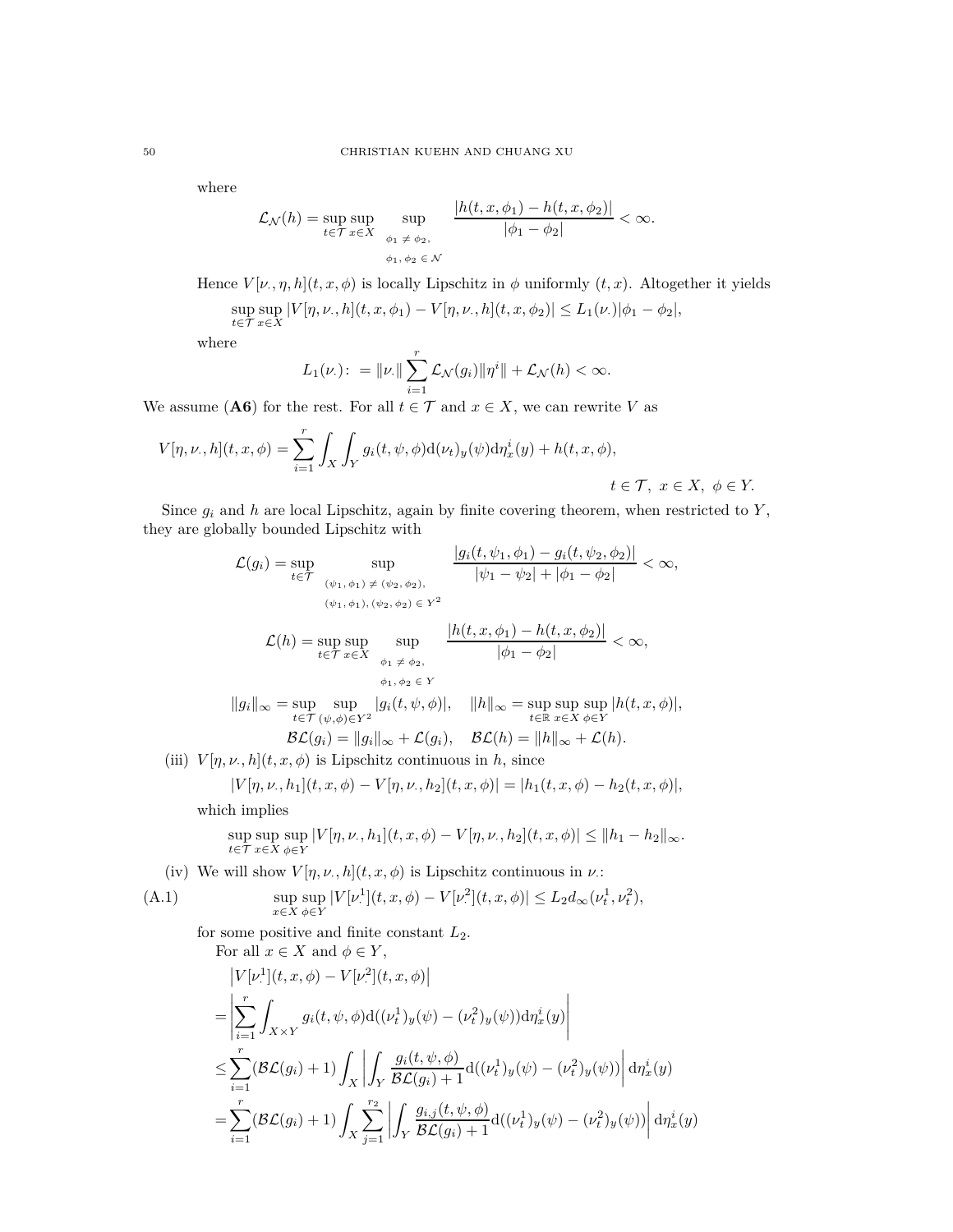$V$  VES ON DGMS  $51\,$ 

$$
\leq r_2 \sum_{i=1}^r (\mathcal{BL}(g_i) + 1) \int_X d_{\text{BL}}((\nu_t^1)_y, (\nu_t^2)_y) d\eta_x^i(y)
$$
  

$$
\leq r_2 \sum_{i=1}^r (\mathcal{BL}(g_i) + 1) \eta_x^i(X) \sup_{y \in X} d_{\text{BL}}((\nu_t^1)_y, (\nu_t^2)_y) \leq L_3 d_{\infty}(\nu_t^1, \nu_t^2),
$$

where  $L_2$ :  $= r_2 \sum_{i=1}^r (\mathcal{BL}(g_i) + 1) ||\eta^i|| < \infty$  by (**A1**). This shows (**A**.1) holds.

(v) Assume  $\nu \in C(\mathcal{T}, \mathcal{C}_{\mu_X,1}(X, \mathcal{M}_+(Y)))$ . We will show  $V[\eta, \nu, h](t, x, \phi)$  is continuous in *η*. Since  $\nu \in \mathcal{C}(\mathcal{T}, \mathcal{C}_{\mu_X,1}(X, \mathcal{M}_+(Y))),$  by Proposition [3.9,](#page-18-0) for every  $t \in \mathcal{T}, (\nu_t)_x$  is weakly continuous in *x*: For every  $f \in \mathcal{C}(Y)$ ,  $x \mapsto (\nu_t)_x(f)$  is continuous. Let  $(\eta^{K,i})_K \subseteq \mathcal{B}(X, \mathcal{M}_+(Y))$  for  $i = 1, \ldots, r$  such that

$$
\lim_{K \to \infty} d_{\mathsf{BL}}(\eta^{K,i}, \eta^i) = 0, \quad i = 1, \dots, r.
$$

The rest is to show that for every  $\xi \in \mathcal{B}(\mathcal{T}, \mathcal{M}_+(Y)),$ 

$$
\lim_{K \to \infty} \int_0^t \int_Y \sup_{x \in X} |V[\eta, \nu, h](\tau, x, \phi) - V[\eta^K, \nu, h](\tau, x, \phi)| d\xi_\tau(\phi) d\tau = 0, \quad \forall t \in \mathcal{T}.
$$

Note that for every given  $t \in \mathcal{T}$ ,

$$
|V[\eta, \nu, h](t, x, \phi) - V[\eta^{K}, \nu, h](t, x, \phi)|
$$
  
= 
$$
\left| \sum_{i=1}^{r} \int_{X} \int_{Y} g_{i}(t, \psi, \phi) d(\nu_{t})_{y}(\psi) d(\eta_{x}^{i}(y) - \eta_{x}^{K, i}(y)) \right|
$$
  
= 
$$
\left| \sum_{i=1}^{r} \sum_{j=1}^{r_{2}} \int_{X} G_{i,j}(t, y, \phi) d(\eta_{x}^{i}(y) - \eta_{x}^{K, i}(y)) \right|,
$$

where  $G_{i,j}(t, y, \phi)$ : =  $(\nu_t)_y(g_{i,j}(t, \cdot, \phi))$ . By (**A4**) and Proposition [3.9,](#page-18-0) we have  $\|\nu\|$  < ∞.

By  $\nu \in \mathcal{C}(\mathcal{T}, \mathcal{C}_{\mu_X,1}(X, \mathcal{M}_+(Y)))$  and Proposition [3.9\(](#page-18-0)iii), we have  $G_{i,j}(t, y, \phi)$  is continuous in *y* for each  $j = 1, \ldots, r_2$ .

Next, we construct bounded Lipschitz approximations of  $G_{i,j}(t, \cdot, \phi)$ . For every  $n \in \mathbb{N}$ , let

$$
G_{i,j}^n(t, y, \phi) = \inf_{z \in X} (G_{i,j}(t, z, \phi) + n|y - z|), \quad y \in X.
$$

It is readily verified that

$$
\mathcal{BL}(G_{i,j}^n(t,\cdot,\phi)) \le n + \sup_{z \in X} |G_{i,j}(t,z,\phi)| \le n + \mathcal{BL}(g_i) ||\nu_t||
$$

and  $G_{i,j}^n(t,\cdot,\phi) \in \mathcal{BL}(X)$  converges to  $G_{i,j}(t,\cdot,\phi)$  uniformly. Hence for  $\varepsilon > 0$ , there exists  $\tilde{N} = N(t, \phi) \in \mathbb{N}$  such that for all  $n \geq N$ ,

$$
\sup_{y \in X} |G_{i,j}^n(t, y, \phi) - G_{i,j}(t, y, \phi)| < \varepsilon.
$$

By Proposition [3.9\(](#page-18-0)ii), we have  $\|\nu\| < \infty$ . Let

$$
a_n: = n + ||\nu|| \sup_{1 \le i \le r} \mathcal{BL}(g_i) < \infty.
$$

Hence

$$
\begin{split} & \left| V[\eta, \nu_{\cdot}, h](t, x, \phi) - V[\eta^{K}, \nu_{\cdot}, h](t, x, \phi) \right| \\ & \leq \sum_{i=1}^{r} \sum_{j=1}^{r_{2}} \left( \left| \int_{X} G_{i,j}^{N}(t, y, \phi) d(\eta_{x}^{i}(y) - \eta_{x}^{K,i}(y)) \right| \\ & + \left| \int_{X} (G_{i,j}(t, y, \phi) - G_{i,j}^{N}(t, y, \phi)) d(\eta_{x}^{i}(y) - \eta_{x}^{K,i}(y)) \right| \right) \end{split}
$$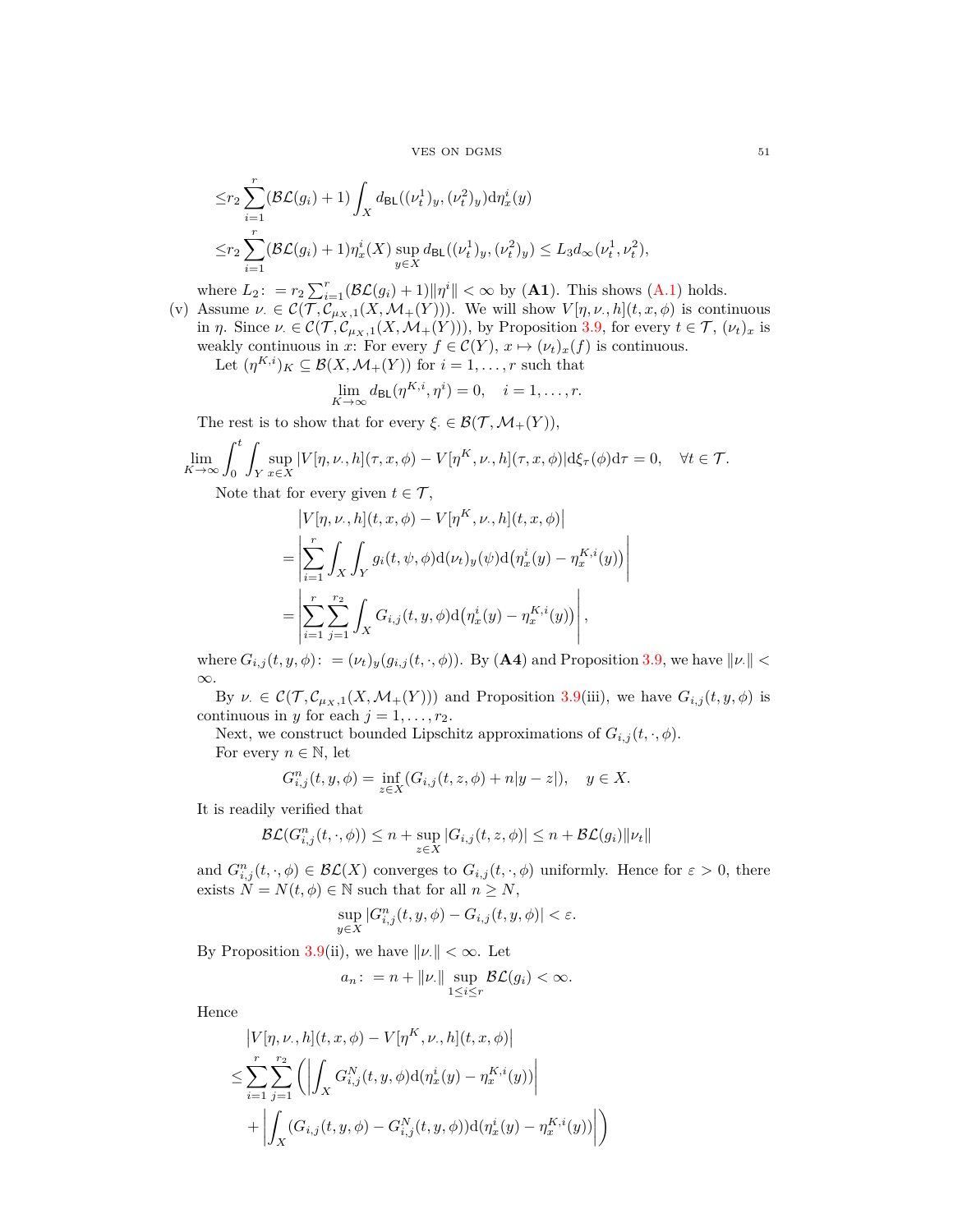$$
\leq \sum_{i=1}^{r} \sum_{j=1}^{r_2} \left( a_N \sup_{f \in \mathcal{BL}_1(X)} \left| \int_X f d(\eta_x^i - \eta_x^{K,i}) \right| + \varepsilon(\eta_x^i(X) + \eta_x^{K,i}(X)) \right)
$$
  
\n
$$
\leq \sum_{i=1}^{r} \sum_{j=1}^{r_2} \left( a_N d_{\text{BL}}(\eta_x^i, \eta_x^{K,i}) + \varepsilon(\eta_x^i(X) + \eta_x^{K,i}(X)) \right)
$$
  
\n
$$
\leq \sum_{i=1}^{r} \sum_{j=1}^{r_2} \left( (\varepsilon + a_N) d_{\text{BL}}(\eta_x^i, \eta_x^{K,i}) + 2\varepsilon \eta_x^i(X) \right)
$$
  
\n
$$
= r_2 \sum_{i=1}^{r} \left( (\varepsilon + a_N) d_{\text{BL}}(\eta_x^i, \eta_x^{K,i}) + 2\varepsilon \eta_x^i(X) \right),
$$

which further implies that

$$
\sup_{x \in X} |V[\eta, \nu, h](t, x, \phi) - V[\eta^K, \nu, h](t, x, \phi)|
$$
  

$$
\leq r_2(\varepsilon + a_N) \sum_{i=1}^r d_{\infty}(\eta^i, \eta^{K, i}) + 2\varepsilon r_2 \sum_{i=1}^r \|\eta^i\|,
$$

Since

$$
\lim_{K\to\infty}\sum_{i=1}^r d_\infty(\eta^i,\eta^{K,i})=0,
$$

we can further choose  $K_0 \in \mathbb{N}$  large enough such that for all  $K \geq K_0,$ 

$$
r_2(\varepsilon + a_N) \sum_{i=1}^r d_{\infty}(\eta^i, \eta^{K,i}) < \varepsilon.
$$

This shows

$$
\lim_{K \to \infty} \sup_{x \in X} |V[\eta, \nu, h](t, x, \phi) - V[\eta^K, \nu, h](t, x, \phi)| = 0.
$$

For every  $\xi \in \mathcal{B}(\mathcal{T}, \mathcal{M}_+(Y))$ , it yields from Proposition  $3.6(\text{iii})^4$  $3.6(\text{iii})^4$  $3.6(\text{iii})^4$  that

$$
\sup_{t\in\mathcal{T}}\xi_t(Y)<\infty.
$$

This shows that for  $K \geq K_0$ ,

$$
\int_{Y} \sup_{x \in X} |V[\eta, \nu, h](\tau, x, \phi) - V[\eta^{K}, \nu, h](\tau, x, \phi)| d\xi_{\tau}(\phi)
$$
  

$$
\leq \varepsilon (1 + 2r_2 \sum_{i=1}^{r} ||\eta^{i}||) \sup_{t \in \mathcal{T}} \xi_{t}(Y) < \infty,
$$

by Dominated Convergence Theorem, we have

$$
\lim_{K \to \infty} \int_Y \sup_{x \in X} |V[\eta, \nu, h](\tau, x, \phi) - V[\eta^K, \nu, h](\tau, x, \phi)| \mathrm{d}\xi_\tau(\phi) = 0, \quad \forall \tau \in \mathcal{T}.
$$

Since  $\mathcal T$  is compact, it follows from the Dominated Convergence again that

$$
\lim_{K \to \infty} \int_0^t \int_Y \sup_{x \in X} |V[\eta, \nu, h](\tau, x, \phi) - V[\eta^K, \nu, h](\tau, x, \phi)| d\xi_\tau(\phi) d\tau = 0, \quad \forall t \in \mathcal{T}.
$$

 $\Box$ 

<span id="page-51-0"></span><sup>&</sup>lt;sup>4</sup>Here we replace the compact space  $X$  by the compact interval  $\mathcal{T}$ .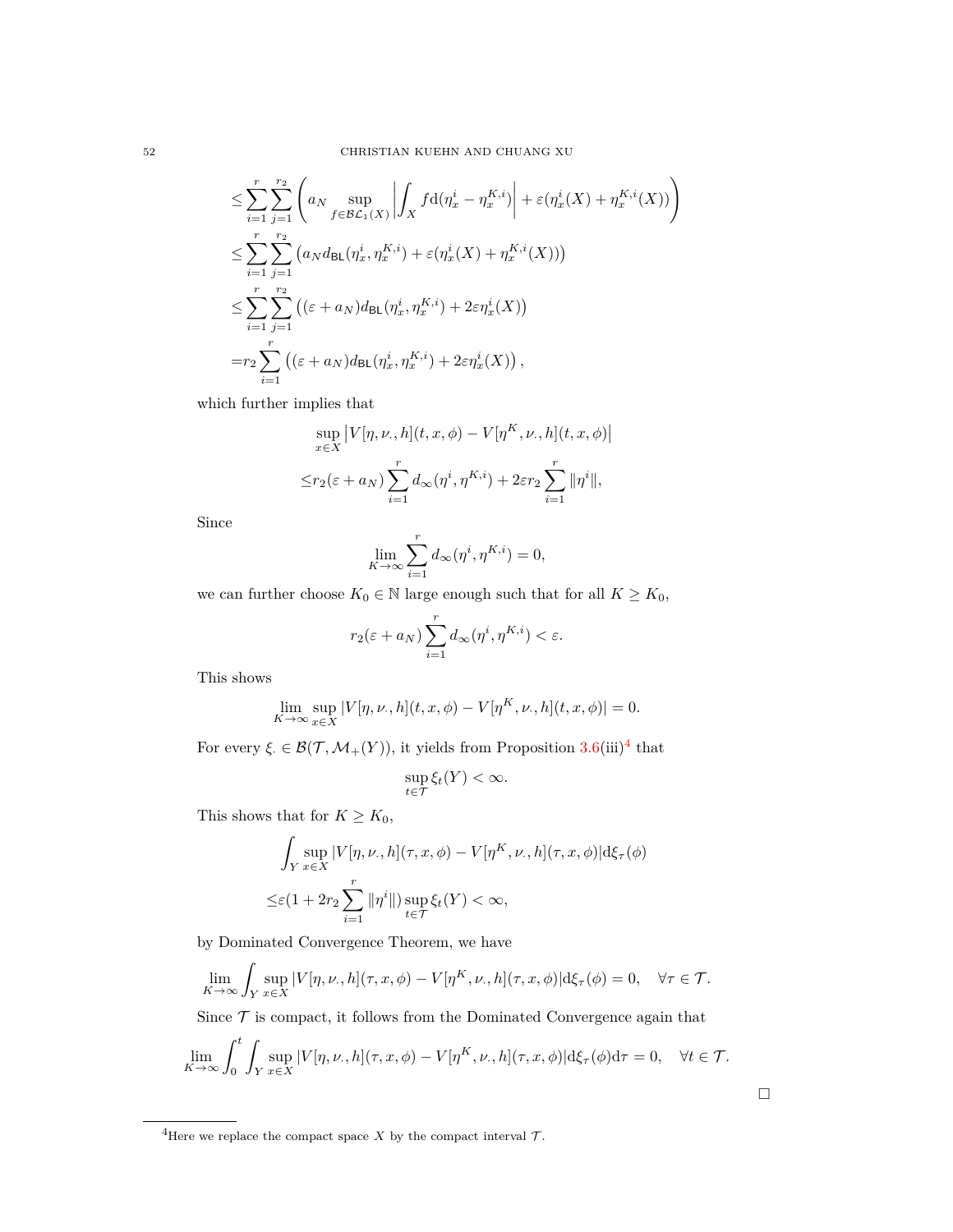### $V$  VES ON DGMS  $53\,$

## Appendix B. Proof of Proposition [4.4](#page-24-1)

<span id="page-52-0"></span>*Proof.* We will suppress the variables in  $V[\eta, \nu, h](t, x, \psi)$  and  $S_{s,t}^x[\eta, \nu, h]$  whenever they are clear and not the emphasis from the context. The properties of  $A$  follows from that of  $S_{0,t}^x[\eta,\nu,h]$ . Hence in the following, we will first establish corresponding continuity and Lipschitz continuity for  $S_{0,t}^x[\eta,\nu,h]$  and then apply the results to derive respective properties for A.

(i) 
$$
\bullet
$$
 Let  $\nu \in \mathcal{C}(\mathcal{T}, \mathcal{B}_{\mu_X,1}(X, \mathcal{M}_+(Y))). We will show$ 

 $t \mapsto \mathcal{A}[\eta, h] \nu_t \in \mathcal{C}(\mathcal{T}, \mathcal{B}_{\mu_X, 1}(X, \mathcal{M}_+(Y))).$ 

For every  $x \in X$  and  $t \in \mathcal{T}$ , since Y is positively invariant under the flow  $\mathcal{S}_{t,0}^{x}[\eta,\nu_\cdot,h]$  by Theorem [4.3,](#page-24-0) we have

$$
\mathcal{S}_{t,0}^x[\eta,\nu,h]Y\subseteq Y,\quad Y\subseteq \mathcal{S}_{0,t}^x[\eta,\nu,h]Y,
$$

 $\mathcal{S}_{0,t}^x[\eta,\nu,h]A \subseteq \mathbb{R}^{r_2} \setminus Y$ , for any Borel set  $A \subset \mathbb{R}^{r_2} \setminus \mathcal{S}_{t,0}^x[\eta,\nu,h]Y$ . Hence

$$
(\mathcal{A}[\eta,h]\nu_t)_x(A) = (\nu_0)_x(\mathcal{S}_{0,t}^x[\eta,\nu,h]A) = 0,
$$

which implies that

$$
\mathrm{supp}\,(\mathcal{A}[\eta,h]\nu_t)_x\subseteq\mathcal{S}_{t,0}^x[\eta,\nu,h]Y\subseteq Y,
$$

<span id="page-52-1"></span>i.e., supp  $(A[\eta, h]\nu_t)_x \in \mathcal{M}(Y)$ . Moreover, since  $Y \subseteq \mathcal{S}^x_{0,t}[\eta, \nu, h]Y$ , we have

(B.1)  $(\mathcal{A}[\eta, h]\nu_t)_x(Y) = (\nu_0)_x(\mathcal{S}^x_{0,t}[\eta, \nu, h]Y) = (\nu_0)_x(Y),$ 

i.e., the mass conservation law holds. Since  $\nu_t \in \mathcal{B}_{\mu_X,1}(X,\mathcal{M}_+(Y))$ , integrating both sides of [\(B.1\)](#page-52-1) with respect to  $\mu_X$  on *X* yields  $\mathcal{A}[\eta, h]\nu_t \in \mathcal{B}_{\mu_X, 1}(X, \mathcal{M}_+(Y)).$ • Now we show the continuity in *t*. Indeed,

$$
d_{\infty}(\mathcal{A}[\eta,\nu,h]\nu_t,\mathcal{A}[\eta,\nu,h]\nu_s)
$$
  
\n
$$
= \sup_{x \in X} d_{BL}((\nu_0)_x \circ \mathcal{S}_{0,t}^x[\eta,\nu,h],(\nu_0)_x \circ \mathcal{S}_{0,s}^x[\eta,\nu,h])
$$
  
\n
$$
= \sup_{x \in X} \sup_{f \in \mathcal{B}\mathcal{L}_1(Y)} \left| \int_Y (f \circ \mathcal{S}_{t,0}^x[\eta,\nu,h]\phi - f \circ \mathcal{S}_{s,0}^x[\eta,\nu,h]\phi) d(\nu_0)_x(\phi) \right|
$$
  
\n
$$
\leq \sup_{x \in X} \int_Y |\mathcal{S}_{t,0}^x[\eta,\nu,h]\phi - \mathcal{S}_{s,0}^x[\eta,\nu,h]\phi| d(\nu_0)_x(\phi)
$$
  
\n
$$
= \sup_{x \in X} \int_Y \left| \int_s^t V[\eta,\nu,h](x,\tau,\mathcal{S}_{\tau,0}^x[\eta,\nu,h]\phi) d\tau \right| d(\nu_0)_x(\phi)
$$
  
\n
$$
\leq \sup_{x \in X} \int_Y \int_s^t \left( \sum_{i=1}^r \int_X \int_Y \mathcal{B}\mathcal{L}(g_i) d(\nu_\tau)_y d\eta_x^i(y) + \mathcal{B}\mathcal{L}(h) \right) d\tau d(\nu_0)_x(\phi)
$$
  
\n
$$
\leq \sup_{x \in X} \int_Y \int_s^t \left( \sum_{i=1}^r \mathcal{B}\mathcal{L}(g_i)\eta_x^i(X) ||\nu|| + \mathcal{B}\mathcal{L}(h) \right) d\tau d(\nu_0)_x(\phi)
$$
  
\n
$$
\leq |s-t| \left( \sum_{i=1}^r \mathcal{B}\mathcal{L}(g_i) ||\eta^i|| ||\nu|| + \mathcal{B}\mathcal{L}(h) \right) ||\nu_0|| \to 0,
$$
  
\nas  $|s-t| \to 0$ . This shows that

 $t \mapsto \mathcal{A}[\eta, h] \nu_t \in \mathcal{C}(\mathcal{T}, \mathcal{B}_{\mu_X, 1}(X, \mathcal{M}_+(Y))).$ 

• Finally, we show the continuity in *x*. Assume  $\nu \in C(\mathcal{T}, \mathcal{C}_{\mu_X,1}(X, \mathcal{M}_+(Y)))$ . We will show  $\mathcal{A}[\eta, h]\nu \in \mathcal{C}(\mathcal{T}, \mathcal{C}_{\mu_X, 1}(X, \mathcal{M}_+(Y)))$ . Based on the above properties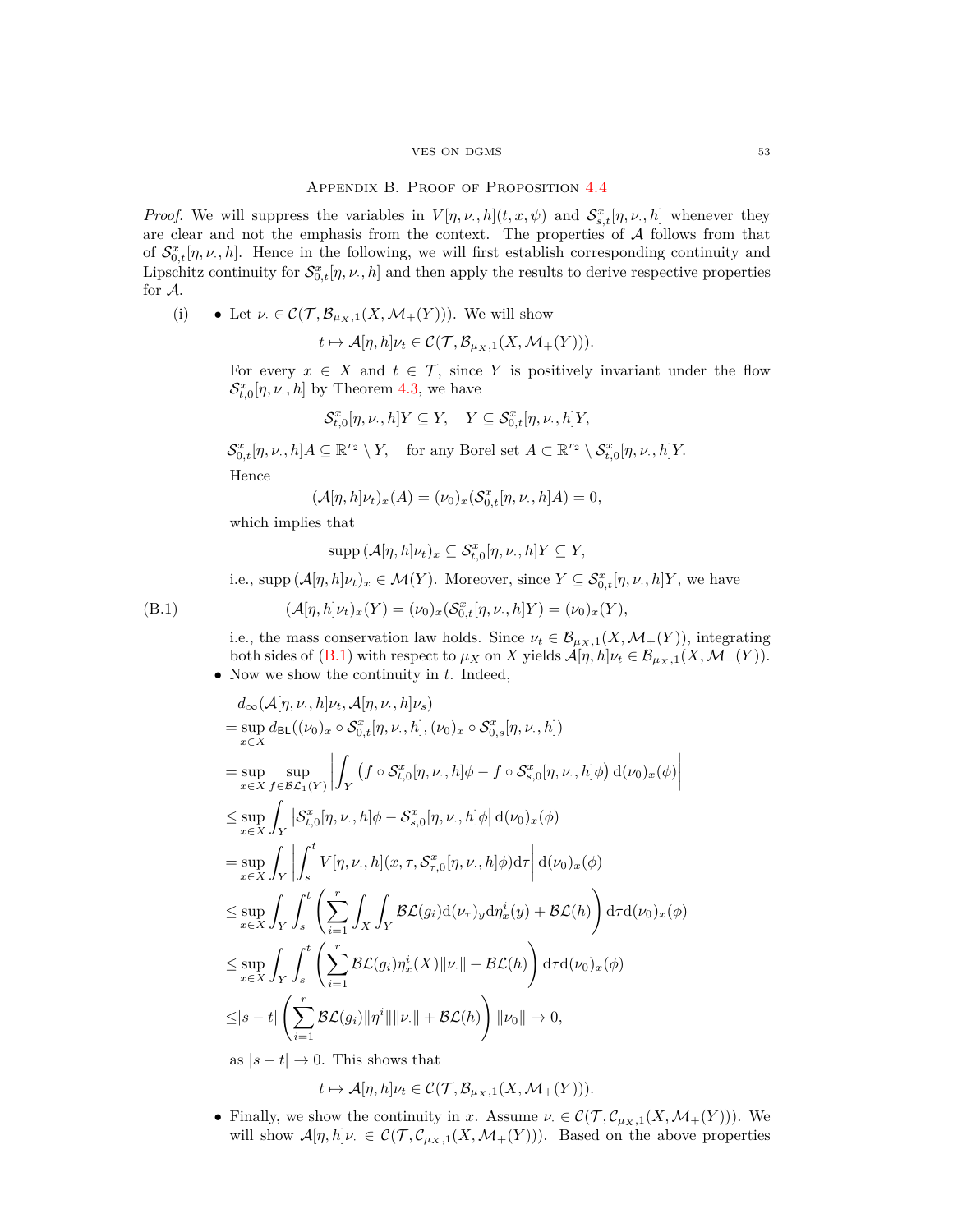of  $\mathcal{A}[\eta,h]$ , it suffices to show that the continuity of measures in  $x$  is preserved:  $x \mapsto (\nu_0)_x \circ \mathcal{S}_{t,0}^x[\eta,\nu_\cdot,h]$  is continuous. Indeed,

$$
d_{\text{BL}}((\nu_0)_x \circ \mathcal{S}_{t,0}^x[\eta,\nu,h],(\nu_0)_y \circ \mathcal{S}_{t,0}^y[\eta,\nu,h])
$$
  
\n
$$
= \sup_{f \in \mathcal{BL}_1(Y)} \left| \int_Y f \circ \mathcal{S}_{t,0}^x[\eta,\nu,h] \phi d(\nu_0)_x(\phi) - f \circ \mathcal{S}_{t,0}^y[\eta,\nu,h] \phi d(\nu_0)_y(\phi) \right|
$$
  
\n
$$
\leq \int_Y \left| \mathcal{S}_{t,0}^x[\eta,\nu,h] \phi - \mathcal{S}_{t,0}^y[\eta,\nu,h] \phi \right| d(\nu_0)_x(\phi)
$$
  
\n
$$
+ \sup_{f \in \mathcal{BL}_1(Y)} \left| \int_Y f \circ \mathcal{S}_{t,0}^y[\eta,\nu,h] \phi d((\nu_0)_x(\phi) - (\nu_0)_y(\phi)) \right|.
$$

By Proposition [4.1\(](#page-23-2)ii),  $S_{t,0}^y[\eta,\nu,h]\phi$  is Lipschitz continuous with constant 1 +  $L_1T$ . Indeed,

$$
\label{eq:2} \begin{split} &| \mathcal{S}_{t,0}^y[\eta,\nu.,h] \phi - \mathcal{S}_{t,0}^y[\eta,\nu.,h] \varphi |\\ \leq& |\phi-\varphi| + \int_0^t |V[\eta,\nu.,h](t,y,\mathcal{S}_{\tau,0}^y[\eta,\nu.,h] \phi) - V[\eta,\nu.,h](t,y,\mathcal{S}_{\tau,0}^y[\eta,\nu.,h] \phi) | \mathrm{d}\tau\\ \leq& |\phi-\varphi| + L_1 \int_0^t | \mathcal{S}_{\tau,0}^y[\eta,\nu.,h] \phi - \mathcal{S}_{\tau,0}^y[\eta,\nu.,h] \varphi | \mathrm{d}\tau, \end{split}
$$

which implies by Gronwall's inequality that

$$
|\mathcal{S}_{t,0}^y[\eta,\nu_\cdot,h]\phi-\mathcal{S}_{t,0}^y[\eta,\nu_\cdot,h]\varphi|\leq e^{L_1t}|\phi-\varphi|\leq e^{L_1T}|\phi-\varphi|.
$$

Hence

$$
\frac{f \circ \mathcal{S}_{t,0}^y[\eta,\nu,h]}{1 + e^{L_1T}} \in \mathcal{BL}_1(Y).
$$

In addition,

$$
|V[\eta, \nu, h](\tau, x, S_{\tau,0}^x[\eta, \nu, h] \phi) - V[\eta, \nu, h](\tau, y, S_{\tau,0}^y[\eta, \nu, h] \phi) |
$$
  
\n
$$
\leq |V[\eta, \nu, h](\tau, x, S_{\tau,0}^x[\eta, \nu, h] \phi) - V[\eta, \nu, h](\tau, x, S_{\tau,0}^y[\eta, \nu, h] \phi) |
$$
  
\n
$$
+ |V[\eta, \nu, h](\tau, x, S_{\tau,0}^y[\eta, \nu, h] \phi) - V[\eta, \nu, h](\tau, y, S_{\tau,0}^y[\eta, \nu, h] \phi) |
$$
  
\n
$$
\leq \sum_{i=1}^r \int_X \int_X |g_i(\tau, \psi, S_{\tau,0}^x[\eta, \nu, h] \phi) - g_i(\tau, \psi, S_{\tau,0}^y[\eta, \nu, h] \phi) |_{(L_{\tau})_z(\psi) d\eta_x^i(z) |_{(L_{\tau})_z(\psi) d\eta_x^i(z) |_{(L_{\tau})_z(\psi) d\eta_x^i(z) |_{(L_{\tau})_z(\psi) d\eta_x^i(z) |_{(L_{\tau})_z(\psi) d\eta_x^i(z) |_{(L_{\tau})_z(\psi) d\eta_x^i(z) |_{(L_{\tau})_z(\psi) d\eta_x^i(z) |_{(L_{\tau})_z(\psi) d\eta_x^i(z) |_{(L_{\tau})_z(\psi) d\eta_x^i(z) |_{(L_{\tau})_z(\psi) d\eta_x^i(z) |_{(L_{\tau})_z(\psi) d\eta_x^i(z) |_{(L_{\tau})_z(\psi) d\eta_x^i(z) |_{(L_{\tau})_z(\psi) d\eta_x^i(z) |_{(L_{\tau})_z(\psi) d\eta_x^i(z) |_{(L_{\tau})_z(\psi) d\eta_x^i(z) |_{(L_{\tau})_z(\psi) d\eta_x^i(z) |_{(L_{\tau})_z(\psi) d\eta_x^i(z) |_{(L_{\tau})_z(\psi) d\eta_x^i(z) |_{(L_{\tau})_z(\psi) d\eta_x^i(z) |_{(L_{\tau})_z(\psi) d\eta_x^i(z) |_{(L_{\tau})_z(\psi
$$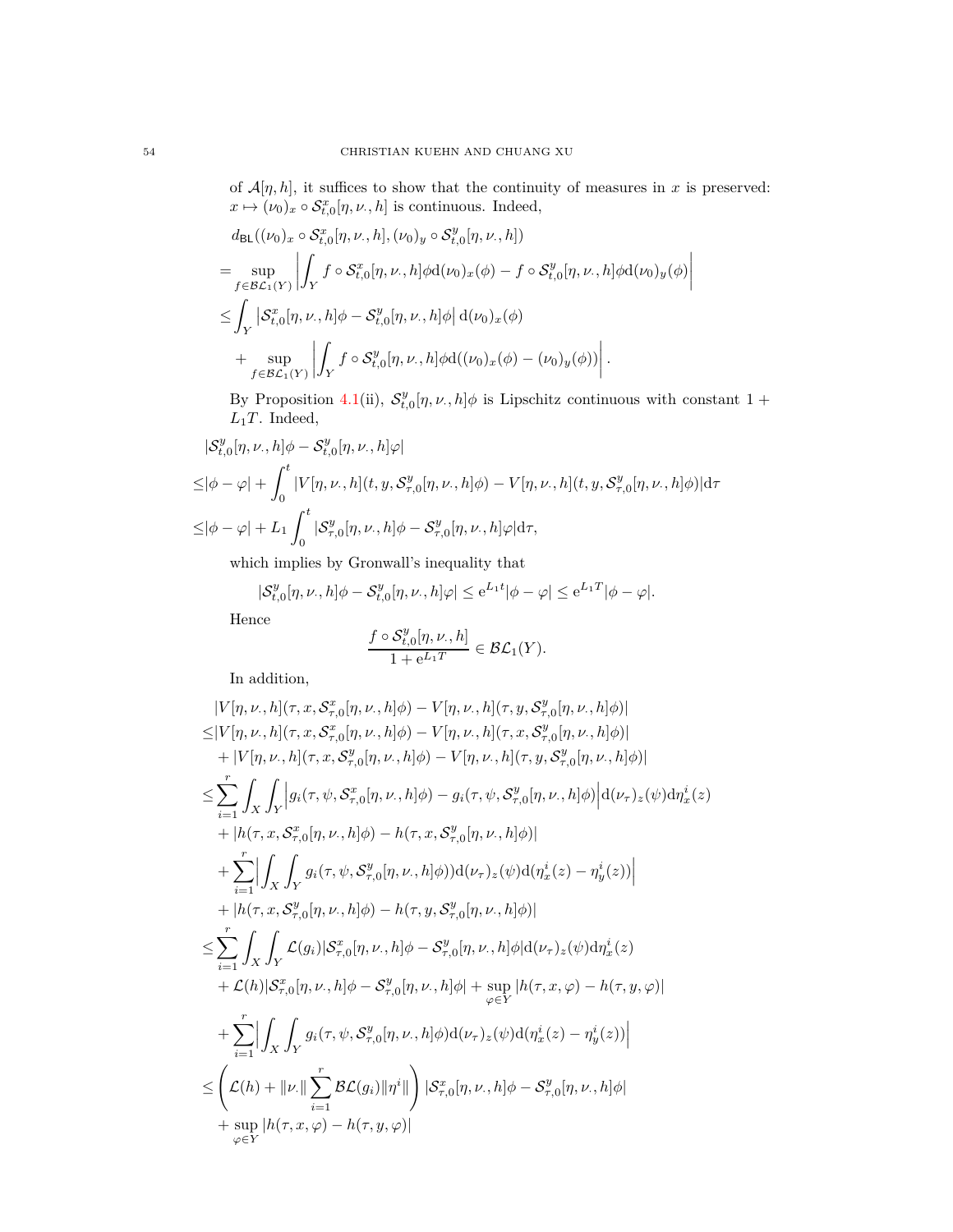$V\!E\!S$  ON DGMS  $55$ 

+
$$
\sum_{i=1}^r \Bigl| \int_X \int_Y g_i(\tau, \psi, \mathcal{S}^y_{\tau,0}[\eta, \nu, h] \phi) d(\nu_\tau)_z(\psi) d(\eta^i_x(z) - \eta^i_y(z)) \Bigr|
$$

This implies that

$$
\begin{split} &\left|\mathcal{S}_{t,0}^{x}[\eta,\nu,h]\phi-\mathcal{S}_{t,0}^{y}[\eta,\nu,h]\phi\right| \\ &=\int_{0}^{t}|V[\eta,\nu,h](\tau,x,\mathcal{S}_{\tau,0}^{x}[\eta,\nu,h]\phi)-V[\eta,\nu,h](\tau,y,\mathcal{S}_{\tau,0}^{y}[\eta,\nu,h]\phi)\right|\mathrm{d}\tau \\ &\leq \left(\mathcal{L}(h)+\|\nu\|\sum_{i=1}^{r}\mathcal{BL}(g_{i})\|\eta^{i}\|\right)\int_{0}^{t}|\mathcal{S}_{\tau,0}^{x}[\eta,\nu,h]\phi-\mathcal{S}_{\tau,0}^{y}[\eta,\nu,h]\phi|\mathrm{d}\tau \\ &+\sup_{\varphi\in Y}\int_{0}^{t}|h(\tau,x,\varphi)-h(\tau,y,\varphi)|\mathrm{d}\tau \\ &+\sum_{i=1}^{r}\int_{0}^{t}\left|\int_{X}\int_{Y}g_{i}(\tau,\psi,\mathcal{S}_{\tau,0}^{y}[\eta,\nu,h]\phi)\mathrm{d}(\nu_{\tau})_{z}(\psi)\mathrm{d}(\eta_{x}^{i}(z)-\eta_{y}^{i}(z))\right|\mathrm{d}\tau. \end{split}
$$

By Gronwall's inequality,

$$
|\mathcal{S}_{t,0}^{x}[ \eta,\nu,h] \phi - \mathcal{S}_{t,0}^{y}[\eta,\nu,h] \phi|
$$
\n
$$
\leq (\sup_{\varphi \in Y} \int_{0}^{t} |h(\tau,x,\varphi) - h(\tau,y,\varphi)| d\tau + \sum_{i=1}^{r} \int_{0}^{t} \left| \int_{X} \int_{Y} g_{i}(\tau,\psi,\mathcal{S}_{\tau,0}^{y}[\eta,\nu,h] \phi) d(\nu_{\tau})_{z}(\psi) d(\eta_{x}^{i}(z) - \eta_{y}^{i}(z)) \right| d\tau \right) e^{C_{1}t},
$$
\nwhere  $C_{1} = \mathcal{L}(h) + ||\nu|| \sum_{i=1}^{r} \mathcal{B}\mathcal{L}(g_{i}) ||\eta^{i}||$ . This further shows\n
$$
d_{BL}((\nu_{0})_{x} \circ \mathcal{S}_{t,0}^{x}[\eta,\nu,h],(\nu_{0})_{y} \circ \mathcal{S}_{t,0}^{y}[\eta,\nu,h])
$$
\n
$$
\leq \int_{0}^{t} \int_{Y} |V[\eta,\nu,h](\tau,x,\mathcal{S}_{\tau,0}^{x}[\eta,\nu,h] \phi) - V[\eta,\nu,h](\tau,y,\mathcal{S}_{\tau,0}^{y}[\eta,\nu,h] \phi) |d(\nu_{0})_{x}(\phi) d\tau + (1 + e^{L_{1}T}) d_{BL}((\nu_{0})_{x},(\nu_{0})_{y})
$$
\n
$$
\leq \left( \mathcal{L}(h) + ||\nu|| \sum_{i=1}^{r} \mathcal{B}\mathcal{L}(g_{i}) ||\eta^{i}|| \right) \int_{Y} \int_{0}^{t} |\mathcal{S}_{\tau,0}^{x}[\eta,\nu,h] \phi - \mathcal{S}_{\tau,0}^{y}[\eta,\nu,h] \phi |d(\nu_{0})_{x}(\phi) d\tau + ||\nu_{0}|| \int_{0}^{t} \sup_{\varphi \in Y} |h(\tau,x,\varphi) - h(\tau,y,\varphi)| d\tau
$$
\n
$$
+ \sum_{i=1}^{r} \int_{0}^{t} \int_{Y} \left| \int_{X} \int_{Y} g_{i}(\tau,\psi,\mathcal{S}_{\tau,0}^y[\eta,\nu,h] \phi) d(\nu_{\tau})_{z}(\psi)
$$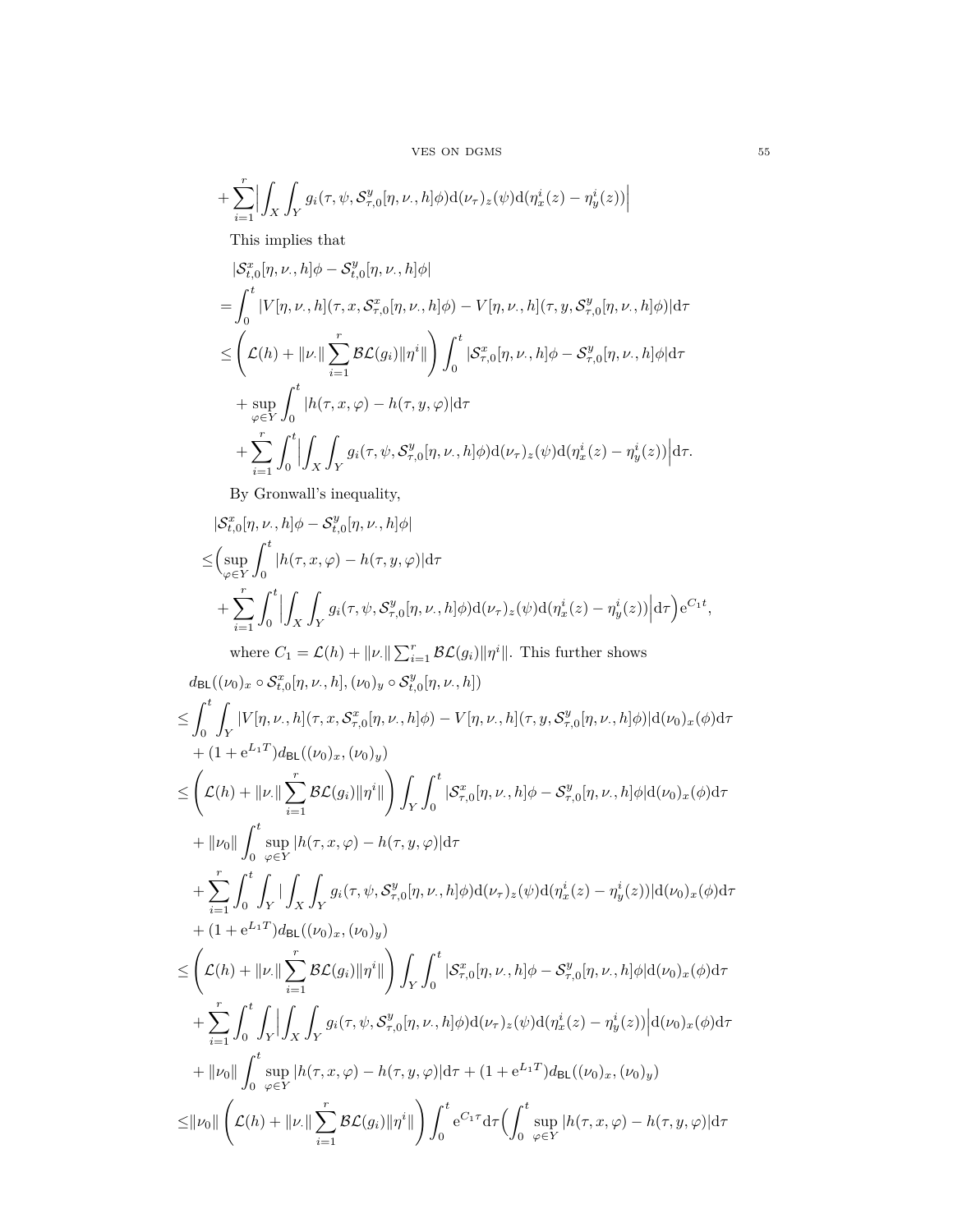+
$$
\sum_{i=1}^{r} \int_{0}^{t} \left| \int_{X} \int_{Y} g_i(\tau, \psi, \mathcal{S}_{\tau,0}^{y}[\eta, \nu, h] \phi) d(\nu_{\tau})_{z}(\psi) d(\eta_x^{i}(z) - \eta_y^{i}(z)) \right| d\tau \right) + \sum_{i=1}^{r} \int_{0}^{t} \int_{Y} \left| \int_{X} \int_{Y} g_i(\tau, \psi, \mathcal{S}_{\tau,0}^{y}[\eta, \nu, h] \phi) d(\nu_{\tau})_{z}(\psi) d(\eta_x^{i}(z) - \eta_y^{i}(z)) \right| d(\nu_{0})_{x}(\phi) d\tau + \|\nu_{0}\| \int_{0}^{t} \sup_{\varphi \in Y} |h(\tau, x, \varphi) - h(\tau, y, \varphi)| d\tau + (1 + e^{L_{1}T}) d_{\text{BL}}((\nu_{0})_{x}, (\nu_{0})_{y}).
$$

Since  $\nu \in \mathcal{C}(\mathcal{T}, \mathcal{C}_{\mu_X,1}(X, \mathcal{M}_+(Y)),$  by Proposition [3.9\(](#page-18-0)iii),  $(\nu_t)_x$  is weakly continuous in *x*. Since By (A2),  $g_i$  is bounded Lipschitz, and  $S^y_{\tau,0}[\eta,\nu,h]\phi$  is continuous in  $\phi$ , we have  $g_i(\tau, \psi, \mathcal{S}_{\tau,0}^y[\eta, \nu, h]\phi)$  is bounded continuous in  $\phi$ . Hence  $\int_Y g_i(\tau, \psi, \mathcal{S}_{\tau,0}^y[\eta,\nu,h]\phi) d(\nu_\tau)_z(\psi)$  is continuous in *z*. Moreover

$$
\big|\int_Y g_i(\tau,\psi,\mathcal{S}^y_{\tau,0}[\eta,\nu,,h]\phi)\mathrm{d}(\nu_\tau)_z(\psi)\big|\leq \mathcal{BL}(g_i)\|\nu\|<\infty
$$

is also bounded on *X*, since  $\eta^i \in \mathcal{C}(X, \mathcal{M}_+(X))$ , using Proposition [3.9\(](#page-18-0)iii) again, we know

$$
\lim_{|x-y|\to 0} \left| \int_X \int_Y g_i(\tau, \psi, \mathcal{S}^y_{\tau,0}[\eta, \nu, h] \phi) d(\nu_\tau)_z(\psi) d(\eta^i_x(z) - \eta^i_y(z)) \right| = 0.
$$
  
Since

Since

$$
\int_0^t \left| \int_X \int_Y g_i(\tau, \psi, \mathcal{S}^y_{\tau,0}[\eta, \nu, h] \phi) d(\nu_\tau)_z(\psi) d(\eta^i_x(z) | d\tau \leq \mathcal{BL}(g_i) \| \nu \| \|\eta\| T < \infty,
$$
  
By Dominated Convergence Theorem

By Dominated Convergence Theorem,

$$
\lim_{|x-y|\to 0} \int_0^t \left| \int_X \int_Y g_i(\tau, \psi, \mathcal{S}^y_{\tau,0}[\eta, \nu, h] \phi) d(\nu_\tau)_z(\psi) d(\eta^i_x(z) - \eta^i_y(z)) \right| d\tau = 0.
$$
  
Similarly

Similarly,

$$
\lim_{|x-y|\to 0} \int_0^t \int_Y \left| \int_X \int_Y g_i(\tau, \psi, \mathcal{S}^y_{\tau,0}[\eta, \nu, h] \phi) d(\nu_\tau)_z(\psi) d(\eta^i_x(z) - \eta^i_y(z)) \right| d(\nu_0)_x(\phi) d\tau = 0.
$$

Moreover, by (**A8**) as well as the Dominated Convergence Theorem,

$$
\lim_{|x-y|\to 0} \int_0^t \sup_{\varphi \in Y} |h(\tau, x, \varphi) - h(\tau, y, \varphi)| d\tau = 0.
$$
  

$$
\in C \quad (X, M, (Y))
$$

Since  $\nu_0 \in \mathcal{C}_{\mu_X,1}(X,\mathcal{M}_+(Y)),$ 

$$
\lim_{|x-y|\to 0} d_{\text{BL}}((\nu_0)_x, (\nu_0)_y) = 0.
$$

All these limits together yield

$$
\lim_{|x-y|\to 0} d_{\mathsf{BL}}((\nu_0)_x \circ \mathcal{S}_{t,0}^x[\eta,\nu,,h], (\nu_0)_y \circ \mathcal{S}_{t,0}^y[\eta,\nu,h]) = 0.
$$

(ii) To show this Lipschitz continuity, we first need to show that  $\mathcal{S}^x_{s,t}[\nu_{\cdot}]\phi(x)$  is Lipschitz continuous in  $\phi(x)$ . Note that

$$
|\mathcal{S}_{t,0}^{x}\phi_{1}(x) - \mathcal{S}_{t,0}^{x}\phi_{2}(x)|
$$
  
\n
$$
\leq |\phi_{1}(x) - \phi_{2}(x)| + \int_{0}^{t} |V(\tau, x, \mathcal{S}_{\tau,0}^{x}\phi_{1}(x)) - V(\tau, x, \mathcal{S}_{\tau,0}^{x}\phi_{2}(x))|d\tau
$$
  
\n
$$
\leq |\phi_{1}(x) - \phi_{2}(x)| + L_{1}(\nu) \int_{0}^{t} |\mathcal{S}_{\tau,0}^{x}\phi_{1}(x) - \mathcal{S}_{0,\tau}^{x}\phi_{2}(x)|d\tau.
$$

<span id="page-55-0"></span>By Gronwall's inequality,

(B.2) 
$$
|\mathcal{S}_{t,0}^x \phi_1(x) - \mathcal{S}_{t,0}^x \phi_2(x)| \leq e^{L_1 t} |\phi_1(x) - \phi_2(x)|.
$$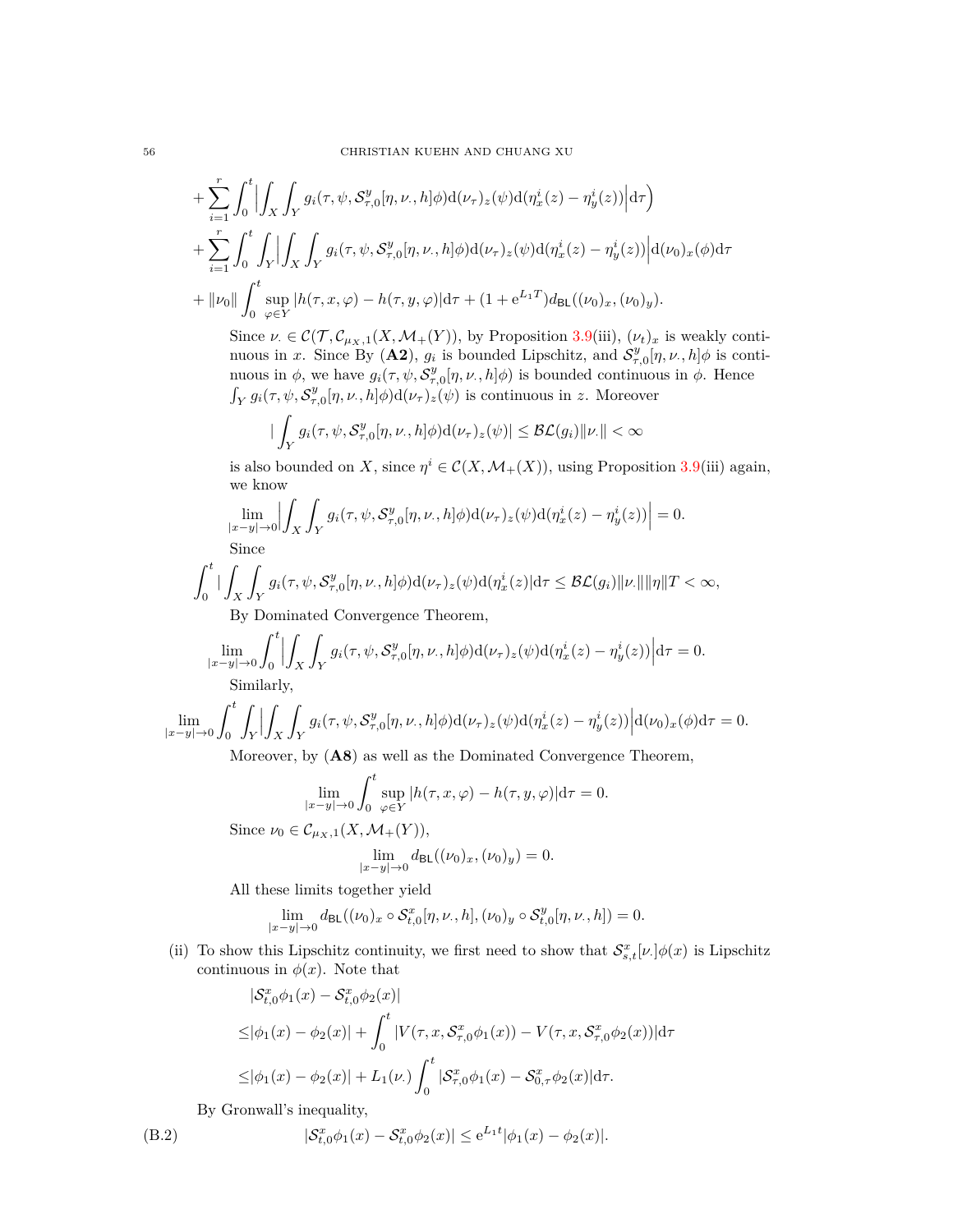Similarly, one can show

$$
|\mathcal{S}_{0,t}^x \phi_1(x) - \mathcal{S}_{0,t}^x \phi_2(x)| \le e^{L_1 t} |\phi_1(x) - \phi_2(x)|.
$$

Next, we show  $S_{s,t}^x[\nu]$  is Lipschitz continuous in  $\nu$ . Observe that

<span id="page-56-1"></span>
$$
d_{\text{BL}}((\nu_0)_x^1 \circ \mathcal{S}_{0,t}^x[\nu^1], (\nu_0)_x^2 \circ \mathcal{S}_{0,t}^x[\nu^2])
$$
  
(B.3) 
$$
\leq d_{\text{BL}}((\nu_0)_x^1 \circ \mathcal{S}_{0,t}^x[\nu^1], (\nu_0)_x^1 \circ \mathcal{S}_{0,t}^x[\nu^2]) + d_{\text{BL}}((\nu_0)_x^1 \circ \mathcal{S}_{0,t}^x[\nu^2], (\nu_0)_x^2 \circ \mathcal{S}_{0,t}^x[\nu^2]).
$$

We now estimate the first term.

$$
d_{BL}((\nu_{0}^{1})_{x} \circ S_{0,t}^{x}[\nu_{\cdot}^{1}], (\nu_{0}^{1})_{x} \circ S_{0,t}^{x}[\nu_{\cdot}^{2}])
$$
\n
$$
= \sup_{f \in \mathcal{B} \mathcal{L}_{1}(Y)} \int_{Y} f(\phi) d(((\nu_{0}^{1})_{x} \circ S_{0,t}^{x}[\nu_{\cdot}^{1}])(\phi) - ((\nu_{0}^{1})_{x} \circ S_{0,t}^{x}[\nu_{\cdot}^{2}])(\phi))
$$
\n
$$
= \sup_{f \in \mathcal{B} \mathcal{L}_{1}(Y)} \int_{Y} ((f \circ S_{t,0}^{x}[\nu_{\cdot}^{1}])(\phi) - (f \circ S_{t,0}^{x}[\nu_{\cdot}^{2}])(\phi)) d(\nu_{0}^{1})_{x}(\phi)
$$
\n
$$
\leq \int_{Y} |S_{t,0}^{x}[\nu_{\cdot}^{1}](\phi) - S_{t,0}^{x}[\nu_{\cdot}^{2}](\phi) | d(\nu_{0}^{1})_{x}(\phi) : = \lambda_{x}(t)
$$
\n
$$
= \int_{Y} \int_{0}^{t} (V[\nu_{\cdot}^{1}](\tau, x, S_{\tau,0}^{x}[\nu_{\cdot}^{1}]\phi) - V[\nu_{\cdot}^{2}](\tau, x, S_{\tau,0}^{x}[\nu_{\cdot}^{1}]\phi) d\tau | d(\nu_{0}^{1})_{x}(\phi)
$$
\n
$$
\leq \int_{Y} \int_{0}^{t} (V[\nu_{\cdot}^{1}](\tau, x, S_{\tau,0}^{x}[\nu_{\cdot}^{1}]\phi) - V[\nu_{\cdot}^{2}](\tau, x, S_{\tau,0}^{x}[\nu_{\cdot}^{1}]\phi) d\tau | d(\nu_{0}^{1})_{x}(\phi)
$$
\n
$$
+ \int_{Y} \int_{0}^{t} |V[\nu_{\cdot}^{1}](\tau, x, S_{\tau,0}^{x}[\nu_{\cdot}^{1}]\phi) - V[\nu_{\cdot}^{2}](\tau, x, S_{\tau,0}^{x}[\nu_{\cdot}^{1}]\phi) | d\tau | d(\nu_{0}^{1})_{x}(\phi)
$$
\n
$$
\leq \int_{Y} \int_{0}^{t} |
$$

which implies by Proposition [4.1](#page-23-2) that

$$
\lambda_x(t) \le L_2 \int_0^t d_{\infty}(\nu_\tau^1, \nu_\tau^2)(\nu_\tau^1)_x(Y) d\tau \n+ L_1(\nu_\tau^2) \int_0^t \int_Y |\mathcal{S}_{\tau,0}^x[\nu_\tau^1] \phi - \mathcal{S}_{\tau,0}^x[\nu_\tau^2] \phi | d(\nu_0^1)_x(\phi) d\tau \n\le L_2 \| \nu_\tau^1 \| \int_0^t d_{\infty}(\nu_\tau^1, \nu_\tau^2) d\tau + L_1(\nu_\tau^2) \int_0^t \lambda_x(\tau) d\tau.
$$

Applying Gronwall's inequality (see e.g., [\[28,](#page-47-10) Lemma 2.5]), we have

<span id="page-56-0"></span>(B.4) 
$$
\lambda_x(t) \leq L_2 \| \nu^1 \| e^{L_1(\nu^2) t} \int_0^t d_{\infty}(\nu^1_\tau, \nu^2_\tau) e^{-L_1(\nu^2) \tau} d\tau.
$$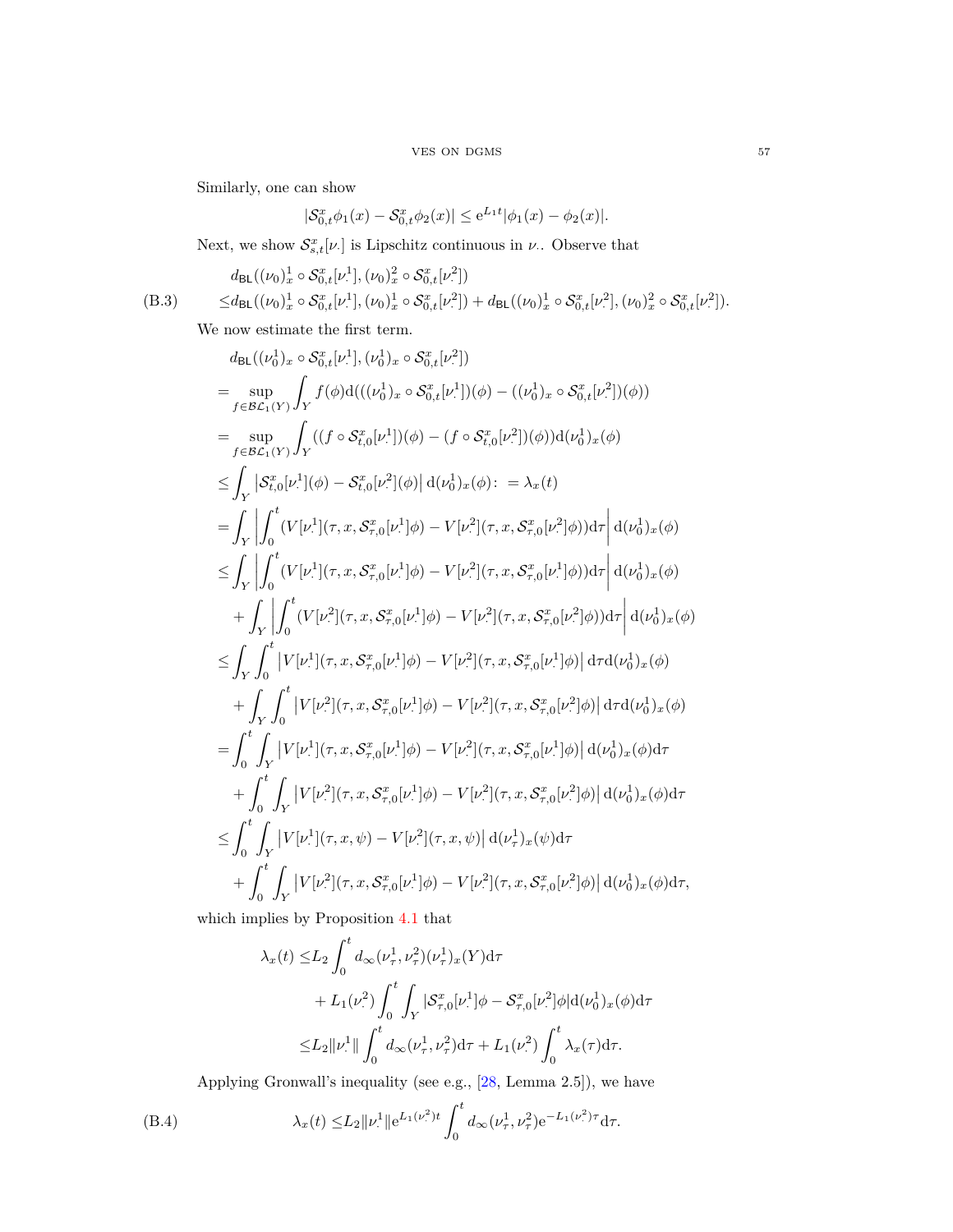Next, we estimate the second term. For  $f \in \mathcal{BL}_1(Y)$ , from [\(B.2\)](#page-55-0) it follows that  $\mathcal{L}(f \circ \mathcal{S}_{t,0}^x[\nu^2])$  $\mathcal{L}(f)\mathcal{L}(\mathcal{S}_{t,0}^x[\nu^2])$  $\mathcal{L}(f) e^{L_1(\nu^2)t}, \quad ||f \circ \mathcal{S}_{t,0}^x[\nu^2]$  $\mathbb{E}^{2}$ |||∞  $\leq$  || $f$ ||∞ $\cdot$ Hence  $\mathcal{BL}(f \circ \mathcal{S}_{t,0}^x) \leq e^{L_1(\nu^2)t}$ . For every  $x \in X$ ,

$$
d_{\text{BL}}((\nu_0^1)_x \circ \mathcal{S}_{0,t}^x[\nu^2], (\nu_0)_x^2 \circ \mathcal{S}_{0,t}^x[\nu^2])
$$
  
= 
$$
\sup_{f \in \mathcal{BL}_1(Y)} \int_Y (f \circ \mathcal{S}_{t,0}^x[\nu^2])(\phi) d((\nu_0^1)_x(\phi) - (\nu_0^2)_x(\phi))
$$
  
(B.5) 
$$
\leq e^{L_1(\nu^2)t} d_{\text{BL}}((\nu_0)_x^1, (\nu_0)_x^2) \leq e^{L_1(\nu^2)t} d_{\infty}(\nu_0^1, \nu_0^2).
$$

<span id="page-57-0"></span>Combining  $(B.4)$  and  $(B.5)$ , it follows from  $(B.3)$  that

$$
d_{\infty}(\mathcal{A}[\eta, h]\nu_t^1, \mathcal{A}[\eta, h]\nu_t^2)
$$
  
=  $\sup_{x \in X} d_{BL}((\nu_0)_x^1 \circ \mathcal{S}_{0,t}^x[\nu_*^1], (\nu_0)_x^2 \circ \mathcal{S}_{0,t}^x[\nu_*^2])$   
 $\leq e^{L_1(\nu_*^2)t} d_{\infty}(\nu_0^1, \nu_0^2) + L_2 ||\nu_*^1||e^{L_1(\nu_*^2)t} \int_0^t d_{\infty}(\nu_\tau^1, \nu_\tau^2) e^{-L_1(\nu_\tau^2)\tau} d\tau.$ 

(iii) Lipschitz continuity of  $\mathcal{A}[\eta, h]$  in  $h$ .

We first need to establish the Lipschitz continuity for  $S_{s,t}^x[h]$ . It follows from Proposition [4.1](#page-23-2) that

$$
|S_{0,t}^{x}[h_{1}]\phi - S_{0,t}^{x}[h_{2}]\phi|
$$
  
\n
$$
\leq \left| \int_{0}^{t} \left( V[h_{1}](\tau, x, S_{0,\tau}^{x}[h_{1}]\phi) - V[h_{2}](\tau, x, S_{0,\tau}^{x}[h_{2}]\phi) \right) d\tau \right|
$$
  
\n
$$
\leq \int_{0}^{t} \left| V[h_{1}](\tau, x, S_{0,\tau}^{x}[h_{1}]\phi) - V[h_{2}](\tau, x, S_{0,\tau}^{x}[h_{1}]\phi(x)) \right| d\tau
$$
  
\n
$$
+ \int_{0}^{t} \left| V[h_{2}](\tau, x, S_{0,\tau}^{x}[h_{1}]\phi) - V[h_{2}](\tau, x, S_{0,\tau}^{x}[h_{2}]\phi) \right| d\tau
$$
  
\n
$$
\leq \int_{0}^{t} \left| h_{1}(\tau, x, S_{0,\tau}^{x}[h_{1}]\phi(x)) - h_{2}(\tau, x, S_{0,\tau}^{x}[h_{1}]\phi(x)) \right| d\tau
$$
  
\n
$$
+ L_{1}(\nu) \int_{0}^{t} \left| S_{0,\tau}^{x}[h_{1}]\phi - S_{0,\tau}^{x}[h_{2}]\phi \right| d\tau.
$$

By Gronwall's inequality, we have

$$
\left| \mathcal{S}_{0,t}^{x}[h_1] \phi - \mathcal{S}_{0,t}^{x}[h_2] \phi \right| \leq e^{L_1 t} \int_0^t |h_1(\tau, x, \mathcal{S}_{0,\tau}^{x}[h_1] \phi) - h_2(\tau, x, \mathcal{S}_{0,\tau}^{x}[h_1] \phi)| d\tau.
$$
  
Note that

Note that

$$
d_{\text{BL}}((\nu_{0})_{x} \circ S_{0,t}^{x}[h_{1}], (\nu_{0})_{x} \circ S_{0,t}^{x}[h_{2}])
$$
\n
$$
= \sup_{f \in \mathcal{BL}_{1}(Y)} \int_{Y} f(\phi) d((\nu_{0})_{x} \circ S_{0,t}^{x}[h_{1}] - (\nu_{0})_{x} \circ S_{0,t}^{x}[h^{2}])
$$
\n
$$
= \sup_{f \in \mathcal{BL}_{1}(Y)} \int_{Y} ((f \circ S_{t,0}^{x}[h_{1}])(\phi) - (f \circ S_{t,0}^{x}[h_{2}])(\phi)) d(\nu_{0})_{x}(\phi)
$$
\n
$$
\leq \int_{Y} |S_{t,0}^{x}[h_{1}] \phi - S_{t,0}^{x}[h_{2}] \phi) | d(\nu_{0})_{x}(\phi) =: \alpha_{x}(t)
$$
\n
$$
\leq e^{L_{1}t} \int_{0}^{t} \int_{Y} |h_{1}(\tau, x, S_{0,\tau}^{x}[h_{1}] \phi) - h_{2}(\tau, x, S_{0,\tau}^{x}[h_{2}] \phi) | d(\nu_{0})_{x}(\phi) d\tau
$$
\n
$$
\leq e^{L_{1}t} \int_{0}^{t} \int_{Y} |h_{1}(\tau, x, S_{0,\tau}^{x}[h_{1}] \phi) - h_{2}(\tau, x, S_{0,\tau}^{x}[h_{1}] \phi) | d(\nu_{0})_{x}(\phi) d\tau
$$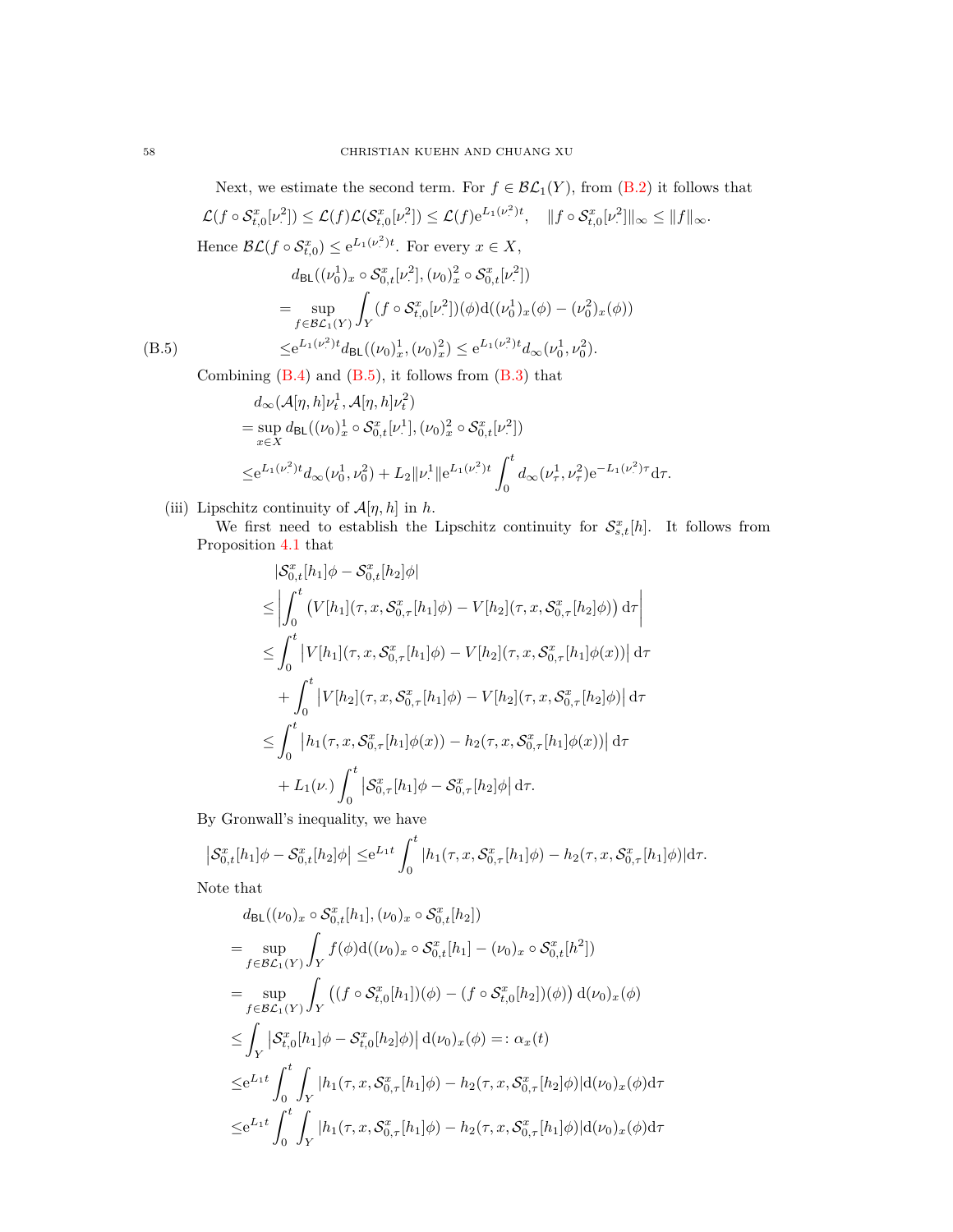VES ON DGMS 59

+ 
$$
e^{L_1 t} \int_0^t \int_Y |h_2(\tau, x, \mathcal{S}_{\tau,0}^x[h_1]\phi) - h_2(\tau, x, \mathcal{S}_{\tau,0}^x[h_2]\phi)|d(\nu_0)_x(\phi)d\tau
$$
  
\n $\leq e^{L_1 t} \int_0^t \int_Y |h_1(\tau, x, \phi) - h_2(\tau, x, \phi)|d(\nu_\tau)_x(\phi)d\tau$   
\n+  $\mathcal{BL}(h_2)e^{L_1 t} \int_0^t \int_Y |\mathcal{S}_{\tau,0}^x[h_1]\phi - \mathcal{S}_{\tau,0}^x[h_2]\phi)|d(\nu_0)_x(\phi)d\tau$ ,

which implies that

$$
e^{-L_1t}\alpha_x(t) \le \int_0^t \int_Y |h_1(\tau, x, \psi) - h_2(\tau, x, \psi)| d(\nu_\tau)_x(\psi) d\tau + C_2 \int_0^t e^{-L_1\tau} \alpha_x(\tau) d\tau,
$$

where  $C_2$ : =  $\mathcal{BL}(h_2)e^{L_1T}$ . Applying Gronwall's inequality yields that

<span id="page-58-1"></span>
$$
\alpha_x(t) \le e^{(L_1 + C_2)t} \int_0^t e^{-C_2 \tau} \int_Y |h_1(\tau, x, \phi) - h_2(\tau, x, \phi)| d(\nu_\tau)_x(\phi) d\tau
$$
  
(B.6)  

$$
\leq ||\nu|| e^{L_3 t} ||h_1 - h_2||_{\infty} \int_0^t 1 d\tau,
$$

where  $L_3 = L_3(\nu, h_2)$ :  $= L_1(\nu) + C_2$ , which further implies that  $d_{\infty}(\mathcal{A}[\eta, h_1](\nu_t), \mathcal{A}[\eta, h_2](\nu_t))$  $=$  sup  $\sup_{x \in X} d_{\text{BL}}((\nu_0)_x \circ \mathcal{S}_{0,t}^x[h_1], (\nu_0)_x \circ \mathcal{S}_{0,t}^x[h_2]) \le T ||\nu|| e^{L_3 t} ||h_1 - h_2||_{\infty}.$ 

(iv) Absolute continuity. Assume  $\nu_0 \in \mathcal{B}_{\mu_X,1}(X, \mathcal{M}_{+,\text{abs}}(Y)) \hookrightarrow \mathcal{B}_{\mu_X,1}(X, \mathcal{M}_{+,\text{abs}}(\mathbb{R}^{r_2})).$ For every  $x \in X$ , let

$$
\rho_0(x,\phi) = \frac{\mathrm{d}(\nu_0)_x(\phi)}{\mathrm{d}\phi}, \quad \text{m-a.e. } \phi \in \mathbb{R}^{r_2},
$$

be the Radon Nikodym derivative of  $(\nu_0)_x$ . Since  $\mathcal{S}_{0,t}^x[\eta,\nu_\cdot,h]|_{\mathcal{S}_{t,0}^x[\eta,\nu_\cdot,h]Y}$  is Lipschitz continuous, by [\[23,](#page-46-25) Thm. 3.1], one can extend  $\mathcal{S}_{0,t}^x[\eta,\nu,h]|_{\mathcal{S}_{t,0}^x[\eta,\nu,h]Y}$  to a Lipschitz continuous function  $\tilde{S}_{0,t}^x[\eta,\nu, h]$  from  $\mathbb{R}^{r_2}$  to  $\mathbb{R}^{r_2}$  such that

$$
\begin{aligned}\n\widetilde{\mathcal{S}}_{0,t}^x[\eta,\nu_\cdot,h] &= \mathcal{S}_{0,t}^x[\eta,\nu_\cdot,h] \quad \text{on } \mathcal{S}_{t,0}^x[\eta,\nu_\cdot,h]Y, \\
\mathcal{L}(\widetilde{\mathcal{S}}_{0,t}^x[\eta,\nu_\cdot,h]) &\leq \sqrt{r_2}\mathcal{L}(\mathcal{S}_{0,t}^x[\eta,\nu_\cdot,h]|_{\mathcal{S}_{t,0}^x[\eta,\nu_\cdot,h]Y}).\n\end{aligned}
$$

By Rademacher's Differentiability Theorem [\[23,](#page-46-25) Thm. 3.2] (see also [\[19,](#page-46-26) Thm. 3.4.3]), we have  $\widetilde{\mathcal{S}}_{0,t}^x[\eta,\nu,h]$  is differentiable **m**-a.e. in  $\mathbb{R}^{r_2}$ . Using the change of variables formula for Lipschitz continuous maps in  $\mathbb{R}^{r_2}$  [\[23,](#page-46-25) Thm. 3.9], for any Lebesgue integrable function  $f$  on  $\mathbb{R}^{r_2}$ ,

(B.7) 
$$
\int_{\mathbb{R}^{r_2}} f(\phi) \det \left( \frac{\partial}{\partial \phi} \widetilde{S}_{0,t}^x [\eta, \nu, h] \phi \right) d\phi = \int_{\mathbb{R}^{r_2}} \sum_{\phi \in (\widetilde{S}_{0,t}^x [\eta, \nu, h])^{-1}(\psi)} f(\phi) d\psi,
$$

<span id="page-58-0"></span>where  $\det(\frac{\partial}{\partial \phi} \widetilde{\mathcal{S}}_{0,t}^x[\eta,\nu,h]\phi)$  is the determinant of the Jacobian of  $\widetilde{\mathcal{S}}_{0,t}^x[\eta,\nu,h]$  for ma.e.  $\phi \in \mathbb{R}^{r_2}$ . Let  $g \in C_b(\mathbb{R}^{r_2})$  such that supp  $g \subseteq S_{t,0}^x[\eta,\nu,h]Y$ . Then It is easy to show that

$$
f(\phi) = g(\phi)\rho_0(x,\phi), \quad \phi \in \mathbb{R}^{r_2},
$$

is integrable on  $\mathbb{R}^{r_2}$ . For all  $\psi \in \mathbb{R}^{r_2} \setminus Y$ , we have

$$
(\widetilde{\mathcal{S}}_{0,t}^x[\eta,\nu,h])^{-1}(\psi) \subset \mathbb{R}^{r_2} \setminus \mathcal{S}_{t,0}^x[\eta,\nu,h]Y.
$$

Since

$$
\begin{aligned} (\mathcal{S}_{0,t}^x[\eta,\nu,,h])^{-1} &= \mathcal{S}_{t,0}^x[\eta,\nu,,h] \quad \text{on } Y, \\ (\mathcal{S}_{t,0}^x[\eta,\nu,,h])^{-1} &= \mathcal{S}_{0,t}^x[\eta,\nu,,h] \quad \text{on } \mathcal{S}_{t,0}^x[\eta,\nu.,h]Y, \end{aligned}
$$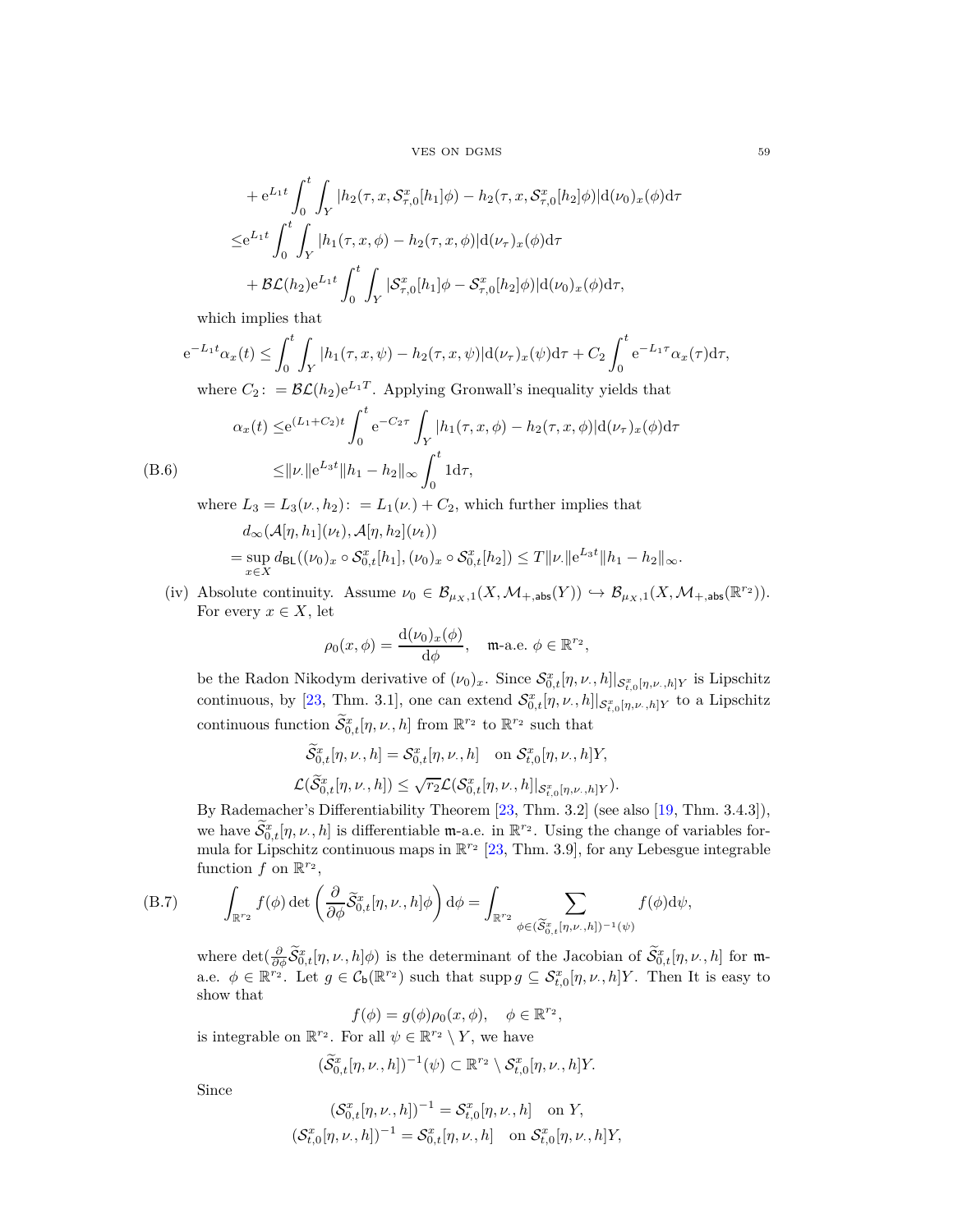substituting this function  $f$  into  $(B.7)$  yields that

$$
\int_{\mathcal{S}^x_{t,0}[\eta,\nu,h]} g(\phi)\rho_0(x,\phi) \det \left(\frac{\partial}{\partial \phi} \mathcal{S}^x_{0,t}[\eta,\nu,h] \phi\right) d\phi
$$
\n
$$
= \int_Y \sum_{\phi \in (\widetilde{\mathcal{S}}^x_{0,t}[\eta,\nu,h])^{-1}(\psi) \cap \mathcal{S}^x_{t,0}[\eta,\nu,h]Y} g(\phi)\rho_0(x,\phi) d\psi,
$$
\n
$$
= \int_Y \sum_{\phi = \mathcal{S}^x_{t,0}[\eta,\nu,h](\psi)} g(\phi)\rho_0(x,\phi) d\psi
$$
\n
$$
= \int_Y g(\mathcal{S}^x_{t,0}[\eta,\nu,h](\psi)) \rho_0(x,\mathcal{S}^x_{t,0}[\eta,\nu,h](\psi)) d\psi
$$
\n
$$
= \int_{\mathcal{S}^x_{t,0}[\eta,\nu,h]Y} g(\phi)\rho_0(x,\phi) d\mathcal{S}^x_{0,t}[\eta,\nu,h](\phi).
$$

This shows (B.8)

<span id="page-59-1"></span>
$$
\rho_0(x,\phi)\mathrm{d}\mathcal{S}_{0,t}^x[\eta,\nu,h](\phi) = \rho_0(x,\phi)\det\left(\frac{\partial}{\partial\phi}\mathcal{S}_{0,t}^x[\eta,\nu,h]\phi\right)\mathrm{d}\phi, \quad \text{m-a.e. } \phi \in \mathcal{S}_{t,0}^x[\eta,\nu,h]Y.
$$

Since

$$
d(\nu_0)_x(\phi) = \rho_0(x,\phi)d\phi, \quad (\mathcal{A}[\eta,h]\nu_t)_x = (\nu_0)_x \circ \mathcal{S}^x_{0,t}[\eta,\nu,h],
$$

we have

$$
d(\mathcal{A}[\eta, h]\nu_t)_x(\phi) = d(\nu_0)_x(\mathcal{S}_{0,t}^x[\eta, \nu, h]\phi)
$$
  
=  $\rho_0(x, \mathcal{S}_{0,t}^x[\eta, \nu, h]\phi) d\mathcal{S}_{0,t}^x[\eta, \nu, h]\phi$ , for  $\phi \in \mathcal{S}_{t,0}^x[\eta, \nu, h]Y$ ,

which implies from [\(B.8\)](#page-59-1) that

$$
d(\mathcal{A}[\eta, h]\nu_t)_x(\phi) = \rho_0(x, \mathcal{S}_{0,t}^x[\eta, \nu, h]\phi) \det \left(\frac{\partial}{\partial \phi} \mathcal{S}_{0,t}^x[\eta, \nu, h]\phi\right) d\phi, \quad \text{m-a.e. } \phi \in \mathcal{S}_{t,0}^x[\eta, \nu, h]Y,
$$
  
i.e.,  $(\mathcal{A}[\eta, h]\nu_t)_x \in \mathcal{M}_{+,\text{abs}}(Y), \quad x \in X \text{ with}$   

$$
\frac{d(\mathcal{A}[\eta, h]\nu_t)_x(\phi)}{d\phi} = \rho_0(x, \mathcal{S}_{0,t}^x[\eta, \nu, h]\phi) \det \left(\frac{\partial}{\partial \phi} \mathcal{S}_{0,t}^x[\eta, \nu, h]\phi\right), \quad \text{m-a.e. } \phi \in Y.
$$

## APPENDIX C. PROOF OF PROPOSITION [4.5](#page-25-1)

<span id="page-59-0"></span>*Proof.* We will again suppress the variables in  $V[\eta, \nu, h](t, x, \psi)$  and  $S_{s,t}^x[\eta, \nu, h]$  whenever they are clear and not the emphasis from the context.

We first use the Banach contraction principle to show that the solution

$$
\nu \in \mathcal{C}(\mathcal{T}, \mathcal{B}_{\mu_X,1}(X, \mathcal{M}_+(Y)))
$$

to  $(4.2)$  exists uniquely. Then by Proposition  $4.4(vi)$  $4.4(vi)$ , we have

$$
\nu_t \in \mathcal{B}_{\mu_X,1}(X,\mathcal{M}_{+,\text{abs}}(Y)), \quad \forall t \in \mathcal{T},
$$

provided  $\nu_0 \in \mathcal{B}_{\mu_X,1}(X, \mathcal{M}_{+,\text{abs}}(Y)).$ 

It remains to show that  $\mathcal{A}[\eta, h]$  is a contraction mapping from  $(\mathcal{C}(\mathcal{T}, \mathcal{B}_{\mu_X,1}(X, \mathcal{M}_+(Y))),$  $d_{\alpha}$ ) to itself.

From the proof of Proposition  $4.4(i)$  $4.4(i)$ , we have

$$
\mathcal{A}[\eta,h]:(\mathcal{C}(\mathcal{T},\mathcal{B}_{\mu_X,1}(X,\mathcal{M}_+(Y))),d_{\alpha})\to(\mathcal{C}(\mathcal{T},\mathcal{B}_{\mu_X,1}(X,\mathcal{M}_+(Y))),d_{\alpha}).
$$

It then suffices to show that  $\mathcal{A}[\eta, h]$  is a contraction.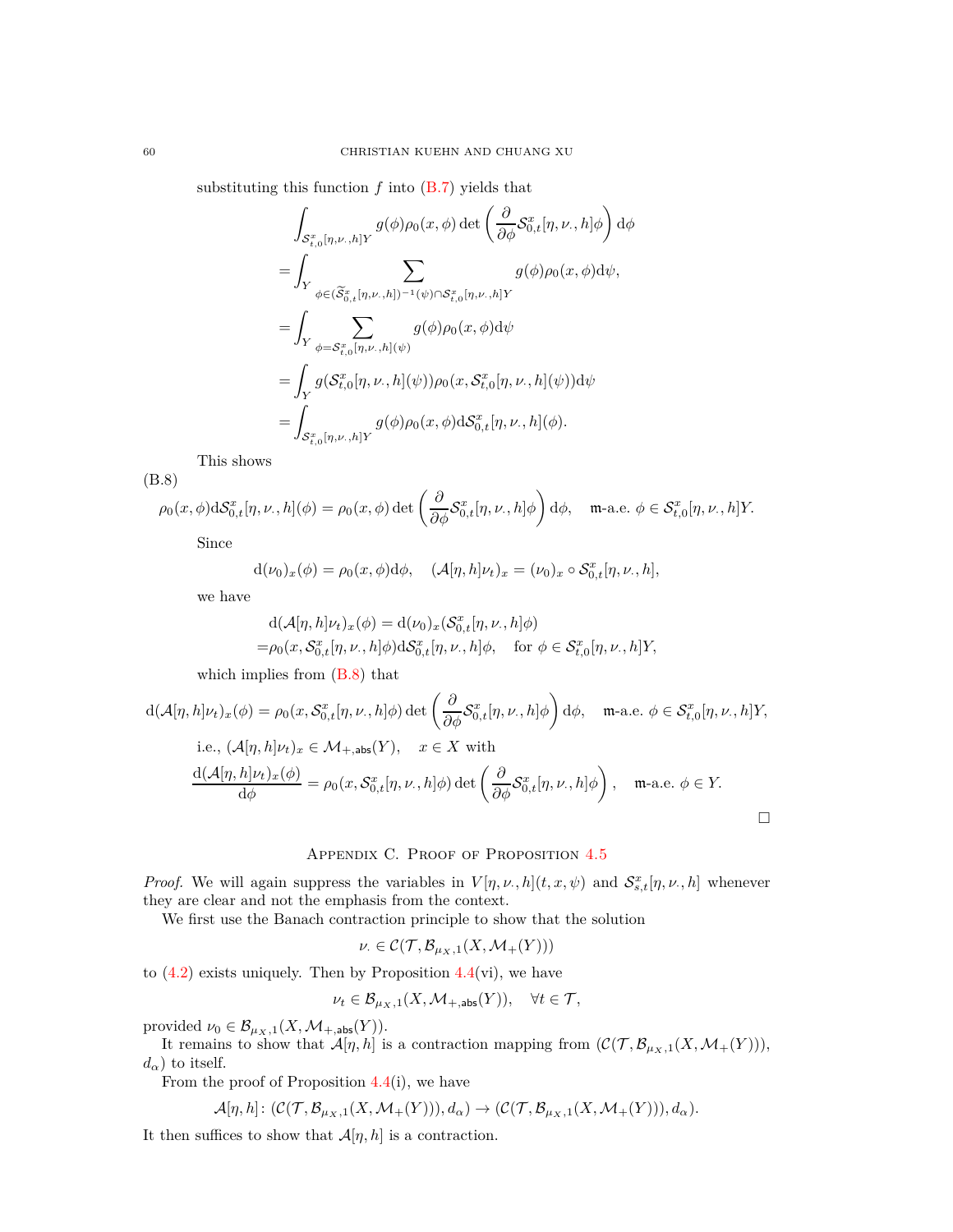By the mass conservation law given in Proposition [4.4\(](#page-24-1)i), let  $M = ||\nu_0||$  and  $\mathcal{B}_{\mu_X,1}^M(X,$  $\mathcal{M}_+(X)$  = { $\mu \in \mathcal{B}_{\mu_X,1}(X, \mathcal{M}_+(X)))$ :  $\|\mu\| \leq M$ }. For  $\nu^2 \in \mathcal{B}_{\mu_X,1}^M(X, \mathcal{M}_+(X))$ , let  $\alpha \geq$  $L_1(\nu^2)$  $(v^2) + L_2M + 1$ . Setting  $v_0^1 = v_0^2$  and multiplying  $e^{-\alpha t}$  in Proposition [4.4\(](#page-24-1)ii) yields

$$
d_{\alpha}(\mathcal{A}[\eta, h](\nu^{1}), \mathcal{A}[\eta, h](\nu^{2}))
$$
  
\n
$$
\leq \sup_{t \in \mathcal{T}} L_{2} ||\nu^{1}|| e^{L_{1}(\nu^{2})t} \int_{0}^{t} d_{\infty}(\nu_{\tau}^{1}, \nu_{\tau}^{2}) e^{-L_{1}(\nu^{2})\tau} d\tau
$$
  
\n
$$
\leq L_{2} ||\nu^{1}|| \sup_{t \in \mathcal{T}} e^{(L_{1}(\nu_{\tau}^{2}) - \alpha)t} \int_{0}^{t} d_{\alpha}(\nu_{\tau}^{1}, \nu_{\tau}^{2}) e^{-(L_{1}(\nu_{\tau}^{2}) - \alpha)\tau} d\tau
$$
  
\n
$$
\leq \frac{L_{2} ||\nu^{1}||}{\alpha - L_{1}(\nu^{2})} d_{\alpha}(\nu_{\tau}^{1}, \nu_{\tau}^{2}) \leq \frac{1}{1 + (L_{2} ||\nu^{1}||)^{-1}} d_{\alpha}(\nu_{\tau}^{1}, \nu_{\tau}^{2}),
$$

i.e., A is a contraction mapping from  $\mathcal{C}(\mathcal{T}, \mathcal{B}_{\mu_X,1}^M(X, \mathcal{M}(X)))$ . That the solution  $\nu \in \mathcal{C}(\mathcal{T}, \mathcal{B}_{\mu_X,1}^M(X, \mathcal{M}(X)))$ .  $\mathcal{C}_{\mu_X,1}(X,\mathcal{M}_+(Y))$  provided  $\nu_0 \in \mathcal{C}_{\mu_X,1}(X,\mathcal{M}_+(Y))$  follows from Proposition [4.4\(](#page-24-1)i).

Next, we prove continuous dependence.

(i) Continuous dependence on initial conditions. Substituting  $\nu_t^i = \mathcal{A}[\eta, h](\nu_t^i)$  $\binom{n}{k}$  into Proposition [4.4\(](#page-24-1)ii) yields

$$
d_{\infty}(\nu_t^1, \nu_t^2) \le e^{L_1(\nu_t^2)t} d_{\infty}(\nu_0^1, \nu_0^2) + L_2 \|\nu_t^1\| e^{L_1(\nu_t^2)t} \int_0^t d_{\infty}(\nu_\tau^1, \nu_\tau^2) e^{-L_1(\nu_t^2)\tau} d\tau.
$$

Applying Gronwall's inequality again to  $d_{\infty}(\nu_t^1, \nu_t^2) e^{-L_1(\nu_t^2)t}$  yields

$$
d_{\infty}(\nu_t^1, \nu_t^2) \le e^{(L_1 + L_2 ||\nu^1||)t} d_{\infty}(\nu_0^1, \nu_0^2), \quad t \in \mathcal{T}.
$$

(ii) Continuous dependence of solutions of [\(4.2\)](#page-24-2) on *h*. Let  $\nu^i \in \mathcal{C}(\mathcal{T}, \mathcal{B}_{\mu_X,1}(X, \mathcal{M}_+(Y)))$  for  $i = 1, 2$  such that  $\nu^1_0 = \nu^2_0$ .

$$
d_{\text{BL}}((\nu_0)_x^1 \circ \mathcal{S}_{0,t}^x[\nu_\cdot^1, h_1], (\nu_0^1)_x \circ \mathcal{S}_{0,t}^x[\nu_\cdot^2, h_2])
$$
  

$$
\leq d_{\text{BL}}((\nu_0)^1 \circ \mathcal{S}_{0,t}^x[\nu_\cdot^1, h_1], \nu_0^1 \circ \mathcal{S}_{0,t}^x[\nu_\cdot^1, h_2]) + d_{\text{BL}}(\nu_0^1 \circ \mathcal{S}_{0,t}^x[\nu_\cdot^1, h_2], \nu_0^1 \circ \mathcal{S}_{0,t}^x[\nu_\cdot^2, h_2]).
$$

It follows from [\(B.6\)](#page-58-1) that

$$
d_{\mathsf{BL}}((\nu_0^1)_x \circ \mathcal{S}_{0,t}^x[\nu^1,h_1],(\nu_0^1)_x \circ \mathcal{S}_{0,t}^x[\nu^1,h_2]) \le ||\nu^1_+|| ||h_1 - h_2||_{\infty} e^{L_3 t} \int_0^t 1 \mathrm{d}\tau.
$$

It suffices to estimate  $d_{\text{BL}}((\nu_0^1)_x \circ \mathcal{S}_{0,t}^x[\nu_0^1])$  $[.,<sup>1</sup>, h<sub>2</sub>], (\nu<sub>0</sub><sup>1</sup>)<sub>x</sub> \circ \mathcal{S}_{0,t}^{x}[\nu<sup>2</sup>]$  $\ldots$ ,  $\ldots$ ,  $\ldots$ , which follows from [\(B.4\)](#page-56-0) that:

$$
d_{\mathsf{BL}}((\nu_0)_x^1 \circ \mathcal{S}_{0,t}^x[\nu_\cdot^1,h_2],(\nu_0)_x^1 \circ \mathcal{S}_{0,t}^x[\nu_\cdot^2,h_2]) \leq L_2 \|\nu_\cdot^1\| e^{L_1(\nu_\cdot^2)t} \int_0^t d_\infty(\nu_\tau^1,\nu_\tau^2) e^{-L_1(\nu_\cdot^2)\tau} d\tau.
$$

Hence

$$
d_{\text{BL}}((\nu_t^1)_x, (\nu_t^2)_x)
$$
  

$$
\leq L_2 \|\nu^1\| e^{L_1(\nu_t^2)t} \int_0^t d_{\infty}(\nu_\tau^1, \nu_\tau^2) e^{-L_1(\nu_\tau^2)\tau} d\tau + \|\nu^1\| \|h_1 - h_2\|_\infty e^{L_3 t} \int_0^t 1 d\tau.
$$

Since  $L_3 - L_1 = \mathcal{BL}(h_2)e^{L_1T} > 0$ , by Gronwall's inequality,

$$
d_{\text{BL}}((\nu_t^1)_x,(\nu_t^2)_x) \leq e^{(L_1 + L_2 ||\nu^1||)t} ||\nu^1|| ||h_1 - h_2||_{\infty} e^{\mathcal{BL}(h_2)e^{L_1 T}T} \int_0^t e^{-L_3 \tau} d\tau,
$$

This shows

$$
d_{\infty}(\nu_t^1, \nu_t^2) \leq \frac{1}{L_3} \|\nu_{\cdot}^1\| e^{\mathcal{BL}(h_2)e^{L_1T}T} e^{(L_1 + L_2 \|\nu_{\cdot}^1\|)t} \|h_1 - h_2\|_{\infty}.
$$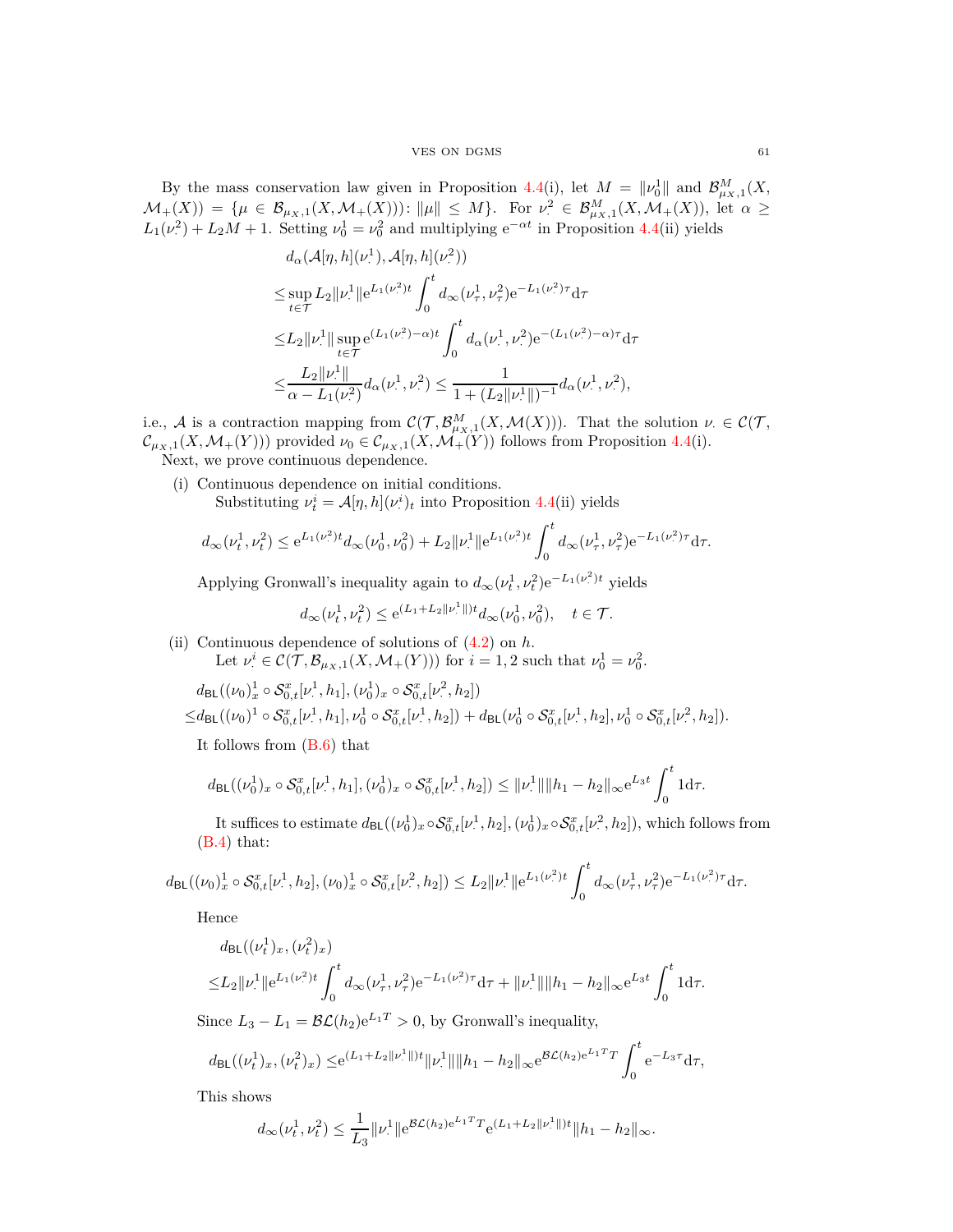(iii) Continuous dependence on *η*. Since  $\nu_0 \in C_{\mu_X,1}(X, \mathcal{M}_+(Y))$ , we have  $\nu \in C(\mathcal{T}, C_{\mu_X,1})$  $(X, \mathcal{M}_+(Y))$ . Let  $\nu^K \in \mathcal{C}(\mathcal{T}, \mathcal{B}_{\mu_X,1}(X, \mathcal{M}_+(Y)))$  such that  $\nu_0 = \nu_0^K$  be the solutions to the fixed point equations

$$
\nu_t = \mathcal{A}[\eta, h]\nu_t, \quad \nu_t^K = \mathcal{A}[\eta^K, h]\nu_t^K, \quad t \in \mathcal{T}.
$$

Assume

$$
\lim_{K \to \infty} d_{\infty}(\eta^{i}, \eta^{K,i}) = 0, \quad i = 1, \dots, r.
$$

In the following, we show

$$
\lim_{K \to \infty} d_{\infty}(\mathcal{A}[\eta, h] \nu_t, \mathcal{A}[\eta^K, h] \nu_t^K) = 0, \quad t \in \mathcal{T}.
$$

By triangle inequality,

<span id="page-61-0"></span>(C.1)  
\n
$$
d_{\text{BL}}((\nu_t)_x, (\nu_t^K)_x) = d_{\text{BL}}((\nu_0)_x \circ \mathcal{S}_{0,t}^x[\eta, \nu_{\cdot}], (\nu_0)_x \circ \mathcal{S}_{0,t}^x[\eta^K, \nu_{\cdot}^K])
$$
\n
$$
\leq d_{\text{BL}}((\nu_0)_x \circ \mathcal{S}_{0,t}^x[\eta^K, \nu_{\cdot}], (\nu_0)_x \circ \mathcal{S}_{0,t}^x[\eta^K, \nu_{\cdot}^K])
$$
\n
$$
+ d_{\text{BL}}((\nu_0)_x \circ \mathcal{S}_{0,t}^x[\eta, \nu_{\cdot}], (\nu_0)_x \circ \mathcal{S}_{0,t}^x[\eta^K, \nu_{\cdot}^I]).
$$

From [\(B.4\)](#page-56-0) it follows that

$$
d_{\text{BL}}((\nu_0)_x \circ \mathcal{S}_{0,t}^x[\eta^K, \nu.], (\nu_0)_x \circ \mathcal{S}_{0,t}^x[\eta^K, \nu.'])
$$
  
\n
$$
\leq \int_Y |\mathcal{S}_{t,0}^x[\eta^K, \nu.]\phi - \mathcal{S}_{t,0}^x[\eta^K, \nu.]\phi| d(\nu_0)_x(\phi) =: \beta_x(t),
$$
  
\n(C.2)  
\n
$$
\leq L_{2,K} ||\nu.|| e^{L_{1,K}(\nu.^K)t} \int_0^t d_{\infty}(\nu_{\tau}, \nu_{\tau}^K) e^{-L_{1,K}(\nu.^K)\tau} d\tau,
$$

<span id="page-61-1"></span>where the index  $K$  in the constants indicates the dependence on  $K$ . We now estimate the second term.

$$
d_{BL}((\nu_{0})_{x} \circ S_{0,t}^{x}[\eta,\nu],[\nu_{0})_{x} \circ S_{0,t}^{x}[\eta^{K},\nu])
$$
\n
$$
= \sup_{f \in \mathcal{B}\mathcal{L}_{1}(Y)} \int_{Y} f d((\nu_{0})_{x} \circ S_{0,t}^{x}[\eta,\nu]-(\nu_{0})_{x} \circ S_{0,t}^{x}[\eta^{K},\nu])
$$
\n
$$
= \sup_{f \in \mathcal{B}\mathcal{L}_{1}(Y)} \int_{Y} ( (f \circ S_{t,0}^{x}[\eta,\nu])(\phi) - (f \circ S_{t,0}^{x}[\eta^{K},\nu])(\phi) ) d(\nu_{0})_{x}(\phi)
$$
\n
$$
\leq \int_{Y} |S_{t,0}^{x}[\eta,\nu,]\phi - S_{t,0}^{x}[\eta^{K},\nu,]\phi) |d(\nu_{0})_{x}(\phi) =: \gamma_{x}(t)
$$
\n
$$
= \int_{Y} \int_{0}^{t} (V[\eta,\nu,](\tau,x,S_{\tau,0}^{x}[\eta,\nu,]\phi) - V[\eta^{K},\nu,](\tau,x,S_{\tau,0}^{x}[\eta^{K},\nu,]\phi) ) d\tau | d(\nu_{0})_{x}(\phi)
$$
\n
$$
\leq \int_{Y} \int_{0}^{t} (V[\eta,\nu,](\tau,x,S_{\tau,0}^{x}[\eta,\nu,]\phi) - V[\eta,\nu,](\tau,x,S_{\tau,0}^{x}[\eta^{K},\nu,]\phi) ) d\tau | d(\nu_{0})_{x}(\phi)
$$
\n
$$
+ \int_{Y} \int_{0}^{t} (V[\eta,\nu,](\tau,x,S_{\tau,0}^{x}[\eta^{K},\nu,]\phi) - V[\eta^{K},\nu,](\tau,x,S_{\tau,0}^{x}[\eta^{K},\nu,]\phi) ) d\tau | d(\nu_{0})_{x}(\phi)
$$
\n
$$
\leq \int_{Y} \int_{0}^{t} |V[\eta,\nu,](\tau,x,S_{\tau,0}^{x}[\eta,\nu,]\phi) - V[\eta,\nu,](\tau,x,S_{\tau,0}^{x}[\eta^{K},\nu,]\phi) | d\tau d(\nu_{0})_{x}(\phi)
$$
\n
$$
+ \int_{Y} \int_{0}^{t} |V[\eta,\nu
$$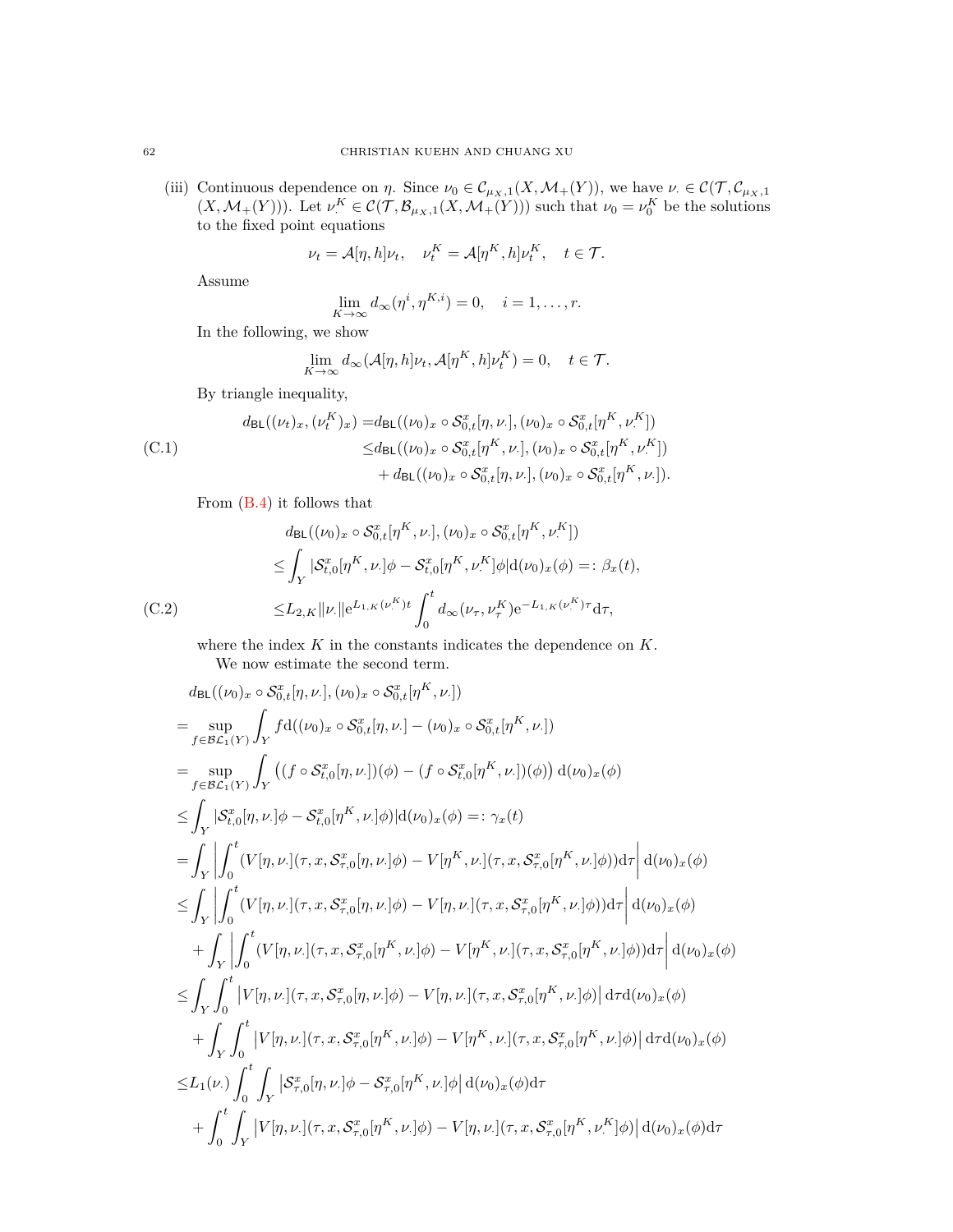### VES ON DGMS 63

$$
+ \int_{0}^{t} \int_{Y} |V[\eta, \nu, ](\tau, x, S_{\tau,0}^{x}[\eta^{K}, \nu^{K}]\phi) - V[\eta^{K}, \nu, ](\tau, x, S_{\tau,0}^{x}[\eta^{K}, \nu^{K}]\phi) | d(\nu_{0})_{x}(\phi) d\tau + \int_{0}^{t} \int_{Y} |V[\eta^{K}, \nu, ](\tau, x, S_{\tau,0}^{x}[\eta^{K}, \nu^{K}]\phi) - V[\eta^{K}, \nu, ](\tau, x, S_{\tau,0}^{x}[\eta^{K}, \nu, ]\phi) | d(\nu_{0})_{x}(\phi) d\tau \leq L_{1}(\nu, ) \int_{0}^{t} \gamma_{x}(\tau) d\tau + L_{1}(\nu, ) \int_{0}^{t} \int_{Y} |S_{\tau,0}^{x}[\eta^{K}, \nu, ]\phi - S_{\tau,0}^{x}[\eta^{K}, \nu^{K}]\phi | d(\nu_{0})_{x}(\phi) d\tau + \int_{0}^{t} \int_{Y} |V[\eta, \nu, ](\tau, x, \phi) - V[\eta^{K}, \nu, ](\tau, x, \phi) | d(\nu^{K}_{\tau})_{x}(\phi) d\tau + L_{1,K}(\nu, ) \int_{0}^{t} \int_{Y} |S_{\tau,0}^{x}[\eta^{K}, \nu^{K}]\phi - S_{\tau,0}^{x}[\eta^{K}, \nu, ]\phi | d(\nu_{0})_{x}(\psi) d\tau = L_{1}(\nu, ) \int_{0}^{t} \gamma_{x}(\tau) d\tau + (L_{1}(\nu, ) + L_{1,K}(\nu, ) ) \int_{0}^{t} \beta_{x}(\tau) d\tau + \int_{0}^{t} \int_{Y} |V[\eta, \nu, ](\tau, x, \phi) - V[\eta^{K}, \nu, ](\tau, x, \phi) | d(\nu^{K}_{\tau})_{x}(\phi) d\tau.
$$
  
To obtain further estimates let

To obtain further estimate, let

$$
\zeta_x^K(\tau) := \int_Y \left| V[\eta, \nu] (\tau, x, \phi) - V[\eta^K, \nu] (\tau, x, \phi) \right| d(\nu_\tau)_x(\phi).
$$

By triangle inequality,

$$
\int_0^t \int_Y |V[\eta, \nu.](\tau, x, \phi) - V[\eta^K, \nu.](\tau, x, \phi)| d(\nu_\tau^K)_x(\phi) d\tau
$$
  
\n
$$
\leq \int_0^t \zeta_x^K(\tau) d\tau
$$
  
\n
$$
+ \int_0^t \left| \int_Y |V[\eta, \nu.](\tau, x, \phi) - V[\eta^K, \nu.](\tau, x, \phi) \right| d((\nu_\tau^K)_x(\phi) - (\nu_\tau)_x(\phi)) \right| d\tau.
$$
  
\n**Example 11.1**

Recall that

$$
\sup_{x \in X} \eta_x^{K,i}(Y) \le \sup_{x \in X} \eta_x^i(Y) + d_{\infty}(\eta^i, \eta^{K,i}), \quad i = 1, \dots, r.
$$

This shows that there exists some  $b > 0$  independent of  $K$  such that

$$
\sup_K(L_1(\eta,\nu_+) + L_{1,K}(\eta^K,\nu_*)), \quad \sup_K(L_2(\eta) + L_2(\eta^K)) \le b,
$$

since

$$
\sum_{i=1}^{r} (|||\eta^{i}|| - ||\eta^{K,i}||) \le \sum_{i=1}^{r} d_{\infty}(\eta^{i}, \eta^{K,i}) \to 0, \text{ as } K \to \infty.
$$

Moreover, it follows from Proposition [4.1\(](#page-23-2)ii) that

$$
\left| |V[\eta, \nu.](\tau, x, \varphi) - V[\eta^K, \nu.](\tau, x, \varphi) - |V[\eta, \nu.](\tau, x, \phi) - V[\eta^K, \nu.](\tau, x, \phi) \right|
$$
  
\n
$$
\leq |V[\eta, \nu.](\tau, x, \varphi) - V[\eta, \nu.](\tau, x, \phi)| + |V[\eta^K, \nu.](\tau, x, \varphi) - V[\eta^K, \nu.](\tau, x, \phi)|
$$
  
\n
$$
\leq (L_1 + L_{1,K})|\varphi - \phi| \leq b|\varphi - \phi|.
$$

Further, by Propositio[n4.1\(](#page-23-2)ii), one can show that

$$
f_K(\tau, x, \varphi) : = |V[\eta, \nu] (\tau, x, \varphi) - V[\eta^K, \nu] (\tau, x, \varphi)|
$$

is bounded Lipschitz in  $\varphi$  with some constant  $\hat{b} > 0$  such that

$$
\sup_{K \in \mathbb{N}} \sup_{\tau \in \mathcal{T}} \sup_{x \in X} \mathcal{BL}(f_K(\tau, x, \cdot)) \le \tilde{b}.
$$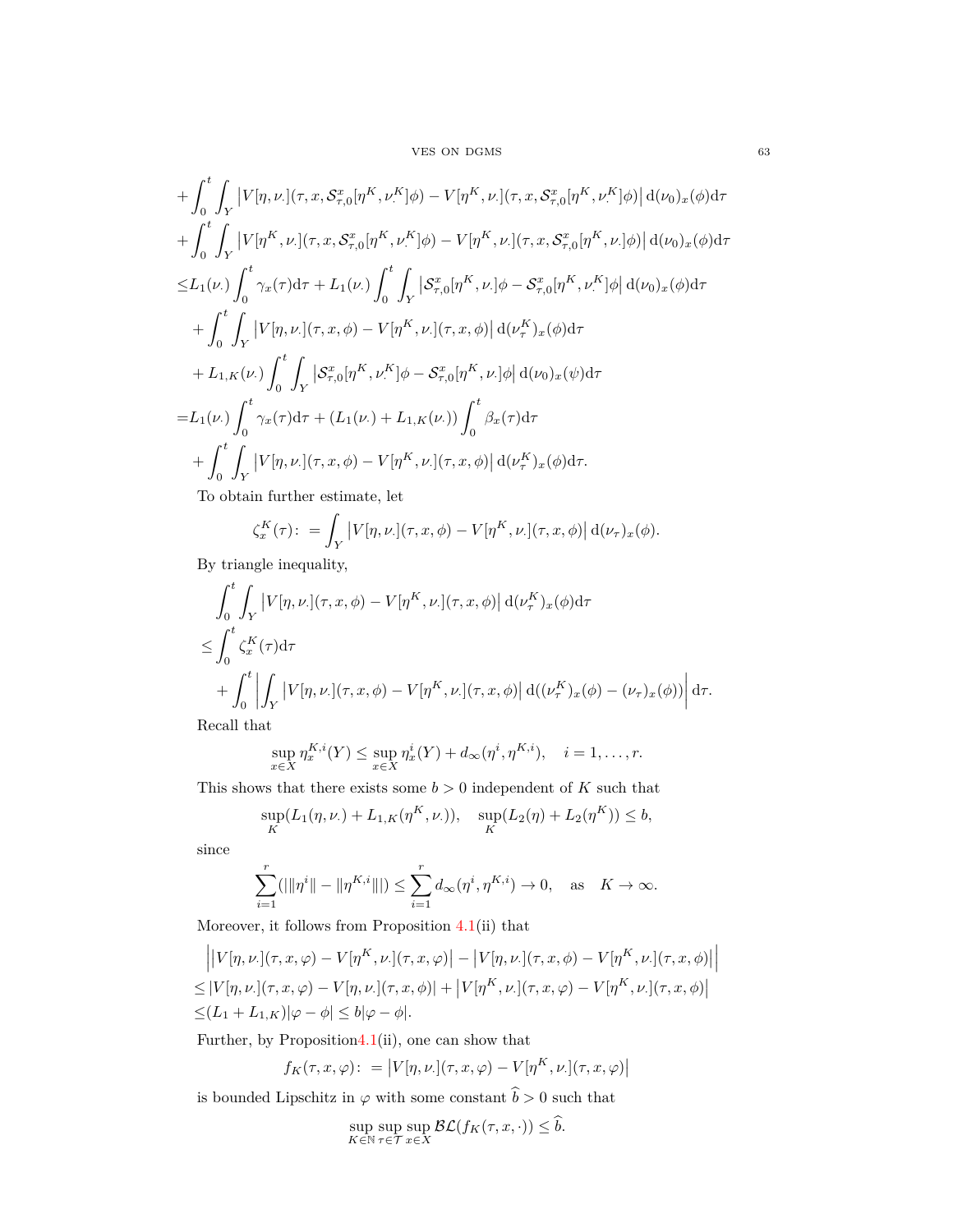Hence

$$
\left| \int_0^t \int_Y |V[\eta, \nu.](\tau, x, \phi) - V[\eta^K, \nu.](\tau, x, \phi) \right| d((\nu_\tau^K)_x(\phi) - (\nu_\tau)_x(\phi)) d\tau \right|
$$
  

$$
\leq \hat{b} \int_0^t d_{\text{BL}}((\nu_\tau^K)_x, (\nu_\tau)_x) d\tau.
$$

This further implies that

$$
\gamma_x(t) \le L_1 \int_0^t \gamma_x(\tau) d\tau + b \int_0^t \beta_x(\tau) d\tau + \hat{b} \int_0^t d_{\text{BL}}((\nu_\tau^K)_x, (\nu_\tau)_x) d\tau + \int_0^t \zeta_x^K(\tau) d\tau.
$$
  
By Cromville inequality, we have

By Gronwall's inequality, we have

$$
\gamma_x(t) \le e^{L_1 t} \left( b \int_0^t \beta_x(\tau) d\tau + \hat{b} \int_0^t d_{\text{BL}}((\nu_\tau^K)_x, (\nu_\tau)_x) d\tau + \int_0^t \zeta_x^K(\tau) d\tau \right)
$$

Hence by [\(C.1\)](#page-61-0), [\(C.2\)](#page-61-1) and monotonicity of  $\int_0^t e^{-L_{1,K}\tau} d_{\infty}(\nu_{\tau}, \nu_{\tau}^K)(\nu_{\tau}^K)_x(Y) d\tau$  in *t*, we have for  $t \in \mathcal{T}$ ,

$$
d_{BL}((\nu_t)_x, (\nu_t^K)_x) \leq \beta_x(t) + \gamma_x(t)
$$
  
\n
$$
\leq \beta_x(t) + e^{L_1t} \left( b \int_0^t \beta_x(\tau) d\tau + \hat{b} \int_0^t d_{BL}((\nu_t^K)_x, (\nu_\tau)_x) d\tau + \int_0^t \zeta_x^K(\tau) d\tau \right)
$$
  
\n
$$
\leq L_{2,K} ||\nu|| \int_0^t e^{L_{1,K}(t-\tau)} d_{\infty}(\nu_\tau, \nu_\tau^K)(\nu_\tau^K)_x(Y) d\tau
$$
  
\n
$$
+ e^{L_1t} b \int_0^t \beta_x(\tau) d\tau + \hat{b} e^{L_1t} \int_0^t d_{BL}((\nu_\tau^K)_x, (\nu_\tau)_x) d\tau + e^{L_1t} \int_0^t \zeta_x^K(\tau) d\tau
$$
  
\n
$$
\leq (b - L_2) ||\nu|| \int_0^t e^{(b - L_1)(t-\tau)} d_{\infty}(\nu_\tau, \nu_\tau^K)(\nu_\tau^K)_x(Y) d\tau
$$
  
\n
$$
+ e^{L_1t} b \int_0^t (b - L_2) ||\nu|| \int_0^\tau e^{(b - L_1)(\tau - s)} d_{\infty}(\nu_s, \nu_s^K)(\nu_s^K)_x(Y) ds d\tau
$$
  
\n
$$
+ \hat{b} e^{L_1t} \int_0^t d_{BL}((\nu_\tau^K)_x, (\nu_\tau)_x) d\tau + e^{L_1t} \int_0^t \zeta_x^K(\tau) d\tau
$$
  
\n
$$
\leq (b - L_2) ||\nu|| (1 + e^{L_1t} b t) \int_0^t e^{(b - L_1)(t-\tau)} d_{\infty}(\nu_\tau, \nu_\tau^K)(\nu_\tau^K)_x(Y) d\tau
$$
  
\n
$$
+ \hat{b} e^{L_1t} \int_0^t d_{BL}((\nu_\tau^K)_x, (\nu_\tau)_x) d\tau + e^{L_1t} \int_0^t \zeta_x^K(\tau) d\tau
$$
  
\n
$$
\leq (b - L_2) ||\nu|| (1 + bT) e^{L_1t} \int_0^t e^{(b - L_1)(t
$$

This further shows

$$
w_K(t) \le L_4 \int_0^t w_K(\tau)^2 + L_4 w_K(\tau) + c_K,
$$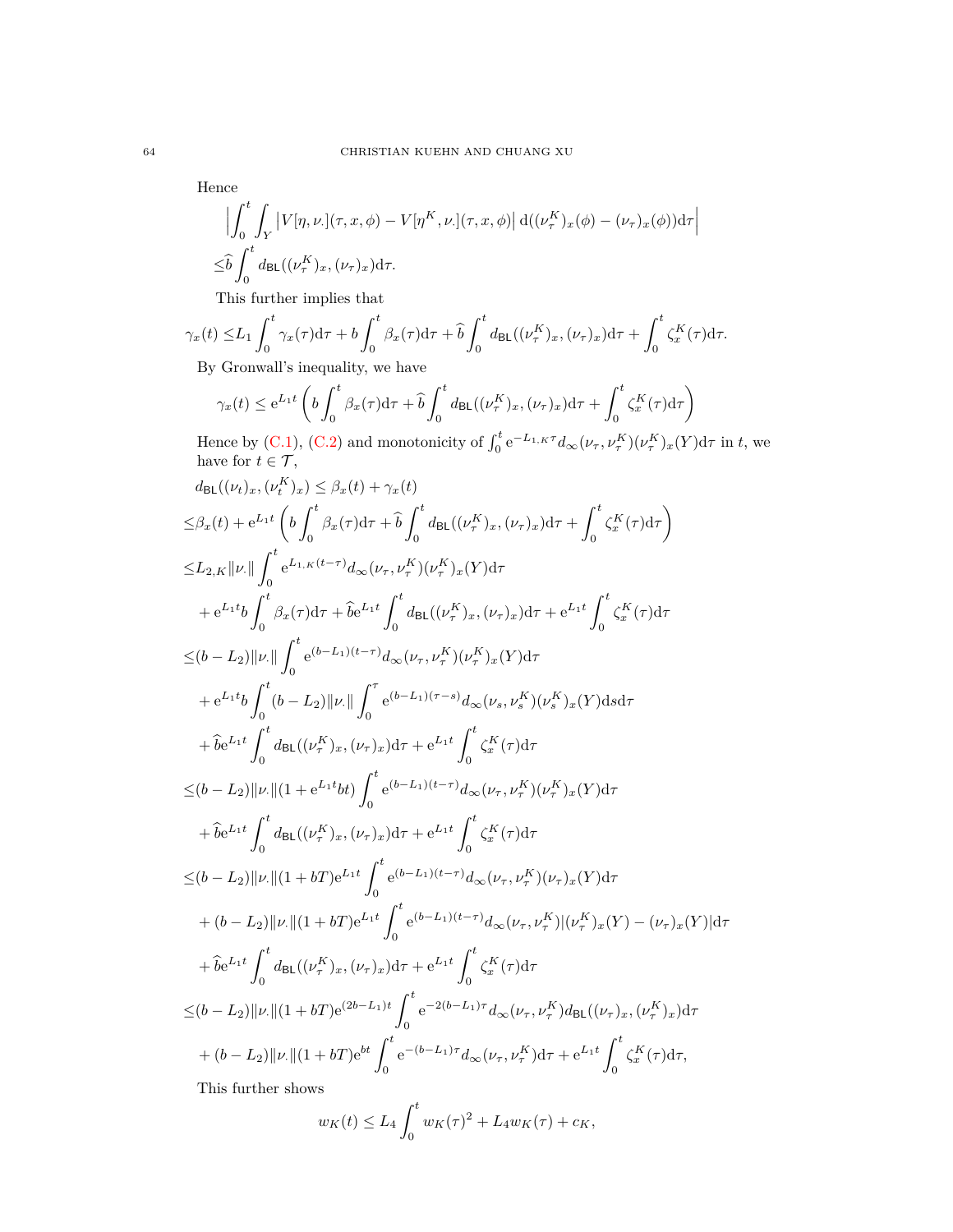where  $L_4 = (b - L_2) ||\nu|| (1 + bT) e^{bT}, w_K(t) := e^{-(b - L_1)t} d_{\infty}(\nu_t, \nu_t^K)$  is continuous by Proposition [3.9,](#page-18-0) and  $c_K = e^{\max\{0, 2L_1 - b\}T} \sup_{x \in X} \int_0^T \zeta_x^K(\tau) d\tau$ . Applying Lemma [I.1](#page-67-2) to  $w_K(t)$  yields

$$
w_K(t) \le c_K \frac{e^{L_4 t}}{1 + c_K (1 - e^{L_4 t})}, \quad t \in \mathcal{T},
$$

provided  $c_K < \frac{1}{e^{L_4 T} - 1}$ .

The rest is to show  $\lim_{K\to\infty} c_K = 0$ . For every  $t \in \mathcal{T}$ , define  $\hat{\nu}_t \equiv \sup_{x \in X} (\nu_t)_x$ :

$$
\widehat{\nu}_t(E) = \sup_{x \in X} (\nu_t)_x(E), \quad \forall E \in \mathcal{B}(Y).
$$

Since  $\nu_t \in \mathcal{B}(X, \mathcal{M}_+(Y))$ , it is easy to show that  $\hat{\nu}_t \in \mathcal{M}_+(Y)$ . Hence

$$
\sup_{x \in X} \zeta_x^K(\tau) = \int_Y |V[\eta, \nu.](\tau, x, \phi) - V[\eta^K, \nu.](\tau, x, \phi)| d(\nu_\tau)_x(\phi)
$$
  

$$
\leq \sup_{x \in X} \int_Y |V[\eta, \nu.](\tau, x, \phi) - V[\eta^K, \nu.](\tau, x, \phi)| d\widehat{\nu}_\tau(\phi)
$$
  

$$
\leq \int_Y \sup_{x \in X} |V[\eta, \nu.](\tau, x, \phi) - V[\eta^K, \nu.](\tau, x, \phi)| d\widehat{\nu}_\tau(\phi),
$$

by Proposition [4.1\(](#page-23-2)v) (note that  $\nu_{\tau} \in C_{\mu_X,1}(X, \mathcal{M}_+(Y))$ ), we have

$$
\sup_{x \in X} \int_0^T \zeta_x^K(\tau) d\tau \le \int_0^T \sup_{x \in X} \zeta_x^K(\tau) d\tau
$$
  
\n
$$
\le \int_0^T \int_Y \sup_{x \in X} |V[\eta, \nu.](\tau, x, \psi) - V[\eta^K, \nu.](\tau, x, \psi)| d\hat{\nu}_\tau(\psi) d\tau \to 0, \text{ as } K \to \infty,
$$
  
\ni.e.,  $\lim_{K \to \infty} c_K = 0$ . Hence  $\lim_{K \to \infty} \sup_{t \in \tau} w_K(t) = 0$ , i.e.,

i.e.,  $\lim_{K \to \infty} c_K = 0$ . Hence  $\lim_{K \to \infty} \sup_{t \in \mathcal{T}} w_K(t) = 0$ , i.e.,  $\epsilon$ <sup>*v*</sup> $\sim$ *N*<sup> $\sim$ </sup><sup>*v*</sup>

$$
\lim_{K \to \infty} \sup_{t \in \mathcal{T}} d_{\infty}(\nu_t, \nu_t^K) = 0.
$$

# Appendix D. Proof of Lemma [5.4](#page-27-0)

<span id="page-64-0"></span>*Proof.* By  $(A1)$ ,  $X \subseteq \mathbb{R}^{r_1}$  is compact, there exists  $R > 0$  such that  $X \subseteq [-R, R]^{r_1}$ . Let  $(B_i^m)_{1 \leq i \leq \lfloor m^{1/r_1} \rfloor^{r_1}}$  be the equipartition of  $[-R, R]^{r_1}$  into  $\lfloor m^{1/r_1} \rfloor^{r_1}$  copies of small cubes with  $\text{Diam}(B_i^m) = \frac{2r_1R}{\lfloor m^{1/r_1} \rfloor}$ . Since  $\lfloor m^{1/r_1} \rfloor^{r_1} \leq m$ , one can further partition some of these  $B_i^m$  so that one obtains a possibly finer partition  $(\widehat{B}_i^m)_{1 \le i \le m}$  of  $[-R, R]^{r_1}$  with  $\text{Diam}(\widehat{B}_i^m) \le \frac{2r_1 R}{\lfloor m^{1/r_1} \rfloor}$ . Let  $A_i^m = \widehat{B}_i^m \cap X$  for  $i = 1, \ldots, m$ . Then

$$
\text{Diam}\,(A_i^m) \le \frac{2r_1R}{\lfloor m^{1/r_1} \rfloor} \to 0, \quad \text{as } m \to \infty.
$$

# Appendix E. Proof of Lemma [5.5](#page-27-1)

<span id="page-64-1"></span>*Proof.* Since  $\nu_0 \in C_{\mu_X,1}(X, \mathcal{M}_+(Y))$ , by Proposition [3.6\(](#page-17-0)i) we have  $(\nu_0)_x(Y) < \infty$  for all *x* ∈ *X*.

First, it is easy to verify that

$$
\int_{X} (\nu_0^{m,n})_x(Y) d\mu_X(x) = \sum_{i=1}^m \int_{A_i^m} (\nu_0^{m,n})_x(Y) \mu_X(x) = \sum_{i=1}^m a_{m,i} \mu_X(A_i^m)
$$
  
= 
$$
\sum_{\mu_X(A_i^m) > 0} \int_{A_i^m} (\nu_0)_x(Y) d\mu_X(x) = \int_X (\nu_0)_x(Y) d\mu_X(x) = 1.
$$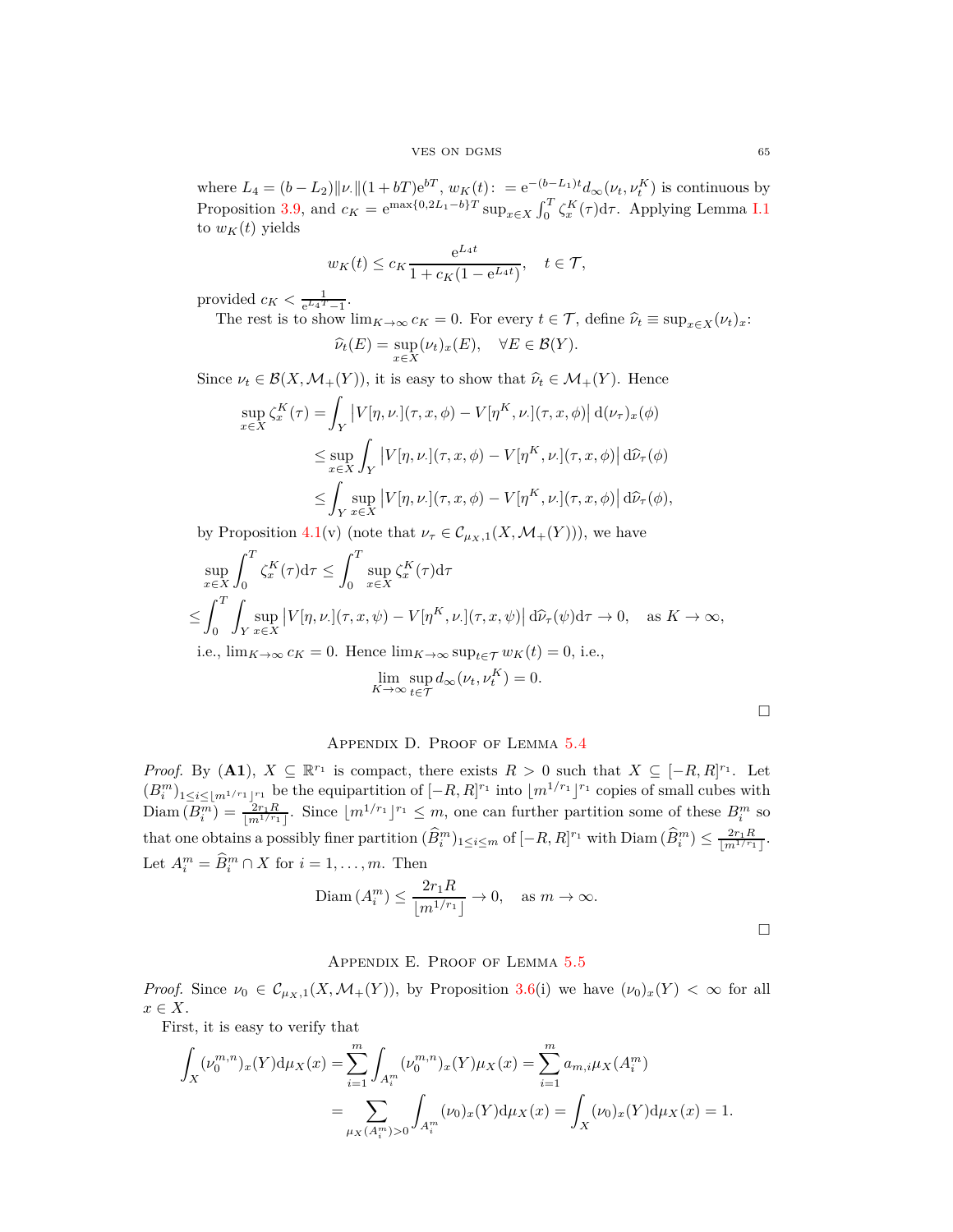Since  $\nu_0 \in C_{\mu_X,1}(X, \mathcal{M}_+(Y)),$  we have  $\nu_0^{m,n} \in \mathcal{B}_{\mu_X,1}(X, \mathcal{M}_+(Y)).$ 

By Proposition [5.1,](#page-26-2) for every  $m \in \mathbb{N}$  and  $i = 1, \ldots, m$ , there exists  $\{\varphi_{(i-1)}^{m,n}\}$  $\binom{m,n}{(i-1)n+j}$ :  $j =$ 1,...,  $n$ }  $\subseteq Y$  such that for  $1 \leq i \leq m$  with  $\mu_X(A_i^m) > 0$ ,

$$
\lim_{n \to \infty} d_{\text{BL}}\left(\frac{(\nu_0)_{x_i^m}}{\widehat{a}_{m,i}}, \frac{1}{n} \sum_{j=1}^n \delta_{\varphi_{(i-1)n+j}^{m,n}}\right) = 0,
$$

where  $\widehat{a}_{m,i} = \nu_{x_i^m}(Y)$ . Define  $\widehat{\nu}_0^{m,n} \in \mathcal{B}(X, \mathcal{M}_+(Y))$  as follows:

$$
(\widehat{\nu}_{0}^{m,n})_{x} : = \sum_{i=1}^{m} \mathbbm{1}_{A_{i}^{m}}(x) \frac{\widehat{a}_{m,i}}{n} \sum_{j=1}^{n} \delta_{\varphi_{(i-1)n+j}^{m,n}}, \quad x \in X.
$$

Next, we show

<span id="page-65-0"></span>
$$
\lim_{m \to \infty} \lim_{n \to \infty} d_{\infty}(\nu_0^{m,n}, \nu_0) = 0.
$$

It then suffices to show that for every  $m \in \mathbb{N}$ ,

(E.1) 
$$
\lim_{m \to \infty} \lim_{n \to \infty} d_{\infty}(\widehat{\nu}_0^{m,n}, \nu_0) = 0
$$

and

(E.2) 
$$
\lim_{m \to \infty} \lim_{n \to \infty} d_{\infty}(\nu_0^{m,n}, \widehat{\nu}_0^{m,n}) = 0.
$$

We first show  $(E.1)$ .

By definition,

<span id="page-65-1"></span>
$$
(\widehat{\nu}_0^{m,n})_y \equiv (\widehat{\nu}_0^{m,n})_{x_i^m}, \quad y \in A_i^m,
$$

which implies that for  $y \in A_i^m$ ,

$$
d_{\infty}(\nu_0, \widehat{\nu}_0^{m,n}) = \sup_{y \in X} d_{\text{BL}}((\nu_0)_y, (\widehat{\nu}_0^{m,n})_y)
$$
  

$$
\leq \max_{1 \leq i \leq m} \left( d_{\text{BL}}((\nu_0)_y, (\nu_0)_{x_i^m}) + \widehat{a}_{m,i} d_{\text{BL}}\left(\frac{(\nu_0)_{x_i^m}}{\widehat{a}_{m,i}}, \frac{(\nu_0^{m,n})_{x_i^m}}{\widehat{a}_{m,i}}\right) \right)
$$

*.*

*,*

Since  $x \mapsto (\nu_0)_x$  is continuous and *X* is compact, we have  $x \mapsto (\nu_0)_x$  is uniformly continuous. Due to this uniform continuity of  $x \mapsto (\nu_0)_x$  as well as

$$
\lim_{m \to \infty} \max_{1 \le i \le m} \text{Diam } A_i^m = 0,
$$

we have

$$
\lim_{m \to \infty} \lim_{n \to \infty} \max_{1 \leq i \leq m} d_{\text{BL}}((\nu_0)_y, (\nu_0)_{x_i^m}) = \lim_{m \to \infty} \max_{1 \leq i \leq m} d_{\text{BL}}((\nu_0)_y, (\nu_0)_{x_i^m}) = 0.
$$

Moreover,

$$
\max_{1i\leq m}\widehat{a}_{m,i}d_{\text{BL}}\left(\frac{(\nu_0)_{x_i^m}}{\widehat{a}_{m,i}},\frac{(\nu_0^{m,n})_{x_i^m}}{\widehat{a}_{m,i}}\right)\leq \sup_{y\in X}\nu_y(Y)d_{\text{BL}}\left(\frac{(\nu_0)_{x_i^m}}{\widehat{a}_{m,i}},\frac{(\nu_0^{m,n})_{x_i^m}}{\widehat{a}_{m,i}}\right)
$$

which yields that

$$
\lim_{m \to \infty} \lim_{n \to \infty} \max_{1 \le i \le m} \widehat{a}_{m,i} d_{\text{BL}} \left( \frac{(\nu_0)_{x_i^m}}{\widehat{a}_{m,i}}, \frac{(\nu_0^{m,n})_{x_i^m}}{\widehat{a}_{m,i}} \right) = \lim_{m \to \infty} 0 = 0.
$$

Hence

$$
\lim_{m \to \infty} \lim_{n \to \infty} d_{\infty}(\nu_0, \widehat{\nu}_0^{m,n}) = 0.
$$

Since  $1 \in \mathcal{BL}_1(Y)$ , by the uniform continuity of  $x \mapsto (\nu_0)_x$ ,

$$
\begin{aligned} & |(\nu_0)_x(Y) - (\nu_0)_y(Y)| \\ &= | \int_Y 1 \mathrm{d}((\nu_0)_x - (\nu_0)_y| \le d_{\mathsf{BL}}((\nu_0)_x, (\nu_0)_y) \to 0, \quad \text{as} \quad |x - y| \to 0, \quad \forall x, y \in X. \end{aligned}
$$

This implies that  $x \mapsto (\nu_0)_x(Y)$  is uniformly continuous in *x*.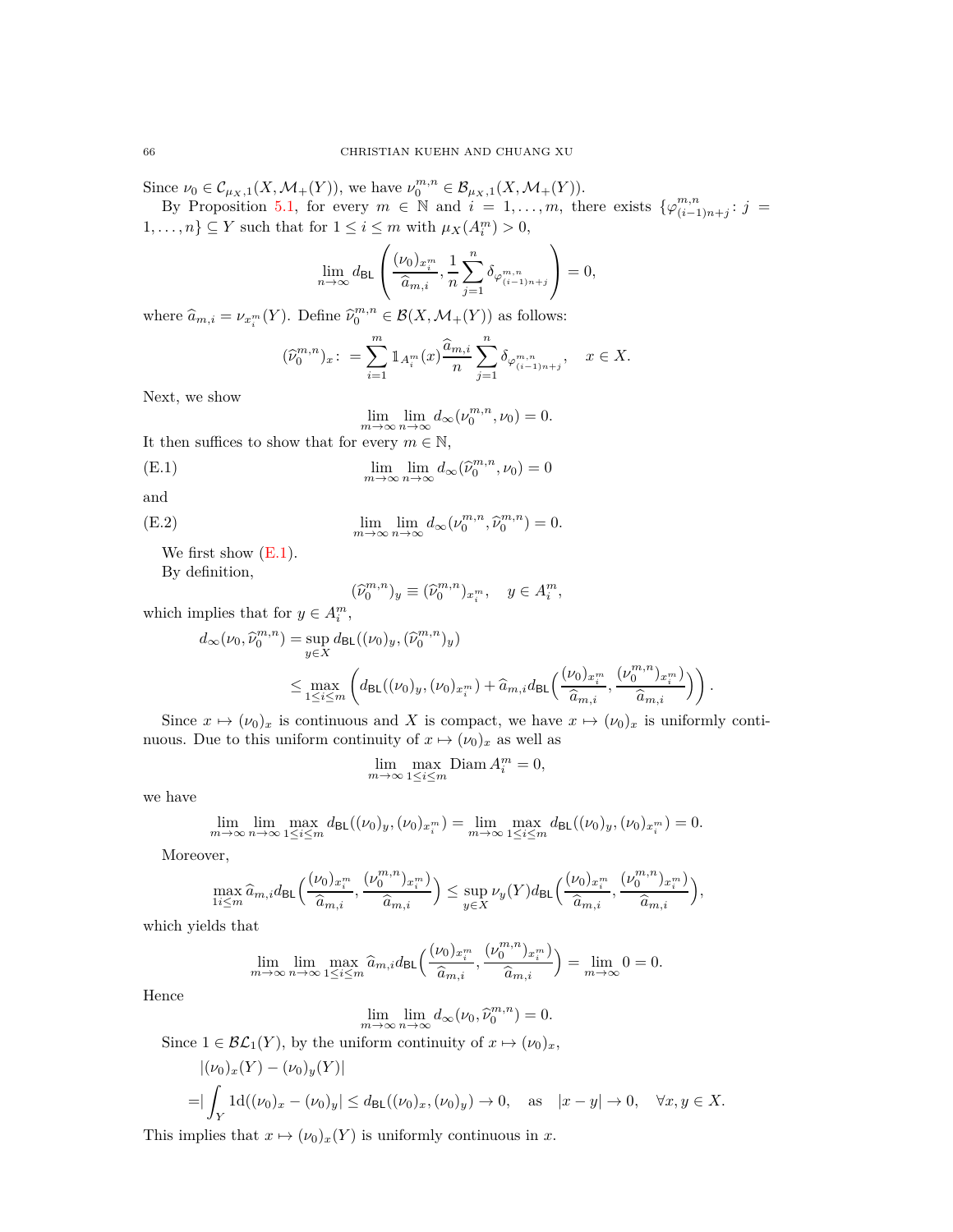Now we show [\(E.2\)](#page-65-1). By the definition of  $\nu_0^{m,n}$  and  $\hat{\nu}_0^{m,n}$ , for  $x \in A_i^m$  with  $\mu_X(A_i^m) > 0$ ,

$$
d_{\text{BL}}((\nu_0^{m,n})_x, (\widehat{\nu}_0^{m,n})_x) = \sup_{f \in \mathcal{BL}_1(Y)} \int_Y f d((\nu_0^{m,n})_x - (\widehat{\nu}_0^{m,n})_x)
$$
  
\n
$$
= \sup_{f \in \mathcal{BL}_1(Y)} \frac{1}{n} \sum_{j=1}^n f(\varphi_{(i-1)n+j}^{m,n})(a_{m,i} - \widehat{a}_{m,i})
$$
  
\n
$$
\leq |a_{m,i} - \widehat{a}_{m,i}| = \left| \frac{\int_{A_i^m} (\nu_0)_x(Y) d\mu_X(x)}{\mu_X(A_i^m)} - \nu_{x_i^m}(Y) \right|
$$
  
\n
$$
\leq \int_{A_i^m} |(\nu_0)_x(Y) - (\nu_0)_{x_i^m}(Y)| d\mu_X(x) \mu_X(A_i^m)
$$
  
\n
$$
\leq \sup_{x \in A_i^m} |(\nu_0)_x(Y) - (\nu_0)_{x_i^m}(Y)|,
$$

For  $x \in A_i^m$  with  $\mu_X(A_i^m) = 0$ ,

$$
d_{\mathsf{BL}}((\nu_0^{m,n})_x,(\widehat{\nu}_0^{m,n})_x)\equiv 0.
$$

Since  $x \mapsto (\nu_0)_x(Y)$  is uniformly continuous in *x* and  $\max_{1 \le i \le m} \text{Diam } A_i^m \to 0$  as  $m \to \infty$ , we have

$$
d_{\infty}(\nu_0^{m,n}, \widehat{\nu}_0^{m,n}) = \sup_{x \in X} d_{\text{BL}}((\nu_0^{m,n})_x, (\widehat{\nu}_0^{m,n})_x) \le \max_{1 \le i \le m} \sup_{x \in A_i^m} |(\nu_0)_x(Y) - (\nu_0)_{x_i^m}(Y)| \to 0,
$$

<span id="page-66-0"></span>i.e.,  $(E.2)$  holds.

## Appendix F. Proof of Lemma [5.6](#page-27-2)

<span id="page-66-1"></span>*Proof.* The proof is analogous to that of Lemma [5.5](#page-27-1) by simply replacing *Y* in Lemma [5.5](#page-27-1) by *X*.

# Appendix G. Proof of Lemma [5.9](#page-29-0)

*Proof.* Since *X* is compact, (**A3**) and (**A7**) imply that *h* is uniformly continuous in *x*. Since

$$
\lim_{m \to \infty} \max_{1 \le i \le m} \text{Diam } A_i^m = 0,
$$

for every  $\varepsilon > 0$ , there exists  $\sigma > 0$  such that  $\max_{1 \leq i \leq m} \text{Diam } A_i^m < \sigma$  for all  $m \geq M$  for some  $M \in \mathbb{N}$ , and for  $t \in \mathcal{T}, \phi \in Y$ ,

$$
|h(t, x, \phi) - h(t, y, \phi)| < \varepsilon, \quad x, y \in X, \quad |x - y| < \sigma.
$$

Hence for every  $z \in X$ , we have  $z \in A_i^m$  for some  $1 \le i \le m$ , and  $|z - x_i^m| \le \text{Diam } A_i^m < \sigma$ , for all  $m \geq M$ . Then for all  $m \geq M$ ,

$$
|h^m(t,z,\psi)-h(t,z,\psi)|=|h(t,x_i^m,\psi)-h(t,z,\psi)|<\varepsilon,
$$

which implies that

$$
\sup_{x \in X} |h^m(t, z, \psi) - h(t, z, \psi)| \le \varepsilon, \quad m \ge M,
$$

since  $z$  is independent of  $\varepsilon$ . This shows

$$
\lim_{m \to \infty} \sup_{z \in X} |h^m(t, z, \phi) - h(t, z, \phi)| = 0, \quad t \in \mathcal{T}, \ \phi \in Y.
$$

Moreover, by the definition of *h m*,

$$
\sup_{z \in X} |h^m(t, z, \phi) - h(t, z, \phi)| \le 2 \sup_{z \in X} |h(t, z, \phi)|, \quad t \in \mathcal{T}, \ \phi \in Y
$$

which yields the conclusion by the Dominated Convergence Theorem as well as integrability of  $h$  in ( $\mathbf{A7}$ ).